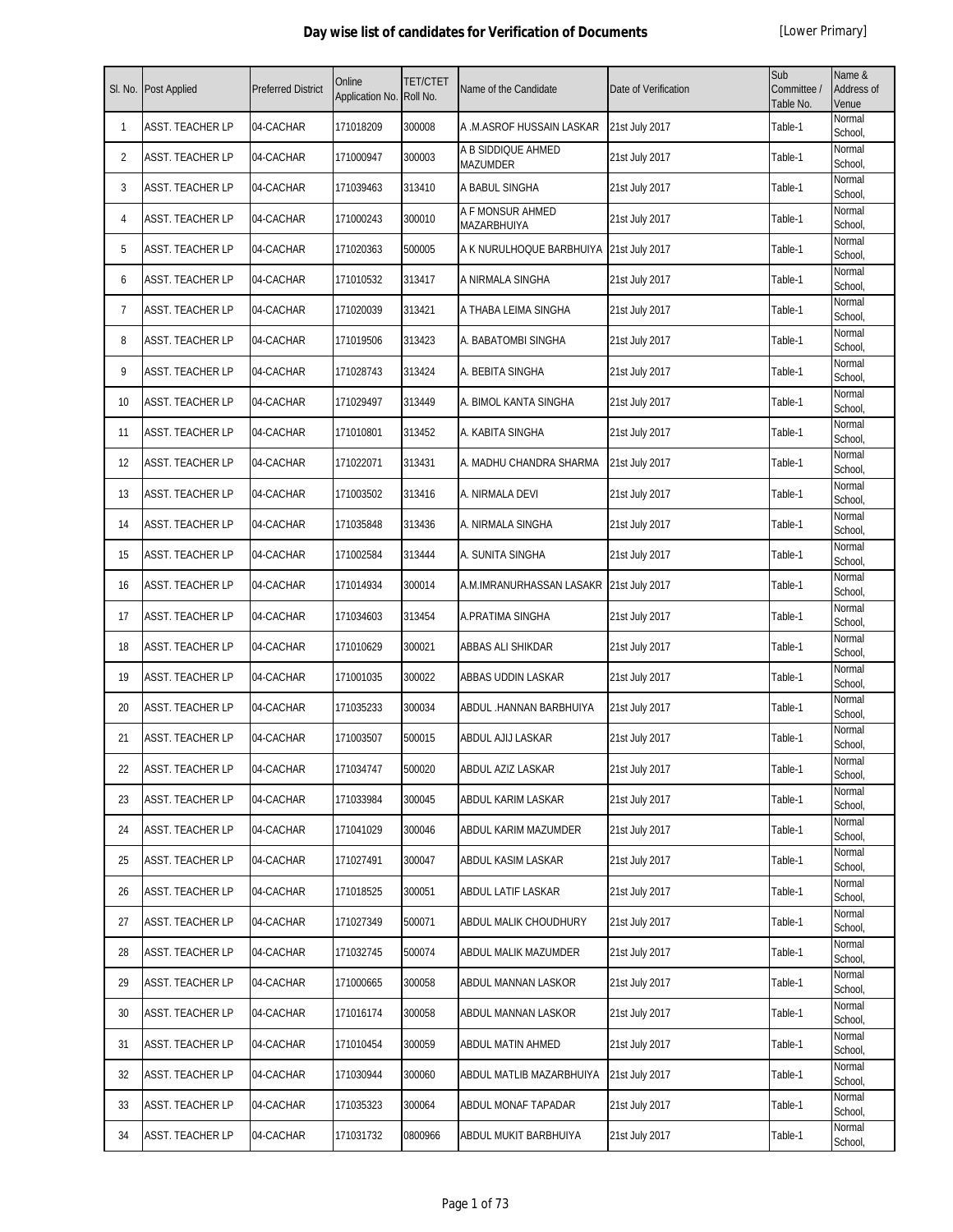|    | SI. No. Post Applied    | <b>Preferred District</b> | Online<br>Application No. | <b>TET/CTET</b><br>Roll No. | Name of the Candidate                     | Date of Verification | Sub<br>Committee /<br>Table No. | Name &<br>Address of<br>Venue |
|----|-------------------------|---------------------------|---------------------------|-----------------------------|-------------------------------------------|----------------------|---------------------------------|-------------------------------|
| 35 | <b>ASST. TEACHER LP</b> | 04-CACHAR                 | 171005398                 | 500093                      | <b>ABDUL MUKTADIR</b><br><b>CHOUDHURY</b> | 21st July 2017       | Table-1                         | Normal<br>School,             |
| 36 | <b>ASST. TEACHER LP</b> | 04-CACHAR                 | 171002644                 | 500098                      | ABDUL MUNIM MAZARBHUIYA                   | 21st July 2017       | Table-1                         | Normal<br>School,             |
| 37 | <b>ASST. TEACHER LP</b> | 04-CACHAR                 | 171015307                 | 500038                      | ABDULHOQUE LASKAR                         | 21st July 2017       | Table-1                         | Normal<br>School,             |
| 38 | <b>ASST. TEACHER LP</b> | 04-CACHAR                 | 171040899                 | 300040                      | ABDULHYEE KHADEM                          | 21st July 2017       | Table-1                         | Normal<br>School,             |
| 39 | ASST. TEACHER LP        | 04-CACHAR                 | 171034246                 | 300080                      | ABDULLA ALL SAHNOWAZ<br><b>BARBHUIYA</b>  | 21st July 2017       | Table-1                         | Normal<br>School,             |
| 40 | <b>ASST. TEACHER LP</b> | 04-CACHAR                 | 171039108                 | 300082                      | <b>ABDULLAH LASKAR</b>                    | 21st July 2017       | Table-1                         | Normal<br>School,             |
| 41 | ASST. TEACHER LP        | 04-CACHAR                 | 171035245                 | 300061                      | ABDULMATLIVE CHOUDHURY                    | 21st July 2017       | Table-1                         | Normal<br>School,             |
| 42 | <b>ASST. TEACHER LP</b> | 04-CACHAR                 | 171023443                 | 400096                      | <b>ABDUR RAHIM</b>                        | 21st July 2017       | Table-1                         | Normal<br>School,             |
| 43 | <b>ASST. TEACHER LP</b> | 04-CACHAR                 | 171023668                 | 40096                       | <b>ABDUR RAHIM</b>                        | 21st July 2017       | Table-1                         | Normal<br>School,             |
| 44 | <b>ASST. TEACHER LP</b> | 04-CACHAR                 | 171023754                 | 400096                      | <b>ABDUR RAHIM</b>                        | 21st July 2017       | Table-1                         | Normal<br>School,             |
| 45 | <b>ASST. TEACHER LP</b> | 04-CACHAR                 | 171013633                 | 300085                      | ABDUR RAHIM LASKAR                        | 21st July 2017       | Table-1                         | Normal<br>School,             |
| 46 | <b>ASST. TEACHER LP</b> | 04-CACHAR                 | 171019641                 | 300084                      | ABDUR RAHIM LASKAR                        | 21st July 2017       | Table-1                         | Normal<br>School,             |
| 47 | ASST. TEACHER LP        | 04-CACHAR                 | 171016541                 | 300095                      | ABDUR RAJAK MAZUMDER                      | 21st July 2017       | Table-1                         | Normal<br>School,             |
| 48 | <b>ASST. TEACHER LP</b> | 04-CACHAR                 | 171038169                 | 500131                      | ABDUS SALAM BARBHUIYA                     | 21st July 2017       | Table-1                         | Normal<br>School,             |
| 49 | <b>ASST. TEACHER LP</b> | 04-CACHAR                 | 171014846                 | 53000235                    | ABED AHMED MAZUMDER                       | 21st July 2017       | Table-1                         | Normal<br>School,             |
| 50 | <b>ASST. TEACHER LP</b> | 04-CACHAR                 | 171032836                 | 300100                      | ABEDA BEGUM CHOUDHURY                     | 21st July 2017       | Table-1                         | Normal<br>School,             |
| 51 | <b>ASST. TEACHER LP</b> | 04-CACHAR                 | 171033791                 | 300103                      | ABEDA SULTANA LASKAR                      | 21st July 2017       | Table-1                         | Normal<br>School,             |
| 52 | ASST. TEACHER LP        | 04-CACHAR                 | 171003383                 | 300117                      | ABHIJIT DEY                               | 21st July 2017       | Table-1                         | Normal<br>School,             |
| 53 | <b>ASST. TEACHER LP</b> | 04-CACHAR                 | 171012083                 | 300115                      | <b>ABHIJIT DEY</b>                        | 21st July 2017       | Table-1                         | Normal<br>School,             |
| 54 | <b>ASST. TEACHER LP</b> | 04-CACHAR                 | 171014320                 | 300124                      | <b>ABHIJIT NATH</b>                       | 21st July 2017       | Table-1                         | Normal<br>School,             |
| 55 | ASST. TEACHER LP        | 04-CACHAR                 | 171012278                 | 300129                      | <b>ABHIJIT ROY</b>                        | 21st July 2017       | Table-1                         | Normal<br>School,             |
| 56 | <b>ASST. TEACHER LP</b> | 04-CACHAR                 | 171012687                 | 300129                      | <b>ABHIJIT ROY</b>                        | 21st July 2017       | Table-1                         | Normal<br>School,             |
| 57 | <b>ASST. TEACHER LP</b> | 04-CACHAR                 | 171012721                 | 100033                      | <b>ABHIJIT SINGHA</b>                     | 21st July 2017       | Table-1                         | Normal<br>School,             |
| 58 | <b>ASST. TEACHER LP</b> | 04-CACHAR                 | 171001227                 | 300133                      | <b>ABHINOB DAS</b>                        | 21st July 2017       | Table-1                         | Normal<br>School,             |
| 59 | <b>ASST. TEACHER LP</b> | 04-CACHAR                 | 171030401                 | 300139                      | ABHISHEK CHAKRABORTY                      | 21st July 2017       | Table-1                         | Normal<br>School,             |
| 60 | <b>ASST. TEACHER LP</b> | 04-CACHAR                 | 171006014                 | 300140                      | ABHISHEK DEB                              | 21st July 2017       | Table-1                         | Normal<br>School,             |
| 61 | <b>ASST. TEACHER LP</b> | 04-CACHAR                 | 171006938                 | 300140                      | <b>ABHISHEK DEB</b>                       | 21st July 2017       | Table-1                         | Normal<br>School,             |
| 62 | <b>ASST. TEACHER LP</b> | 04-CACHAR                 | 171006620                 | 300158                      | ABIDA SULTAN BARBHUIYA                    | 21st July 2017       | Table-1                         | Normal<br>School,             |
| 63 | <b>ASST. TEACHER LP</b> | 04-CACHAR                 | 171022595                 | 500158                      | ABIDA SULTANA BARBHUIYA                   | 21st July 2017       | Table-1                         | Normal<br>School,             |
| 64 | <b>ASST. TEACHER LP</b> | 04-CACHAR                 | 171014547                 | 300165                      | ABIDA SULTANA MAZUMDER                    | 21st July 2017       | Table-1                         | Normal<br>School,             |
| 65 | ASST. TEACHER LP        | 04-CACHAR                 | 171030461                 | 300167                      | ABIDA YASMIN CHOUDHURY                    | 21st July 2017       | Table-1                         | Normal<br>School,             |
| 66 | ASST. TEACHER LP        | 04-CACHAR                 | 171017025                 | 300173                      | ABINASH CHAKRABORTY                       | 21st July 2017       | Table-1                         | Normal<br>School,             |
| 67 | <b>ASST. TEACHER LP</b> | 04-CACHAR                 | 171017856                 | 500175                      | ABU HASSAN BARBHUIYA                      | 21st July 2017       | Table-1                         | Normal<br>School,             |
| 68 | ASST. TEACHER LP        | 04-CACHAR                 | 171018221                 | 400178                      | ABU MAHAMMAD SUFFIAN                      | 21st July 2017       | Table-1                         | Normal<br>School,             |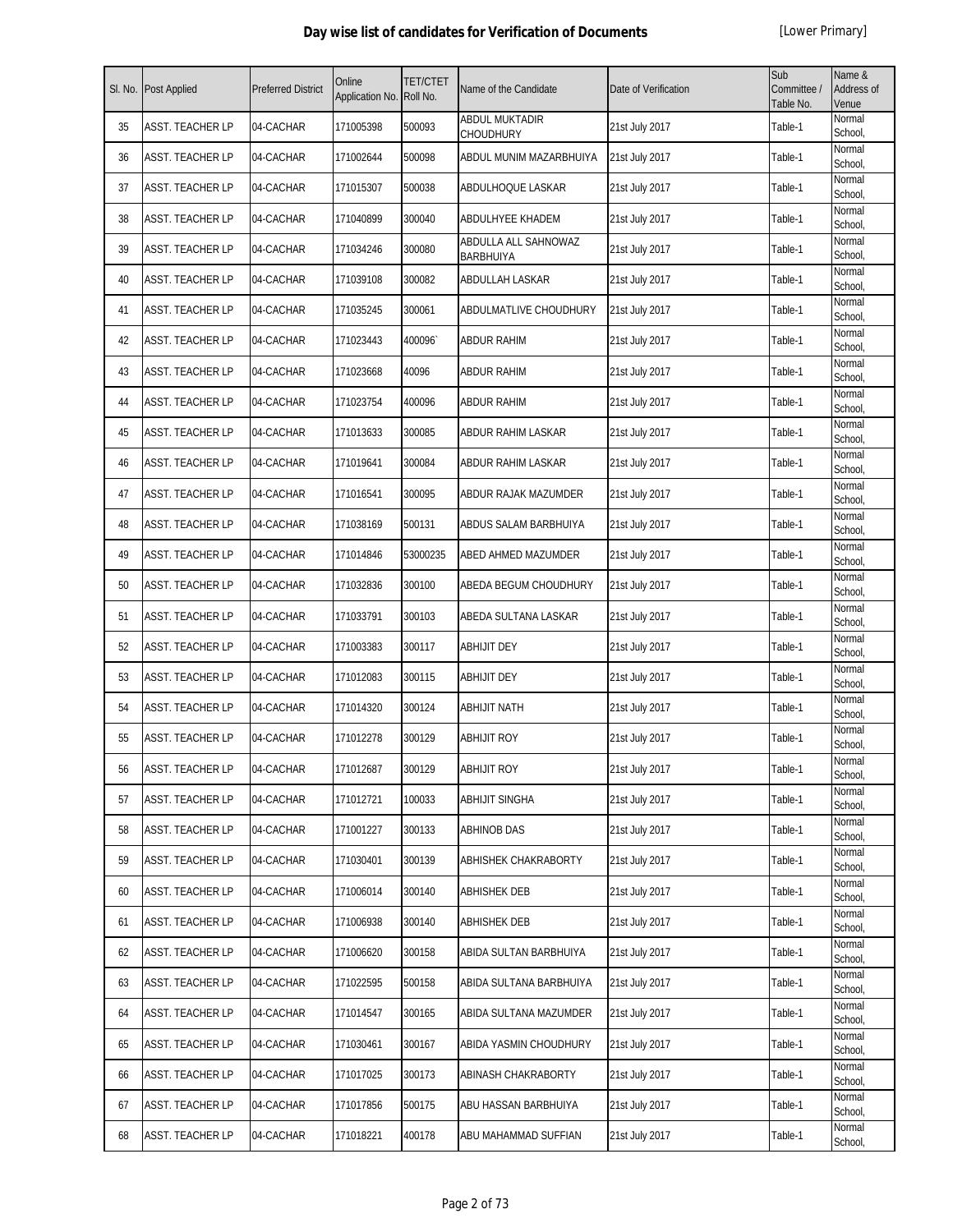|     | SI. No. Post Applied    | <b>Preferred District</b> | Online<br>Application No. Roll No. | <b>TET/CTET</b> | Name of the Candidate                    | Date of Verification | Sub<br>Committee /<br>Table No. | Name &<br>Address of<br>Venue |
|-----|-------------------------|---------------------------|------------------------------------|-----------------|------------------------------------------|----------------------|---------------------------------|-------------------------------|
| 69  | <b>ASST. TEACHER LP</b> | 04-CACHAR                 | 171017389                          | 300189          | ABU MOHAMMAD TAYABUR<br>RAHMAN CHOUDHURY | 21st July 2017       | Table-1                         | Normal<br>School,             |
| 70  | <b>ASST. TEACHER LP</b> | 04-CACHAR                 | 171005615                          | 200014          | ABU TAYEEB MD IKRAMA<br>LASKAR           | 21st July 2017       | Table-1                         | Normal<br>School,             |
| 71  | <b>ASST. TEACHER LP</b> | 04-CACHAR                 | 171001514                          | 300204          | ABUL FOZOL BARBHUIYA                     | 21st July 2017       | Table-1                         | Normal<br>School,             |
| 72  | <b>ASST. TEACHER LP</b> | 04-CACHAR                 | 171028309                          | 300218          | ABUL KASHIM LASKAR                       | 21st July 2017       | Table-1                         | Normal<br>School,             |
| 73  | ASST. TEACHER LP        | 04-CACHAR                 | 171021550                          | 500202          | <b>ABULHUSSAIN CHOUDHURY</b>             | 21st July 2017       | Table-1                         | Normal<br>School,             |
| 74  | <b>ASST. TEACHER LP</b> | 04-CACHAR                 | 171024652                          | 500205          | ABULHUSSAINLASKAR                        | 21st July 2017       | Table-1                         | Normal<br>School,             |
| 75  | ASST. TEACHER LP        | 04-CACHAR                 | 171041069                          | 300220          | ABZAL.HUSSAIN LASKAR                     | 21st July 2017       | Table-1                         | Normal<br>School,             |
| 76  | <b>ASST. TEACHER LP</b> | 04-CACHAR                 | 171028638                          | 500226          | ACHIYA MAZUMDER                          | 21st July 2017       | Table-2                         | Normal<br>School,             |
| 77  | ASST. TEACHER LP        | 04-CACHAR                 | 171025389                          | 313461          | ADHIKARI MAYUM ROBI<br><b>SHARMA</b>     | 21st July 2017       | Table-2                         | Normal<br>School,             |
| 78  | ASST. TEACHER LP        | 04-CACHAR                 | 171019646                          | 300225          | ADHIR CHANDRA DAS                        | 21st July 2017       | Table-2                         | Normal<br>School,             |
| 79  | <b>ASST. TEACHER LP</b> | 04-CACHAR                 | 171002386                          | 300227          | <b>ADITYA KAIRI</b>                      | 21st July 2017       | Table-2                         | Normal<br>School,             |
| 80  | <b>ASST. TEACHER LP</b> | 04-CACHAR                 | 171026354                          | 300236          | AFJAL.HUSSAIN LASKAR                     | 21st July 2017       | Table-2                         | Normal<br>School,             |
| 81  | <b>ASST. TEACHER LP</b> | 04-CACHAR                 | 171026535                          | 300236          | AFJALHUSSAIN LASKAR                      | 21st July 2017       | Table-2                         | Normal<br>School,             |
| 82  | ASST. TEACHER LP        | 04-CACHAR                 | 171006727                          | 300248          | AFSARI SULTANA LASKAR                    | 21st July 2017       | Table-2                         | Normal<br>School,             |
| 83  | <b>ASST. TEACHER LP</b> | 04-CACHAR                 | 171008774                          | 313462          | AFTAB HUSSAIN CHOUDHURY                  | 21st July 2017       | Table-2                         | Normal<br>School,             |
| 84  | ASST. TEACHER LP        | 04-CACHAR                 | 171042737                          | 300254          | AFTHER UDDIN MAZARBHUIYA                 | 21st July 2017       | Table-2                         | Normal<br>School,             |
| 85  | ASST. TEACHER LP        | 04-CACHAR                 | 171034145                          | 300255          | AFZAL .HUSSAIN .BARBHUIYA                | 21st July 2017       | Table-2                         | Normal<br>School,             |
| 86  | ASST. TEACHER LP        | 04-CACHAR                 | 171004469                          | 500255          | AFZALUR RAHMAN LASKAR                    | 21st July 2017       | Table-2                         | Normal<br>School,             |
| 87  | <b>ASST. TEACHER LP</b> | 04-CACHAR                 | 171034895                          | 500258          | AHAD ULLAH LASKAR                        | 21st July 2017       | Table-2                         | Normal<br>School,             |
| 88  | <b>ASST. TEACHER LP</b> | 04-CACHAR                 | 171029344                          | 300264          | <b>AHADUL HUSSAIN</b><br>CHOUDHURY       | 21st July 2017       | Table-2                         | Normal<br>School,             |
| 89  | ASST. TEACHER LP        | 04-CACHAR                 | 171014178                          | 300265          | AHMADUL HAQUE MAZUMDER                   | 21st July 2017       | Table-2                         | Normal<br>School,             |
| 90  | <b>ASST. TEACHER LP</b> | 04-CACHAR                 | 171032476                          | 300268          | AHMED ALI BARBHUIYA                      | 21st July 2017       | Table-2                         | Normal<br>School,             |
| 91  | <b>ASST. TEACHER LP</b> | 04-CACHAR                 | 171005425                          | 300274          | AHMED MISBAH UDDIN<br><b>BARBHUIYA</b>   | 21st July 2017       | Table-2                         | Normal<br>School,             |
| 92  | <b>ASST. TEACHER LP</b> | 04-CACHAR                 | 171032690                          | 300269          | AHMEDHUSSAIN BARBHUIYA                   | 21st July 2017       | Table-2                         | Normal<br>School,             |
| 93  | ASST. TEACHER LP        | 04-CACHAR                 | 171011511                          | 300280          | AHSAN AHMED BARLASKAR                    | 21st July 2017       | Table-2                         | Normal<br>School,             |
| 94  | <b>ASST. TEACHER LP</b> | 04-CACHAR                 | 171033678                          | 300285          | AHSANUL .HOQUE MAZUMDER                  | 21st July 2017       | Table-2                         | Normal<br>School,             |
| 95  | <b>ASST. TEACHER LP</b> | 04-CACHAR                 | 171036788                          | 300283          | AHSANUL HAQUE LASKAR                     | 21st July 2017       | Table-2                         | Normal<br>School,             |
| 96  | ASST. TEACHER LP        | 04-CACHAR                 | 171008538                          | 300293          | AJANTA PAUL CHOUDHURY<br>(NATH)          | 21st July 2017       | Table-2                         | Normal<br>School,             |
| 97  | <b>ASST. TEACHER LP</b> | 04-CACHAR                 | 171002909                          | 300299          | AJIFA BEGUM LASKAR                       | 21st July 2017       | Table-2                         | Normal<br>School,             |
| 98  | <b>ASST. TEACHER LP</b> | 04-CACHAR                 | 171029335                          | 300300          | AJIJAHUSSAINCHOUDHURY                    | 21st July 2017       | Table-2                         | Normal<br>School,             |
| 99  | <b>ASST. TEACHER LP</b> | 04-CACHAR                 | 171036749                          | 500272          | AJIMA SULTANA MAZUMDER                   | 21st July 2017       | Table-2                         | Normal<br>School,             |
| 100 | ASST. TEACHER LP        | 04-CACHAR                 | 171001074                          | 108943          | <b>AJIT BHOWMICK</b>                     | 21st July 2017       | Table-2                         | Normal<br>School,             |
| 101 | <b>ASST. TEACHER LP</b> | 04-CACHAR                 | 171023410                          | 300302          | AJIT CHANDRA DAS                         | 21st July 2017       | Table-2                         | Normal<br>School,             |
| 102 | ASST. TEACHER LP        | 04-CACHAR                 | 171026929                          | 400293          | AJIT KR. NATH                            | 21st July 2017       | Table-2                         | Normal<br>School,             |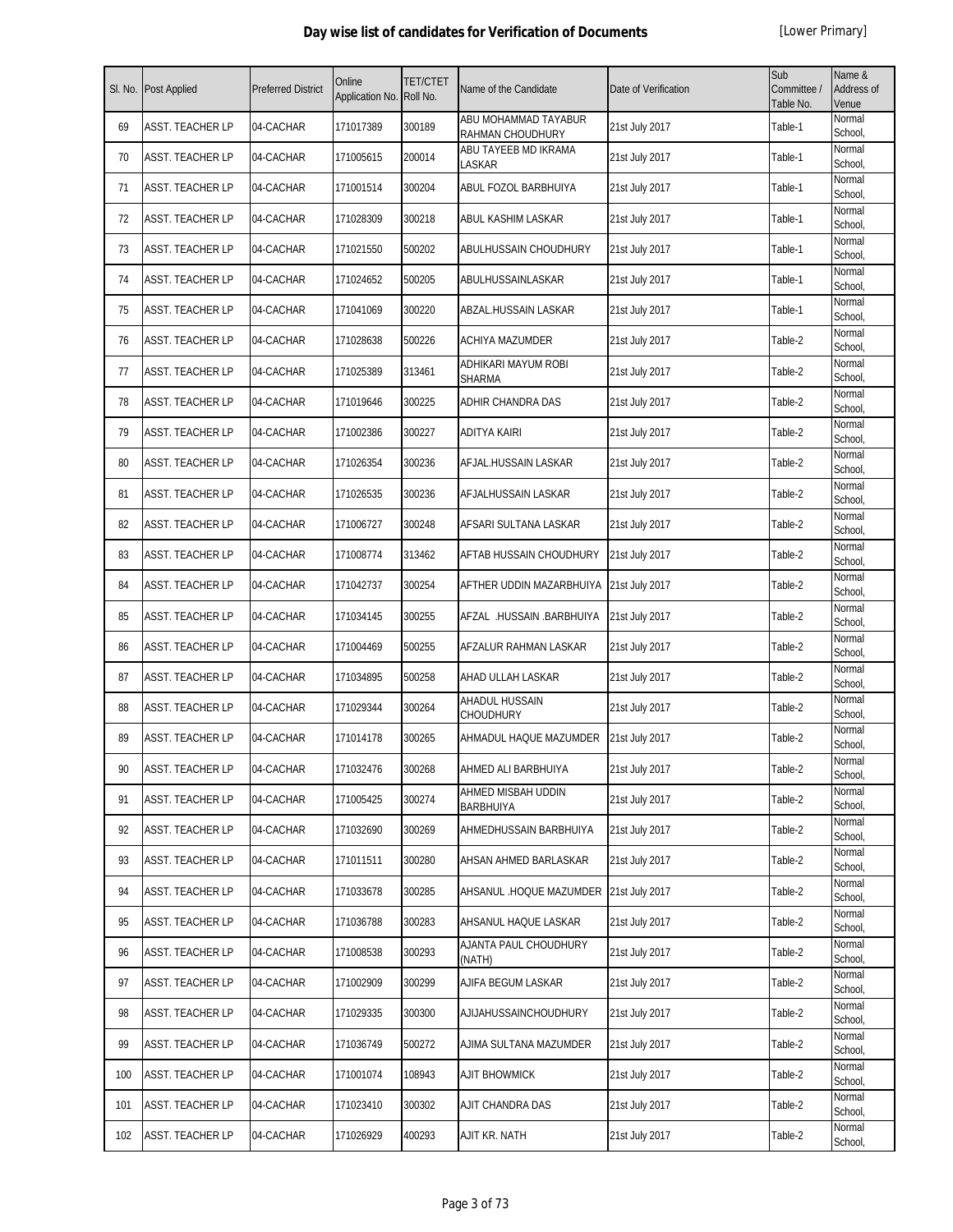|     | SI. No. Post Applied    | <b>Preferred District</b> | Online<br>Application No. | <b>TET/CTET</b><br>Roll No. | Name of the Candidate       | Date of Verification | Sub<br>Committee /<br>Table No. | Name &<br>Address of<br>Venue |
|-----|-------------------------|---------------------------|---------------------------|-----------------------------|-----------------------------|----------------------|---------------------------------|-------------------------------|
| 103 | <b>ASST. TEACHER LP</b> | 04-CACHAR                 | 171040312                 | 300307                      | AJIT KUMAR DAS              | 21st July 2017       | Table-2                         | Normal<br>School,             |
| 104 | <b>ASST. TEACHER LP</b> | 04-CACHAR                 | 171033901                 | 100053                      | AJIT KUMAR SHARMA           | 21st July 2017       | Table-2                         | Normal<br>School,             |
| 105 | ASST. TEACHER LP        | 04-CACHAR                 | 171024905                 | 100055                      | AJITESH CHAKRABORTY         | 21st July 2017       | Table-2                         | Normal<br>School,             |
| 106 | <b>ASST. TEACHER LP</b> | 04-CACHAR                 | 171024187                 | 500278                      | AJMAL HUSSAIN LASKAR        | 21st July 2017       | Table-2                         | Normal<br>School,             |
| 107 | <b>ASST. TEACHER LP</b> | 04-CACHAR                 | 171032394                 | 300317                      | AJMAL HUSSAIN MAZUMDER      | 21st July 2017       | Table-2                         | Normal<br>School,             |
| 108 | ASST. TEACHER LP        | 04-CACHAR                 | 171036186                 | 300318                      | <b>AJMAN ALI</b>            | 21st July 2017       | Table-2                         | Normal<br>School,             |
| 109 | ASST. TEACHER LP        | 04-CACHAR                 | 171001349                 | 400308                      | <b>AJOY DEB</b>             | 21st July 2017       | Table-2                         | Normal<br>School,             |
| 110 | <b>ASST. TEACHER LP</b> | 04-CACHAR                 | 171008065                 | 300325                      | AJOY SHANKAR PAUL           | 21st July 2017       | Table-2                         | Normal<br>School,             |
| 111 | <b>ASST. TEACHER LP</b> | 04-CACHAR                 | 171001946                 | 200022                      | <b>AKASH ACHARJEE</b>       | 21st July 2017       | Table-2                         | Normal<br>School,             |
| 112 | <b>ASST. TEACHER LP</b> | 04-CACHAR                 | 171000175                 | 308746                      | <b>AKASH PAUL</b>           | 21st July 2017       | Table-2                         | Normal<br>School,             |
| 113 | <b>ASST. TEACHER LP</b> | 04-CACHAR                 | 171023950                 | 500287                      | AKBAR.HUSSAIN LASKAR        | 21st July 2017       | Table-2                         | Normal<br>School,             |
| 114 | <b>ASST. TEACHER LP</b> | 04-CACHAR                 | 171028446                 | 300333                      | <b>AKHIL SUTRADHAR</b>      | 21st July 2017       | Table-2                         | Normal<br>School,             |
| 115 | <b>ASST. TEACHER LP</b> | 04-CACHAR                 | 171001001                 | 300345                      | <b>AKSHAY NUNIA</b>         | 21st July 2017       | Table-2                         | Normal<br>School,             |
| 116 | <b>ASST. TEACHER LP</b> | 04-CACHAR                 | 171026717                 | 300360                      | ALAKANANDA<br>BHATTACHARJEE | 21st July 2017       | Table-3                         | Normal<br>School,             |
| 117 | <b>ASST. TEACHER LP</b> | 04-CACHAR                 | 171004102                 | 300364                      | ALAMARA BEGUM LASKAR        | 21st July 2017       | Table-3                         | Normal<br>School,             |
| 118 | ASST. TEACHER LP        | 04-CACHAR                 | 171001801                 | 300373                      | ALI HAIDAR LASKAR           | 21st July 2017       | Table-3                         | Normal<br>School,             |
| 119 | <b>ASST. TEACHER LP</b> | 04-CACHAR                 | 171010375                 | 300376                      | ALIN SULTANA BARLASKAR      | 21st July 2017       | Table-3                         | Normal<br>School,             |
| 120 | ASST. TEACHER LP        | 04-CACHAR                 | 171006215                 | 300391                      | <b>ALOK ROY</b>             | 21st July 2017       | Table-3                         | Normal<br>School,             |
| 121 | <b>ASST. TEACHER LP</b> | 04-CACHAR                 | 171020338                 | 300392                      | <b>ALOK ROY</b>             | 21st July 2017       | Table-3                         | Normal<br>School,             |
| 122 | <b>ASST. TEACHER LP</b> | 04-CACHAR                 | 171026790                 | 300403                      | ALOM HUSSAIN BARBHUIYA      | 21st July 2017       | Table-3                         | Normal<br>School,             |
| 123 | ASST. TEACHER LP        | 04-CACHAR                 | 171003158                 | 300408                      | <b>ALPANA DAS</b>           | 21st July 2017       | Table-3                         | Normal<br>School,             |
| 124 | <b>ASST. TEACHER LP</b> | 04-CACHAR                 | 171012020                 | 300410                      | ALPANA DAS LASKAR           | 21st July 2017       | Table-3                         | Normal<br>School,             |
| 125 | <b>ASST. TEACHER LP</b> | 04-CACHAR                 | 171003987                 | 300418                      | ALTAF HUSSAIN AHMED         | 21st July 2017       | Table-3                         | Normal<br>School,             |
| 126 | <b>ASST. TEACHER LP</b> | 04-CACHAR                 | 171018574                 | 300430                      | AMAL KANTI NATH             | 21st July 2017       | Table-3                         | Normal<br>School,             |
| 127 | ASST. TEACHER LP        | 04-CACHAR                 | 171035304                 | 100098                      | AMAL MAITRY                 | 21st July 2017       | Table-3                         | Normal<br>School,             |
| 128 | <b>ASST. TEACHER LP</b> | 04-CACHAR                 | 171006432                 | 300432                      | AMALA CHOUDHURY             | 21st July 2017       | Table-3                         | Normal<br>School,             |
| 129 | <b>ASST. TEACHER LP</b> | 04-CACHAR                 | 171010044                 | 313473                      | AMALA RAJKUMARI             | 21st July 2017       | Table-3                         | Normal<br>School,             |
| 130 | <b>ASST. TEACHER LP</b> | 04-CACHAR                 | 171018477                 | 300434                      | <b>AMALENDU DAS</b>         | 21st July 2017       | Table-3                         | Normal<br>School,             |
| 131 | <b>ASST. TEACHER LP</b> | 04-CACHAR                 | 171018164                 | 08514700                    | AMAR KUMAR                  | 21st July 2017       | Table-3                         | Normal<br>School,             |
| 132 | <b>ASST. TEACHER LP</b> | 04-CACHAR                 | 171030227                 | 300436                      | AMAR NATH KURMI             | 21st July 2017       | Table-3                         | Normal<br>School,             |
| 133 | ASST. TEACHER LP        | 04-CACHAR                 | 171000452                 | 300443                      | <b>AMARESH DAS</b>          | 21st July 2017       | Table-3                         | Normal<br>School,             |
| 134 | ASST. TEACHER LP        | 04-CACHAR                 | 171027793                 | 300444                      | AMARESH NATH                | 21st July 2017       | Table-3                         | Normal<br>School,             |
| 135 | <b>ASST. TEACHER LP</b> | 04-CACHAR                 | 171031419                 | 300447                      | AMARJYOTI NATH              | 21st July 2017       | Table-3                         | Normal<br>School,             |
| 136 | ASST. TEACHER LP        | 04-CACHAR                 | 171026963                 | 300449                      | AMARNATH PRAJAPATI          | 21st July 2017       | Table-3                         | Normal<br>School,             |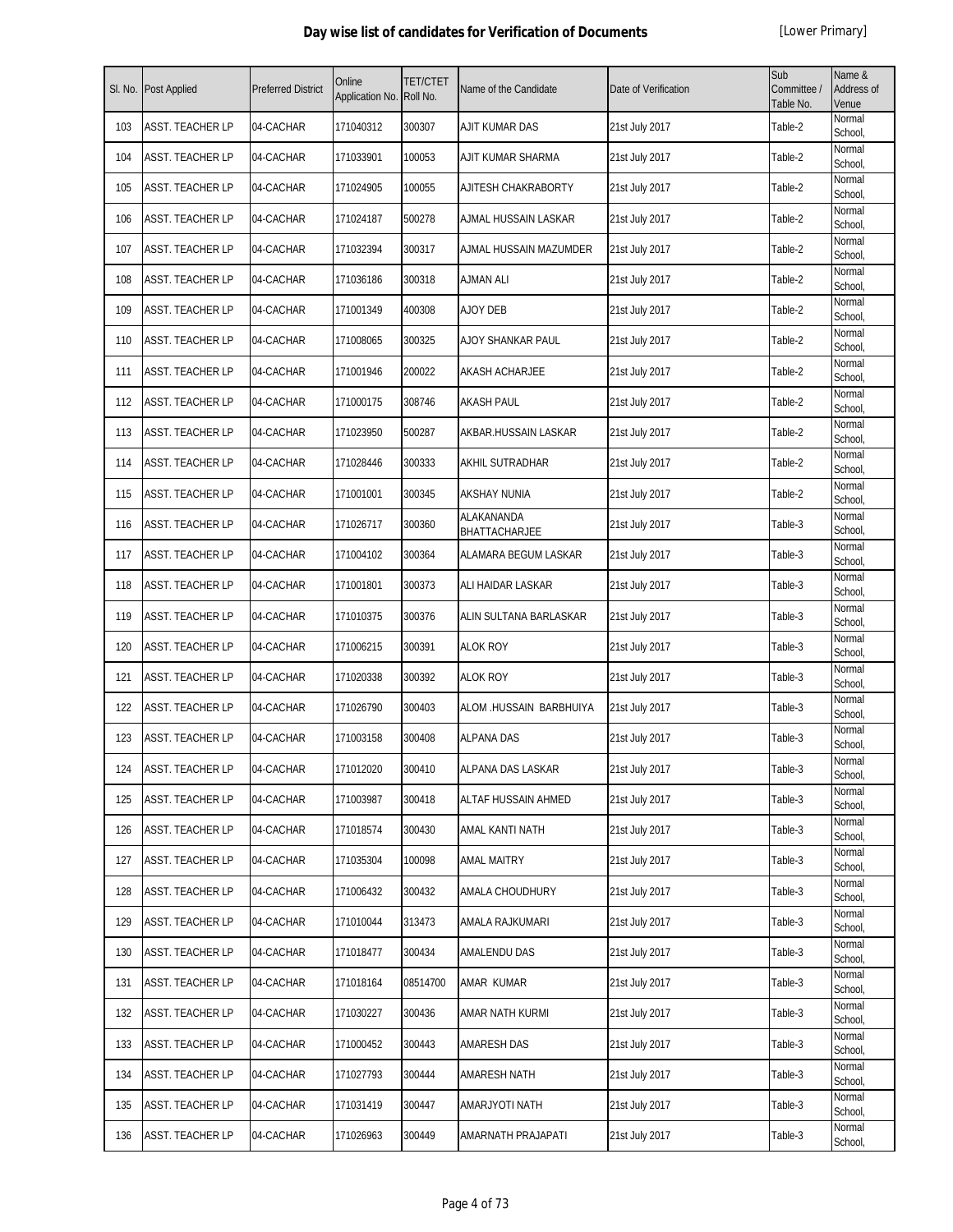|     | Sl. No. Post Applied    | <b>Preferred District</b> | Online<br>Application No. | <b>TET/CTET</b><br>Roll No. | Name of the Candidate     | Date of Verification | Sub<br>Committee /<br>Table No. | Name &<br>Address of<br>Venue |
|-----|-------------------------|---------------------------|---------------------------|-----------------------------|---------------------------|----------------------|---------------------------------|-------------------------------|
| 137 | ASST. TEACHER LP        | 04-CACHAR                 | 171001195                 | 311691                      | AMBIKA KURMI              | 21st July 2017       | Table-3                         | Normal<br>School,             |
| 138 | <b>ASST. TEACHER LP</b> | 04-CACHAR                 | 171000562                 | 300457                      | <b>AMIN ALI</b>           | 21st July 2017       | Table-3                         | Normal<br>School,             |
| 139 | <b>ASST. TEACHER LP</b> | 04-CACHAR                 | 171039584                 | 300466                      | AMINA BEGUM LASKAR        | 21st July 2017       | Table-3                         | Normal<br>School,             |
| 140 | <b>ASST. TEACHER LP</b> | 04-CACHAR                 | 171026750                 | 300471                      | AMINUL ISLAM BARBHUIYA    | 21st July 2017       | Table-3                         | Normal<br>School,             |
| 141 | <b>ASST. TEACHER LP</b> | 04-CACHAR                 | 171031492                 | 500367                      | AMINUL_HAQUE BARBHUIYA    | 21st July 2017       | Table-3                         | Normal<br>School,             |
| 142 | <b>ASST. TEACHER LP</b> | 04-CACHAR                 | 171014914                 | 300478                      | AMIR GULSAN KHAN          | 21st July 2017       | Table-3                         | Normal<br>School,             |
| 143 | <b>ASST. TEACHER LP</b> | 04-CACHAR                 | 171010362                 | 500378                      | AMIR SUHEL ZAMI BARBHUIYA | 21st July 2017       | Table-3                         | Normal<br>School,             |
| 144 | <b>ASST. TEACHER LP</b> | 04-CACHAR                 | 171041414                 | 300500                      | <b>AMIT GOSWAMI</b>       | 21st July 2017       | Table-3                         | Normal<br>School,             |
| 145 | ASST. TEACHER LP        | 04-CACHAR                 | 171016824                 | 100128                      | <b>AMIT KARMAKR</b>       | 21st July 2017       | Table-3                         | Normal<br>School,             |
| 146 | <b>ASST. TEACHER LP</b> | 04-CACHAR                 | 171003682                 | 500384                      | AMIT KUMAR DEB            | 21st July 2017       | Table-3                         | Normal<br>School,             |
| 147 | <b>ASST. TEACHER LP</b> | 04-CACHAR                 | 171035157                 | 313476                      | AMIT KUMAR SINGHA         | 21st July 2017       | Table-3                         | Normal<br>School,             |
| 148 | <b>ASST. TEACHER LP</b> | 04-CACHAR                 | 171029988                 | 400421                      | <b>AMITA DAS</b>          | 21st July 2017       | Table-3                         | Normal<br>School,             |
| 149 | <b>ASST. TEACHER LP</b> | 04-CACHAR                 | 171038622                 | 500393                      | <b>AMITA NATH</b>         | 21st July 2017       | Table-3                         | Normal<br>School,             |
| 150 | <b>ASST. TEACHER LP</b> | 04-CACHAR                 | 171012960                 | 500394                      | AMITA SHAKAR DAS          | 21st July 2017       | Table-3                         | Normal<br>School,             |
| 151 | <b>ASST. TEACHER LP</b> | 04-CACHAR                 | 171014121                 | 300522                      | AMITABH BHATTACHARJEE     | 21st July 2017       | Table-3                         | Normal<br>School,             |
| 152 | ASST. TEACHER LP        | 04-CACHAR                 | 171014537                 | 300527                      | <b>AMIYA NATH</b>         | 21st July 2017       | Table-3                         | Normal<br>School,             |
| 153 | ASST. TEACHER LP        | 04-CACHAR                 | 171007992                 | 400438                      | <b>AMLANA ROY</b>         | 21st July 2017       | Table-3                         | Normal<br>School,             |
| 154 | ASST. TEACHER LP        | 04-CACHAR                 | 171008149                 | 500400                      | AMRIT ANAN SINGHA         | 21st July 2017       | Table-3                         | Normal<br>School,             |
| 155 | <b>ASST. TEACHER LP</b> | 04-CACHAR                 | 171015976                 | 300539                      | AMRITA CHOUDHURY          | 21st July 2017       | Table-3                         | Normal<br>School,             |
| 156 | <b>ASST. TEACHER LP</b> | 04-CACHAR                 | 171014859                 | 300563                      | ANAM UDDIN LASKAR         | 21st July 2017       | Table-4                         | Normal<br>School,             |
| 157 | <b>ASST. TEACHER LP</b> | 04-CACHAR                 | 171002257                 | 300564                      | ANAMICA GHOSH             | 21st July 2017       | Table-4                         | Normal<br>School,             |
| 158 | ASST. TEACHER LP        | 04-CACHAR                 | 171005348                 | 400459                      | <b>ANAMIKA DAS</b>        | 21st July 2017       | Table-4                         | Normal<br>School,             |
| 159 | <b>ASST. TEACHER LP</b> | 04-CACHAR                 | 171042166                 | 300578                      | ANAMIKA DHAR              | 21st July 2017       | Table-4                         | Normal<br>School,             |
| 160 | <b>ASST. TEACHER LP</b> | 04-CACHAR                 | 171011801                 | 300582                      | ANAMIKA NATH CHOUDHURY    | 21st July 2017       | Table-4                         | Normal<br>School,             |
| 161 | ASST. TEACHER LP        | 04-CACHAR                 | 171022951                 | 300585                      | ANAMIKA PAUL              | 21st July 2017       | Table-4                         | Normal<br>School,             |
| 162 | <b>ASST. TEACHER LP</b> | 04-CACHAR                 | 171010030                 | 300596                      | ANAMUL HUSSAIN            | 21st July 2017       | Table-4                         | Normal<br>School,             |
| 163 | <b>ASST. TEACHER LP</b> | 04-CACHAR                 | 171025504                 | 300588                      | ANAMULHAQUE BARBHUIYA     | 21st July 2017       | Table-4                         | Normal<br>School,             |
| 164 | <b>ASST. TEACHER LP</b> | 04-CACHAR                 | 171034486                 | 300599                      | ANANDA DAS                | 21st July 2017       | Table-4                         | Normal<br>School,             |
| 165 | ASST. TEACHER LP        | 04-CACHAR                 | 171028734                 | 504539                      | ANANDA SINGHA             | 21st July 2017       | Table-4                         | Normal<br>School,             |
| 166 | <b>ASST. TEACHER LP</b> | 04-CACHAR                 | 171003890                 | 300602                      | ANANNYA ACHARJEE          | 21st July 2017       | Table-4                         | Normal<br>School,             |
| 167 | <b>ASST. TEACHER LP</b> | 04-CACHAR                 | 171001937                 | 300612                      | ANANYA CHOUDHURY          | 21st July 2017       | Table-4                         | Normal<br>School,             |
| 168 | ASST. TEACHER LP        | 04-CACHAR                 | 171000591                 | 300616                      | ANANYA DUTTA              | 21st July 2017       | Table-4                         | Normal<br>School,             |
| 169 | <b>ASST. TEACHER LP</b> | 04-CACHAR                 | 171032104                 | 500422                      | ANANYA NATH               | 21st July 2017       | Table-4                         | Normal<br>School,             |
| 170 | <b>ASST. TEACHER LP</b> | 04-CACHAR                 | 171017161                 | 500423                      | ANANYA PURKAYASTHA        | 21st July 2017       | Table-4                         | Normal<br>School,             |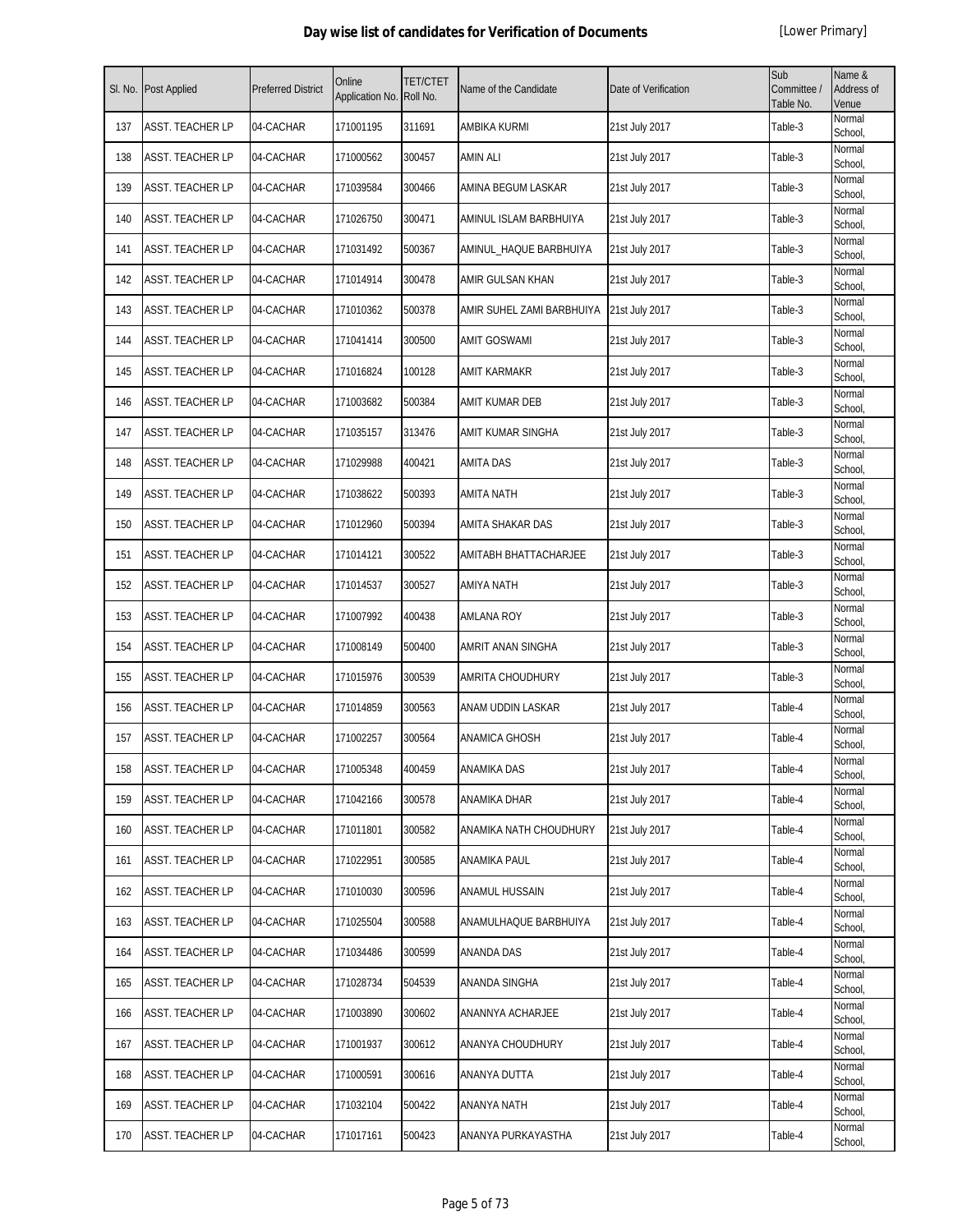| SI. No. | <b>Post Applied</b>     | <b>Preferred District</b> | Online<br>Application No. | <b>TET/CTET</b><br>Roll No. | Name of the Candidate               | Date of Verification | Sub<br>Committee /<br>Table No. | Name &<br>Address of<br>Venue |
|---------|-------------------------|---------------------------|---------------------------|-----------------------------|-------------------------------------|----------------------|---------------------------------|-------------------------------|
| 171     | <b>ASST. TEACHER LP</b> | 04-CACHAR                 | 171024241                 | 500424                      | ANAYATHUSSAIN LASKAR                | 21st July 2017       | Table-4                         | Normal<br>School,             |
| 172     | ASST. TEACHER LP        | 04-CACHAR                 | 171011420                 | 500425                      | ANAYET ULLA LASKAR                  | 21st July 2017       | Table-4                         | Normal<br>School,             |
| 173     | ASST. TEACHER LP        | 04-CACHAR                 | 171026366                 | 300624                      | ANCHARA BEGAM MOZUMDER              | 21st July 2017       | Table-4                         | Normal<br>School,             |
| 174     | ASST. TEACHER LP        | 04-CACHAR                 | 171014385                 | 300632                      | ANGSHUMAN DHAR                      | 21st July 2017       | Table-4                         | Normal<br>School,             |
| 175     | ASST. TEACHER LP        | 04-CACHAR                 | 171020590                 | 300633                      | ANGSHUMAN NATH                      | 21st July 2017       | Table-4                         | Normal<br>School,             |
| 176     | ASST. TEACHER LP        | 04-CACHAR                 | 171023711                 | 300636                      | ANIL CHANDRA DAS                    | 21st July 2017       | Table-4                         | Normal<br>School,             |
| 177     | ASST. TEACHER LP        | 04-CACHAR                 | 171001726                 | 300647                      | <b>ANIMESH DEB</b>                  | 21st July 2017       | Table-4                         | Normal<br>School,             |
| 178     | ASST. TEACHER LP        | 04-CACHAR                 | 171005297                 | 400514                      | <b>ANINDITA DAS</b>                 | 21st July 2017       | Table-4                         | Normal<br>School,             |
| 179     | ASST. TEACHER LP        | 04-CACHAR                 | 171036823                 | 300651                      | <b>ANINDITA DAS</b>                 | 21st July 2017       | Table-4                         | Normal<br>School,             |
| 180     | ASST. TEACHER LP        | 04-CACHAR                 | 171020465                 | 500436                      | <b>ANINDITA NATH</b>                | 21st July 2017       | Table-4                         | Normal<br>School,             |
| 181     | ASST. TEACHER LP        | 04-CACHAR                 | 171004096                 | 300659                      | <b>ANINDITA ROY</b>                 | 21st July 2017       | Table-4                         | Normal<br>School,             |
| 182     | ASST. TEACHER LP        | 04-CACHAR                 | 171016884                 | 300664                      | <b>ANIRBAN BISWAS</b>               | 21st July 2017       | Table-4                         | Normal<br>School,             |
| 183     | <b>ASST. TEACHER LP</b> | 04-CACHAR                 | 171007221                 | 500439                      | <b>ANIRBAN DAS</b>                  | 21st July 2017       | Table-4                         | Normal<br>School,             |
| 184     | ASST. TEACHER LP        | 04-CACHAR                 | 171011391                 | 400528                      | ANIRBAN SEN                         | 21st July 2017       | Table-4                         | Normal<br>School,             |
| 185     | ASST. TEACHER LP        | 04-CACHAR                 | 171026085                 | 313482                      | ANIRUDDHA SINGHA                    | 21st July 2017       | Table-4                         | Normal<br>School,             |
| 186     | ASST. TEACHER LP        | 04-CACHAR                 | 171008954                 | 100229                      | <b>ANITA BISWAS</b>                 | 21st July 2017       | Table-4                         | Normal<br>School,             |
| 187     | ASST. TEACHER LP        | 04-CACHAR                 | 171010725                 | 300670                      | ANITA CHAKRABORTY                   | 21st July 2017       | Table-4                         | Normal<br>School,             |
| 188     | ASST. TEACHER LP        | 04-CACHAR                 | 171010860                 | 300684                      | ANJALI RANI DAS                     | 21st July 2017       | Table-4                         | Normal<br>School,             |
| 189     | <b>ASST. TEACHER LP</b> | 04-CACHAR                 | 171005369                 | 300686                      | ANJALI RANI SAHU                    | 21st July 2017       | Table-4                         | Normal<br>School,             |
| 190     | ASST. TEACHER LP        | 04-CACHAR                 | 171033404                 | 300700                      | <b>ANJANA DAS</b>                   | 21st July 2017       | Table-4                         | Normal<br>School,             |
| 191     | ASST. TEACHER LP        | 04-CACHAR                 | 171033472                 | 300700                      | <b>ANJANA DAS</b>                   | 21st July 2017       | Table-4                         | Normal<br>School,             |
| 192     | <b>ASST. TEACHER LP</b> | 04-CACHAR                 | 171007013                 | 300701                      | <b>ANJANA DEB ROY</b>               | 21st July 2017       | Table-4                         | Normal<br>School,             |
| 193     | ASST. TEACHER LP        | 04-CACHAR                 | 171028958                 | 300702                      | ANJANA DHAR                         | 21st July 2017       | Table-4                         | Normal<br>School,             |
| 194     | ASST. TEACHER LP        | 04-CACHAR                 | 171010073                 | 300704                      | <b>ANJANA NATH</b>                  | 21st July 2017       | Table-4                         | Normal<br>School,             |
| 195     | ASST. TEACHER LP        | 04-CACHAR                 | 171005186                 | 300705                      | ANJANA PAUL                         | 21st July 2017       | Table-4                         | Normal<br>School,             |
| 196     | ASST. TEACHER LP        | 04-CACHAR                 | 171021121                 | 300707                      | ANJANA RANI DAS                     | 21st July 2017       | Table-4                         | Normal<br>School,             |
| 197     | ASST. TEACHER LP        | 04-CACHAR                 | 171009404                 | 313486                      | ANJANA RANI SINGHA                  | 21st July 2017       | Table-4                         | Normal<br>School,             |
| 198     | ASST. TEACHER LP        | 04-CACHAR                 | 171010950                 | 300708                      | ANJANA SUCHARITA                    | 21st July 2017       | Table-4                         | Normal<br>School,             |
| 199     | ASST. TEACHER LP        | 04-CACHAR                 | 171018640                 | 500460                      | <b>ANKIT GOALA</b>                  | 21st July 2017       | Table-4                         | Normal<br>School,             |
| 200     | ASST. TEACHER LP        | 04-CACHAR                 | 171035057                 | 300724                      | <b>ANKITA ROY</b>                   | 21st July 2017       | Table-4                         | Normal<br>School,             |
| 201     | ASST. TEACHER LP        | 04-CACHAR                 | 171007772                 | 300732                      | ANOUARA BEGAM<br><b>CHOUDHURY</b>   | 21st July 2017       | Table-4                         | Normal<br>School,             |
| 202     | ASST. TEACHER LP        | 04-CACHAR                 | 171034101                 | 300733                      | ANOWAR .HUSSAIN<br><b>BARBHUIYA</b> | 21st July 2017       | Table-4                         | Normal<br>School,             |
| 203     | ASST. TEACHER LP        | 04-CACHAR                 | 171037816                 | 400654                      | ANOWAR.HUSSAIN                      | 21st July 2017       | Table-4                         | Normal<br>School,             |
| 204     | <b>ASST. TEACHER LP</b> | 04-CACHAR                 | 171016614                 | 300737                      | ANOWARA BEGUM LASKAR                | 21st July 2017       | Table-4                         | Normal<br>School,             |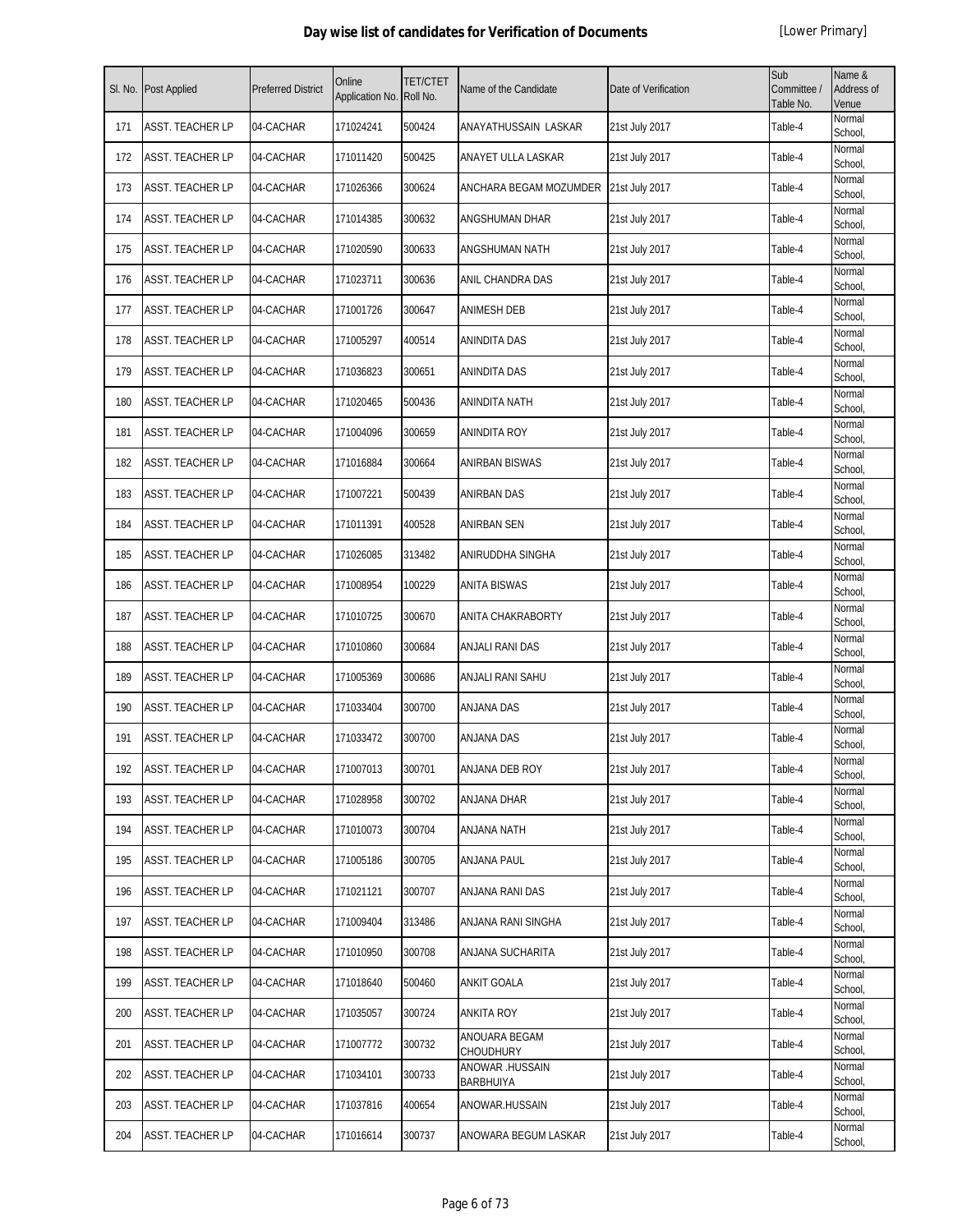| SI. No. | <b>Post Applied</b>     | <b>Preferred District</b> | Online<br>Application No. | <b>TET/CTET</b><br>Roll No. | Name of the Candidate                     | Date of Verification | Sub<br>Committee /<br>Table No. | Name &<br>Address of<br>Venue |
|---------|-------------------------|---------------------------|---------------------------|-----------------------------|-------------------------------------------|----------------------|---------------------------------|-------------------------------|
| 205     | <b>ASST. TEACHER LP</b> | 04-CACHAR                 | 171027059                 | 300739                      | ANOWARUL ISLAM BARBHUIYA   21st July 2017 |                      | Table-4                         | Normal<br>School,             |
| 206     | <b>ASST. TEACHER LP</b> | 04-CACHAR                 | 171002982                 | 100287                      | ANTARA GHOSH                              | 21st July 2017       | Table-4                         | Normal<br>School,             |
| 207     | <b>ASST. TEACHER LP</b> | 04-CACHAR                 | 171034978                 | 300745                      | <b>ANTARA ROY</b>                         | 21st July 2017       | Table-4                         | Normal<br>School,             |
| 208     | <b>ASST. TEACHER LP</b> | 04-CACHAR                 | 171010686                 | 300752                      | <b>ANUJA CHOUBEY</b>                      | 21st July 2017       | Table-4                         | Normal<br>School,             |
| 209     | <b>ASST. TEACHER LP</b> | 04-CACHAR                 | 171042211                 | 311737                      | ANUP KUMAR DEB                            | 21st July 2017       | Table-4                         | Normal<br>School,             |
| 210     | <b>ASST. TEACHER LP</b> | 04-CACHAR                 | 171002596                 | 311738                      | ANUP KUMAR HAZAM                          | 21st July 2017       | Table-4                         | Normal<br>School,             |
| 211     | <b>ASST. TEACHER LP</b> | 04-CACHAR                 | 171008428                 | 300764                      | ANUP KUMAR NATH                           | 21st July 2017       | Table-4                         | Normal<br>School,             |
| 212     | <b>ASST. TEACHER LP</b> | 04-CACHAR                 | 171001422                 | 200941                      | ANUP KUMAR PANDIT                         | 21st July 2017       | Table-4                         | Normal<br>School,             |
| 213     | <b>ASST. TEACHER LP</b> | 04-CACHAR                 | 171015682                 | 300766                      | <b>ANUP NUNIA</b>                         | 21st July 2017       | Table-4                         | Normal<br>School,             |
| 214     | <b>ASST. TEACHER LP</b> | 04-CACHAR                 | 171008210                 | 300767                      | ANUP PAUL                                 | 21st July 2017       | Table-4                         | Normal<br>School,             |
| 215     | <b>ASST. TEACHER LP</b> | 04-CACHAR                 | 171011019                 | 300769                      | <b>ANUP ROY</b>                           | 21st July 2017       | Table-4                         | Normal<br>School,             |
| 216     | <b>ASST. TEACHER LP</b> | 04-CACHAR                 | 171011859                 | 300771                      | <b>ANUP SINHA</b>                         | 21st July 2017       | Table-4                         | Normal<br>School,             |
| 217     | <b>ASST. TEACHER LP</b> | 04-CACHAR                 | 171005811                 | 300773                      | ANUPAM DEB                                | 21st July 2017       | Table-4                         | Normal<br>School,             |
| 218     | <b>ASST. TEACHER LP</b> | 04-CACHAR                 | 171027780                 | 300775                      | <b>ANUPAM GIRI</b>                        | 21st July 2017       | Table-4                         | Normal<br>School,             |
| 219     | <b>ASST. TEACHER LP</b> | 04-CACHAR                 | 171005914                 | 300777                      | <b>ANUPAM KURMI</b>                       | 21st July 2017       | Table-4                         | Normal<br>School,             |
| 220     | <b>ASST. TEACHER LP</b> | 04-CACHAR                 | 171018300                 | 300781                      | <b>ANUPAM ROY</b>                         | 21st July 2017       | Table-4                         | Normal<br>School,             |
| 221     | <b>ASST. TEACHER LP</b> | 04-CACHAR                 | 171007324                 | 500479                      | <b>ANUPAMA DAS</b>                        | 21st July 2017       | Table-4                         | Normal<br>School,             |
| 222     | <b>ASST. TEACHER LP</b> | 04-CACHAR                 | 171009859                 | 311739                      | <b>ANUPAMA DAS</b>                        | 21st July 2017       | Table-4                         | Normal<br>School,             |
| 223     | <b>ASST. TEACHER LP</b> | 04-CACHAR                 | 171004659                 | 300792                      | <b>ANUPAMA ROY</b>                        | 21st July 2017       | Table-4                         | Normal<br>School,             |
| 224     | <b>ASST. TEACHER LP</b> | 04-CACHAR                 | 171017927                 | 313490                      | ANUPOMA SINGHA                            | 21st July 2017       | Table-4                         | Normal<br>School,             |
| 225     | ASST. TEACHER LP        | 04-CACHAR                 | 171032998                 | 313491                      | ANURADHA DEVI                             | 21st July 2017       | Table-4                         | Normal<br>School,             |
| 226     | <b>ASST. TEACHER LP</b> | 04-CACHAR                 | 171014731                 | 300799                      | ANURADHA DUTTA                            | 21st July 2017       | Table-4                         | Normal<br>School,             |
| 227     | <b>ASST. TEACHER LP</b> | 04-CACHAR                 | 171028206                 | 500486                      | ANURADHA SINGHA                           | 21st July 2017       | Table-4                         | Normal<br>School,             |
| 228     | <b>ASST. TEACHER LP</b> | 04-CACHAR                 | 171034605                 | 504543                      | ANURADHA SINGHA                           | 21st July 2017       | Table-4                         | Normal<br>School,             |
| 229     | <b>ASST. TEACHER LP</b> | 04-CACHAR                 | 171022884                 | 300808                      | ANURUPA BARBHUIYA                         | 21st July 2017       | Table-4                         | Normal<br>School,             |
| 230     | <b>ASST. TEACHER LP</b> | 04-CACHAR                 | 171029969                 | 0801009                     | ANUSHILA SHOME                            | 21st July 2017       | Table-4                         | Normal<br>School,             |
| 231     | <b>ASST. TEACHER LP</b> | 04-CACHAR                 | 171026307                 | 300818                      | ANUSHREE LASKAR                           | 21st July 2017       | Table-4                         | Normal<br>School,             |
| 232     | <b>ASST. TEACHER LP</b> | 04-CACHAR                 | 171014113                 | 400639                      | ANUSHREE PAUL                             | 21st July 2017       | Table-4                         | Normal<br>School,             |
| 233     | <b>ASST. TEACHER LP</b> | 04-CACHAR                 | 171007941                 | 400641                      | ANUSREE ROY                               | 21st July 2017       | Table-4                         | Normal<br>School,             |
| 234     | <b>ASST. TEACHER LP</b> | 04-CACHAR                 | 171004717                 | 3010181                     | ANWAR HUSSAIN                             | 21st July 2017       | Table-4                         | Normal<br>School,             |
| 235     | <b>ASST. TEACHER LP</b> | 04-CACHAR                 | 171025173                 | 311743                      | ANWARHUSSAIN BARBHUIYA                    | 21st July 2017       | Table-4                         | Normal<br>School,             |
| 236     | <b>ASST. TEACHER LP</b> | 04-CACHAR                 | 171014219                 | 400657                      | APARAJITA BHATTACHARJEE                   | 21st July 2017       | Table-5                         | Normal<br>School,             |
| 237     | <b>ASST. TEACHER LP</b> | 04-CACHAR                 | 171006132                 | 300839                      | APARAJITA BHATTACHARJEE                   | 21st July 2017       | Table-5                         | Normal<br>School,             |
| 238     | <b>ASST. TEACHER LP</b> | 04-CACHAR                 | 171010159                 | 300842                      | APARAJITA CHANDA                          | 21st July 2017       | Table-5                         | Normal<br>School,             |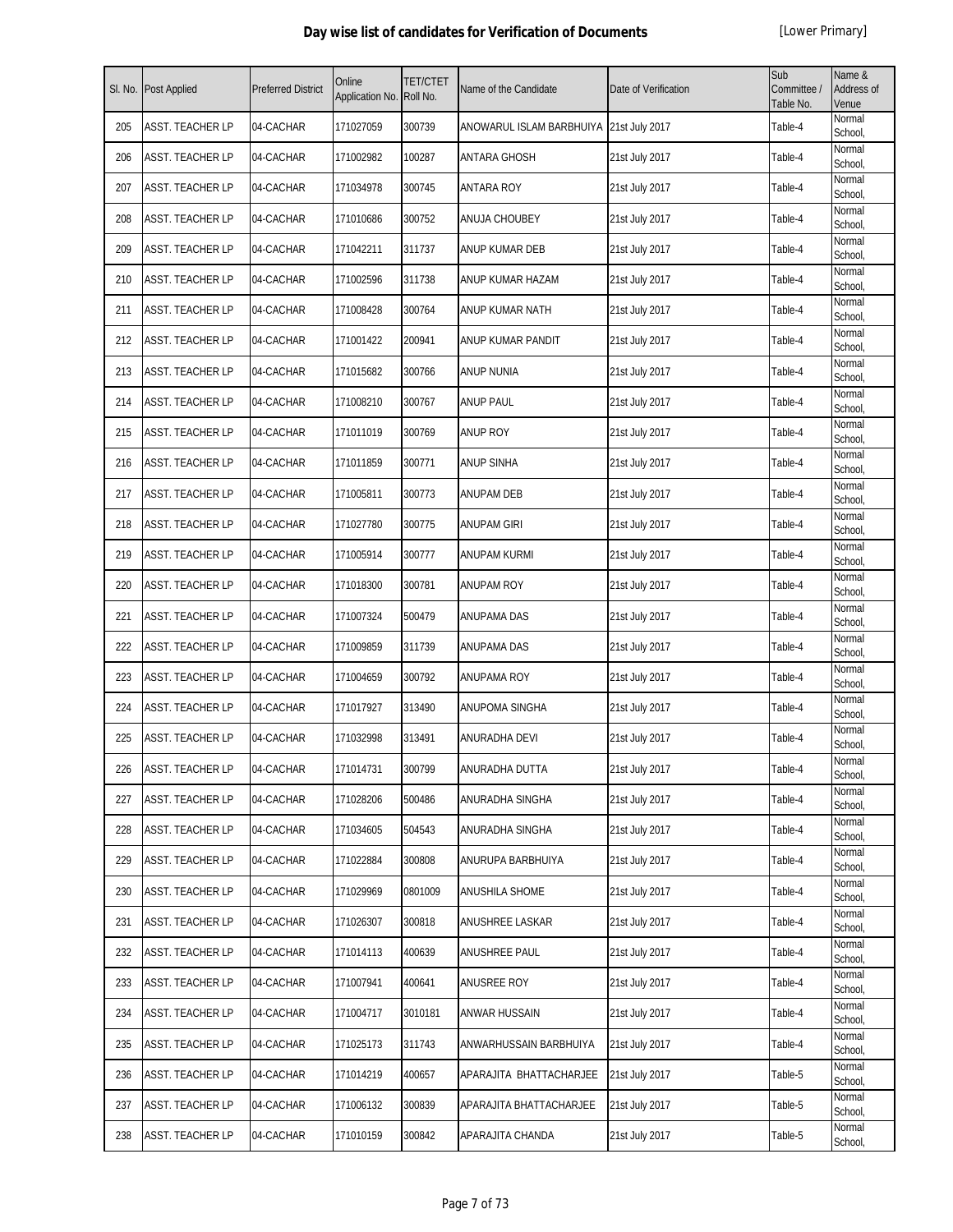| SI. No. | Post Applied            | <b>Preferred District</b> | Online<br>Application No. | <b>TET/CTET</b><br>Roll No. | Name of the Candidate | Date of Verification | Sub<br>Committee /<br>Table No. | Name &<br>Address of<br>Venue |
|---------|-------------------------|---------------------------|---------------------------|-----------------------------|-----------------------|----------------------|---------------------------------|-------------------------------|
| 239     | ASST. TEACHER LP        | 04-CACHAR                 | 171014458                 | 300845                      | APARAJITA DAS         | 21st July 2017       | Table-5                         | Normal<br>School,             |
| 240     | ASST. TEACHER LP        | 04-CACHAR                 | 171009084                 | 300850                      | APARAJITA ROY         | 21st July 2017       | Table-5                         | Normal<br>School,             |
| 241     | ASST. TEACHER LP        | 04-CACHAR                 | 171013043                 | 300852                      | APARAJITA SHEE        | 21st July 2017       | Table-5                         | Normal<br>School,             |
| 242     | <b>ASST. TEACHER LP</b> | 04-CACHAR                 | 171016362                 | 500518                      | APARNA CHOUDHURY      | 21st July 2017       | Table-5                         | Normal<br>School,             |
| 243     | ASST. TEACHER LP        | 04-CACHAR                 | 171001103                 | 300857                      | <b>APARNA DAS</b>     | 21st July 2017       | Table-5                         | Normal<br>School,             |
| 244     | ASST. TEACHER LP        | 04-CACHAR                 | 171009881                 | 300865                      | <b>APARNA DAS</b>     | 21st July 2017       | Table-5                         | Normal<br>School,             |
| 245     | ASST. TEACHER LP        | 04-CACHAR                 | 171034009                 | 500519                      | APARNA DEBROY         | 21st July 2017       | Table-5                         | Normal<br>School,             |
| 246     | ASST. TEACHER LP        | 04-CACHAR                 | 171007368                 | 500520                      | APARNA GOSWAMI        | 21st July 2017       | Table-5                         | Normal<br>School,             |
| 247     | ASST. TEACHER LP        | 04-CACHAR                 | 171003364                 | 300875                      | <b>APARNA NATH</b>    | 21st July 2017       | Table-5                         | Normal<br>School,             |
| 248     | ASST. TEACHER LP        | 04-CACHAR                 | 171027134                 | 300874                      | APARNA NATH           | 21st July 2017       | Table-5                         | Normal<br>School,             |
| 249     | ASST. TEACHER LP        | 04-CACHAR                 | 171011139                 | 132546                      | APARNA PAUL           | 21st July 2017       | Table-5                         | Normal<br>School,             |
| 250     | ASST. TEACHER LP        | 04-CACHAR                 | 171008202                 | 101880                      | APU KUMAR DAS         | 21st July 2017       | Table-5                         | Normal<br>School,             |
| 251     | ASST. TEACHER LP        | 04-CACHAR                 | 171018513                 | 300890                      | APU KUMAR ROY         | 21st July 2017       | Table-5                         | Normal<br>School,             |
| 252     | ASST. TEACHER LP        | 04-CACHAR                 | 171026726                 | 3010033                     | APURBA DEB            | 21st July 2017       | Table-5                         | Normal<br>School,             |
| 253     | ASST. TEACHER LP        | 04-CACHAR                 | 171014893                 | 300893                      | <b>APURBA ROY</b>     | 21st July 2017       | Table-5                         | Normal<br>School,             |
| 254     | ASST. TEACHER LP        | 04-CACHAR                 | 171016666                 | 500517                      | ARARAJITA ROY         | 21st July 2017       | Table-5                         | Normal<br>School,             |
| 255     | ASST. TEACHER LP        | 04-CACHAR                 | 171008772                 | 300896                      | ARATI BANIA           | 21st July 2017       | Table-5                         | Normal<br>School,             |
| 256     | ASST. TEACHER LP        | 04-CACHAR                 | 171010279                 | 300901                      | <b>ARCHANA DEB</b>    | 21st July 2017       | Table-5                         | Normal<br>School,             |
| 257     | ASST. TEACHER LP        | 04-CACHAR                 | 171007331                 | 300904                      | ARCHANA RANI DAS      | 21st July 2017       | Table-5                         | Normal<br>School,             |
| 258     | ASST. TEACHER LP        | 04-CACHAR                 | 171011164                 | 300905                      | ARCHANA RANI DAS      | 21st July 2017       | Table-5                         | Normal<br>School,             |
| 259     | ASST. TEACHER LP        | 04-CACHAR                 | 171003081                 | 300912                      | ARCHITA CHOWDHURY     | 21st July 2017       | Table-5                         | Normal<br>School,             |
| 260     | <b>ASST. TEACHER LP</b> | 04-CACHAR                 | 171020562                 | 300913                      | <b>ARCHITA DAS</b>    | 21st July 2017       | Table-5                         | Normal<br>School,             |
| 261     | ASST. TEACHER LP        | 04-CACHAR                 | 171013399                 | 300923                      | <b>ARIJIT DAS</b>     | 21st July 2017       | Table-5                         | Normal<br>School,             |
| 262     | ASST. TEACHER LP        | 04-CACHAR                 | 171020140                 | 300924                      | ARIJIT DUTTA          | 21st July 2017       | Table-5                         | Normal<br>School,             |
| 263     | ASST. TEACHER LP        | 04-CACHAR                 | 171039115                 | 0801015                     | ARINDAM BHATTACHARJEE | 21st July 2017       | Table-5                         | Normal<br>School,             |
| 264     | ASST. TEACHER LP        | 04-CACHAR                 | 171004968                 | 300942                      | <b>AROJIT DAS</b>     | 21st July 2017       | Table-5                         | Normal<br>School,             |
| 265     | ASST. TEACHER LP        | 04-CACHAR                 | 171004542                 | 300944                      | ARPANA DAS            | 21st July 2017       | Table-5                         | Normal<br>School,             |
| 266     | ASST. TEACHER LP        | 04-CACHAR                 | 171007790                 | 300945                      | ARPANA DEY            | 21st July 2017       | Table-5                         | Normal<br>School,             |
| 267     | ASST. TEACHER LP        | 04-CACHAR                 | 171010598                 | 300955                      | ARPITA DAS            | 21st July 2017       | Table-5                         | Normal<br>School,             |
| 268     | ASST. TEACHER LP        | 04-CACHAR                 | 171029843                 | 500553                      | ARPITA DAS            | 21st July 2017       | Table-5                         | Normal<br>School,             |
| 269     | ASST. TEACHER LP        | 04-CACHAR                 | 171041413                 | 300958                      | ARPITA DAS            | 21st July 2017       | Table-5                         | Normal<br>School,             |
| 270     | ASST. TEACHER LP        | 04-CACHAR                 | 171018274                 | 300972                      | ARPITA DUTTA          | 21st July 2017       | Table-5                         | Normal<br>School,             |
| 271     | ASST. TEACHER LP        | 04-CACHAR                 | 171000032                 | 300975                      | ARPITA LODH           | 21st July 2017       | Table-5                         | Normal<br>School,             |
| 272     | ASST. TEACHER LP        | 04-CACHAR                 | 171029502                 | 500559                      | <b>ARPITA NATH</b>    | 21st July 2017       | Table-5                         | Normal<br>School,             |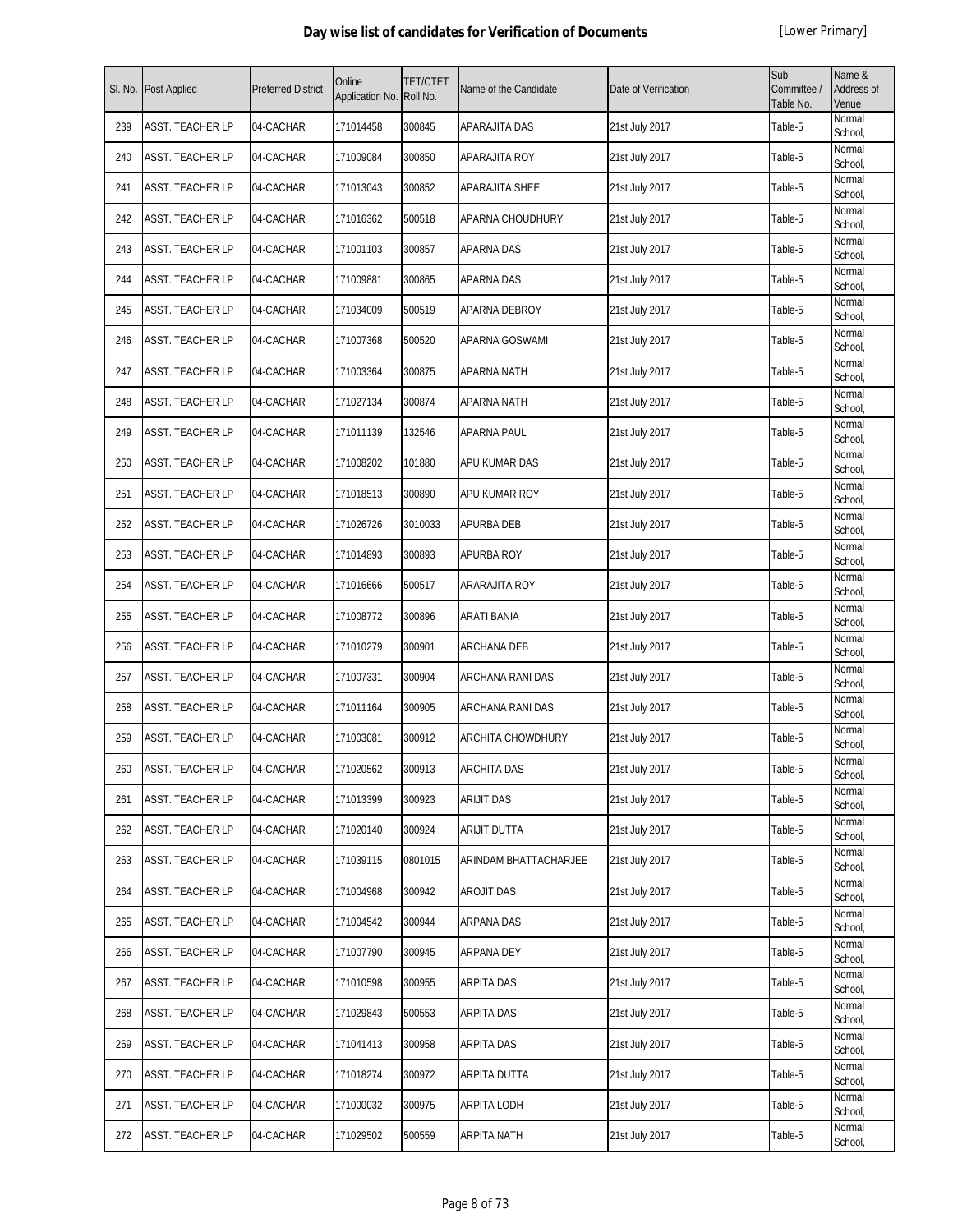| SI. No. | <b>Post Applied</b> | <b>Preferred District</b> | Online<br>Application No. | <b>TET/CTET</b><br>Roll No. | Name of the Candidate   | Date of Verification | Sub<br>Committee /<br>Table No. | Name &<br><b>Address of</b><br>Venue |
|---------|---------------------|---------------------------|---------------------------|-----------------------------|-------------------------|----------------------|---------------------------------|--------------------------------------|
| 273     | ASST. TEACHER LP    | 04-CACHAR                 | 171003444                 | 100403                      | <b>ARPITA PAUL</b>      | 21st July 2017       | Table-5                         | Normal<br>School,                    |
| 274     | ASST. TEACHER LP    | 04-CACHAR                 | 171008034                 | 300980                      | <b>ARPITA PAUL</b>      | 21st July 2017       | Table-5                         | Normal<br>School,                    |
| 275     | ASST. TEACHER LP    | 04-CACHAR                 | 171028854                 | 300986                      | <b>ARPITA SEN</b>       | 21st July 2017       | Table-5                         | Normal<br>School,                    |
| 276     | ASST. TEACHER LP    | 04-CACHAR                 | 171004004                 | 300993                      | ARUN CHANDRA NATH       | 21st July 2017       | Table-5                         | Normal<br>School,                    |
| 277     | ASST. TEACHER LP    | 04-CACHAR                 | 171014463                 | 311778                      | ARUNAVA BHATTACHARJEE   | 21st July 2017       | Table-5                         | Normal<br>School,                    |
| 278     | ASST. TEACHER LP    | 04-CACHAR                 | 171040540                 | 301000                      | ARUNAVA DAS             | 21st July 2017       | Table-5                         | Normal<br>School,                    |
| 279     | ASST. TEACHER LP    | 04-CACHAR                 | 171017135                 | 301003                      | ARUNDHATI SINHA         | 21st July 2017       | Table-5                         | Normal<br>School,                    |
| 280     | ASST. TEACHER LP    | 04-CACHAR                 | 171009203                 | 301011                      | ARUP BHATTACHARJEE      | 21st July 2017       | Table-5                         | Normal<br>School,                    |
| 281     | ASST. TEACHER LP    | 04-CACHAR                 | 171011932                 | 500567                      | ARUP BHATTACHARJEE      | 21st July 2017       | Table-5                         | Normal<br>School,                    |
| 282     | ASST. TEACHER LP    | 04-CACHAR                 | 171033116                 | 301012                      | ARUP CHANDA             | 21st July 2017       | Table-5                         | Normal<br>School,                    |
| 283     | ASST. TEACHER LP    | 04-CACHAR                 | 171001539                 | 0805167                     | ARUP CHOUDHURY          | 21st July 2017       | Table-5                         | Normal<br>School,                    |
| 284     | ASST. TEACHER LP    | 04-CACHAR                 | 171031618                 | 500571                      | <b>ARUP SAHA</b>        | 21st July 2017       | Table-5                         | Normal<br>School,                    |
| 285     | ASST. TEACHER LP    | 04-CACHAR                 | 171008199                 | 301022                      | <b>ARUPA DAS</b>        | 21st July 2017       | Table-5                         | Normal<br>School,                    |
| 286     | ASST. TEACHER LP    | 04-CACHAR                 | 171002327                 | 301024                      | <b>ARUPJYOTI NATH</b>   | 21st July 2017       | Table-5                         | Normal<br>School,                    |
| 287     | ASST. TEACHER LP    | 04-CACHAR                 | 171037936                 | 500572                      | ASAB UDDIN CHOUDHURY    | 21st July 2017       | Table-6                         | Normal<br>School,                    |
| 288     | ASST. TEACHER LP    | 04-CACHAR                 | 171029091                 | 301028                      | ASBER HUSSAIN CHOUDHURY | 21st July 2017       | Table-6                         | Normal<br>School,                    |
| 289     | ASST. TEACHER LP    | 04-CACHAR                 | 171038555                 | 313497                      | ASHA MAIBAM             | 21st July 2017       | Table-6                         | Normal<br>School,                    |
| 290     | ASST. TEACHER LP    | 04-CACHAR                 | 171038608                 | 313497                      | <b>ASHA MAIBAM</b>      | 21st July 2017       | Table-6                         | Normal<br>School,                    |
| 291     | ASST. TEACHER LP    | 04-CACHAR                 | 171042773                 | 313497                      | <b>ASHA MAIBAM</b>      | 21st July 2017       | Table-6                         | Normal<br>School,                    |
| 292     | ASST. TEACHER LP    | 04-CACHAR                 | 171015137                 | 500575                      | ASHABUL ALAM BARBHUIYA  | 21st July 2017       | Table-6                         | Normal<br>School,                    |
| 293     | ASST. TEACHER LP    | 04-CACHAR                 | 171029830                 | 127135                      | ASHIK AHMED LASKAR      | 21st July 2017       | Table-6                         | Normal<br>School,                    |
| 294     | ASST. TEACHER LP    | 04-CACHAR                 | 171025339                 | 100427                      | <b>ASHIM DAS</b>        | 21st July 2017       | Table-6                         | Normal<br>School,                    |
| 295     | ASST. TEACHER LP    | 04-CACHAR                 | 171016024                 | 301044                      | <b>ASHIM KUMAR NATH</b> | 21st July 2017       | Table-6                         | Normal<br>School,                    |
| 296     | ASST. TEACHER LP    | 04-CACHAR                 | 171041476                 | 301050                      | ASHIS.CHANDRA DEY       | 21st July 2017       | Table-6                         | Normal<br>School,                    |
| 297     | ASST. TEACHER LP    | 04-CACHAR                 | 171006269                 | 311791                      | ASHISH KR CHATURVEDI    | 21st July 2017       | Table-6                         | Normal<br>School,                    |
| 298     | ASST. TEACHER LP    | 04-CACHAR                 | 171021160                 | 400833                      | ASHISH RANJAN DEY       | 21st July 2017       | Table-6                         | Normal<br>School,                    |
| 299     | ASST. TEACHER LP    | 04-CACHAR                 | 171010107                 | 100444                      | <b>ASHISH SARKAR</b>    | 21st July 2017       | Table-6                         | Normal<br>School,                    |
| 300     | ASST. TEACHER LP    | 04-CACHAR                 | 171010333                 | 100444                      | ASHISH SARKAR           | 21st July 2017       | Table-6                         | Normal<br>School,                    |
| 301     | ASST. TEACHER LP    | 04-CACHAR                 | 171005454                 | 301059                      | <b>ASHISH TEWARI</b>    | 21st July 2017       | Table-6                         | Normal<br>School,                    |
| 302     | ASST. TEACHER LP    | 04-CACHAR                 | 171005163                 | 100448                      | ASHOK KUMAR BAIDYA      | 21st July 2017       | Table-6                         | Normal<br>School,                    |
| 303     | ASST. TEACHER LP    | 04-CACHAR                 | 171031474                 | 301072                      | ASHOK KUMAR DAS         | 21st July 2017       | Table-6                         | Normal<br>School,                    |
| 304     | ASST. TEACHER LP    | 04-CACHAR                 | 171008307                 | 100452                      | ASHOK KUMAR SINHA       | 21st July 2017       | Table-6                         | Normal<br>School,                    |
| 305     | ASST. TEACHER LP    | 04-CACHAR                 | 171025911                 | 105632                      | <b>ASHOK SINGH</b>      | 21st July 2017       | Table-6                         | Normal<br>School,                    |
| 306     | ASST. TEACHER LP    | 04-CACHAR                 | 171020854                 | 301076                      | ASHRAFUL ALAM LASKAR    | 21st July 2017       | Table-6                         | Normal<br>School,                    |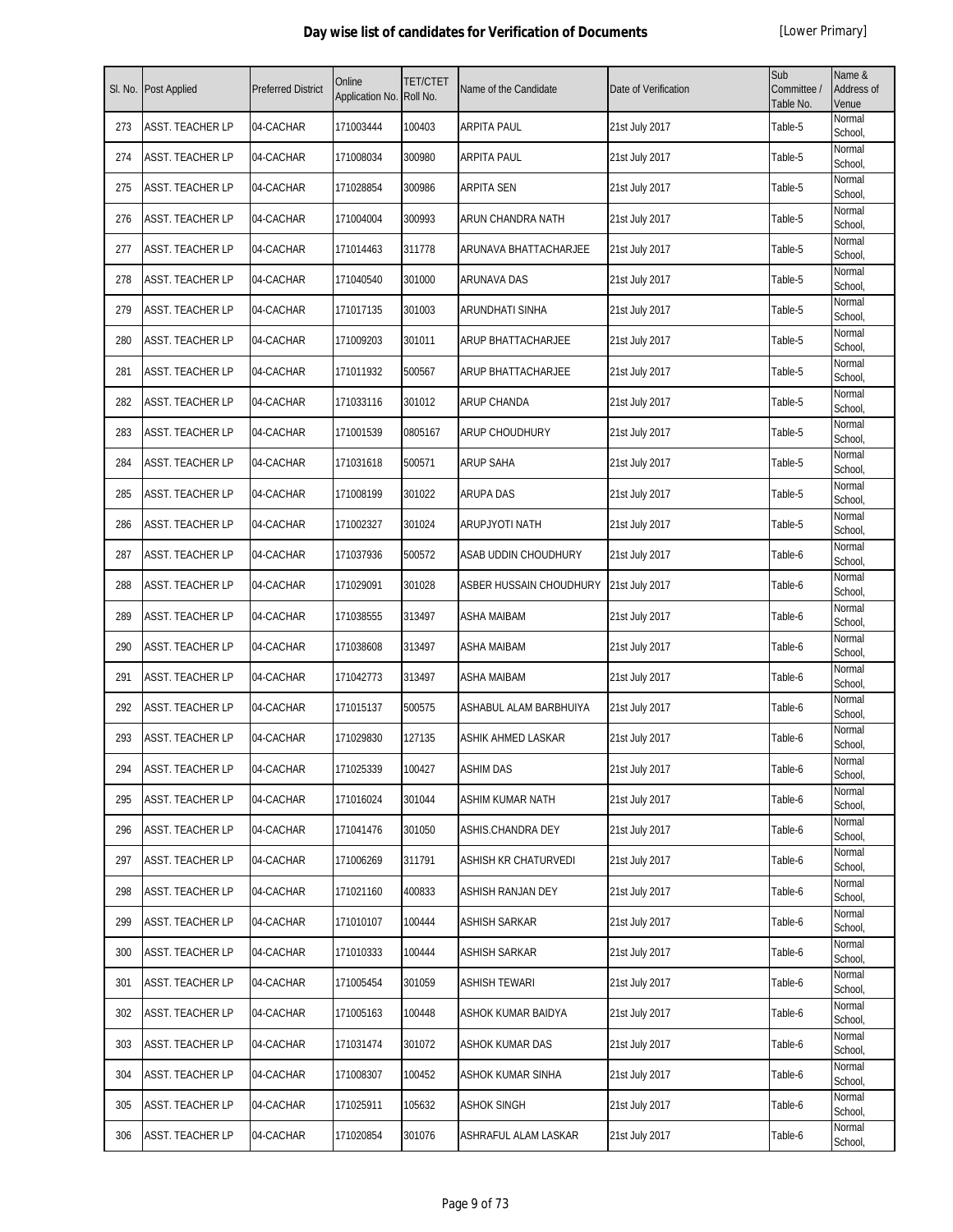| SI. No. | Post Applied            | <b>Preferred District</b> | Online<br>Application No. | <b>TET/CTET</b><br>Roll No. | Name of the Candidate   | Date of Verification | Sub<br>Committee /<br>Table No. | Name &<br>Address of<br>Venue |
|---------|-------------------------|---------------------------|---------------------------|-----------------------------|-------------------------|----------------------|---------------------------------|-------------------------------|
| 307     | ASST. TEACHER LP        | 04-CACHAR                 | 171018393                 | 301081                      | <b>ASHUTOSH DAS</b>     | 21st July 2017       | Table-6                         | Normal<br>School,             |
| 308     | ASST. TEACHER LP        | 04-CACHAR                 | 171003257                 | 400871                      | ASIM KUMAR CHANDA       | 21st July 2017       | Table-6                         | Normal<br>School,             |
| 309     | ASST. TEACHER LP        | 04-CACHAR                 | 171006055                 | 301089                      | <b>ASISH NATH</b>       | 21st July 2017       | Table-6                         | Normal<br>School,             |
| 310     | ASST. TEACHER LP        | 04-CACHAR                 | 171033754                 | 301090                      | <b>ASIT KUMAR DAS</b>   | 21st July 2017       | Table-6                         | Normal<br>School,             |
| 311     | ASST. TEACHER LP        | 04-CACHAR                 | 171019205                 | 301091                      | <b>ASIT SUTRADHAR</b>   | 21st July 2017       | Table-6                         | Normal<br>School,             |
| 312     | ASST. TEACHER LP        | 04-CACHAR                 | 171028996                 | 301096                      | ASMA BEGUM BARBHUIYA    | 21st July 2017       | Table-6                         | Normal<br>School,             |
| 313     | ASST. TEACHER LP        | 04-CACHAR                 | 171000994                 | 301105                      | ATANU DEY               | 21st July 2017       | Table-6                         | Normal<br>School,             |
| 314     | ASST. TEACHER LP        | 04-CACHAR                 | 171026345                 | 500610                      | ATASHI DAS              | 21st July 2017       | Table-6                         | Normal<br>School,             |
| 315     | ASST. TEACHER LP        | 04-CACHAR                 | 171028304                 | 301106                      | ATAUR RAHMAN BARBHUIYA  | 21st July 2017       | Table-6                         | Normal<br>School,             |
| 316     | ASST. TEACHER LP        | 04-CACHAR                 | 171036157                 | 301107                      | ATHBAR UDDIN            | 21st July 2017       | Table-6                         | Normal<br>School,             |
| 317     | ASST. TEACHER LP        | 04-CACHAR                 | 171037166                 | 301109                      | ATIKUR RAHMAN LASKAR    | 21st July 2017       | Table-6                         | Normal<br>School,             |
| 318     | ASST. TEACHER LP        | 04-CACHAR                 | 171006676                 | 301110                      | ATIYATHUR RAHMAN LASKAR | 21st July 2017       | Table-6                         | Normal<br>School,             |
| 319     | ASST. TEACHER LP        | 04-CACHAR                 | 171031904                 | 301111                      | AULADHUSSAIN LASKAR     | 21st July 2017       | Table-6                         | Normal<br>School,             |
| 320     | ASST. TEACHER LP        | 04-CACHAR                 | 171033883                 | 301111                      | AULADHUSSAIN LASKAR     | 21st July 2017       | Table-6                         | Normal<br>School,             |
| 321     | ASST. TEACHER LP        | 04-CACHAR                 | 171009617                 | 301114                      | AVIJIT DAS CHOUDHURY    | 21st July 2017       | Table-6                         | Normal<br>School,             |
| 322     | ASST. TEACHER LP        | 04-CACHAR                 | 171006515                 | 301117                      | <b>AVIJIT NATH</b>      | 21st July 2017       | Table-6                         | Normal<br>School,             |
| 323     | ASST. TEACHER LP        | 04-CACHAR                 | 171022508                 | 301120                      | AWLAD HUSSAIN           | 21st July 2017       | Table-6                         | Normal<br>School,             |
| 324     | ASST. TEACHER LP        | 04-CACHAR                 | 171025409                 | 100474                      | AYAN BASAK              | 21st July 2017       | Table-6                         | Normal<br>School,             |
| 325     | ASST. TEACHER LP        | 04-CACHAR                 | 171029721                 | 301123                      | <b>AYAN SEN</b>         | 21st July 2017       | Table-6                         | Normal<br>School,             |
| 326     | ASST. TEACHER LP        | 04-CACHAR                 | 171034015                 | 400898                      | AYANA MUKHERJEE         | 21st July 2017       | Table-6                         | Normal<br>School,             |
| 327     | ASST. TEACHER LP        | 04-CACHAR                 | 171027039                 | 301135                      | AYESHA BEGUM MAZUMDER   | 21st July 2017       | Table-6                         | Normal<br>School,             |
| 328     | <b>ASST. TEACHER LP</b> | 04-CACHAR                 | 171036814                 | 301136                      | AYESHA FAREK BARBHUIYA  | 21st July 2017       | Table-6                         | Normal<br>School,             |
| 329     | ASST. TEACHER LP        | 04-CACHAR                 | 171034646                 | 301137                      | AYESHA JESMIN BARBHUIYA | 21st July 2017       | Table-6                         | Normal<br>School,             |
| 330     | ASST. TEACHER LP        | 04-CACHAR                 | 171002264                 | 301138                      | AYESHA KHANAM LASKAR    | 21st July 2017       | Table-6                         | Normal<br>School,             |
| 331     | ASST. TEACHER LP        | 04-CACHAR                 | 171028588                 | 500630                      | AYESHA KHANOM BARBHUIYA | 21st July 2017       | Table-6                         | Normal<br>School,             |
| 332     | ASST. TEACHER LP        | 04-CACHAR                 | 171002609                 | 301143                      | AYETREE BHATTACHARJEE   | 21st July 2017       | Table-6                         | Normal<br>School,             |
| 333     | ASST. TEACHER LP        | 04-CACHAR                 | 171011871                 | 500639                      | AYNULHOQUE LASKAR       | 21st July 2017       | Table-6                         | Normal<br>School,             |
| 334     | ASST. TEACHER LP        | 04-CACHAR                 | 171006183                 | 301149                      | AZAD AHMED              | 21st July 2017       | Table-6                         | Normal<br>School,             |
| 335     | ASST. TEACHER LP        | 04-CACHAR                 | 171035589                 | 313504                      | AZAD MAZUMDER           | 21st July 2017       | Table-6                         | Normal<br>School,             |
| 336     | ASST. TEACHER LP        | 04-CACHAR                 | 171015678                 | 301157                      | AZAM HUSSAIN            | 21st July 2017       | Table-6                         | Normal<br>School,             |
| 337     | ASST. TEACHER LP        | 04-CACHAR                 | 171003924                 | 311801                      | AZIJUL ISLAM LASKAR     | 21st July 2017       | Table-6                         | Normal<br>School,             |
| 338     | ASST. TEACHER LP        | 04-CACHAR                 | 171017333                 | 301163                      | AZIM UDDIN BARBHUIYA    | 21st July 2017       | Table-6                         | Normal<br>School,             |
| 339     | ASST. TEACHER LP        | 04-CACHAR                 | 171034373                 | MD105946                    | AZMAL_HUSSAIN BARBHUIYA | 21st July 2017       | Table-6                         | Normal<br>School,             |
| 340     | ASST. TEACHER LP        | 04-CACHAR                 | 171006241                 | 313509                      | B LAKHI PRIYA SHARMA    | 22nd July 2017       | Table-1                         | Normal<br>School,             |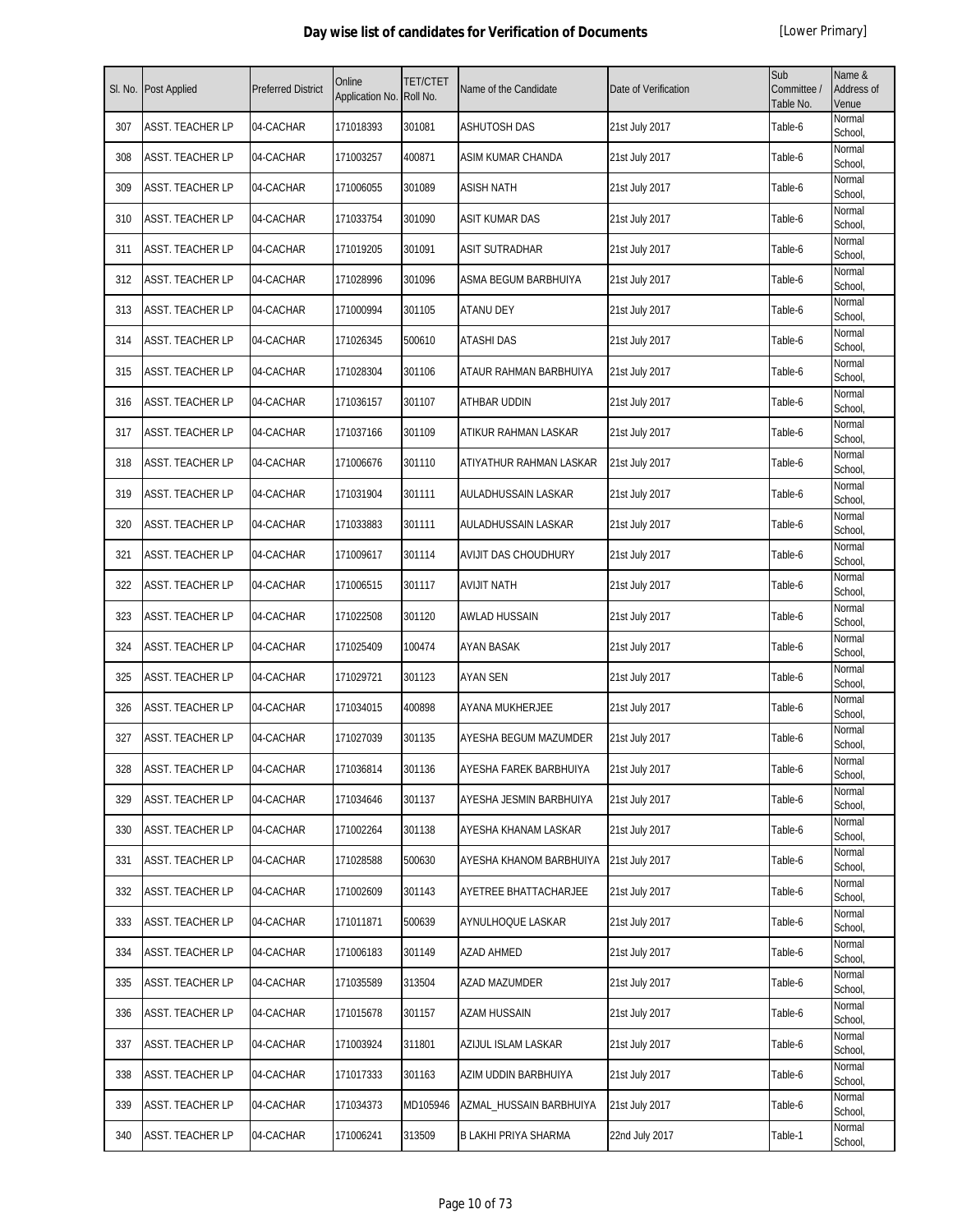| SI. No. | Post Applied            | <b>Preferred District</b> | Online<br>Application No. | <b>TET/CTET</b><br>Roll No. | Name of the Candidate                   | Date of Verification | Sub<br>Committee /<br>Table No. | Name &<br>Address of<br>Venue |
|---------|-------------------------|---------------------------|---------------------------|-----------------------------|-----------------------------------------|----------------------|---------------------------------|-------------------------------|
| 341     | <b>ASST. TEACHER LP</b> | 04-CACHAR                 | 171018391                 | 313510                      | <b>B SARJUBALA SHARMA</b>               | 22nd July 2017       | Table-1                         | Normal<br>School,             |
| 342     | ASST. TEACHER LP        | 04-CACHAR                 | 171034623                 | 301180                      | <b>BABITA SHEE</b>                      | 22nd July 2017       | Table-1                         | Normal<br>School,             |
| 343     | ASST. TEACHER LP        | 04-CACHAR                 | 171018790                 | 301186                      | <b>BABLI DEB ROY</b>                    | 22nd July 2017       | Table-1                         | Normal<br>School,             |
| 344     | ASST. TEACHER LP        | 04-CACHAR                 | 171020437                 | 301195                      | <b>BABLY DAS</b>                        | 22nd July 2017       | Table-1                         | Normal<br>School,             |
| 345     | ASST. TEACHER LP        | 04-CACHAR                 | 171006958                 | 313514                      | <b>BABY BEGUM</b>                       | 22nd July 2017       | Table-1                         | Normal<br>School,             |
| 346     | ASST. TEACHER LP        | 04-CACHAR                 | 171004109                 | 301211                      | <b>BABY DAS</b>                         | 22nd July 2017       | Table-1                         | Normal<br>School,             |
| 347     | ASST. TEACHER LP        | 04-CACHAR                 | 171014830                 | 301219                      | <b>BABY RUKSHANA LASKAR</b>             | 22nd July 2017       | Table-1                         | Normal<br>School,             |
| 348     | ASST. TEACHER LP        | 04-CACHAR                 | 171017011                 | 400959                      | <b>BADRUL ISLAM</b>                     | 22nd July 2017       | Table-1                         | Normal<br>School,             |
| 349     | ASST. TEACHER LP        | 04-CACHAR                 | 171032413                 | 400961                      | <b>BADRUL ISLAM</b>                     | 22nd July 2017       | Table-1                         | Normal<br>School,             |
| 350     | ASST. TEACHER LP        | 04-CACHAR                 | 171036107                 | 301230                      | BAHAR UDDIN BARBHUIYA                   | 22nd July 2017       | Table-1                         | Normal<br>School,             |
| 351     | ASST. TEACHER LP        | 04-CACHAR                 | 171034324                 | 500717                      | <b>BAHARUL ISLAM LASKAR</b>             | 22nd July 2017       | Table-1                         | Normal<br>School,             |
| 352     | ASST. TEACHER LP        | 04-CACHAR                 | 171034280                 | 301245                      | <b>BAHNISHIKHA MAJUMDER</b>             | 22nd July 2017       | Table-1                         | Normal<br>School,             |
| 353     | ASST. TEACHER LP        | 04-CACHAR                 | 171015722                 | 301246                      | <b>BAHNNI SHIKHA ROY</b>                | 22nd July 2017       | Table-1                         | Normal<br>School,             |
| 354     | ASST. TEACHER LP        | 04-CACHAR                 | 171022541                 | 100529                      | <b>BALARAM DEBNATH</b>                  | 22nd July 2017       | Table-1                         | Normal<br>School,             |
| 355     | ASST. TEACHER LP        | 04-CACHAR                 | 171026312                 | 301261                      | <b>BALARAM PAUL</b>                     | 22nd July 2017       | Table-1                         | Normal<br>School,             |
| 356     | ASST. TEACHER LP        | 04-CACHAR                 | 171001863                 | 301264                      | <b>BANANI DAS</b>                       | 22nd July 2017       | Table-1                         | Normal<br>School,             |
| 357     | ASST. TEACHER LP        | 04-CACHAR                 | 171016842                 | 500725                      | <b>BANANI DAS</b>                       | 22nd July 2017       | Table-1                         | Normal<br>School,             |
| 358     | ASST. TEACHER LP        | 04-CACHAR                 | 171016160                 | 301267                      | <b>BANANI DUTTA</b>                     | 22nd July 2017       | Table-1                         | Normal<br>School,             |
| 359     | <b>ASST. TEACHER LP</b> | 04-CACHAR                 | 171035421                 | 301274                      | <b>BANASHREE PAPIA</b>                  | 22nd July 2017       | Table-1                         | Normal<br>School,             |
| 360     | ASST. TEACHER LP        | 04-CACHAR                 | 171039249                 | 500728                      | BANDANA DAS CHAKRABORTY 22nd July 2017  |                      | Table-1                         | Normal<br>School,             |
| 361     | ASST. TEACHER LP        | 04-CACHAR                 | 171004191                 | 301293                      | <b>BANI SUHADA BARBHUIYA</b>            | 22nd July 2017       | Table-1                         | Normal<br>School,             |
| 362     | ASST. TEACHER LP        | 04-CACHAR                 | 171030410                 | 100547                      | <b>BANJIT CHAKRABORTY</b>               | 22nd July 2017       | Table-1                         | Normal<br>School,             |
| 363     | ASST. TEACHER LP        | 04-CACHAR                 | 171012392                 | 301296                      | <b>BANNYA DAM</b>                       | 22nd July 2017       | Table-1                         | Normal<br>School,             |
| 364     | ASST. TEACHER LP        | 04-CACHAR                 | 171016344                 | 301306                      | BAPPADITYA BHATTACHARJEE 22nd July 2017 |                      | Table-1                         | Normal<br>School,             |
| 365     | ASST. TEACHER LP        | 04-CACHAR                 | 171008282                 | 301307                      | <b>BAPPAN PAUL</b>                      | 22nd July 2017       | Table-1                         | Normal<br>School,             |
| 366     | ASST. TEACHER LP        | 04-CACHAR                 | 171000370                 | 301308                      | BAPPAN PURKAYASTHA                      | 22nd July 2017       | Table-1                         | Normal<br>School,             |
| 367     | ASST. TEACHER LP        | 04-CACHAR                 | 171034366                 | 301310                      | <b>BAPPI CHAKRABARTY</b>                | 22nd July 2017       | Table-1                         | Normal<br>School,             |
| 368     | ASST. TEACHER LP        | 04-CACHAR                 | 171028044                 | 301321                      | <b>BAPTU DAS</b>                        | 22nd July 2017       | Table-1                         | Normal<br>School,             |
| 369     | ASST. TEACHER LP        | 04-CACHAR                 | 171029004                 | 100580                      | <b>BARNALI CHANDA</b>                   | 22nd July 2017       | Table-1                         | Normal<br>School,             |
| 370     | ASST. TEACHER LP        | 04-CACHAR                 | 171017496                 | 301333                      | <b>BARNALI DAS</b>                      | 22nd July 2017       | Table-1                         | Normal<br>School,             |
| 371     | ASST. TEACHER LP        | 04-CACHAR                 | 171032484                 | 301332                      | <b>BARNALI DAS</b>                      | 22nd July 2017       | Table-1                         | Normal<br>School,             |
| 372     | ASST. TEACHER LP        | 04-CACHAR                 | 171029227                 | 311821                      | <b>BARNALI MONDAL</b>                   | 22nd July 2017       | Table-1                         | Normal<br>School,             |
| 373     | ASST. TEACHER LP        | 04-CACHAR                 | 171011818                 | 504298                      | <b>BARNALI ROY</b>                      | 22nd July 2017       | Table-1                         | Normal<br>School,             |
| 374     | ASST. TEACHER LP        | 04-CACHAR                 | 171029262                 | 301347                      | <b>BARUN KUMAR RAI</b>                  | 22nd July 2017       | Table-1                         | Normal<br>School,             |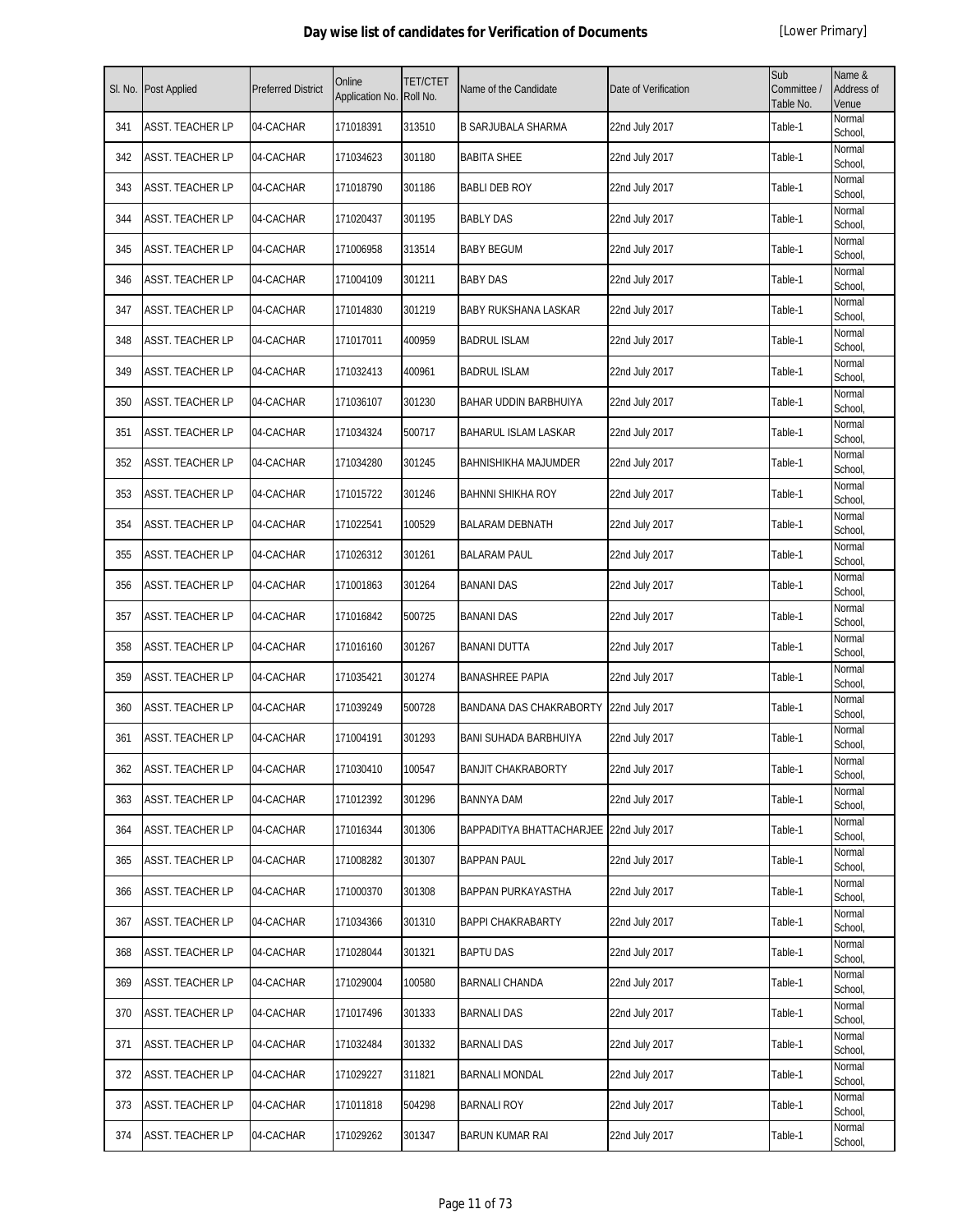| SI. No. | Post Applied            | <b>Preferred District</b> | Online<br>Application No. | TET/CTET<br>Roll No. | Name of the Candidate                  | Date of Verification | Sub<br>Committee /<br>Table No. | Name &<br>Address of<br>Venue |
|---------|-------------------------|---------------------------|---------------------------|----------------------|----------------------------------------|----------------------|---------------------------------|-------------------------------|
| 375     | ASST. TEACHER LP        | 04-CACHAR                 | 171027883                 | 313518               | <b>BASIR AHMED</b>                     | 22nd July 2017       | Table-1                         | Normal<br>School,             |
| 376     | ASST. TEACHER LP        | 04-CACHAR                 | 171013706                 | 301364               | <b>BEAUTY BHATTACHARJEE</b>            | 22nd July 2017       | Table-1                         | Normal<br>School,             |
| 377     | ASST. TEACHER LP        | 04-CACHAR                 | 171004626                 | 301371               | <b>BEAUTY PAUL</b>                     | 22nd July 2017       | Table-1                         | Normal<br>School,             |
| 378     | ASST. TEACHER LP        | 04-CACHAR                 | 171021627                 | 500760               | <b>BENAZIR BARBHUIYA</b>               | 22nd July 2017       | Table-1                         | Normal<br>School,             |
| 379     | ASST. TEACHER LP        | 04-CACHAR                 | 171006971                 | 301389               | <b>BHABOTUSH MALAKAR</b>               | 22nd July 2017       | Table-1                         | Normal<br>School,             |
| 380     | ASST. TEACHER LP        | 04-CACHAR                 | 171030131                 | 301395               | BHANU PRAKASH CHOUDHURY 22nd July 2017 |                      | Table-1                         | Normal<br>School,             |
| 381     | ASST. TEACHER LP        | 04-CACHAR                 | 171009206                 | 301399               | <b>BHANU SUTRADHAR</b>                 | 22nd July 2017       | Table-1                         | Normal<br>School,             |
| 382     | ASST. TEACHER LP        | 04-CACHAR                 | 171017302                 | 301402               | <b>BHASKAR DAS</b>                     | 22nd July 2017       | Table-1                         | Normal<br>School,             |
| 383     | ASST. TEACHER LP        | 04-CACHAR                 | 171006846                 | 301406               | BHASKAR JYOTI PAUL                     | 22nd July 2017       | Table-1                         | Normal<br>School,             |
| 384     | <b>ASST. TEACHER LP</b> | 04-CACHAR                 | 171004832                 | 301409               | <b>BHASKAR SAHU</b>                    | 22nd July 2017       | Table-1                         | Normal<br>School,             |
| 385     | ASST. TEACHER LP        | 04-CACHAR                 | 171038227                 | 301414               | <b>BHIM BAHADUR GURUNG</b>             | 22nd July 2017       | Table-1                         | Normal<br>School,             |
| 386     | ASST. TEACHER LP        | 04-CACHAR                 | 171033695                 | 100633               | <b>BHOLA NATH BARMAN</b>               | 22nd July 2017       | Table-1                         | Normal<br>School,             |
| 387     | ASST. TEACHER LP        | 04-CACHAR                 | 171004062                 | 301416               | <b>BHUBAN PATHAK</b>                   | 22nd July 2017       | Table-1                         | Normal<br>School,             |
| 388     | ASST. TEACHER LP        | 04-CACHAR                 | 171002285                 | 301417               | <b>BHUPALI DAS</b>                     | 22nd July 2017       | Table-1                         | Normal<br>School,             |
| 389     | ASST. TEACHER LP        | 04-CACHAR                 | 171008305                 | 301423               | <b>BIBENDU DAS</b>                     | 22nd July 2017       | Table-2                         | Normal<br>School,             |
| 390     | ASST. TEACHER LP        | 04-CACHAR                 | 171011881                 | 53001064             | <b>BIBHAS KANTI DAS</b>                | 22nd July 2017       | Table-2                         | Normal<br>School,             |
| 391     | ASST. TEACHER LP        | 04-CACHAR                 | 171026386                 | 301438               | <b>BIDHAYAK CHOUDHURY</b>              | 22nd July 2017       | Table-2                         | Normal<br>School,             |
| 392     | ASST. TEACHER LP        | 04-CACHAR                 | 171004228                 | 301444               | <b>BIDYA RATAN SINHA</b>               | 22nd July 2017       | Table-2                         | Normal<br>School,             |
| 393     | ASST. TEACHER LP        | 04-CACHAR                 | 171000307                 | 301446               | <b>BIDYASAGOR BISWAS</b>               | 22nd July 2017       | Table-2                         | Normal<br>School,             |
| 394     | ASST. TEACHER LP        | 04-CACHAR                 | 171024987                 | 301458               | <b>BIJAYATA CHAKRABARTY</b>            | 22nd July 2017       | Table-2                         | Normal<br>School,             |
| 395     | ASST. TEACHER LP        | 04-CACHAR                 | 171028548                 | 311843               | <b>BIJAYINEE BHATTACHARJEE</b>         | 22nd July 2017       | Table-2                         | Normal<br>School,             |
| 396     | ASST. TEACHER LP        | 04-CACHAR                 | 171007282                 | 301469               | <b>BIJIT ROY CHOUDHURY</b>             | 22nd July 2017       | Table-2                         | Normal<br>School,             |
| 397     | ASST. TEACHER LP        | 04-CACHAR                 | 171014571                 | 100678               | <b>BIJITA SINHA</b>                    | 22nd July 2017       | Table-2                         | Normal<br>School,             |
| 398     | ASST. TEACHER LP        | 04-CACHAR                 | 171002151                 | 301473               | <b>BIJON DAS</b>                       | 22nd July 2017       | Table-2                         | Normal<br>School,             |
| 399     | ASST. TEACHER LP        | 04-CACHAR                 | 171018709                 | 301474               | <b>BIJON ROY</b>                       | 22nd July 2017       | Table-2                         | Normal<br>School,             |
| 400     | ASST. TEACHER LP        | 04-CACHAR                 | 171026286                 | 301487               | <b>BIJOY SHANKAR CHOUBEY</b>           | 22nd July 2017       | Table-2                         | Normal<br>School,             |
| 401     | ASST. TEACHER LP        | 04-CACHAR                 | 171036650                 | 313534               | <b>BIJOYA SINGHA</b>                   | 22nd July 2017       | Table-2                         | Normal<br>School,             |
| 402     | ASST. TEACHER LP        | 04-CACHAR                 | 171037912                 | 301503               | <b>BIJUSH KUMAR ROY</b>                | 22nd July 2017       | Table-2                         | Normal<br>School,             |
| 403     | ASST. TEACHER LP        | 04-CACHAR                 | 171010053                 | 301510               | <b>BIKASH DAS</b>                      | 22nd July 2017       | Table-2                         | Normal<br>School,             |
| 404     | ASST. TEACHER LP        | 04-CACHAR                 | 171008755                 | 301516               | <b>BIKASH RANJAN DEB</b>               | 22nd July 2017       | Table-2                         | Normal<br>School,             |
| 405     | ASST. TEACHER LP        | 04-CACHAR                 | 171022093                 | 301523               | <b>BIKRAM JIT DAS</b>                  | 22nd July 2017       | Table-2                         | Normal<br>School,             |
| 406     | ASST. TEACHER LP        | 04-CACHAR                 | 171017614                 | 301524               | <b>BIKRAM NATH</b>                     | 22nd July 2017       | Table-2                         | Normal<br>School,             |
| 407     | ASST. TEACHER LP        | 04-CACHAR                 | 171014849                 | 301533               | <b>BIKRAMJIT PAUL</b>                  | 22nd July 2017       | Table-2                         | Normal<br>School,             |
| 408     | ASST. TEACHER LP        | 04-CACHAR                 | 171005430                 | 301539               | <b>BIKROMJIT NATH</b>                  | 22nd July 2017       | Table-2                         | Normal<br>School,             |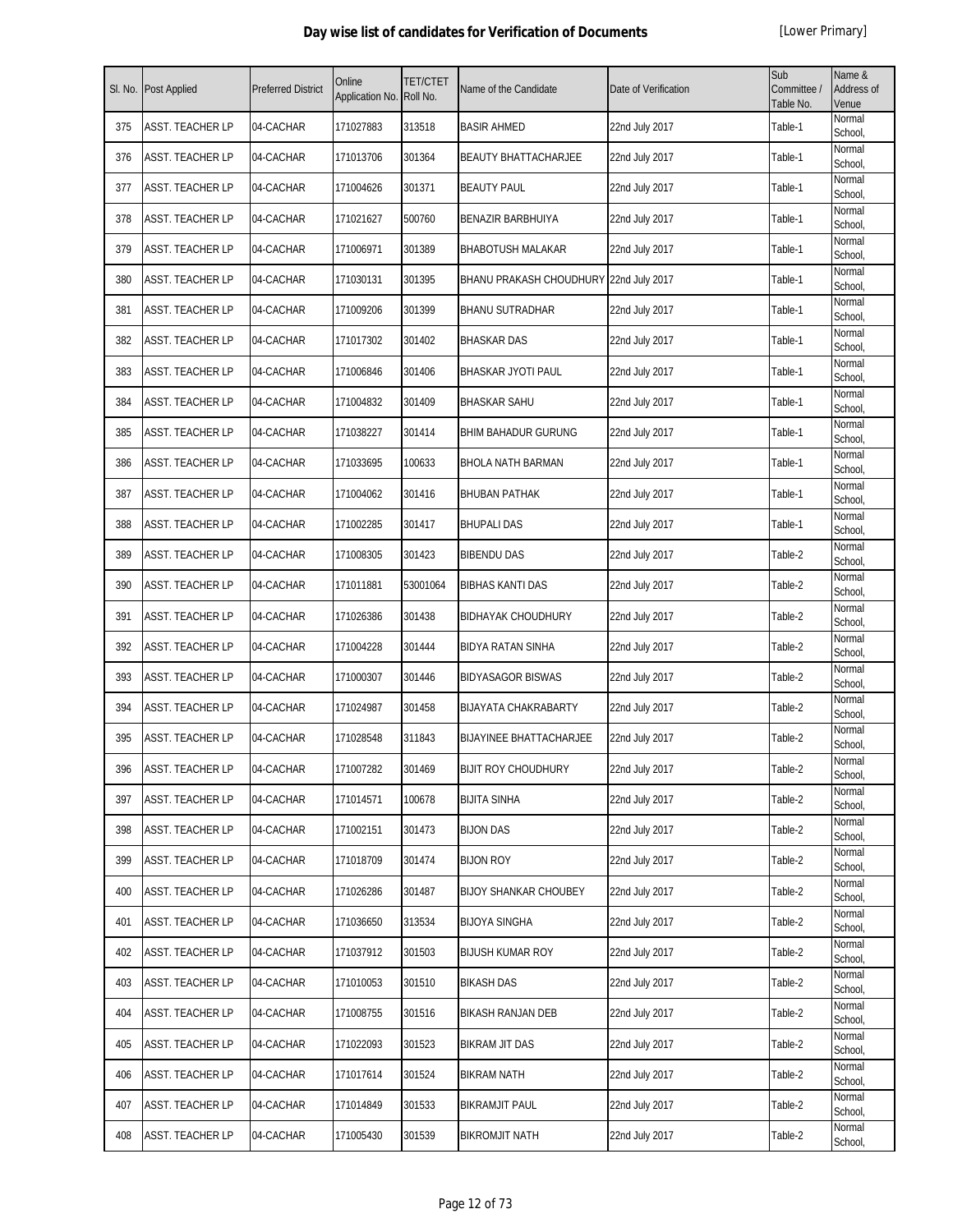| SI. No. | <b>Post Applied</b> | <b>Preferred District</b> | Online<br>Application No. | <b>TET/CTET</b><br>Roll No. | Name of the Candidate        | Date of Verification | Sub<br>Committee /<br>Table No. | Name &<br>Address of<br>Venue |
|---------|---------------------|---------------------------|---------------------------|-----------------------------|------------------------------|----------------------|---------------------------------|-------------------------------|
| 409     | ASST. TEACHER LP    | 04-CACHAR                 | 171043675                 | 301545                      | <b>BILAL AHMED SADIAL</b>    | 22nd July 2017       | Table-2                         | Normal<br>School,             |
| 410     | ASST. TEACHER LP    | 04-CACHAR                 | 171033873                 | 401218                      | <b>BILAL UDDIN AHMAD</b>     | 22nd July 2017       | Table-2                         | Normal<br>School,             |
| 411     | ASST. TEACHER LP    | 04-CACHAR                 | 171035098                 | 500811                      | <b>BIMAL DAS</b>             | 22nd July 2017       | Table-2                         | Normal<br>School,             |
| 412     | ASST. TEACHER LP    | 04-CACHAR                 | 171017189                 | 301555                      | <b>BIMAL RAJKUMAR</b>        | 22nd July 2017       | Table-2                         | Normal<br>School,             |
| 413     | ASST. TEACHER LP    | 04-CACHAR                 | 171033022                 | 313537                      | <b>BIMAL SINGHA</b>          | 22nd July 2017       | Table-2                         | Normal<br>School,             |
| 414     | ASST. TEACHER LP    | 04-CACHAR                 | 171016778                 | 301558                      | <b>BIMALA SINHA</b>          | 22nd July 2017       | Table-2                         | Normal<br>School,             |
| 415     | ASST. TEACHER LP    | 04-CACHAR                 | 171030380                 | 301560                      | <b>BIMALENDU CHAKRABORTY</b> | 22nd July 2017       | Table-2                         | Normal<br>School,             |
| 416     | ASST. TEACHER LP    | 04-CACHAR                 | 171013145                 | 500812                      | <b>BIMALENDU DAS</b>         | 22nd July 2017       | Table-2                         | Normal<br>School,             |
| 417     | ASST. TEACHER LP    | 04-CACHAR                 | 171016057                 | 301562                      | <b>BIMALENDU DEY</b>         | 22nd July 2017       | Table-2                         | Normal<br>School,             |
| 418     | ASST. TEACHER LP    | 04-CACHAR                 | 171010185                 | 100739                      | <b>BIMAN DEY</b>             | 22nd July 2017       | Table-2                         | Normal<br>School,             |
| 419     | ASST. TEACHER LP    | 04-CACHAR                 | 171020046                 | 0800865                     | <b>BIMAN MALAKAR</b>         | 22nd July 2017       | Table-2                         | Normal<br>School,             |
| 420     | ASST. TEACHER LP    | 04-CACHAR                 | 171007889                 | 301571                      | <b>BIMOLA ROBIDAS</b>        | 22nd July 2017       | Table-2                         | Normal<br>School,             |
| 421     | ASST. TEACHER LP    | 04-CACHAR                 | 171026764                 | 500813                      | <b>BINA RANI SINGH</b>       | 22nd July 2017       | Table-2                         | Normal<br>School,             |
| 422     | ASST. TEACHER LP    | 04-CACHAR                 | 171031759                 | 301577                      | <b>BINA ROY</b>              | 22nd July 2017       | Table-2                         | Normal<br>School,             |
| 423     | ASST. TEACHER LP    | 04-CACHAR                 | 171008035                 | 311861                      | <b>BINDIA SAHU</b>           | 22nd July 2017       | Table-2                         | Normal<br>School,             |
| 424     | ASST. TEACHER LP    | 04-CACHAR                 | 171006669                 | 301590                      | <b>BINITA ROY</b>            | 22nd July 2017       | Table-2                         | Normal<br>School,             |
| 425     | ASST. TEACHER LP    | 04-CACHAR                 | 171007731                 | 301601                      | <b>BIPASHA SWAMI</b>         | 22nd July 2017       | Table-2                         | Normal<br>School,             |
| 426     | ASST. TEACHER LP    | 04-CACHAR                 | 171029149                 | 301602                      | BIPLAB BARDHAN               | 22nd July 2017       | Table-2                         | Normal<br>School,             |
| 427     | ASST. TEACHER LP    | 04-CACHAR                 | 171033395                 | 301604                      | <b>BIPLAB BIJOY DAS</b>      | 22nd July 2017       | Table-2                         | Normal<br>School,             |
| 428     | ASST. TEACHER LP    | 04-CACHAR                 | 171016284                 | 301609                      | <b>BIPLAB DAS</b>            | 22nd July 2017       | Table-2                         | Normal<br>School,             |
| 429     | ASST. TEACHER LP    | 04-CACHAR                 | 171004766                 | 301613                      | <b>BIPLAB KUMAR DHUBI</b>    | 22nd July 2017       | Table-2                         | Normal<br>School,             |
| 430     | ASST. TEACHER LP    | 04-CACHAR                 | 171004796                 | 301613                      | <b>BIPLAB KUMAR DHUBI</b>    | 22nd July 2017       | Table-2                         | Normal<br>School,             |
| 431     | ASST. TEACHER LP    | 04-CACHAR                 | 171002227                 | 301614                      | <b>BIPLAB KUMAR ROY</b>      | 22nd July 2017       | Table-2                         | Normal<br>School,             |
| 432     | ASST. TEACHER LP    | 04-CACHAR                 | 171037155                 | 311869                      | <b>BIPLOB CHAKRABORTY</b>    | 22nd July 2017       | Table-2                         | Normal<br>School,             |
| 433     | ASST. TEACHER LP    | 04-CACHAR                 | 171006934                 | 301623                      | <b>BIPLOB KANTI DEY</b>      | 22nd July 2017       | Table-2                         | Normal<br>School,             |
| 434     | ASST. TEACHER LP    | 04-CACHAR                 | 171001416                 | 301626                      | <b>BIPLOB ROY</b>            | 22nd July 2017       | Table-2                         | Normal<br>School,             |
| 435     | ASST. TEACHER LP    | 04-CACHAR                 | 171032697                 | 301627                      | <b>BIPLOB ROY</b>            | 22nd July 2017       | Table-2                         | Normal<br>School,             |
| 436     | ASST. TEACHER LP    | 04-CACHAR                 | 171007052                 | 500828                      | <b>BIPRAJIT CHAKRABORTY</b>  | 22nd July 2017       | Table-2                         | Normal<br>School,             |
| 437     | ASST. TEACHER LP    | 04-CACHAR                 | 171000100                 | 301634                      | <b>BIPRAJYOTI NATH</b>       | 22nd July 2017       | Table-2                         | Normal<br>School,             |
| 438     | ASST. TEACHER LP    | 04-CACHAR                 | 171010995                 | 301637                      | <b>BIPROJIT DAS</b>          | 22nd July 2017       | Table-2                         | Normal<br>School,             |
| 439     | ASST. TEACHER LP    | 04-CACHAR                 | 171012751                 | 500830                      | <b>BIPROJIT DEY</b>          | 22nd July 2017       | Table-2                         | Normal<br>School,             |
| 440     | ASST. TEACHER LP    | 04-CACHAR                 | 171014783                 | 301638                      | <b>BIPUL BHATTACHARJEE</b>   | 22nd July 2017       | Table-2                         | Normal<br>School,             |
| 441     | ASST. TEACHER LP    | 04-CACHAR                 | 171008758                 | 301643                      | <b>BIRAJ DEY</b>             | 22nd July 2017       | Table-2                         | Normal<br>School,             |
| 442     | ASST. TEACHER LP    | 04-CACHAR                 | 171029486                 | 301647                      | <b>BIRAT ACHARJEE</b>        | 22nd July 2017       | Table-2                         | Normal<br>School,             |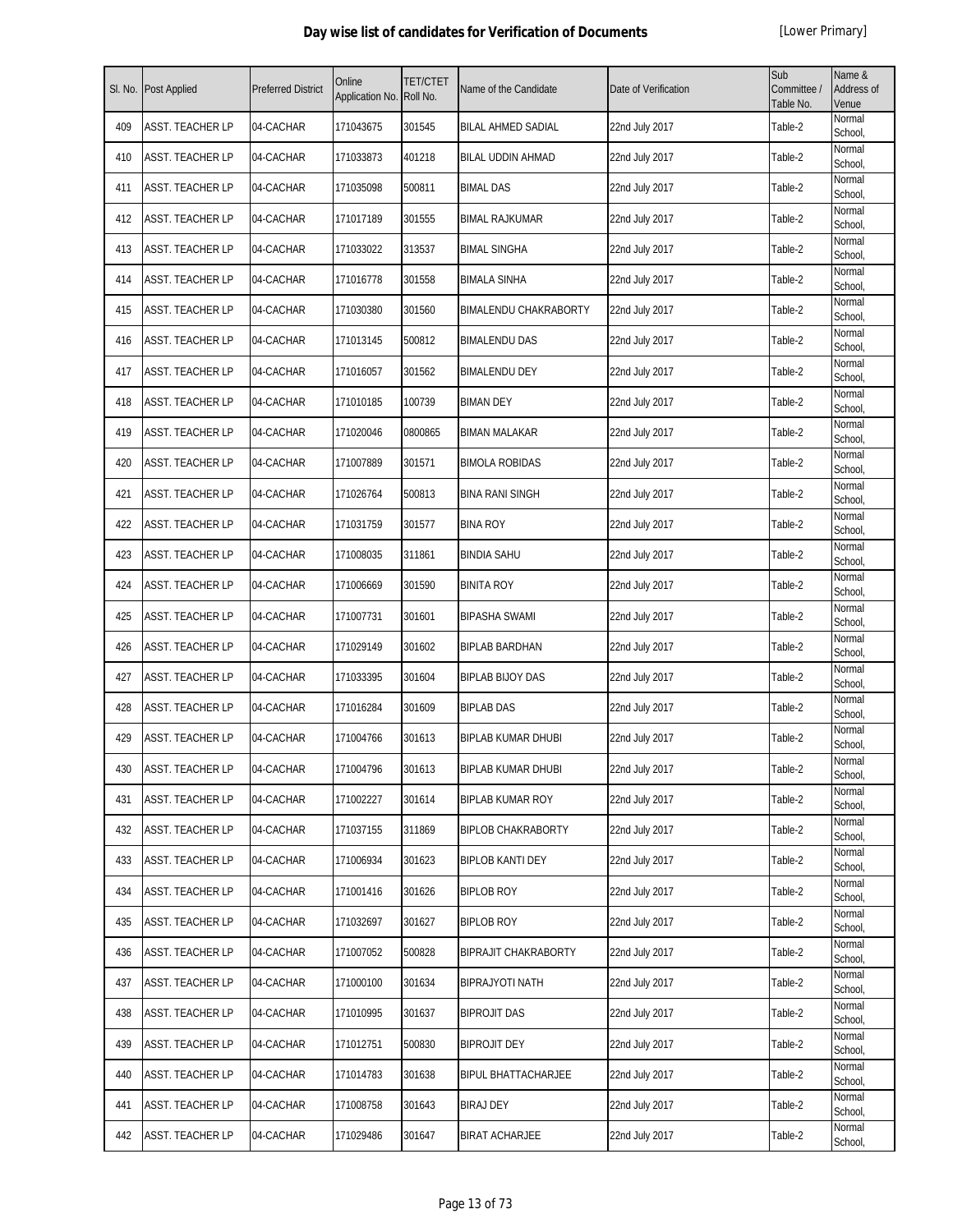| SI. No. | Post Applied     | <b>Preferred District</b> | Online<br>Application No. | <b>TET/CTET</b><br>Roll No. | Name of the Candidate               | Date of Verification | Sub<br>Committee /<br>Table No. | Name &<br>Address of<br>Venue |
|---------|------------------|---------------------------|---------------------------|-----------------------------|-------------------------------------|----------------------|---------------------------------|-------------------------------|
| 443     | ASST. TEACHER LP | 04-CACHAR                 | 171039496                 | 311877                      | <b>BIRESHWAR SINGHA</b>             | 22nd July 2017       | Table-2                         | Normal<br>School,             |
| 444     | ASST. TEACHER LP | 04-CACHAR                 | 171004117                 | 313547                      | <b>BIRMANI SINGHA</b>               | 22nd July 2017       | Table-2                         | Normal<br>School,             |
| 445     | ASST. TEACHER LP | 04-CACHAR                 | 171027782                 | 401419                      | <b>BIROJIT RUDRAPAUL</b>            | 22nd July 2017       | Table-2                         | Normal<br>School,             |
| 446     | ASST. TEACHER LP | 04-CACHAR                 | 171008863                 | 301656                      | <b>BISHAKHA NATH</b>                | 22nd July 2017       | Table-2                         | Normal<br>School,             |
| 447     | ASST. TEACHER LP | 04-CACHAR                 | 171029420                 | 301657                      | <b>BISHAL ACHARJEE</b>              | 22nd July 2017       | Table-2                         | Normal<br>School,             |
| 448     | ASST. TEACHER LP | 04-CACHAR                 | 171030658                 | 401328                      | <b>BISHNUDEEP CHAKRABORTY</b>       | 22nd July 2017       | Table-2                         | Normal<br>School,             |
| 449     | ASST. TEACHER LP | 04-CACHAR                 | 171024464                 | 301677                      | <b>BISHWAJIT CHOUDHURY</b>          | 22nd July 2017       | Table-2                         | Normal<br>School,             |
| 450     | ASST. TEACHER LP | 04-CACHAR                 | 171019353                 | 301680                      | <b>BISHWAJIT NATH</b>               | 22nd July 2017       | Table-2                         | Normal<br>School,             |
| 451     | ASST. TEACHER LP | 04-CACHAR                 | 171014820                 | 500841                      | <b>BISHWAKUSH DEB</b>               | 22nd July 2017       | Table-2                         | Normal<br>School,             |
| 452     | ASST. TEACHER LP | 04-CACHAR                 | 171024089                 | 301687                      | <b>BISON DAS</b>                    | 22nd July 2017       | Table-2                         | Normal<br>School,             |
| 453     | ASST. TEACHER LP | 04-CACHAR                 | 171008341                 | 301688                      | <b>BISWABIJOY BHATTACHARJEE</b>     | 22nd July 2017       | Table-2                         | Normal<br>School,             |
| 454     | ASST. TEACHER LP | 04-CACHAR                 | 171031762                 | 500842                      | <b>BISWABIJOY NATH</b>              | 22nd July 2017       | Table-2                         | Normal<br>School,             |
| 455     | ASST. TEACHER LP | 04-CACHAR                 | 171004308                 | 301691                      | <b>BISWADEEP KAR</b><br>PURKAYASTHA | 22nd July 2017       | Table-2                         | Normal<br>School.             |
| 456     | ASST. TEACHER LP | 04-CACHAR                 | 171034376                 | 301702                      | <b>BISWAJIT CHAKRABORTY</b>         | 22nd July 2017       | Table-2                         | Normal<br>School,             |
| 457     | ASST. TEACHER LP | 04-CACHAR                 | 171034696                 | 301696                      | <b>BISWAJIT CHAKRABORTY</b>         | 22nd July 2017       | Table-2                         | Normal<br>School,             |
| 458     | ASST. TEACHER LP | 04-CACHAR                 | 171021435                 | 301706                      | <b>BISWAJIT DAS</b>                 | 22nd July 2017       | Table-2                         | Normal<br>School,             |
| 459     | ASST. TEACHER LP | 04-CACHAR                 | 171038316                 | 100833                      | <b>BISWAJIT DAS</b>                 | 22nd July 2017       | Table-2                         | Normal<br>School,             |
| 460     | ASST. TEACHER LP | 04-CACHAR                 | 171039486                 | 500846                      | <b>BISWAJIT DAS</b>                 | 22nd July 2017       | Table-2                         | Normal<br>School,             |
| 461     | ASST. TEACHER LP | 04-CACHAR                 | 171019435                 | 301720                      | <b>BISWAJIT DEB</b>                 | 22nd July 2017       | Table-2                         | Normal<br>School,             |
| 462     | ASST. TEACHER LP | 04-CACHAR                 | 171034812                 | 301721                      | <b>BISWAJIT DEY</b>                 | 22nd July 2017       | Table-2                         | Normal<br>School,             |
| 463     | ASST. TEACHER LP | 04-CACHAR                 | 171007374                 | 500850                      | <b>BISWAJIT KOIRI</b>               | 22nd July 2017       | Table-2                         | Normal<br>School,             |
| 464     | ASST. TEACHER LP | 04-CACHAR                 | 171014378                 | 301698                      | <b>BISWAJIT NATH</b>                | 22nd July 2017       | Table-2                         | Normal<br>School,             |
| 465     | ASST. TEACHER LP | 04-CACHAR                 | 171028145                 | 401371                      | <b>BISWAJIT PAUL</b>                | 22nd July 2017       | Table-2                         | Normal<br>School,             |
| 466     | ASST. TEACHER LP | 04-CACHAR                 | 171021568                 | 301739                      | <b>BISWAJIT RABIDAS</b>             | 22nd July 2017       | Table-2                         | Normal<br>School,             |
| 467     | ASST. TEACHER LP | 04-CACHAR                 | 171009276                 | 500857                      | <b>BISWAJYOTI DAS</b>               | 22nd July 2017       | Table-2                         | Normal<br>School,             |
| 468     | ASST. TEACHER LP | 04-CACHAR                 | 171010527                 | 311894                      | <b>BISWAJYOTI GOALA</b>             | 22nd July 2017       | Table-2                         | Normal<br>School,             |
| 469     | ASST. TEACHER LP | 04-CACHAR                 | 171001809                 | 301751                      | BISWARAJ BHATTACHARJEE              | 22nd July 2017       | Table-2                         | Normal<br>School,             |
| 470     | ASST. TEACHER LP | 04-CACHAR                 | 171016590                 | 301757                      | <b>BITHI RANI DAS</b>               | 22nd July 2017       | Table-2                         | Normal<br>School,             |
| 471     | ASST. TEACHER LP | 04-CACHAR                 | 171022244                 | 500864                      | BODRUL ISLAM BARBHUIYA              | 22nd July 2017       | Table-3                         | Normal<br>School,             |
| 472     | ASST. TEACHER LP | 04-CACHAR                 | 171032275                 | 301771                      | <b>BOLORAM BAISHNAB</b>             | 22nd July 2017       | Table-3                         | Normal<br>School,             |
| 473     | ASST. TEACHER LP | 04-CACHAR                 | 171026675                 | 313550                      | <b>BONDONA SINGHA</b>               | 22nd July 2017       | Table-3                         | Normal<br>School,             |
| 474     | ASST. TEACHER LP | 04-CACHAR                 | 171032539                 | 500872                      | <b>BONOSRI DAS</b>                  | 22nd July 2017       | Table-3                         | Normal<br>School,             |
| 475     | ASST. TEACHER LP | 04-CACHAR                 | 171011581                 | 301776                      | <b>BORNALI DEB</b>                  | 22nd July 2017       | Table-3                         | Normal<br>School,             |
| 476     | ASST. TEACHER LP | 04-CACHAR                 | 171007390                 | 301777                      | <b>BORNALI NATH</b>                 | 22nd July 2017       | Table-3                         | Normal<br>School,             |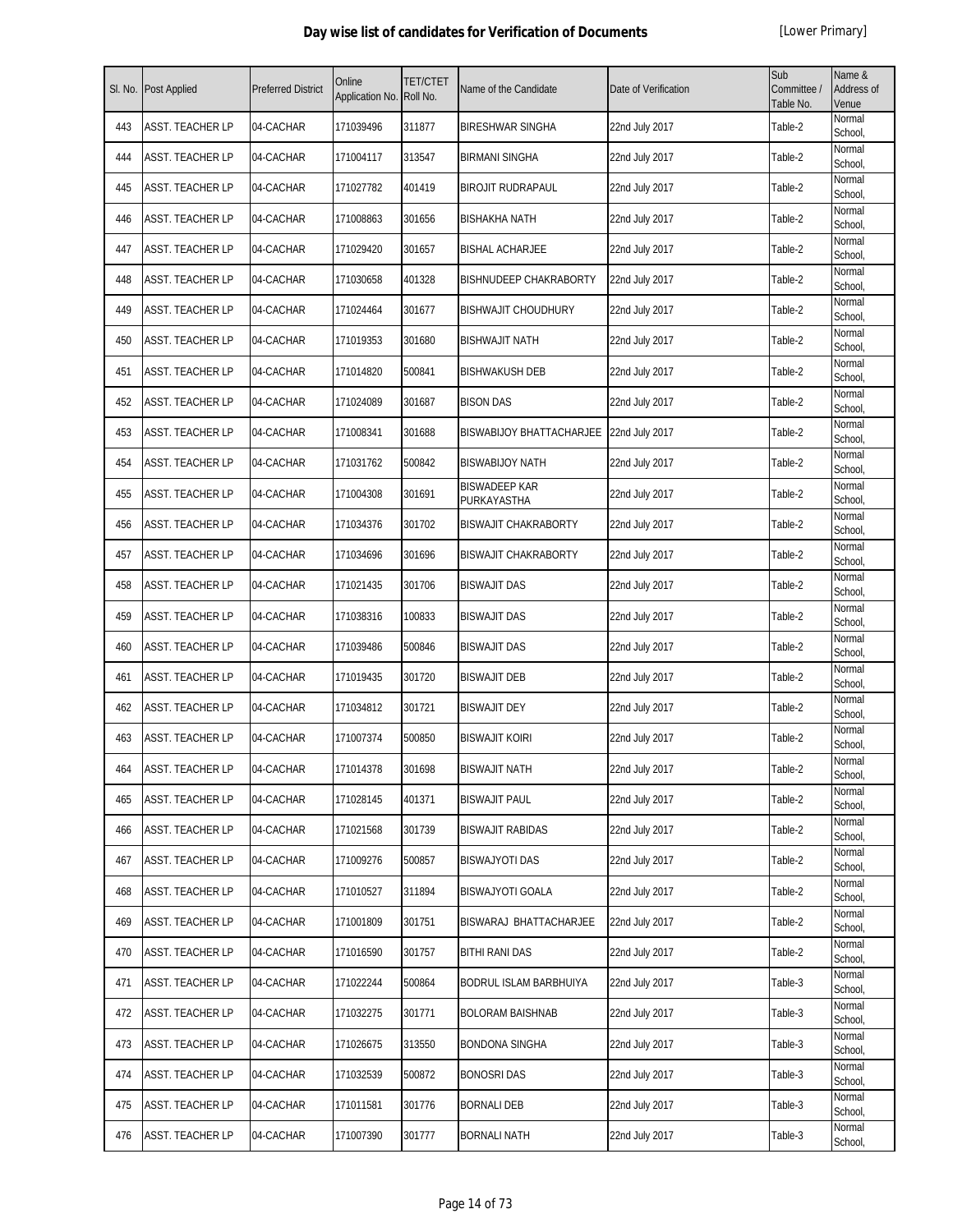| SI. No. | Post Applied            | <b>Preferred District</b> | Online<br>Application No. | <b>TET/CTET</b><br>Roll No. | Name of the Candidate           | Date of Verification | Sub<br>Committee /<br>Table No. | Name &<br>Address of<br>Venue |
|---------|-------------------------|---------------------------|---------------------------|-----------------------------|---------------------------------|----------------------|---------------------------------|-------------------------------|
| 477     | ASST. TEACHER LP        | 04-CACHAR                 | 171008259                 | 301778                      | BORNALI RAJBONGSHI              | 22nd July 2017       | Table-3                         | Normal<br>School,             |
| 478     | ASST. TEACHER LP        | 04-CACHAR                 | 171007705                 | 301780                      | <b>BORNITA GOSWAMI</b>          | 22nd July 2017       | Table-3                         | Normal<br>School,             |
| 479     | ASST. TEACHER LP        | 04-CACHAR                 | 171043619                 | 504552                      | BRINDA RANI SHARMA              | 22nd July 2017       | Table-3                         | Normal<br>School,             |
| 480     | ASST. TEACHER LP        | 04-CACHAR                 | 171011129                 | 301792                      | <b>BULAKI DHAR (ROY)</b>        | 22nd July 2017       | Table-3                         | Normal<br>School,             |
| 481     | ASST. TEACHER LP        | 04-CACHAR                 | 171043756                 | 301794                      | <b>BULBUL ARA NASEEM LASKAR</b> | 22nd July 2017       | Table-3                         | Normal<br>School,             |
| 482     | ASST. TEACHER LP        | 04-CACHAR                 | 171013517                 | 311906                      | <b>BULBUL HASSAN</b>            | 22nd July 2017       | Table-3                         | Normal<br>School,             |
| 483     | ASST. TEACHER LP        | 04-CACHAR                 | 171006686                 | 301798                      | <b>BULTI BHATTACHARJEE</b>      | 22nd July 2017       | Table-3                         | Normal<br>School,             |
| 484     | ASST. TEACHER LP        | 04-CACHAR                 | 171029121                 | 301807                      | CH BIJULI SINGHA                | 22nd July 2017       | Table-3                         | Normal<br>School,             |
| 485     | ASST. TEACHER LP        | 04-CACHAR                 | 171012926                 | 313558                      | CH RANJITA SINGHA               | 22nd July 2017       | Table-3                         | Normal<br>School,             |
| 486     | ASST. TEACHER LP        | 04-CACHAR                 | 171017455                 | 313568                      | CH.SANAHANBI DEVI               | 22nd July 2017       | Table-3                         | Normal<br>School,             |
| 487     | ASST. TEACHER LP        | 04-CACHAR                 | 171020410                 | 500886                      | CHAMPA NATH                     | 22nd July 2017       | Table-3                         | Normal<br>School,             |
| 488     | ASST. TEACHER LP        | 04-CACHAR                 | 171004935                 | 304370                      | CHAMPA PAUL                     | 22nd July 2017       | Table-3                         | Normal<br>School,             |
| 489     | ASST. TEACHER LP        | 04-CACHAR                 | 171004998                 | 301840                      | CHANDA DAS                      | 22nd July 2017       | Table-3                         | Normal<br>School,             |
| 490     | ASST. TEACHER LP        | 04-CACHAR                 | 171008221                 | 301842                      | CHANDA PAUL                     | 22nd July 2017       | Table-3                         | Normal<br>School,             |
| 491     | ASST. TEACHER LP        | 04-CACHAR                 | 171014246                 | 200143                      | CHANDAK KR DHAR                 | 22nd July 2017       | Table-3                         | Normal<br>School,             |
| 492     | ASST. TEACHER LP        | 04-CACHAR                 | 171022246                 | 500893                      | CHANDAN KALWAR                  | 22nd July 2017       | Table-3                         | Normal<br>School,             |
| 493     | ASST. TEACHER LP        | 04-CACHAR                 | 171006402                 | 301851                      | CHANDANA DAS                    | 22nd July 2017       | Table-3                         | Normal<br>School,             |
| 494     | ASST. TEACHER LP        | 04-CACHAR                 | 171034155                 | 301854                      | CHANDANA SHEEL                  | 22nd July 2017       | Table-3                         | Normal<br>School,             |
| 495     | ASST. TEACHER LP        | 04-CACHAR                 | 171030028                 | 401469                      | CHANDRA_SEKHAR ROY              | 22nd July 2017       | Table-3                         | Normal<br>School,             |
| 496     | ASST. TEACHER LP        | 04-CACHAR                 | 171031298                 | 500900                      | CHANDRANI BHATTACHARJEE         | 22nd July 2017       | Table-3                         | Normal<br>School,             |
| 497     | ASST. TEACHER LP        | 04-CACHAR                 | 171020364                 | 401475                      | CHANDRANI NATH                  | 22nd July 2017       | Table-3                         | Normal<br>School,             |
| 498     | <b>ASST. TEACHER LP</b> | 04-CACHAR                 | 171025191                 | 301878                      | CHANDRANI NATH                  | 22nd July 2017       | Table-3                         | Normal<br>School,             |
| 499     | ASST. TEACHER LP        | 04-CACHAR                 | 171011080                 | 301881                      | CHANDRIKA DUTTA                 | 22nd July 2017       | Table-3                         | Normal<br>School,             |
| 500     | ASST. TEACHER LP        | 04-CACHAR                 | 171000152                 | 301884                      | CHANDRIMA CHAKRABORTY           | 22nd July 2017       | Table-3                         | Normal<br>School.             |
| 501     | ASST. TEACHER LP        | 04-CACHAR                 | 171006944                 | 301883                      | CHANDRIMA CHAKRABORTY           | 22nd July 2017       | Table-3                         | Normal<br>School,             |
| 502     | ASST. TEACHER LP        | 04-CACHAR                 | 171034478                 | 301892                      | CHAYAN KUMAR DAS                | 22nd July 2017       | Table-3                         | Normal<br>School,             |
| 503     | ASST. TEACHER LP        | 04-CACHAR                 | 171000901                 | 301911                      | CHIRANJIT PAUL                  | 22nd July 2017       | Table-3                         | Normal<br>School,             |
| 504     | ASST. TEACHER LP        | 04-CACHAR                 | 171023337                 | 301913                      | CHITRA REKHA DAS                | 22nd July 2017       | Table-3                         | Normal<br>School,             |
| 505     | ASST. TEACHER LP        | 04-CACHAR                 | 171003879                 | 301918                      | CHUMKI DAS                      | 22nd July 2017       | Table-3                         | Normal<br>School,             |
| 506     | ASST. TEACHER LP        | 04-CACHAR                 | 171002114                 | 301923                      | CHUMKI SUKLA                    | 22nd July 2017       | Table-3                         | Normal<br>School,             |
| 507     | ASST. TEACHER LP        | 04-CACHAR                 | 171022677                 | 401514                      | CHUPIAN AHMED                   | 22nd July 2017       | Table-3                         | Normal<br>School,             |
| 508     | ASST. TEACHER LP        | 04-CACHAR                 | 171025861                 | 301935                      | DEBABRATA BANIK                 | 22nd July 2017       | Table-4                         | Normal<br>School,             |
| 509     | ASST. TEACHER LP        | 04-CACHAR                 | 171003865                 | 301937                      | DEBABRATA DAS                   | 22nd July 2017       | Table-4                         | Normal<br>School,             |
| 510     | ASST. TEACHER LP        | 04-CACHAR                 | 171008553                 | 301934                      | DEBABRATA PURKAYASTHA           | 22nd July 2017       | Table-4                         | Normal<br>School,             |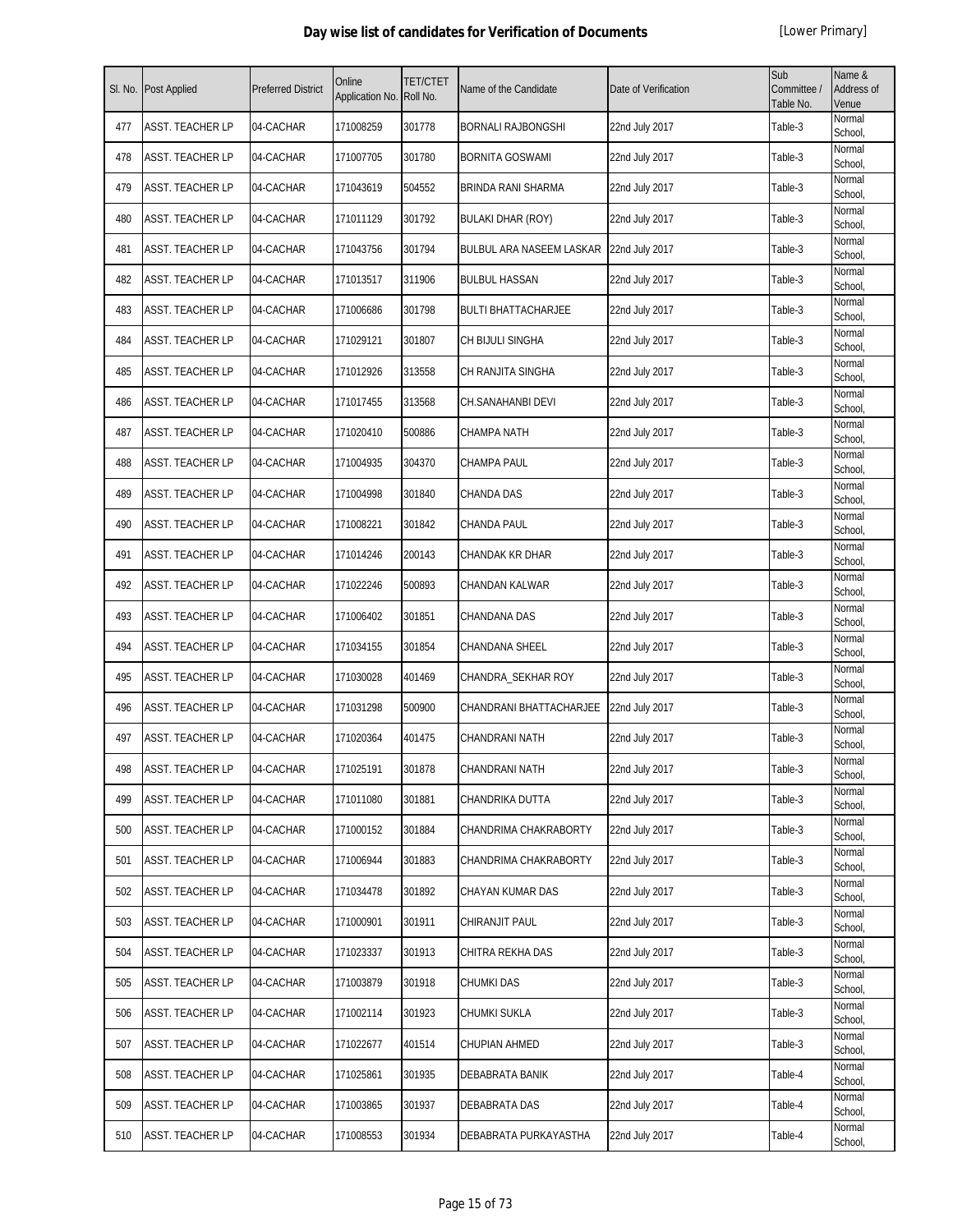| SI. No. | Post Applied            | <b>Preferred District</b> | Online<br>Application No. | <b>TET/CTET</b><br>Roll No. | Name of the Candidate   | Date of Verification | Sub<br>Committee /<br>Table No. | Name &<br>Address of<br>Venue |
|---------|-------------------------|---------------------------|---------------------------|-----------------------------|-------------------------|----------------------|---------------------------------|-------------------------------|
| 511     | <b>ASST. TEACHER LP</b> | 04-CACHAR                 | 171030881                 | 301942                      | DEBADATTA BHATTACHARJEE | 22nd July 2017       | Table-4                         | Normal<br>School,             |
| 512     | ASST. TEACHER LP        | 04-CACHAR                 | 171010945                 | 301946                      | DEBAJANI CHAKRABORTY    | 22nd July 2017       | Table-4                         | Normal<br>School,             |
| 513     | ASST. TEACHER LP        | 04-CACHAR                 | 171025137                 | 101044                      | <b>DEBAJIT SAHA</b>     | 22nd July 2017       | Table-4                         | Normal<br>School,             |
| 514     | ASST. TEACHER LP        | 04-CACHAR                 | 171004183                 | 301954                      | DEBALINA DUTTA          | 22nd July 2017       | Table-4                         | Normal<br>School,             |
| 515     | ASST. TEACHER LP        | 04-CACHAR                 | 171001231                 | 301961                      | DEBANITA BARMAN         | 22nd July 2017       | Table-4                         | Normal<br>School,             |
| 516     | ASST. TEACHER LP        | 04-CACHAR                 | 171035674                 | 301964                      | DEBANUJ NATH            | 22nd July 2017       | Table-4                         | Normal<br>School,             |
| 517     | ASST. TEACHER LP        | 04-CACHAR                 | 171014640                 | 301966                      | DEBAPRIYA ROY           | 22nd July 2017       | Table-4                         | Normal<br>School,             |
| 518     | ASST. TEACHER LP        | 04-CACHAR                 | 171017445                 | 401548                      | DEBARAJ BHATTACHARJEE   | 22nd July 2017       | Table-4                         | Normal<br>School,             |
| 519     | ASST. TEACHER LP        | 04-CACHAR                 | 171011251                 | 301967                      | DEBARAJ DHAR            | 22nd July 2017       | Table-4                         | Normal<br>School,             |
| 520     | ASST. TEACHER LP        | 04-CACHAR                 | 171010045                 | 301976                      | <b>DEBARATI KAR</b>     | 22nd July 2017       | Table-4                         | Normal<br>School,             |
| 521     | ASST. TEACHER LP        | 04-CACHAR                 | 171011539                 | 500933                      | DEBARATI SHARMA         | 22nd July 2017       | Table-4                         | Normal<br>School,             |
| 522     | ASST. TEACHER LP        | 04-CACHAR                 | 171019129                 | 311947                      | <b>DEBASHIS DAS</b>     | 22nd July 2017       | Table-4                         | Normal<br>School,             |
| 523     | ASST. TEACHER LP        | 04-CACHAR                 | 171023168                 | 301980                      | <b>DEBASHIS KUMAR</b>   | 22nd July 2017       | Table-4                         | Normal<br>School,             |
| 524     | ASST. TEACHER LP        | 04-CACHAR                 | 171029290                 | 301983                      | DEBASHISH DAS           | 22nd July 2017       | Table-4                         | Normal<br>School,             |
| 525     | ASST. TEACHER LP        | 04-CACHAR                 | 171012373                 | 301986                      | DEBASHREE BAIDYA        | 22nd July 2017       | Table-4                         | Normal<br>School,             |
| 526     | ASST. TEACHER LP        | 04-CACHAR                 | 171004843                 | 301992                      | DEBASHRI BHATTACHARJEE  | 22nd July 2017       | Table-4                         | Normal<br>School,             |
| 527     | ASST. TEACHER LP        | 04-CACHAR                 | 171004668                 | 301999                      | <b>DEBASISH DAS</b>     | 22nd July 2017       | Table-4                         | Normal<br>School,             |
| 528     | ASST. TEACHER LP        | 04-CACHAR                 | 171007650                 | 302004                      | <b>DEBASISH DAS</b>     | 22nd July 2017       | Table-4                         | Normal<br>School,             |
| 529     | <b>ASST. TEACHER LP</b> | 04-CACHAR                 | 171037201                 | 302003                      | <b>DEBASISH DAS</b>     | 22nd July 2017       | Table-4                         | Normal<br>School,             |
| 530     | ASST. TEACHER LP        | 04-CACHAR                 | 171032263                 | 500951                      | <b>DEBASISH TEWARI</b>  | 22nd July 2017       | Table-4                         | Normal<br>School,             |
| 531     | ASST. TEACHER LP        | 04-CACHAR                 | 171011606                 | 302024                      | DEBASREE BANIK          | 22nd July 2017       | Table-4                         | Normal<br>School,             |
| 532     | ASST. TEACHER LP        | 04-CACHAR                 | 171023037                 | 302027                      | <b>DEBASREE KAR</b>     | 22nd July 2017       | Table-4                         | Normal<br>School,             |
| 533     | ASST. TEACHER LP        | 04-CACHAR                 | 171015929                 | 302030                      | <b>DEBASREE PAUL</b>    | 22nd July 2017       | Table-4                         | Normal<br>School,             |
| 534     | ASST. TEACHER LP        | 04-CACHAR                 | 171020479                 | 302033                      | DEBATOSH PURKAYASTHA    | 22nd July 2017       | Table-4                         | Normal<br>School,             |
| 535     | ASST. TEACHER LP        | 04-CACHAR                 | 171015927                 | 101082                      | DEBDAS BASAK            | 22nd July 2017       | Table-4                         | Normal<br>School,             |
| 536     | ASST. TEACHER LP        | 04-CACHAR                 | 171007754                 | 302039                      | <b>DEBENDRA SINHA</b>   | 22nd July 2017       | Table-4                         | Normal<br>School,             |
| 537     | ASST. TEACHER LP        | 04-CACHAR                 | 171004039                 | 500952                      | <b>DEBI DATTA</b>       | 22nd July 2017       | Table-4                         | Normal<br>School,             |
| 538     | ASST. TEACHER LP        | 04-CACHAR                 | 171002663                 | 500953                      | <b>DEBIKA DAS</b>       | 22nd July 2017       | Table-4                         | Normal<br>School,             |
| 539     | ASST. TEACHER LP        | 04-CACHAR                 | 171024515                 | 200166                      | DEBIKA DEY              | 22nd July 2017       | Table-4                         | Normal<br>School,             |
| 540     | ASST. TEACHER LP        | 04-CACHAR                 | 171007939                 | 500955                      | DEBJANI DUTTA ADHIKARI  | 22nd July 2017       | Table-4                         | Normal<br>School,             |
| 541     | ASST. TEACHER LP        | 04-CACHAR                 | 171017992                 | 302054                      | <b>DEBJANI MANDAL</b>   | 22nd July 2017       | Table-4                         | Normal<br>School,             |
| 542     | ASST. TEACHER LP        | 04-CACHAR                 | 171004502                 | 302055                      | DEBJANI SUKLABAIDYA     | 22nd July 2017       | Table-4                         | Normal<br>School,             |
| 543     | ASST. TEACHER LP        | 04-CACHAR                 | 171019793                 | 302064                      | DEBOJIT KUMAR DAS       | 22nd July 2017       | Table-4                         | Normal<br>School,             |
| 544     | ASST. TEACHER LP        | 04-CACHAR                 | 171009343                 | 302068                      | DEBOJYOTI DEY           | 22nd July 2017       | Table-4                         | Normal<br>School,             |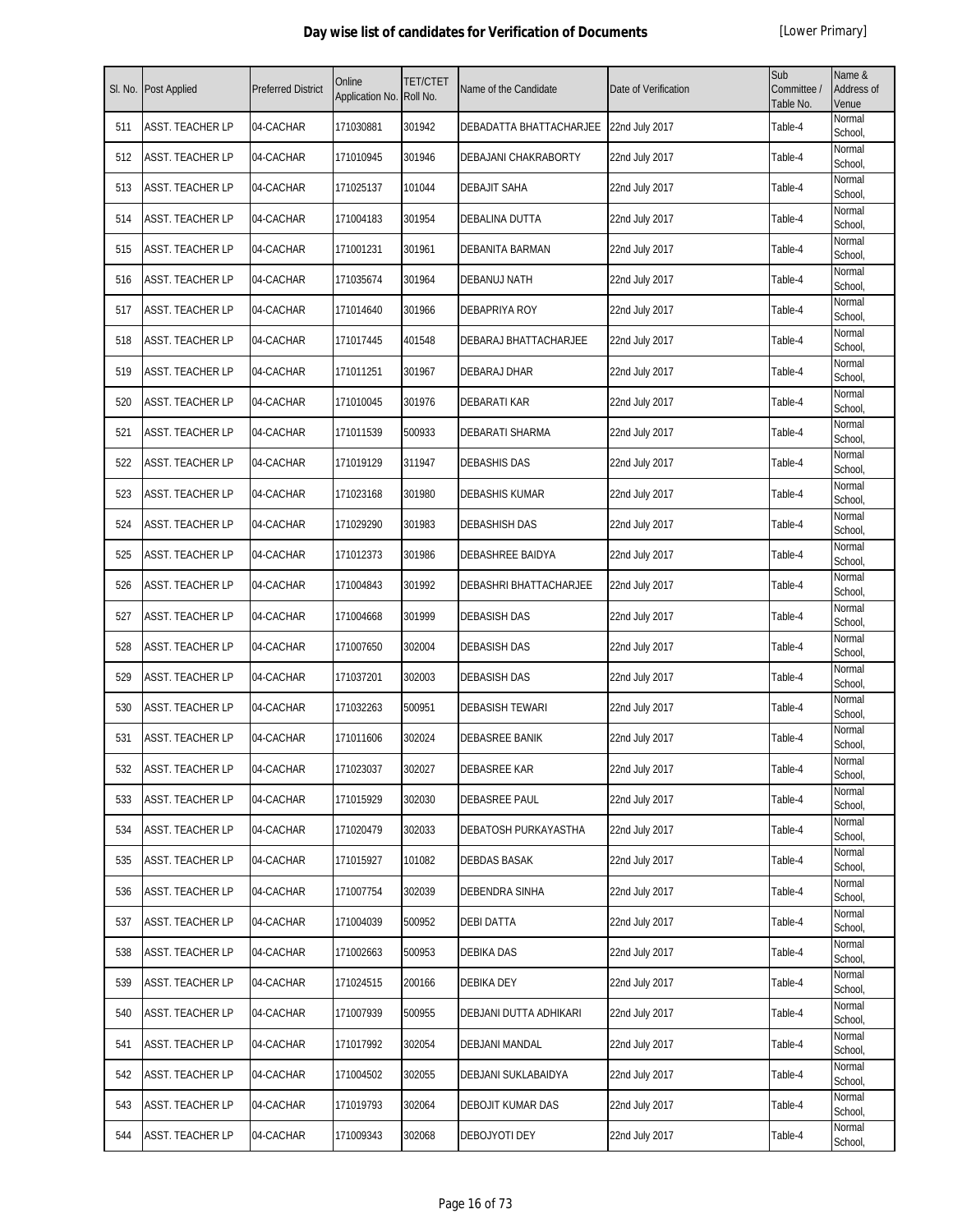| SI. No. | Post Applied     | <b>Preferred District</b> | Online<br>Application No. | <b>TET/CTET</b><br>Roll No. | Name of the Candidate                    | Date of Verification | Sub<br>Committee /<br>Table No. | Name &<br>Address of<br>Venue |
|---------|------------------|---------------------------|---------------------------|-----------------------------|------------------------------------------|----------------------|---------------------------------|-------------------------------|
| 545     | ASST. TEACHER LP | 04-CACHAR                 | 171020711                 | 302069                      | DEBOJYOTI DUTTA                          | 22nd July 2017       | Table-4                         | Normal<br>School,             |
| 546     | ASST. TEACHER LP | 04-CACHAR                 | 171036338                 | 401626                      | DEBOJYOTI MALAKAR                        | 22nd July 2017       | Table-4                         | Normal<br>School,             |
| 547     | ASST. TEACHER LP | 04-CACHAR                 | 171005626                 | 302074                      | DEBOJYOTI PURKAYASTHA                    | 22nd July 2017       | Table-4                         | Normal<br>School,             |
| 548     | ASST. TEACHER LP | 04-CACHAR                 | 171038260                 | 302080                      | <b>DEBOLINA DAS</b>                      | 22nd July 2017       | Table-4                         | Normal<br>School,             |
| 549     | ASST. TEACHER LP | 04-CACHAR                 | 171001665                 | 0801545                     | DEBOSHREE NAG                            | 22nd July 2017       | Table-4                         | Normal<br>School,             |
| 550     | ASST. TEACHER LP | 04-CACHAR                 | 171009229                 | 302096                      | DEBOSHREE ROY                            | 22nd July 2017       | Table-4                         | Normal<br>School,             |
| 551     | ASST. TEACHER LP | 04-CACHAR                 | 171029860                 | 313580                      | DEBOSHREE SINGHA                         | 22nd July 2017       | Table-4                         | Normal<br>School,             |
| 552     | ASST. TEACHER LP | 04-CACHAR                 | 171020592                 | 101097                      | <b>DEBOSHRI NATH</b>                     | 22nd July 2017       | Table-4                         | Normal<br>School,             |
| 553     | ASST. TEACHER LP | 04-CACHAR                 | 171017661                 | 302099                      | <b>DEBOSREE DEY</b>                      | 22nd July 2017       | Table-4                         | Normal<br>School,             |
| 554     | ASST. TEACHER LP | 04-CACHAR                 | 171005259                 | 302103                      | <b>DEBOSRI NATH</b>                      | 22nd July 2017       | Table-4                         | Normal<br>School,             |
| 555     | ASST. TEACHER LP | 04-CACHAR                 | 171014387                 | 302108                      | <b>DEBRAJ BISWAS</b>                     | 22nd July 2017       | Table-4                         | Normal<br>School,             |
| 556     | ASST. TEACHER LP | 04-CACHAR                 | 171005901                 | 302113                      | <b>DEEP KUMAR SINGH</b>                  | 22nd July 2017       | Table-4                         | Normal<br>School,             |
| 557     | ASST. TEACHER LP | 04-CACHAR                 | 171007507                 | 313581                      | <b>DEEP SINGHA</b>                       | 22nd July 2017       | Table-4                         | Normal<br>School,             |
| 558     | ASST. TEACHER LP | 04-CACHAR                 | 171014350                 | 401659                      | DEEPA RANI MALI                          | 22nd July 2017       | Table-4                         | Normal<br>School,             |
| 559     | ASST. TEACHER LP | 04-CACHAR                 | 171010345                 | 302128                      | DEEPIKA RANI ROY                         | 22nd July 2017       | Table-4                         | Normal<br>School,             |
| 560     | ASST. TEACHER LP | 04-CACHAR                 | 171033962                 | 311973                      | <b>DEEPIKA SINGHA</b>                    | 22nd July 2017       | Table-4                         | Normal<br>School,             |
| 561     | ASST. TEACHER LP | 04-CACHAR                 | 171013874                 | 500977                      | DEEPSHEKHAR DEY                          | 22nd July 2017       | Table-4                         | Normal<br>School,             |
| 562     | ASST. TEACHER LP | 04-CACHAR                 | 171008094                 | 302133                      | DEEPSHIKA DUTTA                          | 22nd July 2017       | Table-4                         | Normal<br>School,             |
| 563     | ASST. TEACHER LP | 04-CACHAR                 | 171037739                 | 504322                      | DEEPSHIKHA CHOUDHURY                     | 22nd July 2017       | Table-4                         | Normal<br>School,             |
| 564     | ASST. TEACHER LP | 04-CACHAR                 | 171033527                 | 302135                      | <b>DEEPSHIKHA DAS</b>                    | 22nd July 2017       | Table-4                         | Normal<br>School,             |
| 565     | ASST. TEACHER LP | 04-CACHAR                 | 171001057                 | 0805215                     | DEEPSHIKHA DUTTA                         | 22nd July 2017       | Table-4                         | Normal<br>School,             |
| 566     | ASST. TEACHER LP | 04-CACHAR                 | 171004963                 | 302142                      | <b>DEPALI NATH</b>                       | 22nd July 2017       | Table-4                         | Normal<br>School,             |
| 567     | ASST. TEACHER LP | 04-CACHAR                 | 171043154                 | 201129                      | <b>DEVA BRATA DEORI</b>                  | 22nd July 2017       | Table-4                         | Normal<br>School,             |
| 568     | ASST. TEACHER LP | 04-CACHAR                 | 171015264                 | 311975                      | <b>DEVAJIT SINHA</b>                     | 22nd July 2017       | Table-4                         | Normal<br>School,             |
| 569     | ASST. TEACHER LP | 04-CACHAR                 | 171027284                 | 101137                      | DHANANJAY SAHA                           | 22nd July 2017       | Table-5                         | Normal<br>School,             |
| 570     | ASST. TEACHER LP | 04-CACHAR                 | 171000227                 | 06000034                    | DHANJU BRAHMA                            | 22nd July 2017       | Table-5                         | Normal<br>School,             |
| 571     | ASST. TEACHER LP | 04-CACHAR                 | 171037284                 | 300984                      | <b>DHRUB DEY</b>                         | 22nd July 2017       | Table-5                         | Normal<br>School,             |
| 572     | ASST. TEACHER LP | 04-CACHAR                 | 171019333                 | 302179                      | <b>DIBAKAR DAS</b>                       | 22nd July 2017       | Table-5                         | Normal<br>School,             |
| 573     | ASST. TEACHER LP | 04-CACHAR                 | 171005239                 | 302187                      | DIBYA THAPA                              | 22nd July 2017       | Table-5                         | Normal<br>School,             |
| 574     | ASST. TEACHER LP | 04-CACHAR                 | 171020090                 | 500993                      | DIBYASHIKHA SEN                          | 22nd July 2017       | Table-5                         | Normal<br>School,             |
| 575     | ASST. TEACHER LP | 04-CACHAR                 | 171038900                 | 302190                      | <b>DIBYENDU DEB</b>                      | 22nd July 2017       | Table-5                         | Normal<br>School,             |
| 576     | ASST. TEACHER LP | 04-CACHAR                 | 171005438                 | 302195                      | DIDARUL HAQUE LASKAR                     | 22nd July 2017       | Table-5                         | Normal<br>School,             |
| 577     | ASST. TEACHER LP | 04-CACHAR                 | 171025420                 | 302199                      | DIDARUL HUSSAIN BARBHUIYA 22nd July 2017 |                      | Table-5                         | Normal<br>School,             |
| 578     | ASST. TEACHER LP | 04-CACHAR                 | 171035588                 | 302200                      | DIDARULHUSSAIN<br>CHOUDHURY              | 22nd July 2017       | Table-5                         | Normal<br>School,             |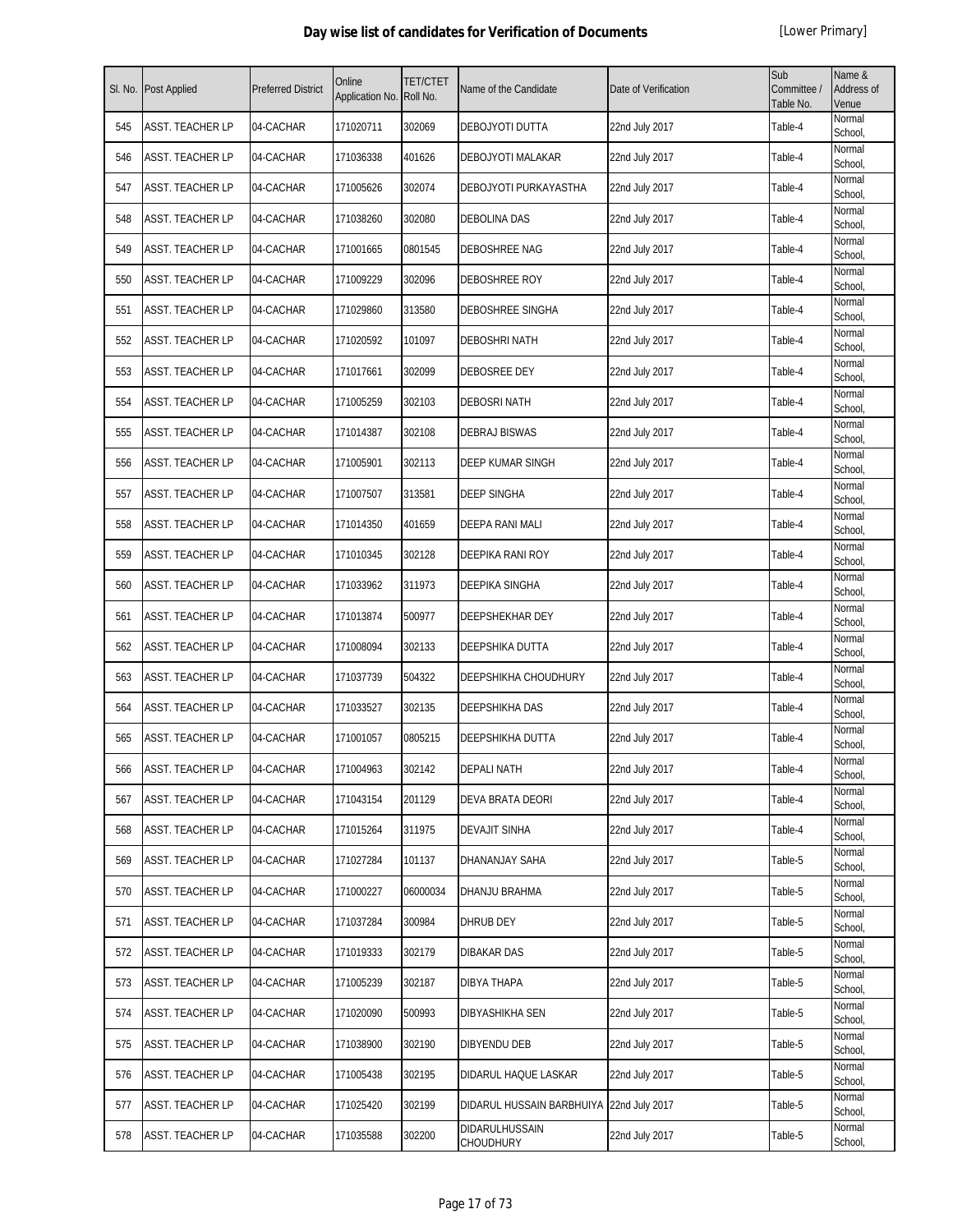| SI. No. | Post Applied            | <b>Preferred District</b> | Online<br>Application No. | <b>TET/CTET</b><br>Roll No. | Name of the Candidate                    | Date of Verification | Sub<br>Committee /<br>Table No. | Name &<br>Address of<br>Venue |
|---------|-------------------------|---------------------------|---------------------------|-----------------------------|------------------------------------------|----------------------|---------------------------------|-------------------------------|
| 579     | ASST. TEACHER LP        | 04-CACHAR                 | 171027093                 | 302206                      | DIKSHITA DEY PURKAYASTHA                 | 22nd July 2017       | Table-5                         | Normal<br>School,             |
| 580     | ASST. TEACHER LP        | 04-CACHAR                 | 171021981                 | 501003                      | DILDAR HUSSAIN CHOUDHURY 22nd July 2017  |                      | Table-5                         | Normal<br>School,             |
| 581     | ASST. TEACHER LP        | 04-CACHAR                 | 171012363                 | 501010                      | DILRAZ KHANAM LASKAR                     | 22nd July 2017       | Table-5                         | Normal<br>School,             |
| 582     | <b>ASST. TEACHER LP</b> | 04-CACHAR                 | 171040366                 | 302223                      | DILREBA BEGUM CHOUDHURY                  | 22nd July 2017       | Table-5                         | Normal<br>School,             |
| 583     | ASST. TEACHER LP        | 04-CACHAR                 | 171042903                 | 302223                      | DILREBA BEGUM CHOUDHURY                  | 22nd July 2017       | Table-5                         | Normal<br>School,             |
| 584     | ASST. TEACHER LP        | 04-CACHAR                 | 171030371                 | 501012                      | DILRUBA KHANAM LASKAR                    | 22nd July 2017       | Table-5                         | Normal<br>School,             |
| 585     | ASST. TEACHER LP        | 04-CACHAR                 | 171043578                 | 311994                      | DILU SINGHA                              | 22nd July 2017       | Table-5                         | Normal<br>School,             |
| 586     | ASST. TEACHER LP        | 04-CACHAR                 | 171041983                 | 501029                      | DILWAR HUSSAIN LASKAR                    | 22nd July 2017       | Table-5                         | Normal<br>School,             |
| 587     | ASST. TEACHER LP        | 04-CACHAR                 | 171007134                 | 313586                      | <b>DINESH SINGHA</b>                     | 22nd July 2017       | Table-5                         | Normal<br>School,             |
| 588     | ASST. TEACHER LP        | 04-CACHAR                 | 171025507                 | 302257                      | DIPAK KUMAR CHOUDHURY                    | 22nd July 2017       | Table-5                         | Normal<br>School,             |
| 589     | ASST. TEACHER LP        | 04-CACHAR                 | 171003737                 | 302259                      | DIPAK LAL DAS                            | 22nd July 2017       | Table-5                         | Normal<br>School,             |
| 590     | ASST. TEACHER LP        | 04-CACHAR                 | 171028140                 | 302276                      | DIPANJALI DAS                            | 22nd July 2017       | Table-5                         | Normal<br>School,             |
| 591     | ASST. TEACHER LP        | 04-CACHAR                 | 171033767                 | 302277                      | DIPANJALI DAS PURKAYASTHA 22nd July 2017 |                      | Table-5                         | Normal<br>School,             |
| 592     | ASST. TEACHER LP        | 04-CACHAR                 | 171005683                 | 302279                      | DIPANJALI PURKAYASTHA                    | 22nd July 2017       | Table-5                         | Normal<br>School,             |
| 593     | ASST. TEACHER LP        | 04-CACHAR                 | 171016702                 | 302281                      | DIPANJAN PANIKA                          | 22nd July 2017       | Table-5                         | Normal<br>School,             |
| 594     | ASST. TEACHER LP        | 04-CACHAR                 | 171033512                 | 302295                      | DIPANKAR PAUL                            | 22nd July 2017       | Table-5                         | Normal<br>School,             |
| 595     | ASST. TEACHER LP        | 04-CACHAR                 | 171038183                 | 302298                      | DIPANKAR SINGHA                          | 22nd July 2017       | Table-5                         | Normal<br>School,             |
| 596     | ASST. TEACHER LP        | 04-CACHAR                 | 171032520                 | 302300                      | DIPANNITA BANIK                          | 22nd July 2017       | Table-5                         | Normal<br>School,             |
| 597     | ASST. TEACHER LP        | 04-CACHAR                 | 171013340                 | 501054                      | DIPANNITA CHAKRABORTY                    | 22nd July 2017       | Table-5                         | Normal<br>School,             |
| 598     | ASST. TEACHER LP        | 04-CACHAR                 | 171000140                 | 0800237                     | DIPENDU KUMAR ROY                        | 22nd July 2017       | Table-5                         | Normal<br>School,             |
| 599     | ASST. TEACHER LP        | 04-CACHAR                 | 171025297                 | 302318                      | DIPIKA DEB                               | 22nd July 2017       | Table-5                         | Normal<br>School,             |
| 600     | <b>ASST. TEACHER LP</b> | 04-CACHAR                 | 171003431                 | 302320                      | <b>DIPIKA NAG</b>                        | 22nd July 2017       | Table-5                         | Normal<br>School,             |
| 601     | ASST. TEACHER LP        | 04-CACHAR                 | 171006497                 | 302323                      | <b>DIPIKA ROY</b>                        | 22nd July 2017       | Table-5                         | Normal<br>School,             |
| 602     | ASST. TEACHER LP        | 04-CACHAR                 | 171038572                 | 501061                      | DIPON KUMAR NATH                         | 22nd July 2017       | Table-5                         | Normal<br>School.             |
| 603     | ASST. TEACHER LP        | 04-CACHAR                 | 171030079                 | 302339                      | DIPSHIKA DAS                             | 22nd July 2017       | Table-5                         | Normal<br>School,             |
| 604     | ASST. TEACHER LP        | 04-CACHAR                 | 171014302                 | 302344                      | DIPSHIKHA NATH                           | 22nd July 2017       | Table-5                         | Normal<br>School,             |
| 605     | ASST. TEACHER LP        | 04-CACHAR                 | 171017669                 | 101278                      | <b>DIPTEN PAUL</b>                       | 22nd July 2017       | Table-5                         | Normal<br>School,             |
| 606     | ASST. TEACHER LP        | 04-CACHAR                 | 171000715                 | 302350                      | DIPTENDU CHAKRABARTY                     | 22nd July 2017       | Table-5                         | Normal<br>School,             |
| 607     | ASST. TEACHER LP        | 04-CACHAR                 | 171014422                 | 302352                      | <b>DIPTI DAS</b>                         | 22nd July 2017       | Table-5                         | Normal<br>School,             |
| 608     | ASST. TEACHER LP        | 04-CACHAR                 | 171007200                 | 302363                      | DOLI CHAKRABARTY                         | 22nd July 2017       | Table-5                         | Normal<br>School,             |
| 609     | ASST. TEACHER LP        | 04-CACHAR                 | 171004449                 | 302366                      | DOLI RANI DAS                            | 22nd July 2017       | Table-5                         | Normal<br>School,             |
| 610     | ASST. TEACHER LP        | 04-CACHAR                 | 171008468                 | 302372                      | DULA DEB PURKAYASTHA                     | 22nd July 2017       | Table-5                         | Normal<br>School,             |
| 611     | ASST. TEACHER LP        | 04-CACHAR                 | 171029166                 | 313589                      | E BISHAN SINGHA                          | 22nd July 2017       | Table-6                         | Normal<br>School,             |
| 612     | ASST. TEACHER LP        | 04-CACHAR                 | 171029545                 | 313599                      | E SABITA DEVI                            | 22nd July 2017       | Table-6                         | Normal<br>School,             |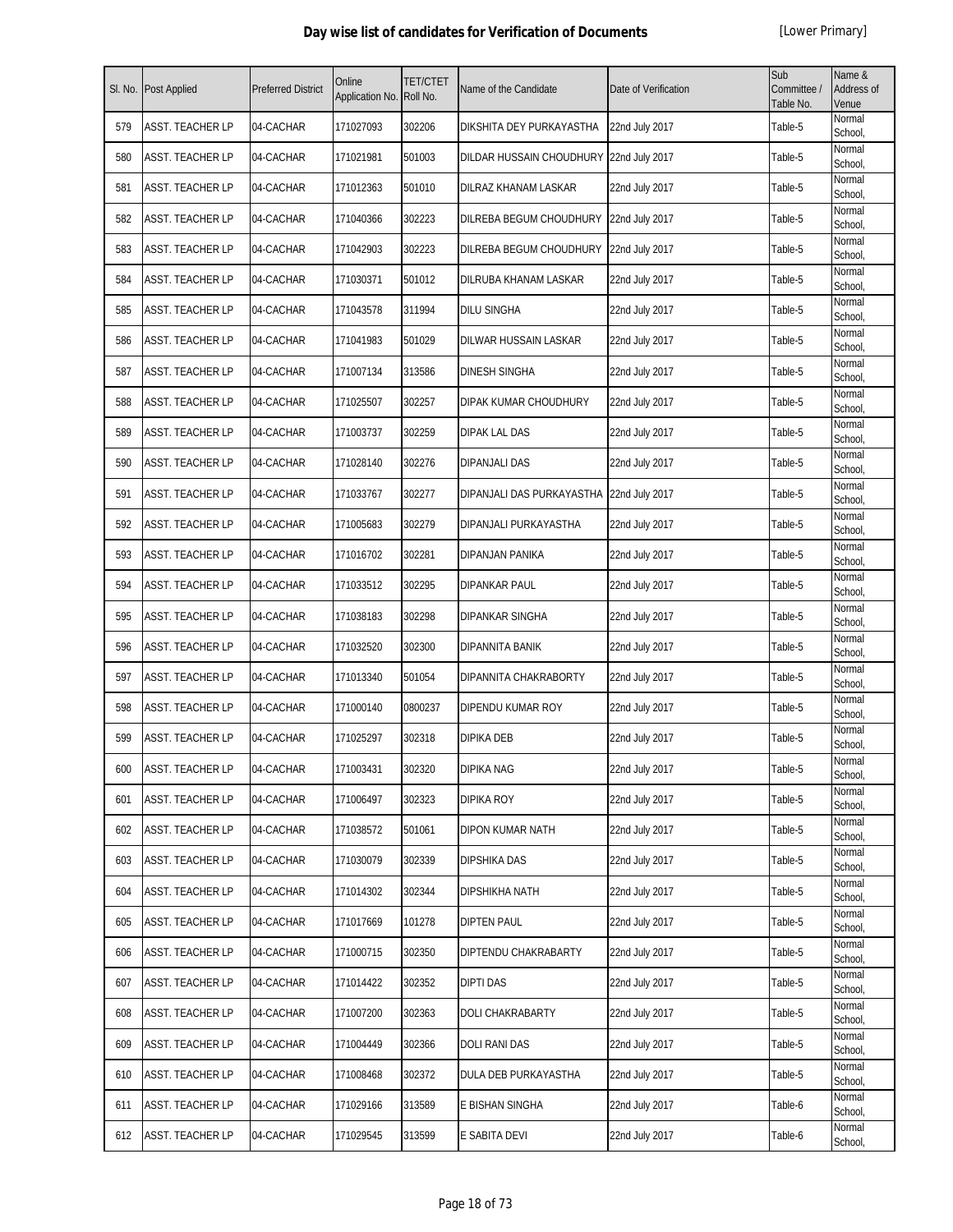| SI. No. | <b>Post Applied</b>     | <b>Preferred District</b> | Online<br>Application No. | TET/CTET<br>Roll No. | Name of the Candidate                | Date of Verification | Sub<br>Committee /<br>Table No. | Name &<br>Address of<br>Venue |
|---------|-------------------------|---------------------------|---------------------------|----------------------|--------------------------------------|----------------------|---------------------------------|-------------------------------|
| 613     | <b>ASST. TEACHER LP</b> | 04-CACHAR                 | 171037092                 | 313602               | E SUNITA DEVI                        | 22nd July 2017       | Table-6                         | Normal<br>School,             |
| 614     | ASST. TEACHER LP        | 04-CACHAR                 | 171030095                 | 313596               | E. NIRUPOMA DEVI                     | 22nd July 2017       | Table-6                         | Normal<br>School,             |
| 615     | <b>ASST. TEACHER LP</b> | 04-CACHAR                 | 171024181                 | 302388               | EJAFA YASMIN BARBHUIYA               | 22nd July 2017       | Table-6                         | Normal<br>School,             |
| 616     | <b>ASST. TEACHER LP</b> | 04-CACHAR                 | 171021601                 | 108711               | <b>EMMANUEL TOKBI</b>                | 22nd July 2017       | Table-6                         | Normal<br>School,             |
| 617     | <b>ASST. TEACHER LP</b> | 04-CACHAR                 | 171030780                 | 312033               | <b>ESHA DEB</b>                      | 22nd July 2017       | Table-6                         | Normal<br>School,             |
| 618     | ASST. TEACHER LP        | 04-CACHAR                 | 171012838                 | 1900197              | <b>ESTHER NIENGNEIHAT</b><br>LHOUVUM | 22nd July 2017       | Table-6                         | Normal<br>School,             |
| 619     | <b>ASST. TEACHER LP</b> | 04-CACHAR                 | 171018432                 | 312039               | F MALINA SINGHA                      | 22nd July 2017       | Table-6                         | Normal<br>School,             |
| 620     | <b>ASST. TEACHER LP</b> | 04-CACHAR                 | 171026233                 | 313605               | F SARODA MONI SHARMA                 | 22nd July 2017       | Table-6                         | Normal<br>School,             |
| 621     | <b>ASST. TEACHER LP</b> | 04-CACHAR                 | 171007180                 | 501079               | <b>FAHMIDA KHANAM</b>                | 22nd July 2017       | Table-6                         | Normal<br>School,             |
| 622     | <b>ASST. TEACHER LP</b> | 04-CACHAR                 | 171004661                 | 501087               | <b>FAKHRUL ISLAM CHOUDHURY</b>       | 22nd July 2017       | Table-6                         | Normal<br>School,             |
| 623     | <b>ASST. TEACHER LP</b> | 04-CACHAR                 | 171028802                 | 526556               | <b>FARAK</b>                         | 22nd July 2017       | Table-6                         | Normal<br>School,             |
| 624     | <b>ASST. TEACHER LP</b> | 04-CACHAR                 | 171003844                 | 302439               | FARHANA BEGAM BARBHUIYA              | 22nd July 2017       | Table-6                         | Normal<br>School,             |
| 625     | ASST. TEACHER LP        | 04-CACHAR                 | 171024984                 | 501106               | FARID AHMED BARBHUIYA                | 22nd July 2017       | Table-6                         | Normal<br>School,             |
| 626     | ASST. TEACHER LP        | 04-CACHAR                 | 171008249                 | 501107               | <b>FARID AHMED LASKAR</b>            | 22nd July 2017       | Table-6                         | Normal<br>School,             |
| 627     | ASST. TEACHER LP        | 04-CACHAR                 | 171021428                 | 302447               | FARIDA AKHTAR LASKAR                 | 22nd July 2017       | Table-6                         | Normal<br>School,             |
| 628     | <b>ASST. TEACHER LP</b> | 04-CACHAR                 | 171038610                 | 302448               | FARIDA AKTAR MAZUMDER                | 22nd July 2017       | Table-6                         | Normal<br>School,             |
| 629     | ASST. TEACHER LP        | 04-CACHAR                 | 171032752                 | 501110               | FARIDA KHANAM LASKAR                 | 22nd July 2017       | Table-6                         | Normal<br>School,             |
| 630     | ASST. TEACHER LP        | 04-CACHAR                 | 171033787                 | 302454               | FARUK AHMED BARBHUIYA                | 22nd July 2017       | Table-6                         | Normal<br>School,             |
| 631     | <b>ASST. TEACHER LP</b> | 04-CACHAR                 | 171041284                 | 302462               | FARUK UDDIN BARBHUIYA                | 22nd July 2017       | Table-6                         | Normal<br>School,             |
| 632     | <b>ASST. TEACHER LP</b> | 04-CACHAR                 | 171031171                 | 312045               | FATHEMA PARBIN LASKAR                | 22nd July 2017       | Table-6                         | Normal<br>School,             |
| 633     | ASST. TEACHER LP        | 04-CACHAR                 | 171002708                 | 302480               | FATIMA SAHIN LASKAR                  | 22nd July 2017       | Table-6                         | Normal<br>School,             |
| 634     | ASST. TEACHER LP        | 04-CACHAR                 | 171018741                 | 302486               | <b>FAZIR UDDIN LASKAR</b>            | 22nd July 2017       | Table-6                         | Normal<br>School,             |
| 635     | <b>ASST. TEACHER LP</b> | 04-CACHAR                 | 171043742                 | 302491               | FERDOUSIHENA BARBHUIYA               | 22nd July 2017       | Table-6                         | Normal<br>School,             |
| 636     | <b>ASST. TEACHER LP</b> | 04-CACHAR                 | 171012900                 | 313615               | <b>FIRDOUSI BEGUM</b>                | 22nd July 2017       | Table-6                         | Normal<br>School,             |
| 637     | <b>ASST. TEACHER LP</b> | 04-CACHAR                 | 171030736                 | 100703               | FIRUJ JULFIKAR                       | 22nd July 2017       | Table-6                         | Normal<br>School,             |
| 638     | <b>ASST. TEACHER LP</b> | 04-CACHAR                 | 171024323                 | 501155               | FIRUZAKRAM MAZUMDER                  | 22nd July 2017       | Table-6                         | Normal<br>School,             |
| 639     | <b>ASST. TEACHER LP</b> | 04-CACHAR                 | 171037226                 | 501161               | FORHANA BEGUM LASKAR                 | 22nd July 2017       | Table-6                         | Normal<br>School,             |
| 640     | <b>ASST. TEACHER LP</b> | 04-CACHAR                 | 171022549                 | 501166               | FORIDA BEGUM BARBHUIYA               | 22nd July 2017       | Table-6                         | Normal<br>School,             |
| 641     | <b>ASST. TEACHER LP</b> | 04-CACHAR                 | 171027974                 | 313617               | G. GEETANJALI MISRA                  | 24th July 2017       | Table-1                         | Normal<br>School,             |
| 642     | <b>ASST. TEACHER LP</b> | 04-CACHAR                 | 171003974                 | 302532               | <b>GARGEE DAS</b>                    | 24th July 2017       | Table-1                         | Normal<br>School,             |
| 643     | ASST. TEACHER LP        | 04-CACHAR                 | 171007567                 | 302533               | GARGI ACHARYYA                       | 24th July 2017       | Table-1                         | Normal<br>School,             |
| 644     | <b>ASST. TEACHER LP</b> | 04-CACHAR                 | 171033980                 | 302535               | <b>GARGI DAS</b>                     | 24th July 2017       | Table-1                         | Normal<br>School,             |
| 645     | <b>ASST. TEACHER LP</b> | 04-CACHAR                 | 171011282                 | 302537               | <b>GAURANGA DAS</b>                  | 24th July 2017       | Table-1                         | Normal<br>School,             |
| 646     | ASST. TEACHER LP        | 04-CACHAR                 | 171004203                 | 302547               | <b>GAUTAM DEY</b>                    | 24th July 2017       | Table-1                         | Normal<br>School,             |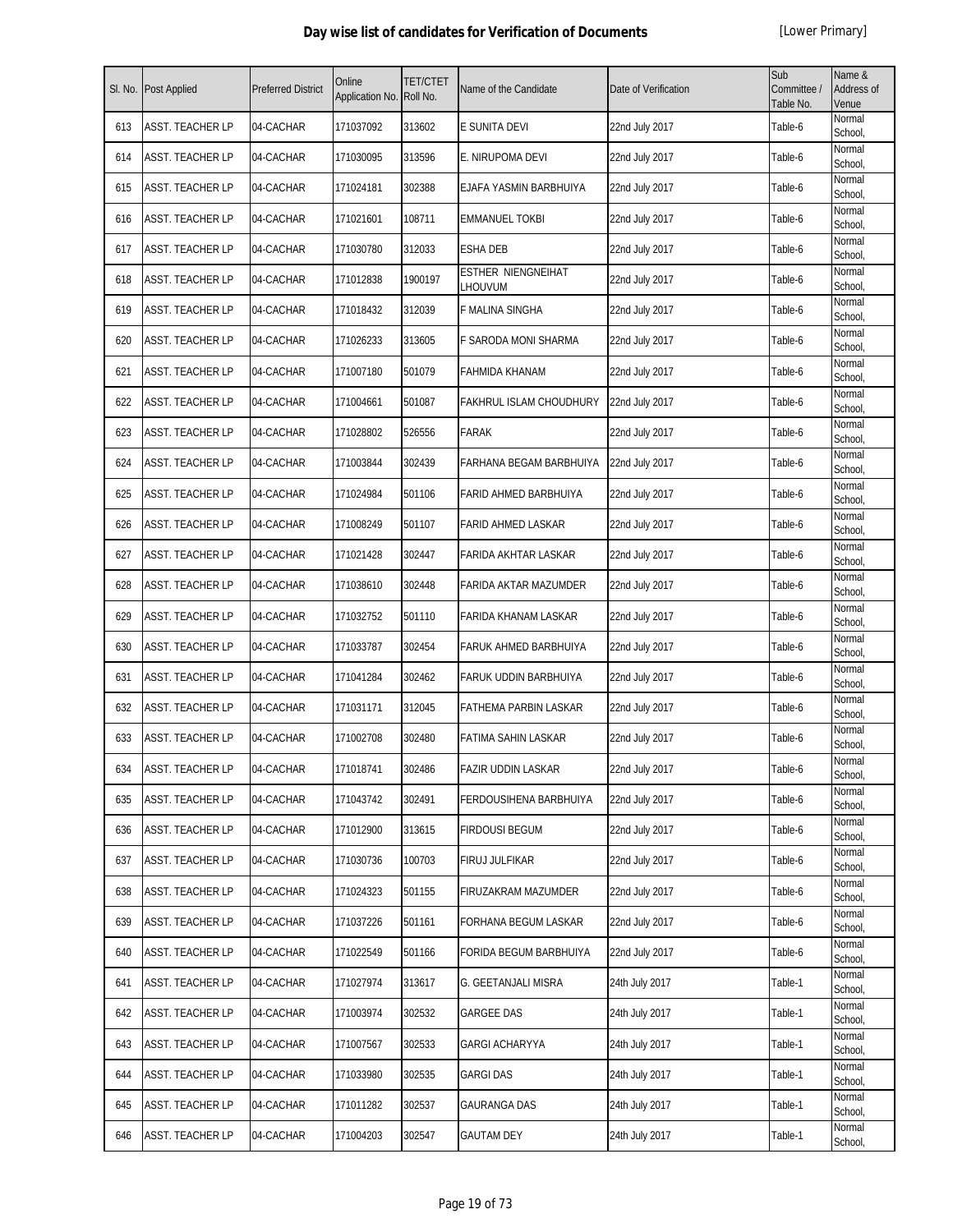| SI. No. | Post Applied     | <b>Preferred District</b> | Online<br>Application No. | <b>TET/CTET</b><br>Roll No. | Name of the Candidate                    | Date of Verification | Sub<br>Committee /<br>Table No. | Name &<br>Address of<br>Venue |
|---------|------------------|---------------------------|---------------------------|-----------------------------|------------------------------------------|----------------------|---------------------------------|-------------------------------|
| 647     | ASST. TEACHER LP | 04-CACHAR                 | 171031441                 | 302556                      | <b>GAUTAM SARKAR</b>                     | 24th July 2017       | Table-1                         | Normal<br>School,             |
| 648     | ASST. TEACHER LP | 04-CACHAR                 | 171000222                 | 302559                      | <b>GAUTOMI NATH</b>                      | 24th July 2017       | Table-1                         | Normal<br>School,             |
| 649     | ASST. TEACHER LP | 04-CACHAR                 | 171019880                 | 304824                      | <b>GAYATRI DAS</b>                       | 24th July 2017       | Table-1                         | Normal<br>School,             |
| 650     | ASST. TEACHER LP | 04-CACHAR                 | 171017461                 | 302562                      | <b>GAYATRI DEB</b>                       | 24th July 2017       | Table-1                         | Normal<br>School,             |
| 651     | ASST. TEACHER LP | 04-CACHAR                 | 171012552                 | 101346                      | <b>GAYATRI DUTTA</b>                     | 24th July 2017       | Table-1                         | Normal<br>School,             |
| 652     | ASST. TEACHER LP | 04-CACHAR                 | 171034679                 | 313620                      | GEETA RANI DEVI                          | 24th July 2017       | Table-1                         | Normal<br>School,             |
| 653     | ASST. TEACHER LP | 04-CACHAR                 | 171020425                 | 313622                      | GEETA RANI SINGHA                        | 24th July 2017       | Table-1                         | Normal<br>School,             |
| 654     | ASST. TEACHER LP | 04-CACHAR                 | 171037377                 | 302567                      | <b>GEETASREE MALAKAR</b>                 | 24th July 2017       | Table-1                         | Normal<br>School,             |
| 655     | ASST. TEACHER LP | 04-CACHAR                 | 171008741                 | 302568                      | <b>GIAS UDDIN LASKAR</b>                 | 24th July 2017       | Table-1                         | Normal<br>School,             |
| 656     | ASST. TEACHER LP | 04-CACHAR                 | 171009786                 | 302569                      | <b>GIRIDHARI GOSWAMI</b>                 | 24th July 2017       | Table-1                         | Normal<br>School,             |
| 657     | ASST. TEACHER LP | 04-CACHAR                 | 171010619                 | 302571                      | GIRISH CHANDRA DAS                       | 24th July 2017       | Table-1                         | Normal<br>School,             |
| 658     | ASST. TEACHER LP | 04-CACHAR                 | 171029349                 | 302577                      | <b>GITA ROY</b>                          | 24th July 2017       | Table-1                         | Normal<br>School,             |
| 659     | ASST. TEACHER LP | 04-CACHAR                 | 171007342                 | 313627                      | <b>GITABALI SINGHA</b>                   | 24th July 2017       | Table-1                         | Normal<br>School.             |
| 660     | ASST. TEACHER LP | 04-CACHAR                 | 171034107                 | 302585                      | GITASHREE SHARMA BAISISTA 24th July 2017 |                      | Table-1                         | Normal<br>School,             |
| 661     | ASST. TEACHER LP | 04-CACHAR                 | 171038512                 | 302592                      | GOGONENDRA CHAKRABORTY 24th July 2017    |                      | Table-1                         | Normal<br>School,             |
| 662     | ASST. TEACHER LP | 04-CACHAR                 | 171014800                 | 302608                      | GOPAL KUMAR DAS                          | 24th July 2017       | Table-1                         | Normal<br>School,             |
| 663     | ASST. TEACHER LP | 04-CACHAR                 | 171031125                 | 302611                      | <b>GOPEN SINGHA</b>                      | 24th July 2017       | Table-1                         | Normal<br>School,             |
| 664     | ASST. TEACHER LP | 04-CACHAR                 | 171023747                 | 302615                      | <b>GOURAB BANIK</b>                      | 24th July 2017       | Table-1                         | Normal<br>School,             |
| 665     | ASST. TEACHER LP | 04-CACHAR                 | 171010090                 | 501204                      | GOURI KARMAKAR                           | 24th July 2017       | Table-1                         | Normal<br>School,             |
| 666     | ASST. TEACHER LP | 04-CACHAR                 | 171032057                 | 101416                      | GOURI RANI DAS                           | 24th July 2017       | Table-1                         | Normal<br>School,             |
| 667     | ASST. TEACHER LP | 04-CACHAR                 | 171007427                 | 302623                      | GOURI RANI ROY                           | 24th July 2017       | Table-1                         | Normal<br>School,             |
| 668     | ASST. TEACHER LP | 04-CACHAR                 | 171032499                 | 501206                      | GOUTAM BHATTACHARJEE                     | 24th July 2017       | Table-1                         | Normal<br>School,             |
| 669     | ASST. TEACHER LP | 04-CACHAR                 | 171027210                 | 501207                      | <b>GOUTAM CHANDRA ROY</b>                | 24th July 2017       | Table-1                         | Normal<br>School,             |
| 670     | ASST. TEACHER LP | 04-CACHAR                 | 171013755                 | 302633                      | <b>GUL NEHER BEGUM</b><br>MAZUMDER       | 24th July 2017       | Table-1                         | Normal<br>School,             |
| 671     | ASST. TEACHER LP | 04-CACHAR                 | 171035274                 | 313630                      | H AMITA SINGHA                           | 24th July 2017       | Table-2                         | Normal<br>School,             |
| 672     | ASST. TEACHER LP | 04-CACHAR                 | 171034501                 | 313682                      | H BISWAJIT SINGHA                        | 24th July 2017       | Table-2                         | Normal<br>School,             |
| 673     | ASST. TEACHER LP | 04-CACHAR                 | 171013792                 | 313636                      | H GUNENDRA SINGHA                        | 24th July 2017       | Table-2                         | Normal<br>School,             |
| 674     | ASST. TEACHER LP | 04-CACHAR                 | 171041133                 | 313660                      | H JITENDRA SINGHA                        | 24th July 2017       | Table-2                         | Normal<br>School,             |
| 675     | ASST. TEACHER LP | 04-CACHAR                 | 171013603                 | 501224                      | H M ABDULLA LASKAR                       | 24th July 2017       | Table-2                         | Normal<br>School,             |
| 676     | ASST. TEACHER LP | 04-CACHAR                 | 171019632                 | 313661                      | H MANILA DEVI                            | 24th July 2017       | Table-2                         | Normal<br>School,             |
| 677     | ASST. TEACHER LP | 04-CACHAR                 | 171026611                 | 313642                      | H NILLY CHANU                            | 24th July 2017       | Table-2                         | Normal<br>School,             |
| 678     | ASST. TEACHER LP | 04-CACHAR                 | 171019671                 | 312075                      | H ROSHAN SINGHA                          | 24th July 2017       | Table-2                         | Normal<br>School,             |
| 679     | ASST. TEACHER LP | 04-CACHAR                 | 171004026                 | 313646                      | H SHANTA KUMAR SINGHA                    | 24th July 2017       | Table-2                         | Normal<br>School,             |
| 680     | ASST. TEACHER LP | 04-CACHAR                 | 171005998                 | 313679                      | H SONJU KUMAR SINGHA                     | 24th July 2017       | Table-2                         | Normal<br>School,             |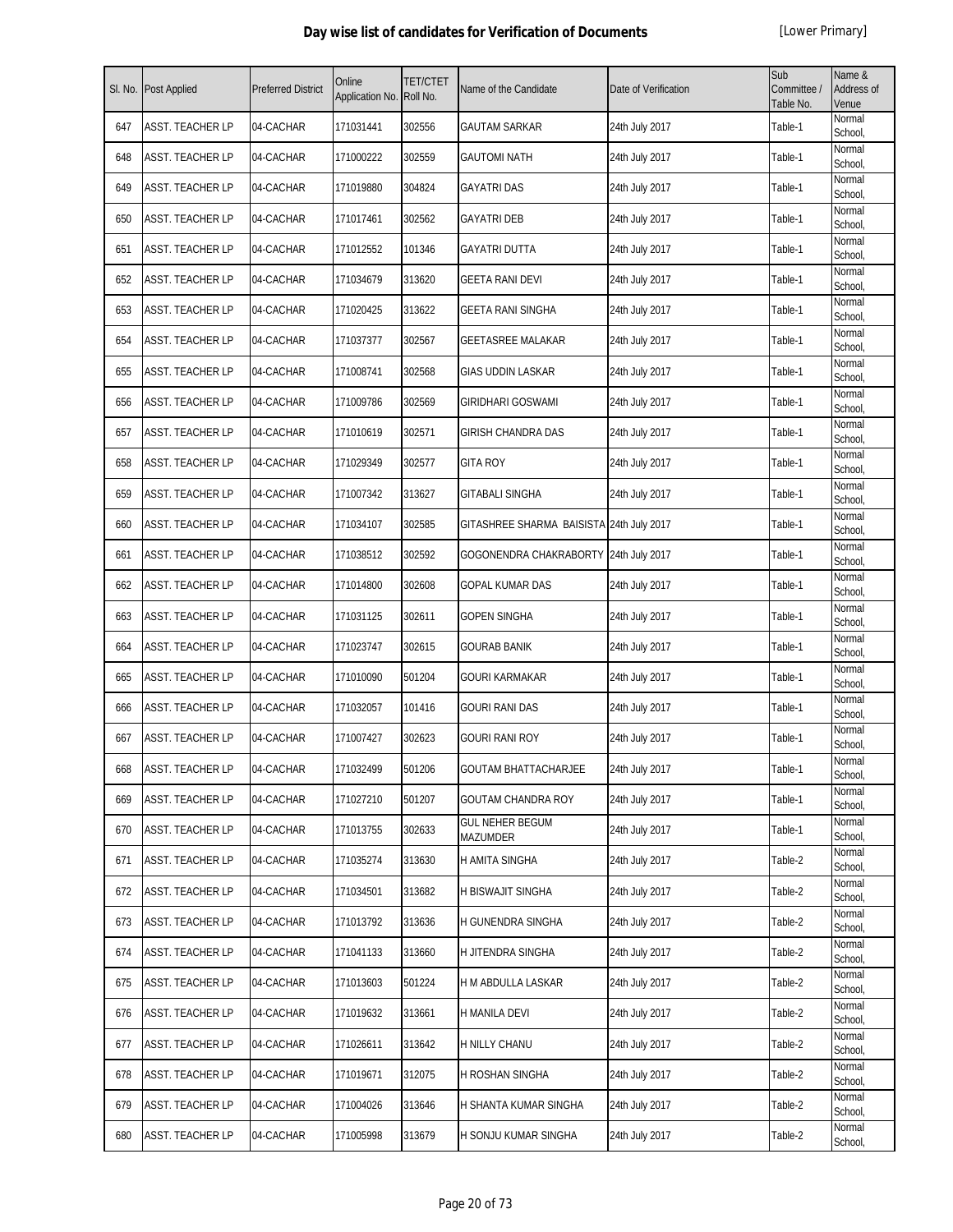| SI. No. | Post Applied            | <b>Preferred District</b> | Online<br>Application No. | <b>TET/CTET</b><br>Roll No. | Name of the Candidate                   | Date of Verification | Sub<br>Committee /<br>Table No. | Name &<br>Address of<br>Venue |
|---------|-------------------------|---------------------------|---------------------------|-----------------------------|-----------------------------------------|----------------------|---------------------------------|-------------------------------|
| 681     | ASST. TEACHER LP        | 04-CACHAR                 | 171035417                 | 504578                      | H SURPOVA SINGHA                        | 24th July 2017       | Table-2                         | Normal<br>School,             |
| 682     | ASST. TEACHER LP        | 04-CACHAR                 | 171016524                 | 313658                      | H. GULSHAN KUMAR SINGHA                 | 24th July 2017       | Table-2                         | Normal<br>School,             |
| 683     | ASST. TEACHER LP        | 04-CACHAR                 | 171040107                 | 313677                      | H. SMITA DEVI                           | 24th July 2017       | Table-2                         | Normal<br>School,             |
| 684     | <b>ASST. TEACHER LP</b> | 04-CACHAR                 | 171041582                 | 302653                      | H.M. ABDUR RAHMAN LASKAR                | 24th July 2017       | Table-2                         | Normal<br>School,             |
| 685     | ASST. TEACHER LP        | 04-CACHAR                 | 171042075                 | 313640                      | <b>H.MEMTOMBI SINGHA</b>                | 24th July 2017       | Table-2                         | Normal<br>School,             |
| 686     | ASST. TEACHER LP        | 04-CACHAR                 | 171010674                 | 302659                      | HABIBA RAHMAN LASKAR                    | 24th July 2017       | Table-2                         | Normal<br>School,             |
| 687     | ASST. TEACHER LP        | 04-CACHAR                 | 171024973                 | 302370                      | HAFSA SULTANA LASKAR                    | 24th July 2017       | Table-2                         | Normal<br>School,             |
| 688     | ASST. TEACHER LP        | 04-CACHAR                 | 171004090                 | 302672                      | <b>HAIMANTI DAS</b>                     | 24th July 2017       | Table-2                         | Normal<br>School,             |
| 689     | ASST. TEACHER LP        | 04-CACHAR                 | 171010967                 | 302676                      | <b>HALIMA BEGUM LASKAR</b>              | 24th July 2017       | Table-2                         | Normal<br>School,             |
| 690     | ASST. TEACHER LP        | 04-CACHAR                 | 171031548                 | 302681                      | HAMIDA KHANAM                           | 24th July 2017       | Table-2                         | Normal<br>School,             |
| 691     | ASST. TEACHER LP        | 04-CACHAR                 | 171007372                 | 302683                      | HAMIDUR RAHMAN BARBHUIYA 24th July 2017 |                      | Table-2                         | Normal<br>School,             |
| 692     | ASST. TEACHER LP        | 04-CACHAR                 | 171025319                 | 302685                      | HANIF AHMED BARBHUIYA                   | 24th July 2017       | Table-2                         | Normal<br>School,             |
| 693     | ASST. TEACHER LP        | 04-CACHAR                 | 171005991                 | 302690                      | HANIF ALOM BARBHUIYA                    | 24th July 2017       | Table-2                         | Normal<br>School,             |
| 694     | ASST. TEACHER LP        | 04-CACHAR                 | 171043610                 | 302718                      | HASINA AKTAR LASKAR                     | 24th July 2017       | Table-2                         | Normal<br>School,             |
| 695     | ASST. TEACHER LP        | 04-CACHAR                 | 171008763                 | 302720                      | HASINA BEGUM BARBHUIYA                  | 24th July 2017       | Table-2                         | Normal<br>School,             |
| 696     | ASST. TEACHER LP        | 04-CACHAR                 | 171006389                 | 302725                      | HASINA BEGUM LASKAR                     | 24th July 2017       | Table-2                         | Normal<br>School,             |
| 697     | ASST. TEACHER LP        | 04-CACHAR                 | 171025957                 | 302727                      | HASINA BEGUM MAZUMDER                   | 24th July 2017       | Table-2                         | Normal<br>School,             |
| 698     | ASST. TEACHER LP        | 04-CACHAR                 | 171023074                 | 302730                      | HASINA FERDOUS LASKAR                   | 24th July 2017       | Table-2                         | Normal<br>School,             |
| 699     | ASST. TEACHER LP        | 04-CACHAR                 | 171027859                 | 302732                      | HASINA MOMTAJ BEGUM<br>LASKAR           | 24th July 2017       | Table-2                         | Normal<br>School,             |
| 700     | ASST. TEACHER LP        | 04-CACHAR                 | 171040284                 | 501262                      | HASINATUL FARDWS LASKAR                 | 24th July 2017       | Table-2                         | Normal<br>School,             |
| 701     | ASST. TEACHER LP        | 04-CACHAR                 | 171030118                 | 302743                      | HASNAHANABEGUM                          | 24th July 2017       | Table-2                         | Normal<br>School,             |
| 702     | <b>ASST. TEACHER LP</b> | 04-CACHAR                 | 171024364                 | 302749                      | HAZIRA BEGUM BARBHUIYA                  | 24th July 2017       | Table-2                         | Normal<br>School,             |
| 703     | ASST. TEACHER LP        | 04-CACHAR                 | 171004230                 | 06704011                    | <b>HEMLATA</b>                          | 24th July 2017       | Table-2                         | Normal<br>School,             |
| 704     | ASST. TEACHER LP        | 04-CACHAR                 | 171027464                 | 302755                      | HENA BEGAM LASKAR                       | 24th July 2017       | Table-2                         | Normal<br>School,             |
| 705     | ASST. TEACHER LP        | 04-CACHAR                 | 171026990                 | 501270                      | <b>HENA BEGOM LASKAR</b>                | 24th July 2017       | Table-2                         | Normal<br>School,             |
| 706     | ASST. TEACHER LP        | 04-CACHAR                 | 171003488                 | 53001666                    | HIFJUR RAHMAN                           | 24th July 2017       | Table-2                         | Normal<br>School,             |
| 707     | ASST. TEACHER LP        | 04-CACHAR                 | 171007120                 | 302761                      | HIFJUR RAHMAN LASKAR                    | 24th July 2017       | Table-2                         | Normal<br>School,             |
| 708     | ASST. TEACHER LP        | 04-CACHAR                 | 171026739                 | 402132                      | HIFZUR RAHMAN                           | 24th July 2017       | Table-2                         | Normal<br>School,             |
| 709     | ASST. TEACHER LP        | 04-CACHAR                 | 171032487                 | 501281                      | HIFZUR RAHMAN LASKAR                    | 24th July 2017       | Table-2                         | Normal<br>School,             |
| 710     | ASST. TEACHER LP        | 04-CACHAR                 | 171033965                 | 302767                      | HILAL AHMED LASKAR                      | 24th July 2017       | Table-2                         | Normal<br>School,             |
| 711     | ASST. TEACHER LP        | 04-CACHAR                 | 171001277                 | 302774                      | HIMADRI SINGHA                          | 24th July 2017       | Table-2                         | Normal<br>School,             |
| 712     | ASST. TEACHER LP        | 04-CACHAR                 | 171015116                 | 402147                      | HIMANI ROY                              | 24th July 2017       | Table-2                         | Normal<br>School,             |
| 713     | ASST. TEACHER LP        | 04-CACHAR                 | 171015970                 | 302779                      | HIMANISH BHATTACHARJEE                  | 24th July 2017       | Table-2                         | Normal<br>School,             |
| 714     | ASST. TEACHER LP        | 04-CACHAR                 | 171038106                 | 302785                      | <b>HIRALAL SINGH</b>                    | 24th July 2017       | Table-2                         | Normal<br>School,             |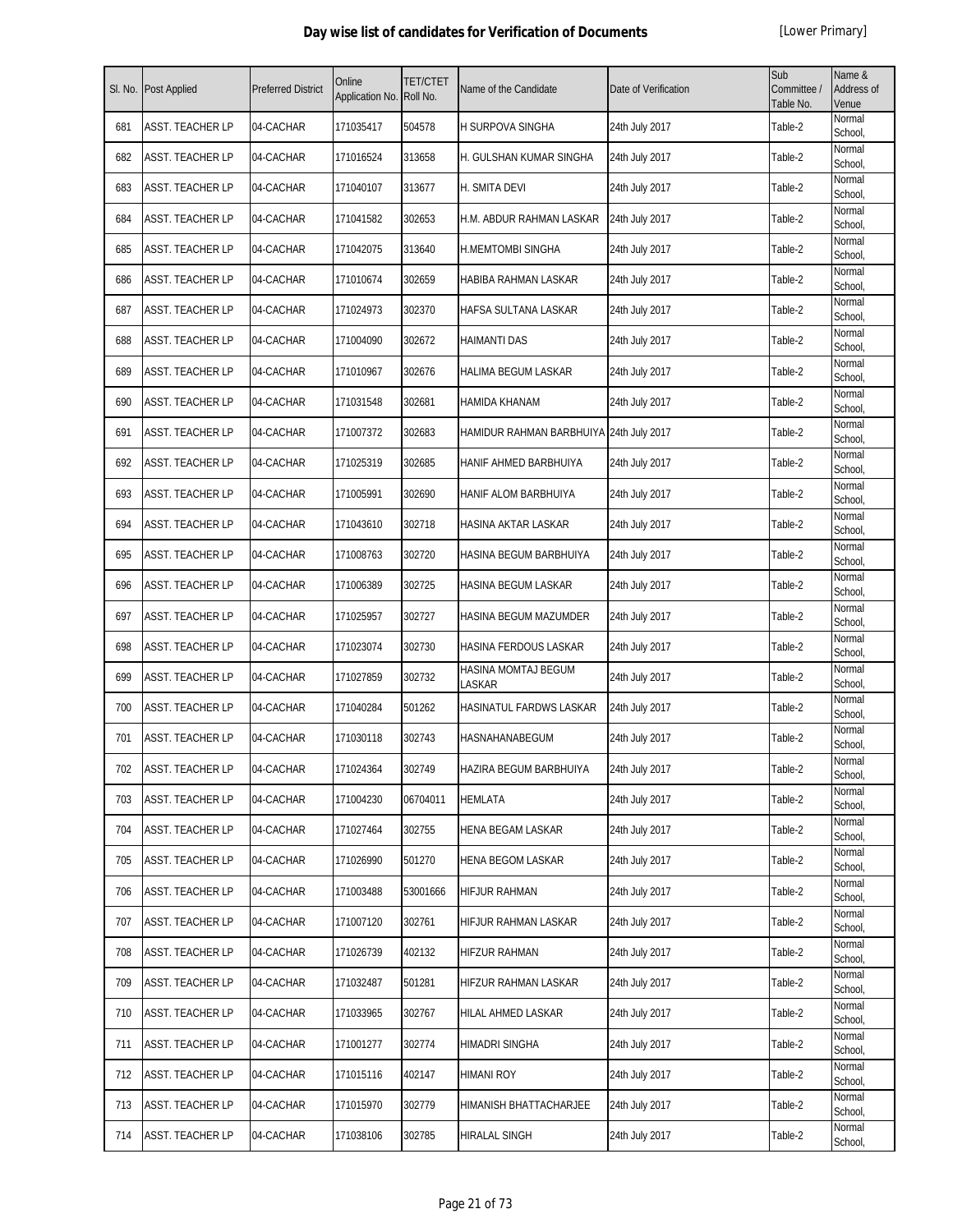| SI. No. | Post Applied     | <b>Preferred District</b> | Online<br>Application No. | <b>TET/CTET</b><br>Roll No. | Name of the Candidate                     | Date of Verification | Sub<br>Committee /<br>Table No. | Name &<br>Address of<br>Venue |
|---------|------------------|---------------------------|---------------------------|-----------------------------|-------------------------------------------|----------------------|---------------------------------|-------------------------------|
| 715     | ASST. TEACHER LP | 04-CACHAR                 | 171036411                 | 302787                      | <b>HIRAN MOY ROY</b>                      | 24th July 2017       | Table-2                         | Normal<br>School,             |
| 716     | ASST. TEACHER LP | 04-CACHAR                 | 171036802                 | 302791                      | <b>HIROK DUTTA</b>                        | 24th July 2017       | Table-2                         | Normal<br>School,             |
| 717     | ASST. TEACHER LP | 04-CACHAR                 | 171019737                 | 302797                      | HOBIBUL ALOM CHOUDHURY                    | 24th July 2017       | Table-2                         | Normal<br>School,             |
| 718     | ASST. TEACHER LP | 04-CACHAR                 | 171034301                 | 302802                      | <b>HRIDI MOHAN SINGHA</b>                 | 24th July 2017       | Table-2                         | Normal<br>School,             |
| 719     | ASST. TEACHER LP | 04-CACHAR                 | 171043988                 | 302807                      | HUMAYUN AZAD LASKAR                       | 24th July 2017       | Table-2                         | Normal<br>School,             |
| 720     | ASST. TEACHER LP | 04-CACHAR                 | 171001884                 | 302813                      | HUSNERA BEGUM                             | 24th July 2017       | Table-2                         | Normal<br>School,             |
| 721     | ASST. TEACHER LP | 04-CACHAR                 | 171029892                 | 501311                      | IBADUL AMIN CHOUDHURY                     | 24th July 2017       | Table-1                         | Normal<br>School,             |
| 722     | ASST. TEACHER LP | 04-CACHAR                 | 171008471                 | 302836                      | IFTEKAR HUSSAIN LASKAR                    | 24th July 2017       | Table-1                         | Normal<br>School,             |
| 723     | ASST. TEACHER LP | 04-CACHAR                 | 171020527                 | 501371                      | <b>IMRANA KHANOM LASKAR</b>               | 24th July 2017       | Table-1                         | Normal<br>School,             |
| 724     | ASST. TEACHER LP | 04-CACHAR                 | 171008368                 | 302886                      | <b>INDIRA DAS</b>                         | 24th July 2017       | Table-1                         | Normal<br>School,             |
| 725     | ASST. TEACHER LP | 04-CACHAR                 | 171044210                 | 0800878                     | <b>INDRAJIT DASGUPTA</b>                  | 24th July 2017       | Table-1                         | Normal<br>School.             |
| 726     | ASST. TEACHER LP | 04-CACHAR                 | 171010300                 | 101484                      | <b>INDRANI NAG</b>                        | 24th July 2017       | Table-1                         | Normal<br>School,             |
| 727     | ASST. TEACHER LP | 04-CACHAR                 | 171020997                 | 313722                      | <b>INDRANI SINGHA</b>                     | 24th July 2017       | Table-1                         | Normal<br>School,             |
| 728     | ASST. TEACHER LP | 04-CACHAR                 | 171023774                 | 302902                      | <b>INTON CHAKRABORTY</b>                  | 24th July 2017       | Table-1                         | Normal<br>School,             |
| 729     | ASST. TEACHER LP | 04-CACHAR                 | 171024175                 | 302913                      | ISLAMULHAQUE BARBHUIYA                    | 24th July 2017       | Table-1                         | Normal<br>School,             |
| 730     | ASST. TEACHER LP | 04-CACHAR                 | 171000255                 | 501391                      | ISMAT ARA BARBHUIYA                       | 24th July 2017       | Table-1                         | Normal<br>School,             |
| 731     | ASST. TEACHER LP | 04-CACHAR                 | 171036690                 | 501393                      | ISMATARA BEGUM LASKAR                     | 24th July 2017       | Table-1                         | Normal<br>School,             |
| 732     | ASST. TEACHER LP | 04-CACHAR                 | 171001488                 | 312114                      | ISPITA DEB ROY                            | 24th July 2017       | Table-1                         | Normal<br>School,             |
| 733     | ASST. TEACHER LP | 04-CACHAR                 | 171012767                 | 402251                      | JABBAR AHMED                              | 24th July 2017       | Table-3                         | Normal<br>School,             |
| 734     | ASST. TEACHER LP | 04-CACHAR                 | 171020163                 | 501397                      | JABED AHMED CHOUDHURY                     | 24th July 2017       | Table-3                         | Normal<br>School,             |
| 735     | ASST. TEACHER LP | 04-CACHAR                 | 171025884                 | 302939                      | JABIR AHMED LASKAR                        | 24th July 2017       | Table-3                         | Normal<br>School,             |
| 736     | ASST. TEACHER LP | 04-CACHAR                 | 171029686                 | 302945                      | JAGADANANDA ADHIKARI                      | 24th July 2017       | Table-3                         | Normal<br>School,             |
| 737     | ASST. TEACHER LP | 04-CACHAR                 | 171010448                 | 3032948                     | JAGADISH KANDA                            | 24th July 2017       | Table-3                         | Normal<br>School,             |
| 738     | ASST. TEACHER LP | 04-CACHAR                 | 171012229                 | 302973                      | JAHAR KANTI DEY                           | 24th July 2017       | Table-3                         | Normal<br>School,             |
| 739     | ASST. TEACHER LP | 04-CACHAR                 | 171034703                 | 302979                      | JAHERA KHANAM LASKAR                      | 24th July 2017       | Table-3                         | Normal<br>School,             |
| 740     | ASST. TEACHER LP | 04-CACHAR                 | 171035251                 | 302987                      | JAHIR ABBAS MAZUMDER                      | 24th July 2017       | Table-3                         | Normal<br>School,             |
| 741     | ASST. TEACHER LP | 04-CACHAR                 | 171003228                 | 302992                      | JAHIR MAHAMMED ABDULLA<br><b>MAZUMDER</b> | 24th July 2017       | Table-3                         | Normal<br>School,             |
| 742     | ASST. TEACHER LP | 04-CACHAR                 | 171008802                 | 302995                      | JAHIRA BEGUM BARBHUIYA                    | 24th July 2017       | Table-3                         | Normal<br>School,             |
| 743     | ASST. TEACHER LP | 04-CACHAR                 | 171013426                 | 303001                      | JAHIRUL ISLAM BARBHUIYA                   | 24th July 2017       | Table-3                         | Normal<br>School,             |
| 744     | ASST. TEACHER LP | 04-CACHAR                 | 171033013                 | 303004                      | JAHIRUL ISLAM LASKAR                      | 24th July 2017       | Table-3                         | Normal<br>School,             |
| 745     | ASST. TEACHER LP | 04-CACHAR                 | 171025314                 | 501448                      | JAHURA SULTANA LASKAR                     | 24th July 2017       | Table-3                         | Normal<br>School,             |
| 746     | ASST. TEACHER LP | 04-CACHAR                 | 171011142                 | 303009                      | JAHURA TAHMIN LASKAR                      | 24th July 2017       | Table-3                         | Normal<br>School,             |
| 747     | ASST. TEACHER LP | 04-CACHAR                 | 171015565                 | 501450                      | JAINALHOQUE                               | 24th July 2017       | Table-3                         | Normal<br>School,             |
| 748     | ASST. TEACHER LP | 04-CACHAR                 | 171040557                 | 501453                      | JAKARIYA AHMED BARBHUIYA                  | 24th July 2017       | Table-3                         | Normal<br>School,             |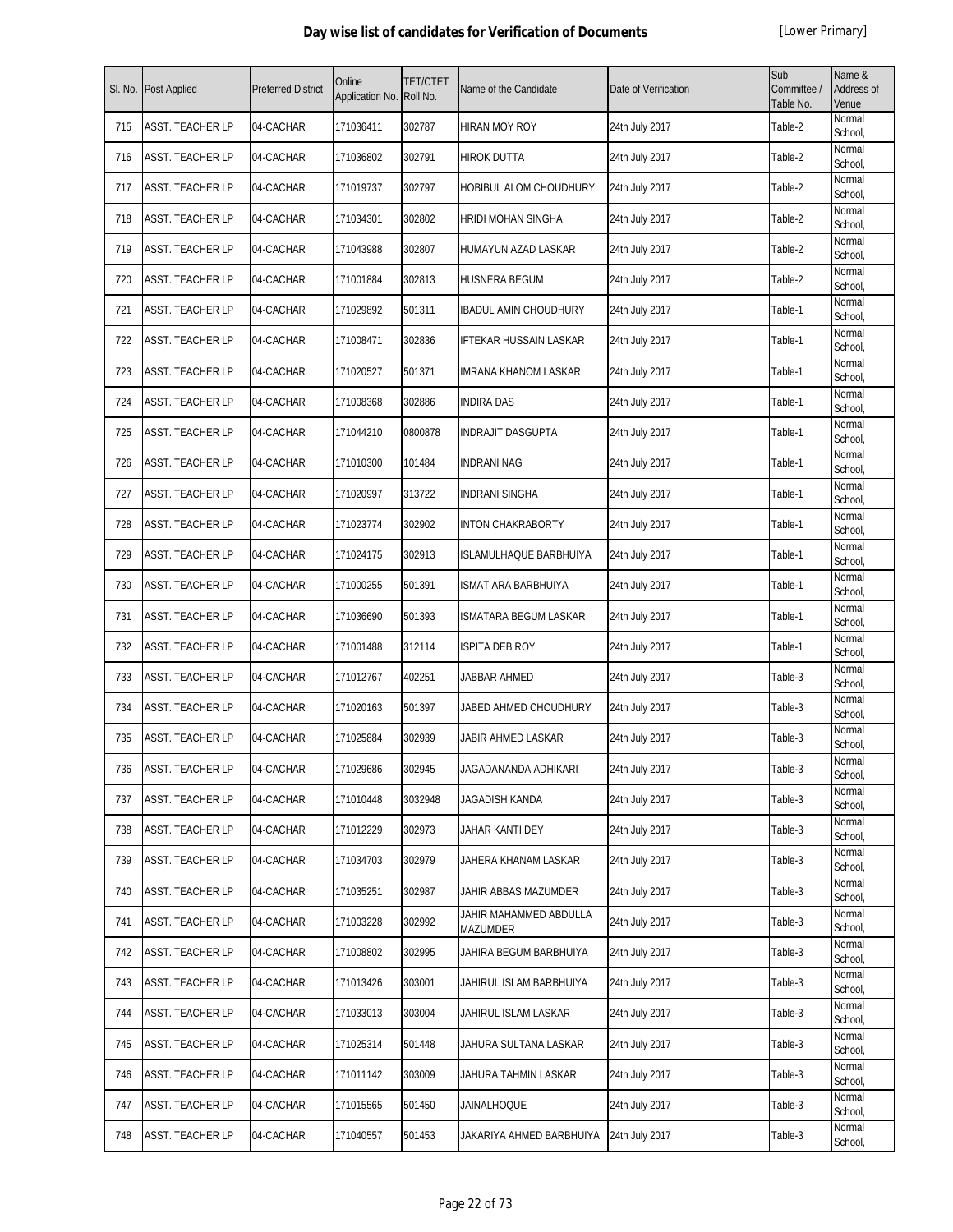| SI. No. | Post Applied     | <b>Preferred District</b> | Online<br>Application No. | <b>TET/CTET</b><br>Roll No. | Name of the Candidate                    | Date of Verification | Sub<br>Committee /<br>Table No. | Name &<br>Address of<br>Venue |
|---------|------------------|---------------------------|---------------------------|-----------------------------|------------------------------------------|----------------------|---------------------------------|-------------------------------|
| 749     | ASST. TEACHER LP | 04-CACHAR                 | 171006488                 | 303022                      | JAKIYA SULATANA BARBHUIYA 24th July 2017 |                      | Table-3                         | Normal<br>School,             |
| 750     | ASST. TEACHER LP | 04-CACHAR                 | 171029841                 | 501463                      | JAMAL UDDIN LASKAR                       | 24th July 2017       | Table-3                         | Normal<br>School,             |
| 751     | ASST. TEACHER LP | 04-CACHAR                 | 171008579                 | 303030                      | JAMIL AHMED MAZUMDER                     | 24th July 2017       | Table-3                         | Normal<br>School,             |
| 752     | ASST. TEACHER LP | 04-CACHAR                 | 171043273                 | 501482                      | JANEFAR YESMIN LASKAR                    | 24th July 2017       | Table-3                         | Normal<br>School,             |
| 753     | ASST. TEACHER LP | 04-CACHAR                 | 171038673                 | 501485                      | JANMEJOY BHATTACHARJEE                   | 24th July 2017       | Table-3                         | Normal<br>School,             |
| 754     | ASST. TEACHER LP | 04-CACHAR                 | 171004518                 | 303053                      | JARINA BEGUM TALUKDAR                    | 24th July 2017       | Table-3                         | Normal<br>School,             |
| 755     | ASST. TEACHER LP | 04-CACHAR                 | 171034852                 | 303056                      | JASHIMUL.HAQUE MAZUMDER 24th July 2017   |                      | Table-3                         | Normal<br>School,             |
| 756     | ASST. TEACHER LP | 04-CACHAR                 | 171034360                 | 303062                      | JASMIN BEGUM LASKAR                      | 24th July 2017       | Table-3                         | Normal<br>School,             |
| 757     | ASST. TEACHER LP | 04-CACHAR                 | 171003429                 | 303064                      | <b>JASMIN CHOUDHURY</b>                  | 24th July 2017       | Table-3                         | Normal<br>School,             |
| 758     | ASST. TEACHER LP | 04-CACHAR                 | 171033158                 | 501499                      | JASMIN PARBIN LASKAR                     | 24th July 2017       | Table-3                         | Normal<br>School,             |
| 759     | ASST. TEACHER LP | 04-CACHAR                 | 171012921                 | 313737                      | JASMIN SULTANA CHOUDHURY 24th July 2017  |                      | Table-3                         | Normal<br>School,             |
| 760     | ASST. TEACHER LP | 04-CACHAR                 | 171006662                 | 303073                      | JAWAHAR LAL SHAW                         | 24th July 2017       | Table-3                         | Normal<br>School,             |
| 761     | ASST. TEACHER LP | 04-CACHAR                 | 171008194                 | 303077                      | JAYA BHATTACHARJEE                       | 24th July 2017       | Table-3                         | Normal<br>School.             |
| 762     | ASST. TEACHER LP | 04-CACHAR                 | 171014217                 | 501520                      | JAYA DAS                                 | 24th July 2017       | Table-3                         | Normal<br>School,             |
| 763     | ASST. TEACHER LP | 04-CACHAR                 | 171009825                 | 303080                      | JAYA DAS LASKAR                          | 24th July 2017       | Table-3                         | Normal<br>School,             |
| 764     | ASST. TEACHER LP | 04-CACHAR                 | 171030368                 | 303089                      | JAYANTA BHATTACHARJEE                    | 24th July 2017       | Table-3                         | Normal<br>School,             |
| 765     | ASST. TEACHER LP | 04-CACHAR                 | 171014322                 | 402383                      | JAYANTA KUMAR DAS                        | 24th July 2017       | Table-3                         | Normal<br>School,             |
| 766     | ASST. TEACHER LP | 04-CACHAR                 | 171018330                 | 501525                      | JAYANTA NATH                             | 24th July 2017       | Table-3                         | Normal<br>School,             |
| 767     | ASST. TEACHER LP | 04-CACHAR                 | 171006293                 | 501526                      | JAYANTA NATH MAZARBHUIYA 24th July 2017  |                      | Table-3                         | Normal<br>School,             |
| 768     | ASST. TEACHER LP | 04-CACHAR                 | 171007468                 | 303098                      | JAYANTI RANI DUTTA                       | 24th July 2017       | Table-3                         | Normal<br>School,             |
| 769     | ASST. TEACHER LP | 04-CACHAR                 | 171000969                 | 303107                      | JAYASREE GHOSH                           | 24th July 2017       | Table-3                         | Normal<br>School,             |
| 770     | ASST. TEACHER LP | 04-CACHAR                 | 171005085                 | 303119                      | <b>JAYEETA PAUL</b>                      | 24th July 2017       | Table-3                         | Normal<br>School,             |
| 771     | ASST. TEACHER LP | 04-CACHAR                 | 171002886                 | 303125                      | JAYRUP DAS                               | 24th July 2017       | Table-3                         | Normal<br>School,             |
| 772     | ASST. TEACHER LP | 04-CACHAR                 | 171043356                 | 04900380                    | JEFFREY VANLALSANG                       | 24th July 2017       | Table-4                         | Normal<br>School,             |
| 773     | ASST. TEACHER LP | 04-CACHAR                 | 171043723                 | 04900380                    | JEFFREY VANLALSANG                       | 24th July 2017       | Table-4                         | Normal<br>School,             |
| 774     | ASST. TEACHER LP | 04-CACHAR                 | 171030951                 | 101568                      | <b>JHANTU DEKA</b>                       | 24th July 2017       | Table-4                         | Normal<br>School,             |
| 775     | ASST. TEACHER LP | 04-CACHAR                 | 171014068                 | 303140                      | JHARNA BEGUM LASKAR                      | 24th July 2017       | Table-4                         | Normal<br>School,             |
| 776     | ASST. TEACHER LP | 04-CACHAR                 | 171038104                 | 303144                      | JHARNA DAS                               | 24th July 2017       | Table-4                         | Normal<br>School,             |
| 777     | ASST. TEACHER LP | 04-CACHAR                 | 171038693                 | 303145                      | JHARNA NATH                              | 24th July 2017       | Table-4                         | Normal<br>School,             |
| 778     | ASST. TEACHER LP | 04-CACHAR                 | 171003471                 | 312132                      | JHAWAHIRA KHANAM                         | 24th July 2017       | Table-4                         | Normal<br>School,             |
| 779     | ASST. TEACHER LP | 04-CACHAR                 | 171006313                 | 303152                      | JHIMKI CHAKRABORTY                       | 24th July 2017       | Table-4                         | Normal<br>School,             |
| 780     | ASST. TEACHER LP | 04-CACHAR                 | 171000939                 | 303158                      | JHOLOKI ROY                              | 24th July 2017       | Table-4                         | Normal<br>School,             |
| 781     | ASST. TEACHER LP | 04-CACHAR                 | 171007646                 | 303167                      | JHUMA DAS                                | 24th July 2017       | Table-4                         | Normal<br>School,             |
| 782     | ASST. TEACHER LP | 04-CACHAR                 | 171018738                 | 303183                      | <b>JHUMI SARKAR</b>                      | 24th July 2017       | Table-4                         | Normal<br>School,             |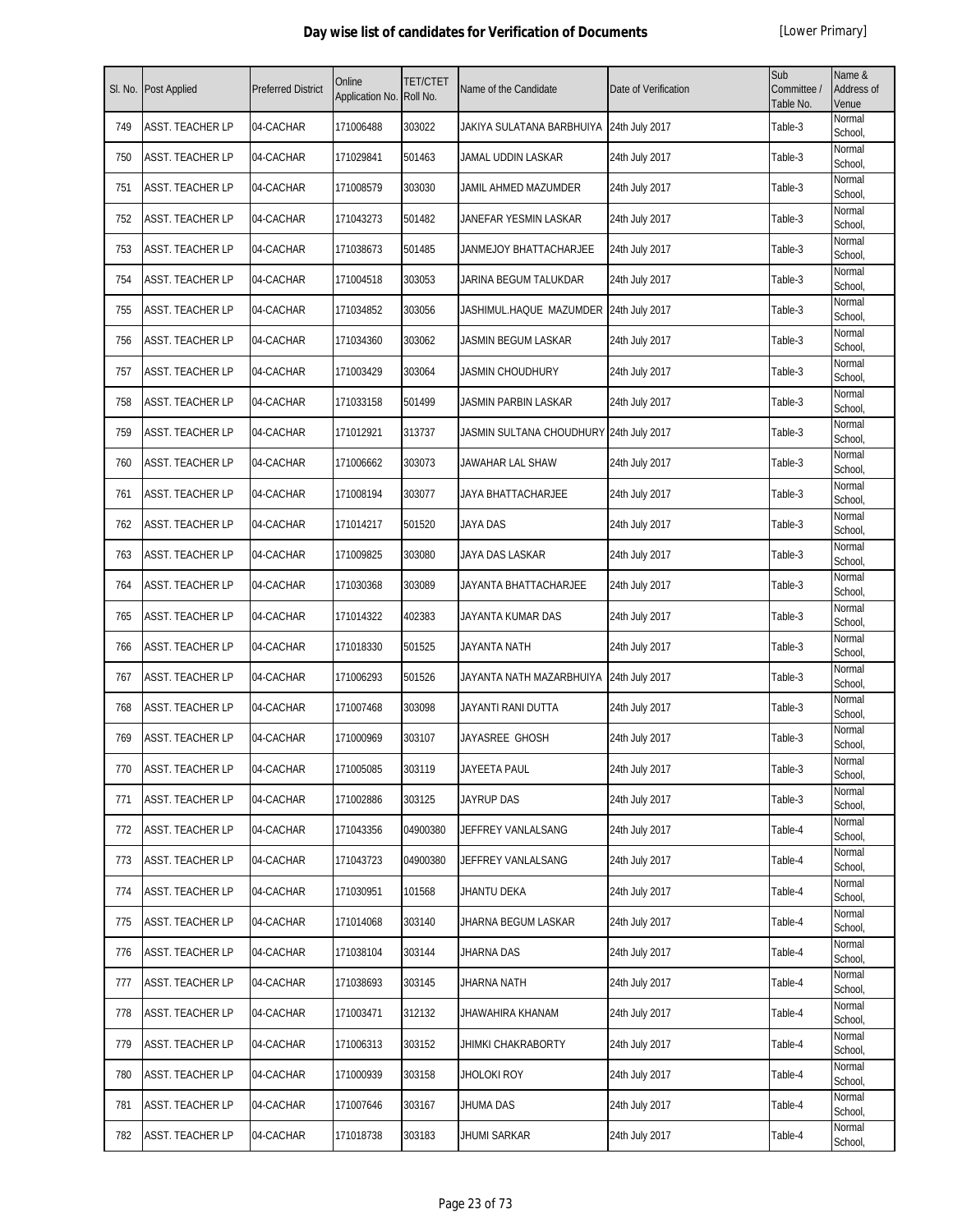| SI. No. | Post Applied            | <b>Preferred District</b> | Online<br>Application No. | <b>TET/CTET</b><br>Roll No. | Name of the Candidate     | Date of Verification | Sub<br>Committee /<br>Table No. | Name &<br>Address of<br>Venue |
|---------|-------------------------|---------------------------|---------------------------|-----------------------------|---------------------------|----------------------|---------------------------------|-------------------------------|
| 783     | ASST. TEACHER LP        | 04-CACHAR                 | 171000508                 | 303186                      | JHUMKI DAS                | 24th July 2017       | Table-4                         | Normal<br>School,             |
| 784     | ASST. TEACHER LP        | 04-CACHAR                 | 171005845                 | 402450                      | JIBITESH DAS              | 24th July 2017       | Table-4                         | Normal<br>School,             |
| 785     | ASST. TEACHER LP        | 04-CACHAR                 | 171039203                 | 402450                      | JIBITESH DAS              | 24th July 2017       | Table-4                         | Normal<br>School,             |
| 786     | <b>ASST. TEACHER LP</b> | 04-CACHAR                 | 171004352                 | 303201                      | JIBON JYOTI BASISTA       | 24th July 2017       | Table-4                         | Normal<br>School,             |
| 787     | ASST. TEACHER LP        | 04-CACHAR                 | 171018515                 | 501562                      | JILLOUR HUSSAIN MAZUMDER  | 24th July 2017       | Table-4                         | Normal<br>School,             |
| 788     | ASST. TEACHER LP        | 04-CACHAR                 | 171039378                 | 00500834                    | JOHN RALLIENSANG FAIHRIEM | 24th July 2017       | Table-4                         | Normal<br>School,             |
| 789     | ASST. TEACHER LP        | 04-CACHAR                 | 171007662                 | 312142                      | JOLLY MAZUMDAR            | 24th July 2017       | Table-4                         | Normal<br>School,             |
| 790     | ASST. TEACHER LP        | 04-CACHAR                 | 171031417                 | 501579                      | JOLLY NATH                | 24th July 2017       | Table-4                         | Normal<br>School,             |
| 791     | ASST. TEACHER LP        | 04-CACHAR                 | 171022154                 | 501581                      | JOLLY RANI DAS            | 24th July 2017       | Table-4                         | Normal<br>School,             |
| 792     | <b>ASST. TEACHER LP</b> | 04-CACHAR                 | 171002853                 | 303236                      | JOY BHATTACHARJEE         | 24th July 2017       | Table-4                         | Normal<br>School.             |
| 793     | ASST. TEACHER LP        | 04-CACHAR                 | 171023369                 | 303237                      | JOY CHAND DAS             | 24th July 2017       | Table-4                         | Normal<br>School,             |
| 794     | ASST. TEACHER LP        | 04-CACHAR                 | 171001840                 | 303244                      | JOY PURKAYASTHA           | 24th July 2017       | Table-4                         | Normal<br>School,             |
| 795     | ASST. TEACHER LP        | 04-CACHAR                 | 171019134                 | 303253                      | JOYBASHI DAS              | 24th July 2017       | Table-4                         | Normal<br>School,             |
| 796     | ASST. TEACHER LP        | 04-CACHAR                 | 171004799                 | 303255                      | JOYDEEP BRAHMA            | 24th July 2017       | Table-4                         | Normal<br>School,             |
| 797     | ASST. TEACHER LP        | 04-CACHAR                 | 171026058                 | 303263                      | JOYDEEP DAS               | 24th July 2017       | Table-4                         | Normal<br>School,             |
| 798     | ASST. TEACHER LP        | 04-CACHAR                 | 171001288                 | 0801136                     | JOYDEEP DHAR              | 24th July 2017       | Table-4                         | Normal<br>School,             |
| 799     | ASST. TEACHER LP        | 04-CACHAR                 | 171003278                 | 303268                      | JOYDEEP GOSWAMI           | 24th July 2017       | Table-4                         | Normal<br>School,             |
| 800     | ASST. TEACHER LP        | 04-CACHAR                 | 171021323                 | 303271                      | JOYDEEP MANDAL            | 24th July 2017       | Table-4                         | Normal<br>School,             |
| 801     | ASST. TEACHER LP        | 04-CACHAR                 | 171000948                 | 303272                      | JOYDEEP PAUL              | 24th July 2017       | Table-4                         | Normal<br>School,             |
| 802     | ASST. TEACHER LP        | 04-CACHAR                 | 171023956                 | 303276                      | JOYDEEP YADAV             | 24th July 2017       | Table-4                         | Normal<br>School,             |
| 803     | ASST. TEACHER LP        | 04-CACHAR                 | 171009513                 | 303280                      | JOYEETA DEB               | 24th July 2017       | Table-4                         | Normal<br>School.             |
| 804     | <b>ASST. TEACHER LP</b> | 04-CACHAR                 | 171031273                 | 303282                      | JOYEETA GUPTA             | 24th July 2017       | Table-4                         | Normal<br>School,             |
| 805     | ASST. TEACHER LP        | 04-CACHAR                 | 171005868                 | 303286                      | JOYITA LASKAR             | 24th July 2017       | Table-4                         | Normal<br>School,             |
| 806     | ASST. TEACHER LP        | 04-CACHAR                 | 171007532                 | 402514                      | JOYITA PAUL               | 24th July 2017       | Table-4                         | Normal<br>School,             |
| 807     | ASST. TEACHER LP        | 04-CACHAR                 | 171006352                 | 303288                      | JOYJIT KAIRI              | 24th July 2017       | Table-4                         | Normal<br>School,             |
| 808     | ASST. TEACHER LP        | 04-CACHAR                 | 171003830                 | 303290                      | JOYKUMAR KARMOKAR         | 24th July 2017       | Table-4                         | Normal<br>School,             |
| 809     | ASST. TEACHER LP        | 04-CACHAR                 | 171031748                 | 501603                      | JOYNAL ABEDIN BARBHUIYA   | 24th July 2017       | Table-4                         | Normal<br>School,             |
| 810     | ASST. TEACHER LP        | 04-CACHAR                 | 171024989                 | 303297                      | JOYNAL HUSSAIN MAZUMDER   | 24th July 2017       | Table-4                         | Normal<br>School,             |
| 811     | ASST. TEACHER LP        | 04-CACHAR                 | 171006242                 | 303309                      | JOYSHREE BARBHUIYA        | 24th July 2017       | Table-4                         | Normal<br>School,             |
| 812     | ASST. TEACHER LP        | 04-CACHAR                 | 171014776                 | 303315                      | JUBAIR AHMED CHOUDHURY    | 24th July 2017       | Table-4                         | Normal<br>School,             |
| 813     | ASST. TEACHER LP        | 04-CACHAR                 | 171029769                 | 303315                      | JUBAIR AHMED CHOUDHURY    | 24th July 2017       | Table-4                         | Normal<br>School,             |
| 814     | ASST. TEACHER LP        | 04-CACHAR                 | 171009692                 | 501621                      | JUBAIR AHMED LASKAR       | 24th July 2017       | Table-4                         | Normal<br>School,             |
| 815     | ASST. TEACHER LP        | 04-CACHAR                 | 171005838                 | 303324                      | JUGOBRATA SEN             | 24th July 2017       | Table-4                         | Normal<br>School,             |
| 816     | ASST. TEACHER LP        | 04-CACHAR                 | 171013227                 | 303329                      | <b>JUI DAS</b>            | 24th July 2017       | Table-4                         | Normal<br>School,             |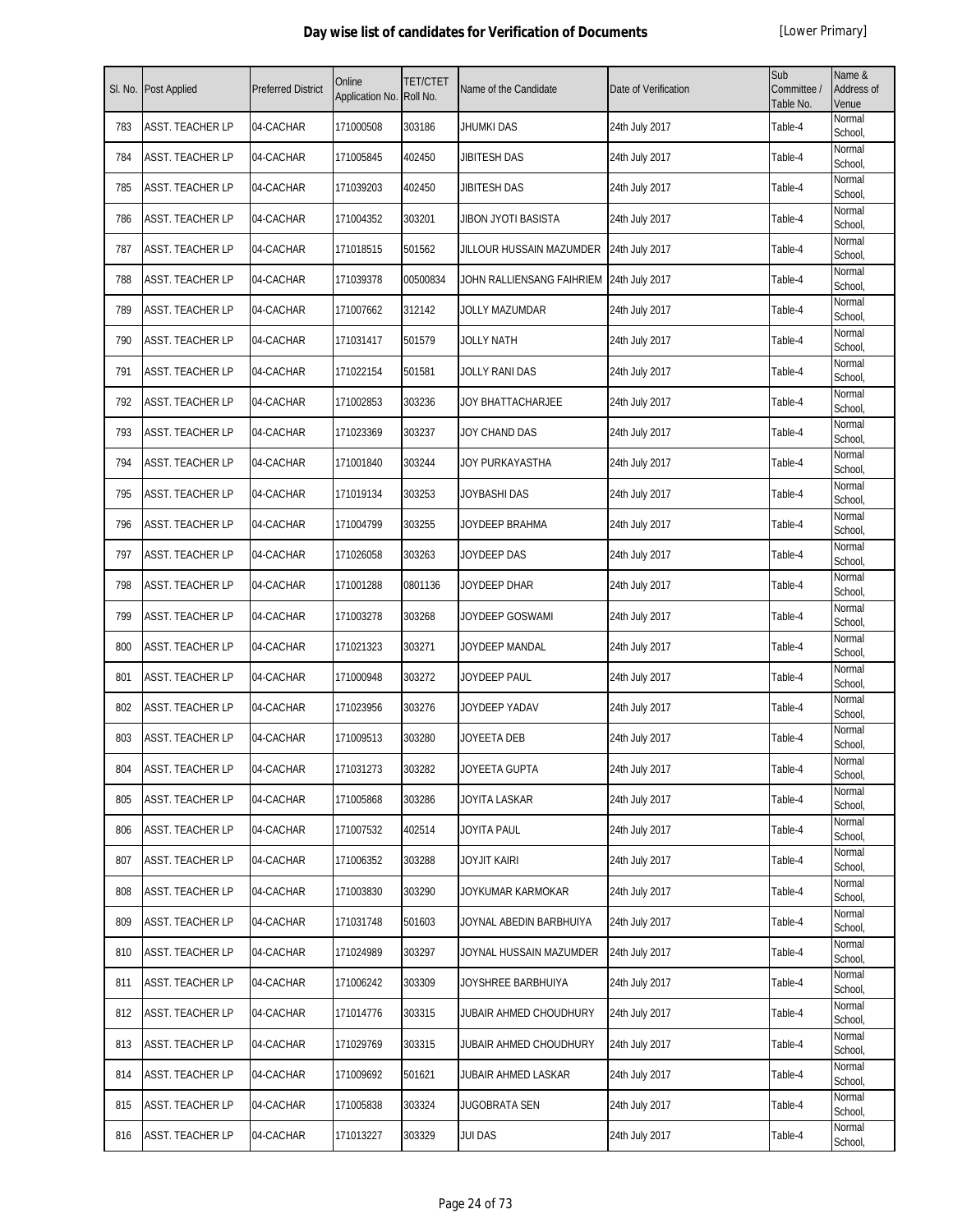| SI. No. | Post Applied            | <b>Preferred District</b> | Online<br>Application No. | <b>TET/CTET</b><br>Roll No. | Name of the Candidate         | Date of Verification | Sub<br>Committee /<br>Table No. | Name &<br>Address of<br>Venue |
|---------|-------------------------|---------------------------|---------------------------|-----------------------------|-------------------------------|----------------------|---------------------------------|-------------------------------|
| 817     | <b>ASST. TEACHER LP</b> | 04-CACHAR                 | 171025432                 | 303346                      | JUTHIKA DEB                   | 24th July 2017       | Table-4                         | Normal<br>School,             |
| 818     | <b>ASST. TEACHER LP</b> | 04-CACHAR                 | 171026829                 | 101685                      | JYOTI SAHA                    | 24th July 2017       | Table-4                         | Normal<br>School,             |
| 819     | ASST. TEACHER LP        | 04-CACHAR                 | 171010668                 | 303363                      | JYOTSNA DAS                   | 24th July 2017       | Table-4                         | Normal<br>School,             |
| 820     | ASST. TEACHER LP        | 04-CACHAR                 | 171008382                 | 313768                      | K ALOKA SINGHA                | 24th July 2017       | Table-5                         | Normal<br>School,             |
| 821     | ASST. TEACHER LP        | 04-CACHAR                 | 171004235                 | 312169                      | K AMARJEET SINGHA             | 24th July 2017       | Table-5                         | Normal<br>School,             |
| 822     | ASST. TEACHER LP        | 04-CACHAR                 | 171039591                 | 312168                      | K AMIT SINGHA                 | 24th July 2017       | Table-5                         | Normal<br>School,             |
| 823     | ASST. TEACHER LP        | 04-CACHAR                 | 171026448                 | 313747                      | <b>K BABY SINGHA</b>          | 24th July 2017       | Table-5                         | Normal<br>School,             |
| 824     | ASST. TEACHER LP        | 04-CACHAR                 | 171026162                 | 313804                      | <b>K BIKEN SINGHA</b>         | 24th July 2017       | Table-5                         | Normal<br>School,             |
| 825     | ASST. TEACHER LP        | 04-CACHAR                 | 171032351                 | 504586                      | K DEEPKUMAR SINGHA            | 24th July 2017       | Table-5                         | Normal<br>School,             |
| 826     | ASST. TEACHER LP        | 04-CACHAR                 | 171036964                 | 313776                      | K IBEMA SINGHA                | 24th July 2017       | Table-5                         | Normal<br>School,             |
| 827     | ASST. TEACHER LP        | 04-CACHAR                 | 171007433                 | 312177                      | <b>K PRITY SINGHA</b>         | 24th July 2017       | Table-5                         | Normal<br>School,             |
| 828     | ASST. TEACHER LP        | 04-CACHAR                 | 171017203                 | 312170                      | K PROMILA SINGHA              | 24th July 2017       | Table-5                         | Normal<br>School,             |
| 829     | ASST. TEACHER LP        | 04-CACHAR                 | 171013322                 | 313800                      | K SUCHITRA SINGHA             | 24th July 2017       | Table-5                         | Normal<br>School,             |
| 830     | ASST. TEACHER LP        | 04-CACHAR                 | 171019469                 | 303369                      | K. DEEPEN SINGHA              | 24th July 2017       | Table-5                         | Normal<br>School,             |
| 831     | ASST. TEACHER LP        | 04-CACHAR                 | 171038065                 | 313775                      | K. HERAMOHAN SINGHA           | 24th July 2017       | Table-5                         | Normal<br>School,             |
| 832     | ASST. TEACHER LP        | 04-CACHAR                 | 171016032                 | 313808                      | K. MEMA SINGHA                | 24th July 2017       | Table-5                         | Normal<br>School,             |
| 833     | ASST. TEACHER LP        | 04-CACHAR                 | 171009358                 | 313791                      | K. REBITA SINGHA              | 24th July 2017       | Table-5                         | Normal<br>School,             |
| 834     | ASST. TEACHER LP        | 04-CACHAR                 | 171005569                 | 313795                      | K. SAMORENDRO SINGHA          | 24th July 2017       | Table-5                         | Normal<br>School,             |
| 835     | ASST. TEACHER LP        | 04-CACHAR                 | 171043612                 | 303410                      | K.H.M                         | 24th July 2017       | Table-5                         | Normal<br>School,             |
| 836     | <b>ASST. TEACHER LP</b> | 04-CACHAR                 | 171016849                 | 313765                      | K.SONJITA SINGHA              | 24th July 2017       | Table-5                         | Normal<br>School,             |
| 837     | ASST. TEACHER LP        | 04-CACHAR                 | 171008793                 | 0802615                     | <b>KABERI DAS</b>             | 24th July 2017       | Table-5                         | Normal<br>School,             |
| 838     | ASST. TEACHER LP        | 04-CACHAR                 | 171013723                 | 303375                      | KABERI MAJUMDER (NAUG)        | 24th July 2017       | Table-5                         | Normal<br>School,             |
| 839     | ASST. TEACHER LP        | 04-CACHAR                 | 171037922                 | 303383                      | KABIR AHMED BARBHUIYA         | 24th July 2017       | Table-5                         | Normal<br>School,             |
| 840     | ASST. TEACHER LP        | 04-CACHAR                 | 171023295                 | 303384                      | KABIR AHMED CHOUDHURY         | 24th July 2017       | Table-5                         | Normal<br>School,             |
| 841     | ASST. TEACHER LP        | 04-CACHAR                 | 171030112                 | 501655                      | KABIR.HUSSAIN CHOUDHURY       | 24th July 2017       | Table-5                         | Normal<br>School,             |
| 842     | ASST. TEACHER LP        | 04-CACHAR                 | 171029916                 | 501658                      | KABIRUL ISLAM LASKAR          | 24th July 2017       | Table-5                         | Normal<br>School,             |
| 843     | ASST. TEACHER LP        | 04-CACHAR                 | 171002459                 | 303396                      | KABITA GOALA                  | 24th July 2017       | Table-5                         | Normal<br>School,             |
| 844     | ASST. TEACHER LP        | 04-CACHAR                 | 171028927                 | 313813                      | KABRABAM SHARANKUMARI<br>DEVI | 24th July 2017       | Table-5                         | Normal<br>School,             |
| 845     | ASST. TEACHER LP        | 04-CACHAR                 | 171027612                 | 303408                      | KAILASH YADAV                 | 24th July 2017       | Table-5                         | Normal<br>School,             |
| 846     | ASST. TEACHER LP        | 04-CACHAR                 | 171021291                 | 501663                      | KAIRUL ALOM CHOUDHURY         | 24th July 2017       | Table-5                         | Normal<br>School,             |
| 847     | ASST. TEACHER LP        | 04-CACHAR                 | 171013030                 | 402601                      | KAJALI NATH                   | 24th July 2017       | Table-5                         | Normal<br>School,             |
| 848     | ASST. TEACHER LP        | 04-CACHAR                 | 171004400                 | 303417                      | <b>KAKALI DAS</b>             | 24th July 2017       | Table-5                         | Normal<br>School,             |
| 849     | ASST. TEACHER LP        | 04-CACHAR                 | 171015056                 | 303421                      | <b>KAKATI DAS</b>             | 24th July 2017       | Table-5                         | Normal<br>School,             |
| 850     | ASST. TEACHER LP        | 04-CACHAR                 | 171011488                 | 303427                      | <b>KAKOLI DAS THAKUR</b>      | 24th July 2017       | Table-5                         | Normal<br>School,             |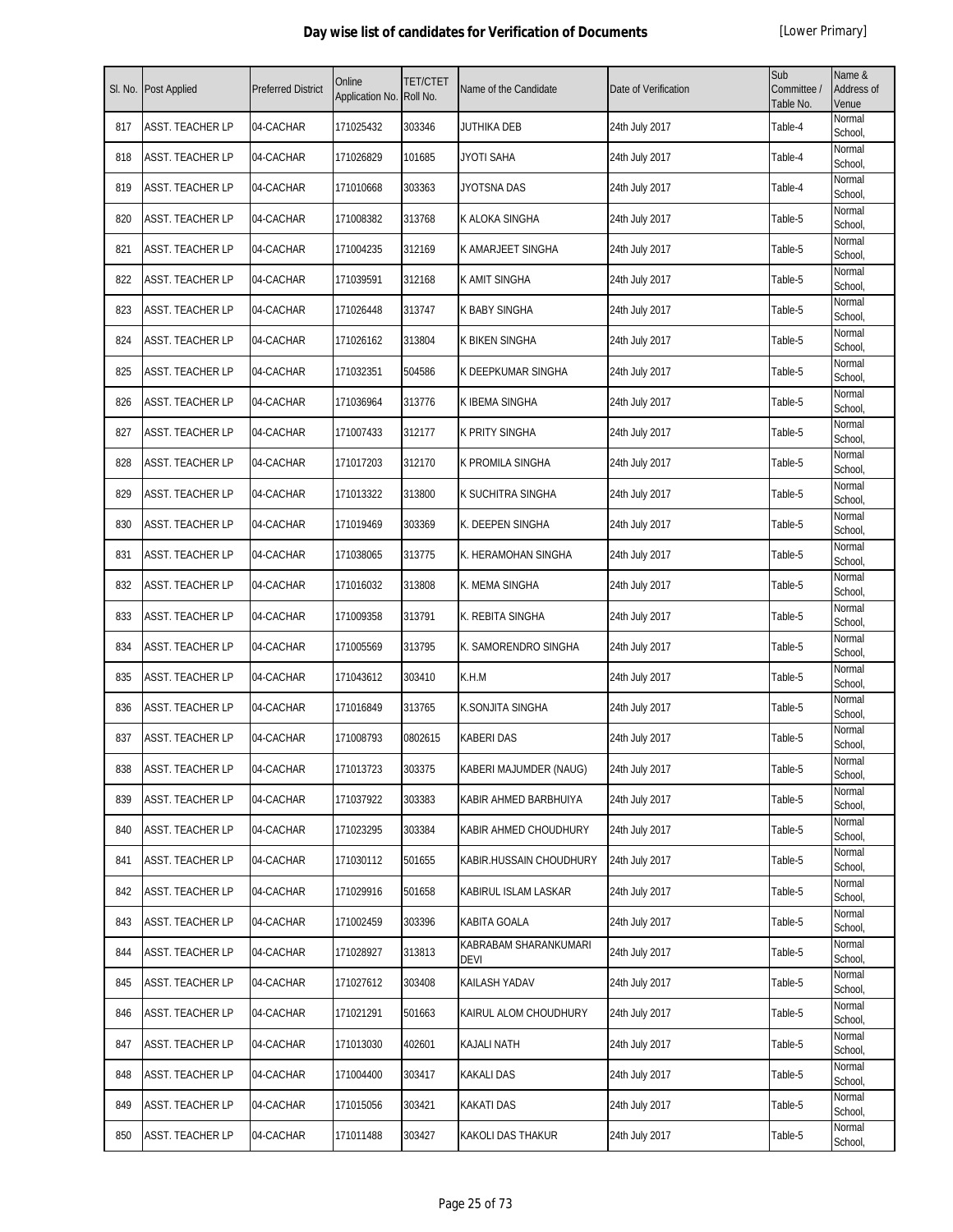| SI. No. | <b>Post Applied</b>     | <b>Preferred District</b> | Online<br>Application No. | <b>TET/CTET</b><br>Roll No. | Name of the Candidate     | Date of Verification | Sub<br>Committee /<br>Table No. | Name &<br>Address of<br>Venue |
|---------|-------------------------|---------------------------|---------------------------|-----------------------------|---------------------------|----------------------|---------------------------------|-------------------------------|
| 851     | <b>ASST. TEACHER LP</b> | 04-CACHAR                 | 171022957                 | 303431                      | <b>KAKOLI RANI DAS</b>    | 24th July 2017       | Table-5                         | Normal<br>School,             |
| 852     | ASST. TEACHER LP        | 04-CACHAR                 | 171013635                 | 303439                      | KALIDAS SINHA             | 24th July 2017       | Table-5                         | Normal<br>School,             |
| 853     | ASST. TEACHER LP        | 04-CACHAR                 | 171003870                 | 312193                      | <b>KALLOL DEY</b>         | 24th July 2017       | Table-5                         | Normal<br>School,             |
| 854     | ASST. TEACHER LP        | 04-CACHAR                 | 171014917                 | 303443                      | <b>KALLOL NATH</b>        | 24th July 2017       | Table-5                         | Normal<br>School,             |
| 855     | <b>ASST. TEACHER LP</b> | 04-CACHAR                 | 171009312                 | 303446                      | KALPANA BEGAM LASKAR      | 24th July 2017       | Table-5                         | Normal<br>School,             |
| 856     | ASST. TEACHER LP        | 04-CACHAR                 | 171004142                 | 101721                      | KALPITA DUTTA             | 24th July 2017       | Table-5                         | Normal<br>School,             |
| 857     | ASST. TEACHER LP        | 04-CACHAR                 | 171019887                 | 303464                      | KALYANI BHATTACHARJEE     | 24th July 2017       | Table-5                         | Normal<br>School,             |
| 858     | ASST. TEACHER LP        | 04-CACHAR                 | 171010374                 | 303466                      | KALYANI CHOKRABARTY       | 24th July 2017       | Table-5                         | Normal<br>School,             |
| 859     | ASST. TEACHER LP        | 04-CACHAR                 | 171032932                 | 303474                      | <b>KAMAL DAS</b>          | 24th July 2017       | Table-5                         | Normal<br>School,             |
| 860     | ASST. TEACHER LP        | 04-CACHAR                 | 171007431                 | 303479                      | KAMALENDU DEB             | 24th July 2017       | Table-5                         | Normal<br>School,             |
| 861     | <b>ASST. TEACHER LP</b> | 04-CACHAR                 | 171005945                 | 303481                      | KAMALENDU SUKLABAIDYA     | 24th July 2017       | Table-5                         | Normal<br>School,             |
| 862     | ASST. TEACHER LP        | 04-CACHAR                 | 171005086                 | 402642                      | KAMALINI SINHA RAJBANGSHI | 24th July 2017       | Table-5                         | Normal<br>School,             |
| 863     | ASST. TEACHER LP        | 04-CACHAR                 | 171006440                 | 313815                      | <b>KAMALJIT SINGHA</b>    | 24th July 2017       | Table-5                         | Normal<br>School,             |
| 864     | <b>ASST. TEACHER LP</b> | 04-CACHAR                 | 171026778                 | 402765                      | KAMRUL.HASAN              | 24th July 2017       | Table-5                         | Normal<br>School,             |
| 865     | ASST. TEACHER LP        | 04-CACHAR                 | 171020519                 | 402659                      | <b>KANAI DEBNATH</b>      | 24th July 2017       | Table-5                         | Normal<br>School,             |
| 866     | ASST. TEACHER LP        | 04-CACHAR                 | 171020032                 | 303499                      | <b>KANAILAL ROY</b>       | 24th July 2017       | Table-5                         | Normal<br>School,             |
| 867     | ASST. TEACHER LP        | 04-CACHAR                 | 171014851                 | 402661                      | KANAK ACHARJEE            | 24th July 2017       | Table-5                         | Normal<br>School,             |
| 868     | ASST. TEACHER LP        | 04-CACHAR                 | 171011403                 | 303503                      | <b>KANAUJ SHOME</b>       | 24th July 2017       | Table-5                         | Normal<br>School,             |
| 869     | <b>ASST. TEACHER LP</b> | 04-CACHAR                 | 171017286                 | 402667                      | <b>KANCHAN CHANDA</b>     | 24th July 2017       | Table-5                         | Normal<br>School,             |
| 870     | ASST. TEACHER LP        | 04-CACHAR                 | 171029148                 | 303509                      | KANIKA BAISHNAB           | 24th July 2017       | Table-5                         | Normal<br>School,             |
| 871     | ASST. TEACHER LP        | 04-CACHAR                 | 171031272                 | 501707                      | KANIKA DUTTA              | 24th July 2017       | Table-5                         | Normal<br>School,             |
| 872     | <b>ASST. TEACHER LP</b> | 04-CACHAR                 | 171019579                 | 501713                      | <b>KANTIMOY DAS</b>       | 24th July 2017       | Table-5                         | Normal<br>School,             |
| 873     | <b>ASST. TEACHER LP</b> | 04-CACHAR                 | 171011517                 | 303516                      | KANU CHANDRA SEN          | 24th July 2017       | Table-5                         | Normal<br>School,             |
| 874     | ASST. TEACHER LP        | 04-CACHAR                 | 171001123                 | 0802656                     | KAPIL AHMED BARBHUIYA     | 24th July 2017       | Table-5                         | Normal<br>School.             |
| 875     | <b>ASST. TEACHER LP</b> | 04-CACHAR                 | 171022961                 | 303523                      | KARABI BAIDYA             | 24th July 2017       | Table-5                         | Normal<br>School,             |
| 876     | <b>ASST. TEACHER LP</b> | 04-CACHAR                 | 171002261                 | 313819                      | KARAM PREMILA SINGHA      | 24th July 2017       | Table-5                         | Normal<br>School,             |
| 877     | <b>ASST. TEACHER LP</b> | 04-CACHAR                 | 171032262                 | 300156                      | KARIM UDDIN KHAN          | 24th July 2017       | Table-5                         | Normal<br>School,             |
| 878     | <b>ASST. TEACHER LP</b> | 04-CACHAR                 | 171021817                 | 303530                      | <b>KARNENDU DAS</b>       | 24th July 2017       | Table-5                         | Normal<br>School,             |
| 879     | <b>ASST. TEACHER LP</b> | 04-CACHAR                 | 171014739                 | 303531                      | <b>KARTIK DAS</b>         | 24th July 2017       | Table-5                         | Normal<br>School,             |
| 880     | <b>ASST. TEACHER LP</b> | 04-CACHAR                 | 171037340                 | 303535                      | KASHI LAL BAISHNAB        | 24th July 2017       | Table-5                         | Normal<br>School,             |
| 881     | <b>ASST. TEACHER LP</b> | 04-CACHAR                 | 171000742                 | 303536                      | <b>KASHMIRI GHOSH</b>     | 24th July 2017       | Table-5                         | Normal<br>School,             |
| 882     | <b>ASST. TEACHER LP</b> | 04-CACHAR                 | 171012857                 | 303543                      | <b>KAUSHIK DEB</b>        | 24th July 2017       | Table-5                         | Normal<br>School,             |
| 883     | ASST. TEACHER LP        | 04-CACHAR                 | 171012046                 | 312208                      | <b>KAVERI KAR</b>         | 24th July 2017       | Table-5                         | Normal<br>School,             |
| 884     | ASST. TEACHER LP        | 04-CACHAR                 | 171039053                 | 53-002321                   | KAWSAR AHMED LASKAR       | 24th July 2017       | Table-5                         | Normal<br>School,             |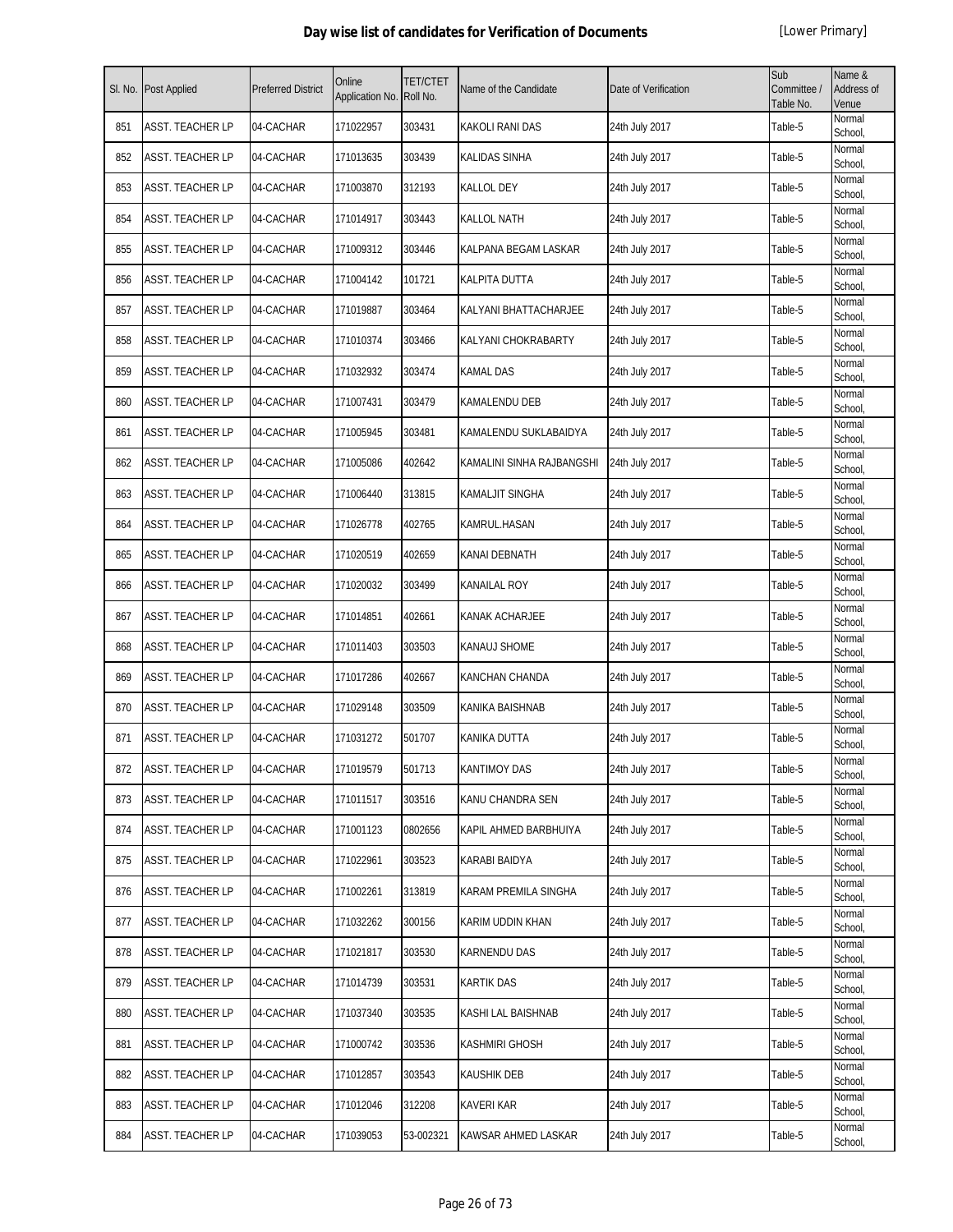| SI. No. | Post Applied            | <b>Preferred District</b> | Online<br>Application No. | <b>TET/CTET</b><br>Roll No. | Name of the Candidate                  | Date of Verification | Sub<br>Committee /<br>Table No. | Name &<br>Address of<br>Venue |
|---------|-------------------------|---------------------------|---------------------------|-----------------------------|----------------------------------------|----------------------|---------------------------------|-------------------------------|
| 885     | <b>ASST. TEACHER LP</b> | 04-CACHAR                 | 171026668                 | 313821                      | KEISAM KABOKLEI CHANU                  | 24th July 2017       | Table-6                         | Normal<br>School,             |
| 886     | ASST. TEACHER LP        | 04-CACHAR                 | 171035128                 | 313822                      | KEITHELLAKPAM NANDARANI<br><b>DEVI</b> | 24th July 2017       | Table-6                         | Normal<br>School,             |
| 887     | ASST. TEACHER LP        | 04-CACHAR                 | 171015696                 | 313859                      | KH BIKRAM SINGHA                       | 24th July 2017       | Table-6                         | Normal<br>School,             |
| 888     | ASST. TEACHER LP        | 04-CACHAR                 | 171016488                 | 313824                      | KH GUNABATI SINGHA                     | 24th July 2017       | Table-6                         | Normal<br>School,             |
| 889     | ASST. TEACHER LP        | 04-CACHAR                 | 171021714                 | 313860                      | KH MEMCHA SINGHA                       | 24th July 2017       | Table-6                         | Normal<br>School,             |
| 890     | ASST. TEACHER LP        | 04-CACHAR                 | 171022062                 | 313857                      | KH SILSHILA DEVI                       | 24th July 2017       | Table-6                         | Normal<br>School,             |
| 891     | ASST. TEACHER LP        | 04-CACHAR                 | 171037752                 | 313831                      | KH UMAKANTA SINGHA                     | 24th July 2017       | Table-6                         | Normal<br>School,             |
| 892     | ASST. TEACHER LP        | 04-CACHAR                 | 171008972                 | 313844                      | KH. GITA SINGHA                        | 24th July 2017       | Table-6                         | Normal<br>School,             |
| 893     | ASST. TEACHER LP        | 04-CACHAR                 | 171000503                 | 313866                      | KH. SHEELA DEVI                        | 24th July 2017       | Table-6                         | Normal<br>School,             |
| 894     | ASST. TEACHER LP        | 04-CACHAR                 | 171029281                 | 313847                      | KH.MANIRATNA SINGHA                    | 24th July 2017       | Table-6                         | Normal<br>School,             |
| 895     | ASST. TEACHER LP        | 04-CACHAR                 | 171019284                 | 303559                      | KHADIZA BEGAM LASKAR                   | 24th July 2017       | Table-6                         | Normal<br>School,             |
| 896     | ASST. TEACHER LP        | 04-CACHAR                 | 171034039                 | 303570                      | KHALED HUSSAIN LASKAR                  | 24th July 2017       | Table-6                         | Normal<br>School,             |
| 897     | ASST. TEACHER LP        | 04-CACHAR                 | 171043557                 | 303576                      | KHALEDA BEGOM                          | 24th July 2017       | Table-6                         | Normal<br>School,             |
| 898     | ASST. TEACHER LP        | 04-CACHAR                 | 171023973                 | 501758                      | KHALIL AHMED MAZARBHUIYA               | 24th July 2017       | Table-6                         | Normal<br>School,             |
| 899     | ASST. TEACHER LP        | 04-CACHAR                 | 171012523                 | 303588                      | <b>KHATUN NECHA</b>                    | 24th July 2017       | Table-6                         | Normal<br>School,             |
| 900     | ASST. TEACHER LP        | 04-CACHAR                 | 171009761                 | 303590                      | KHEM KUMARI GURUNG                     | 24th July 2017       | Table-6                         | Normal<br>School,             |
| 901     | ASST. TEACHER LP        | 04-CACHAR                 | 171019180                 | 303591                      | KHEYALI DEB                            | 24th July 2017       | Table-6                         | Normal<br>School,             |
| 902     | ASST. TEACHER LP        | 04-CACHAR                 | 171029377                 | 101793                      | <b>KHOKAN GHOSH</b>                    | 24th July 2017       | Table-6                         | Normal<br>School,             |
| 903     | <b>ASST. TEACHER LP</b> | 04-CACHAR                 | 171036317                 | 313868                      | KHU. ANUPAMA SINGHA                    | 24th July 2017       | Table-6                         | Normal<br>School,             |
| 904     | ASST. TEACHER LP        | 04-CACHAR                 | 171025678                 | 303597                      | <b>KINGSHUK DAS</b>                    | 24th July 2017       | Table-6                         | Normal<br>School,             |
| 905     | ASST. TEACHER LP        | 04-CACHAR                 | 171003274                 | 04400020                    | KINGSUKH BHATTACHARJEE                 | 24th July 2017       | Table-6                         | Normal<br>School,             |
| 906     | ASST. TEACHER LP        | 04-CACHAR                 | 171028008                 | 303598                      | KINKAR DEBROY                          | 24th July 2017       | Table-6                         | Normal<br>School,             |
| 907     | ASST. TEACHER LP        | 04-CACHAR                 | 171031527                 | 303601                      | KIRAN CHANDRA NATH                     | 24th July 2017       | Table-6                         | Normal<br>School,             |
| 908     | ASST. TEACHER LP        | 04-CACHAR                 | 171031250                 | 301235                      | KIRAN SINGHA                           | 24th July 2017       | Table-6                         | Normal<br>School,             |
| 909     | ASST. TEACHER LP        | 04-CACHAR                 | 171009189                 | 303605                      | KIRON RAJGURU                          | 24th July 2017       | Table-6                         | Normal<br>School,             |
| 910     | ASST. TEACHER LP        | 04-CACHAR                 | 171019655                 | 303608                      | <b>KISHAN ROY</b>                      | 24th July 2017       | Table-6                         | Normal<br>School,             |
| 911     | ASST. TEACHER LP        | 04-CACHAR                 | 171004936                 | 303621                      | KOINUL ISLAM MAZUMDER                  | 24th July 2017       | Table-6                         | Normal<br>School,             |
| 912     | ASST. TEACHER LP        | 04-CACHAR                 | 171002889                 | 303622                      | KOLIMITA NATH CHOUDHURY                | 24th July 2017       | Table-6                         | Normal<br>School,             |
| 913     | ASST. TEACHER LP        | 04-CACHAR                 | 171005226                 | 501776                      | KOLLUL DEB                             | 24th July 2017       | Table-6                         | Normal<br>School,             |
| 914     | ASST. TEACHER LP        | 04-CACHAR                 | 171000579                 | 402769                      | KOMOL LAL JOYSHEE                      | 24th July 2017       | Table-6                         | Normal<br>School,             |
| 915     | ASST. TEACHER LP        | 04-CACHAR                 | 171000588                 | 402769                      | KOMOL LAL JOYSHEE                      | 24th July 2017       | Table-6                         | Normal<br>School,             |
| 916     | ASST. TEACHER LP        | 04-CACHAR                 | 171007358                 | 303624                      | <b>KOMPI DAS</b>                       | 24th July 2017       | Table-6                         | Normal<br>School,             |
| 917     | ASST. TEACHER LP        | 04-CACHAR                 | 171037694                 | 501778                      | KOMRUZZAMAN CHOUDHURY                  | 24th July 2017       | Table-6                         | Normal<br>School,             |
| 918     | ASST. TEACHER LP        | 04-CACHAR                 | 171002911                 | 303628                      | KOYAL CHANDA                           | 24th July 2017       | Table-6                         | Normal<br>School,             |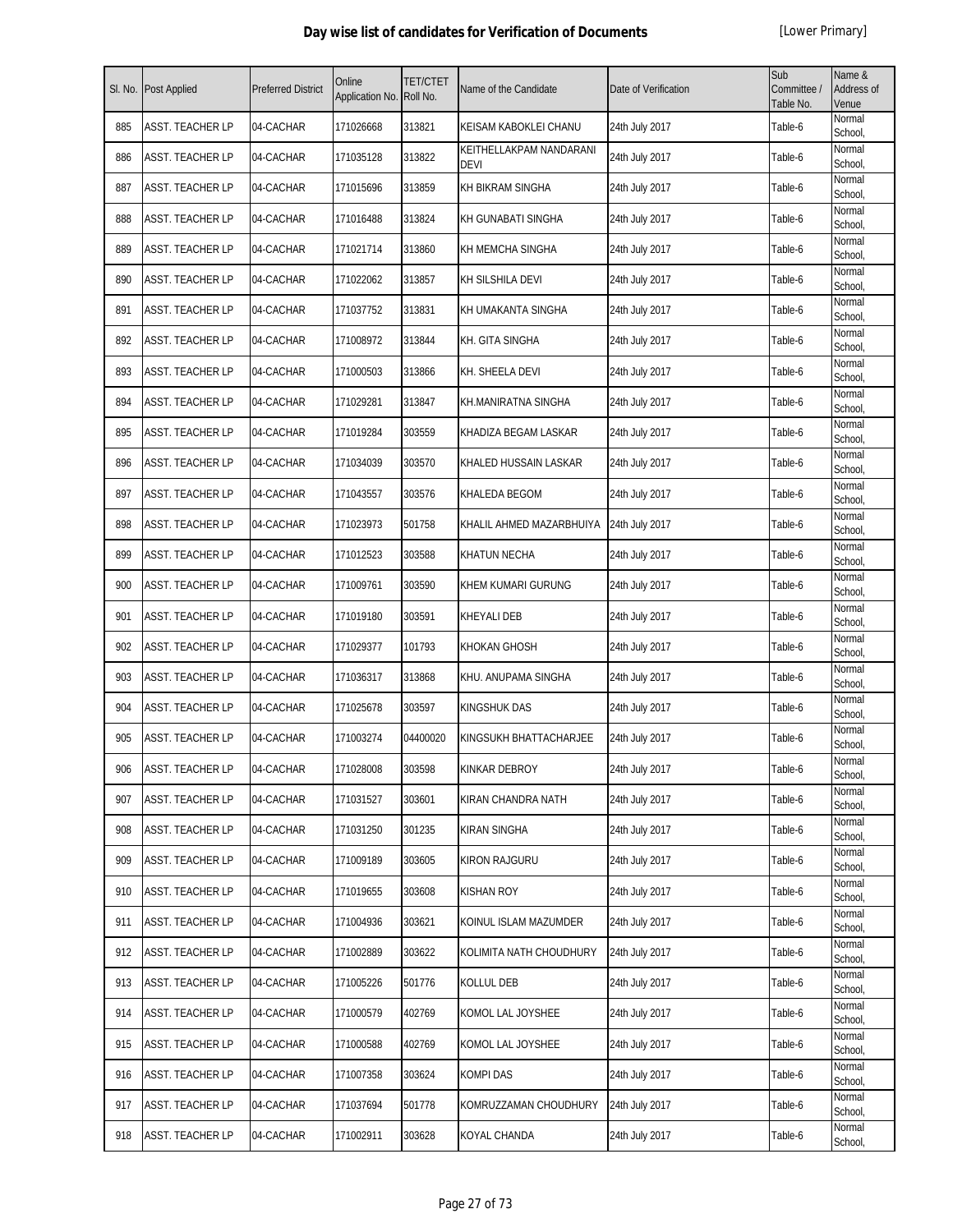| SI. No. | <b>Post Applied</b>     | <b>Preferred District</b> | Online<br>Application No. | <b>TET/CTET</b><br>Roll No. | Name of the Candidate                | Date of Verification | Sub<br>Committee /<br>Table No. | Name &<br>Address of<br>Venue |
|---------|-------------------------|---------------------------|---------------------------|-----------------------------|--------------------------------------|----------------------|---------------------------------|-------------------------------|
| 919     | <b>ASST. TEACHER LP</b> | 04-CACHAR                 | 171026610                 | 303629                      | <b>KOYEL DEBROY</b>                  | 24th July 2017       | Table-6                         | Normal<br>School,             |
| 920     | ASST. TEACHER LP        | 04-CACHAR                 | 171031027                 | 303633                      | <b>KRIPA SINDHU BISWAS</b>           | 24th July 2017       | Table-6                         | Normal<br>School,             |
| 921     | ASST. TEACHER LP        | 04-CACHAR                 | 171001143                 | 303637                      | KRISHNA BIN                          | 24th July 2017       | Table-6                         | Normal<br>School,             |
| 922     | ASST. TEACHER LP        | 04-CACHAR                 | 171012088                 | 101820                      | KRISHNA CHANDRA MITRA                | 24th July 2017       | Table-6                         | Normal<br>School,             |
| 923     | ASST. TEACHER LP        | 04-CACHAR                 | 171023677                 | 303638                      | <b>KRISHNA DAS</b>                   | 24th July 2017       | Table-6                         | Normal<br>School,             |
| 924     | ASST. TEACHER LP        | 04-CACHAR                 | 171002990                 | 303639                      | <b>KRISHNA DEY</b>                   | 24th July 2017       | Table-6                         | Normal<br>School,             |
| 925     | ASST. TEACHER LP        | 04-CACHAR                 | 171003039                 | 303639                      | <b>KRISHNA DEY</b>                   | 24th July 2017       | Table-6                         | Normal<br>School,             |
| 926     | ASST. TEACHER LP        | 04-CACHAR                 | 171027047                 | 303644                      | <b>KRISHNA KURI</b>                  | 24th July 2017       | Table-6                         | Normal<br>School,             |
| 927     | ASST. TEACHER LP        | 04-CACHAR                 | 171010585                 | 402795                      | KRISHNA RANI KOIRI                   | 24th July 2017       | Table-6                         | Normal<br>School,             |
| 928     | ASST. TEACHER LP        | 04-CACHAR                 | 171029866                 | 101847                      | KRISHNA SARKAR                       | 24th July 2017       | Table-6                         | Normal<br>School,             |
| 929     | ASST. TEACHER LP        | 04-CACHAR                 | 171012936                 | 303660                      | <b>KRISHNENDU ROY</b>                | 24th July 2017       | Table-6                         | Normal<br>School,             |
| 930     | ASST. TEACHER LP        | 04-CACHAR                 | 171016302                 | 303662                      | <b>KRITIDIPA DHAR</b><br>PURKAYASTHA | 24th July 2017       | Table-6                         | Normal<br>School,             |
| 931     | ASST. TEACHER LP        | 04-CACHAR                 | 171028234                 | 312246                      | KSH ANUPOMA SINGHA                   | 24th July 2017       | Table-6                         | Normal<br>School,             |
| 932     | ASST. TEACHER LP        | 04-CACHAR                 | 171000576                 | 313872                      | KSH KUNJA BIHARI SINGHA              | 24th July 2017       | Table-6                         | Normal<br>School,             |
| 933     | ASST. TEACHER LP        | 04-CACHAR                 | 171035832                 | 313887                      | <b>KSH RONEN SINGHA</b>              | 24th July 2017       | Table-6                         | Normal<br>School,             |
| 934     | ASST. TEACHER LP        | 04-CACHAR                 | 171007694                 | 313884                      | <b>KSH. SANCITA SINGHA</b>           | 24th July 2017       | Table-6                         | Normal<br>School,             |
| 935     | ASST. TEACHER LP        | 04-CACHAR                 | 171030309                 | 303675                      | KUMARESH DAS                         | 24th July 2017       | Table-6                         | Normal<br>School,             |
| 936     | ASST. TEACHER LP        | 04-CACHAR                 | 171020564                 | 303686                      | KUNJALATA DAS                        | 24th July 2017       | Table-6                         | Normal<br>School,             |
| 937     | ASST. TEACHER LP        | 04-CACHAR                 | 171001366                 | 303691                      | KUSHBA BEGAM LASKAR                  | 24th July 2017       | Table-6                         | Normal<br>School.             |
| 938     | ASST. TEACHER LP        | 04-CACHAR                 | 171006613                 | 303693                      | KUSHIARA BEGUM SODIAL                | 24th July 2017       | Table-6                         | Normal<br>School,             |
| 939     | ASST. TEACHER LP        | 04-CACHAR                 | 171029679                 | 303697                      | KUTBUL ISLAM BARBHUIYA               | 24th July 2017       | Table-6                         | Normal<br>School,             |
| 940     | <b>ASST. TEACHER LP</b> | 04-CACHAR                 | 171036664                 | 313909                      | L ANANDINI DEVI                      | 25th July 2017       | Table-1                         | Normal<br>School,             |
| 941     | ASST. TEACHER LP        | 04-CACHAR                 | 171027655                 | 313889                      | L ASHALATA DEVI                      | 25th July 2017       | Table-1                         | Normal<br>School,             |
| 942     | ASST. TEACHER LP        | 04-CACHAR                 | 171000337                 | 303704                      | L BASANTA SINGHA                     | 25th July 2017       | Table-1                         | Normal<br>School,             |
| 943     | ASST. TEACHER LP        | 04-CACHAR                 | 171009145                 | 313912                      | L BINA RANI SINGHA                   | 25th July 2017       | Table-1                         | Normal<br>School,             |
| 944     | ASST. TEACHER LP        | 04-CACHAR                 | 171008404                 | 313914                      | L DEBA KANTA SINGHA                  | 25th July 2017       | Table-1                         | Normal<br>School,             |
| 945     | ASST. TEACHER LP        | 04-CACHAR                 | 171027377                 | 313915                      | L GITABALI DEVI                      | 25th July 2017       | Table-1                         | Normal<br>School,             |
| 946     | ASST. TEACHER LP        | 04-CACHAR                 | 171034946                 | 313950                      | L KHAGEMBA SINGHA                    | 25th July 2017       | Table-1                         | Normal<br>School,             |
| 947     | ASST. TEACHER LP        | 04-CACHAR                 | 171004884                 | 313897                      | L NGANTHOI CHANU                     | 25th July 2017       | Table-1                         | Normal<br>School,             |
| 948     | ASST. TEACHER LP        | 04-CACHAR                 | 171031969                 | 313925                      | L NILI SINGHA                        | 25th July 2017       | Table-1                         | Normal<br>School,             |
| 949     | ASST. TEACHER LP        | 04-CACHAR                 | 171006319                 | 313930                      | L ROMABATI SINGHA                    | 25th July 2017       | Table-1                         | Normal<br>School,             |
| 950     | ASST. TEACHER LP        | 04-CACHAR                 | 171027524                 | 313932                      | SANARIK LEMBI DEVI                   | 25th July 2017       | Table-1                         | Normal<br>School,             |
| 951     | ASST. TEACHER LP        | 04-CACHAR                 | 171036039                 | 504631                      | L THAHI KHOMBA SINGHA                | 25th July 2017       | Table-1                         | Normal<br>School,             |
| 952     | ASST. TEACHER LP        | 04-CACHAR                 | 171013644                 | 313908                      | L. AMILA SINGHA                      | 25th July 2017       | Table-1                         | Normal<br>School,             |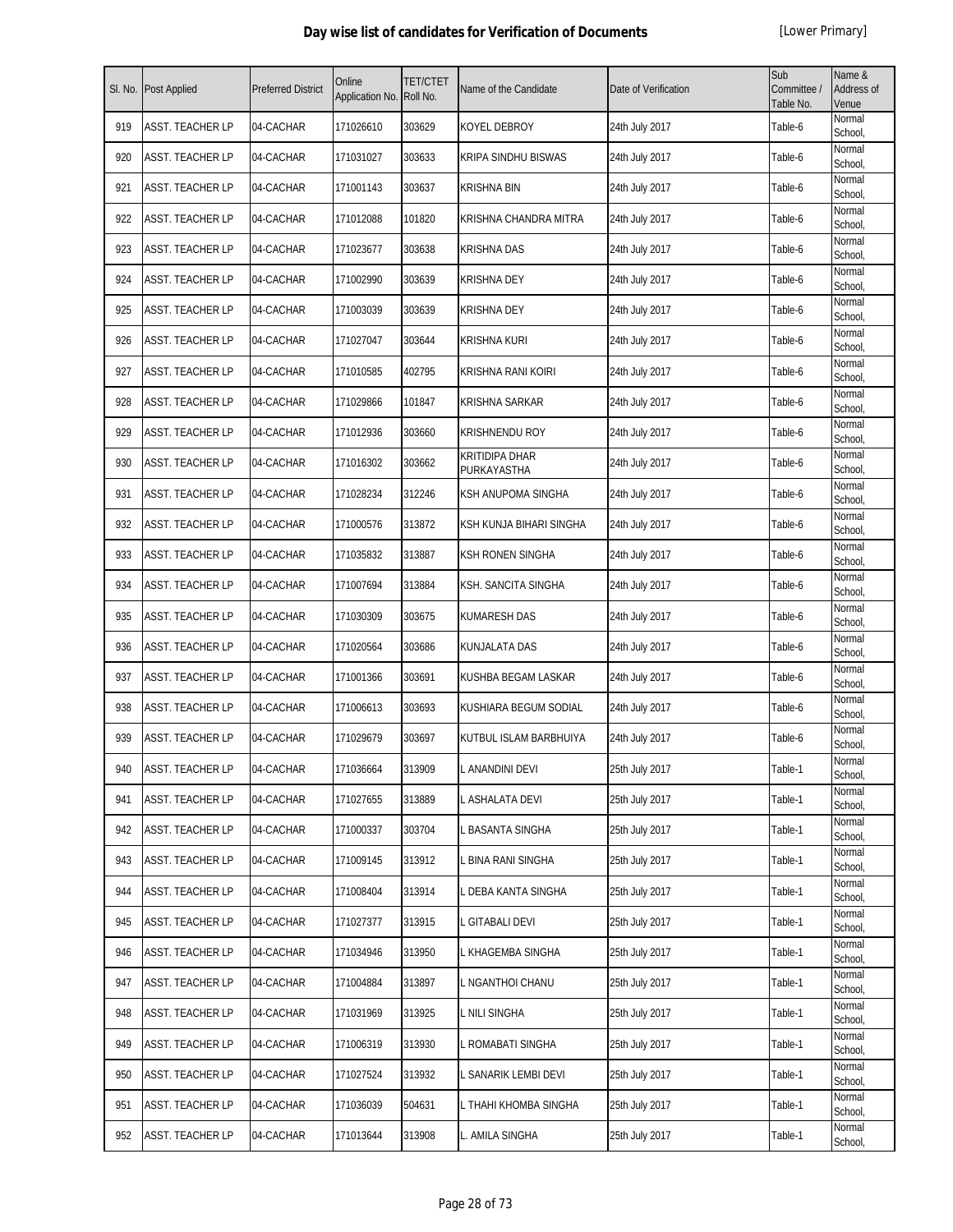| SI. No. | <b>Post Applied</b>     | <b>Preferred District</b> | Online<br>Application No. | TET/CTET<br>Roll No. | Name of the Candidate   | Date of Verification | Sub<br>Committee /<br>Table No. | Name &<br>Address of<br>Venue |
|---------|-------------------------|---------------------------|---------------------------|----------------------|-------------------------|----------------------|---------------------------------|-------------------------------|
| 953     | <b>ASST. TEACHER LP</b> | 04-CACHAR                 | 171017404                 | 313920               | L. LILY SINGHA          | 25th July 2017       | Table-1                         | Normal<br>School,             |
| 954     | ASST. TEACHER LP        | 04-CACHAR                 | 171032475                 | 313953               | L. RINABALA SINGHA      | 25th July 2017       | Table-1                         | Normal<br>School,             |
| 955     | <b>ASST. TEACHER LP</b> | 04-CACHAR                 | 171000712                 | 313954               | L. SHYAMAL KUMAR SINGHA | 25th July 2017       | Table-1                         | Normal<br>School,             |
| 956     | ASST. TEACHER LP        | 04-CACHAR                 | 171009253                 | 504627               | <b>L.ROMITA SINGHA</b>  | 25th July 2017       | Table-1                         | Normal<br>School,             |
| 957     | <b>ASST. TEACHER LP</b> | 04-CACHAR                 | 171034816                 | 501809               | LAILA JASMIN LASKAR     | 25th July 2017       | Table-1                         | Normal<br>School,             |
| 958     | ASST. TEACHER LP        | 04-CACHAR                 | 171009731                 | 303713               | LAKHINDAR DAS           | 25th July 2017       | Table-1                         | Normal<br>School,             |
| 959     | <b>ASST. TEACHER LP</b> | 04-CACHAR                 | 171009678                 | 303725               | <b>LAKSHMON KAIRI</b>   | 25th July 2017       | Table-1                         | Normal<br>School,             |
| 960     | <b>ASST. TEACHER LP</b> | 04-CACHAR                 | 171005782                 | 01706904             | LALIT KUMAR PANDIT      | 25th July 2017       | Table-1                         | Normal<br>School,             |
| 961     | <b>ASST. TEACHER LP</b> | 04-CACHAR                 | 171021436                 | 108733               | LALSIEMTHANG HMAR       | 25th July 2017       | Table-1                         | Normal<br>School,             |
| 962     | ASST. TEACHER LP        | 04-CACHAR                 | 171043476                 | 00500612             | LALZARREM KUNGATE       | 25th July 2017       | Table-1                         | Normal<br>School,             |
| 963     | ASST. TEACHER LP        | 04-CACHAR                 | 171034203                 | 303735               | LEENA CHAKERABORTY      | 25th July 2017       | Table-1                         | Normal<br>School,             |
| 964     | ASST. TEACHER LP        | 04-CACHAR                 | 171029198                 | 303736               | LEENA SUKLABAIDYA       | 25th July 2017       | Table-1                         | Normal<br>School,             |
| 965     | ASST. TEACHER LP        | 04-CACHAR                 | 171036885                 | 303749               | <b>LINA DAS</b>         | 25th July 2017       | Table-1                         | Normal<br>School,             |
| 966     | ASST. TEACHER LP        | 04-CACHAR                 | 171022926                 | 101903               | LIPIKA BANIK            | 25th July 2017       | Table-1                         | Normal<br>School,             |
| 967     | ASST. TEACHER LP        | 04-CACHAR                 | 171000974                 | 303758               | LIPIKA DAS              | 25th July 2017       | Table-1                         | Normal<br>School,             |
| 968     | <b>ASST. TEACHER LP</b> | 04-CACHAR                 | 171024379                 | 303760               | LIPIKA DAS              | 25th July 2017       | Table-1                         | Normal<br>School,             |
| 969     | ASST. TEACHER LP        | 04-CACHAR                 | 171003440                 | 303766               | LIPIKA NAG              | 25th July 2017       | Table-1                         | Normal<br>School,             |
| 970     | ASST. TEACHER LP        | 04-CACHAR                 | 171004680                 | 303775               | <b>LIPIKA SINHA</b>     | 25th July 2017       | Table-1                         | Normal<br>School,             |
| 971     | <b>ASST. TEACHER LP</b> | 04-CACHAR                 | 171008389                 | 312292               | <b>LITON DEB</b>        | 25th July 2017       | Table-1                         | Normal<br>School,             |
| 972     | <b>ASST. TEACHER LP</b> | 04-CACHAR                 | 171003568                 | 303779               | <b>LITON ROBIDAS</b>    | 25th July 2017       | Table-1                         | Normal<br>School,             |
| 973     | ASST. TEACHER LP        | 04-CACHAR                 | 171034564                 | 108735               | LITTLE JOHN JOUTE       | 25th July 2017       | Table-1                         | Normal<br>School,             |
| 974     | <b>ASST. TEACHER LP</b> | 04-CACHAR                 | 171036609                 | 108735               | LITTLE JOHN JOUTE       | 25th July 2017       | Table-1                         | Normal<br>School,             |
| 975     | <b>ASST. TEACHER LP</b> | 04-CACHAR                 | 171015491                 | 303786               | LOPAMUDRA CHAKRABORTY   | 25th July 2017       | Table-1                         | Normal<br>School,             |
| 976     | <b>ASST. TEACHER LP</b> | 04-CACHAR                 | 171004087                 | 3200051              | LOPAMUDRA SEN           | 25th July 2017       | Table-1                         | Normal<br>School,             |
| 977     | <b>ASST. TEACHER LP</b> | 04-CACHAR                 | 171023860                 | 501833               | LOTIFA NOOR LASKAR      | 25th July 2017       | Table-1                         | Normal<br>School,             |
| 978     | <b>ASST. TEACHER LP</b> | 04-CACHAR                 | 171023086                 | 303794               | LUCKY BARBHUIYA         | 25th July 2017       | Table-1                         | Normal<br>School,             |
| 979     | <b>ASST. TEACHER LP</b> | 04-CACHAR                 | 171025291                 | 303796               | <b>LUCKY CHANDA</b>     | 25th July 2017       | Table-1                         | Normal<br>School,             |
| 980     | <b>ASST. TEACHER LP</b> | 04-CACHAR                 | 171032389                 | 501838               | <b>LUCKY DAS</b>        | 25th July 2017       | Table-1                         | Normal<br>School,             |
| 981     | <b>ASST. TEACHER LP</b> | 04-CACHAR                 | 171027468                 | 303800               | <b>LUCKY NATH</b>       | 25th July 2017       | Table-1                         | Normal<br>School,             |
| 982     | ASST. TEACHER LP        | 04-CACHAR                 | 171039527                 | 303802               | <b>LUCKY RANI NATH</b>  | 25th July 2017       | Table-1                         | Normal<br>School,             |
| 983     | ASST. TEACHER LP        | 04-CACHAR                 | 171034780                 | 303806               | LUCKY SUKLABAIDYA       | 25th July 2017       | Table-1                         | Normal<br>School,             |
| 984     | <b>ASST. TEACHER LP</b> | 04-CACHAR                 | 171031682                 | 303812               | LUTHFA BEGOM BARBHUIYA  | 25th July 2017       | Table-1                         | Normal<br>School,             |
| 985     | <b>ASST. TEACHER LP</b> | 04-CACHAR                 | 171031430                 | 313996               | M ANJALI DEVI           | 25th July 2017       | Table-2                         | Normal<br>School,             |
| 986     | ASST. TEACHER LP        | 04-CACHAR                 | 171032274                 | 313970               | M DEBASHISH SINGHA      | 25th July 2017       | Table-2                         | Normal<br>School,             |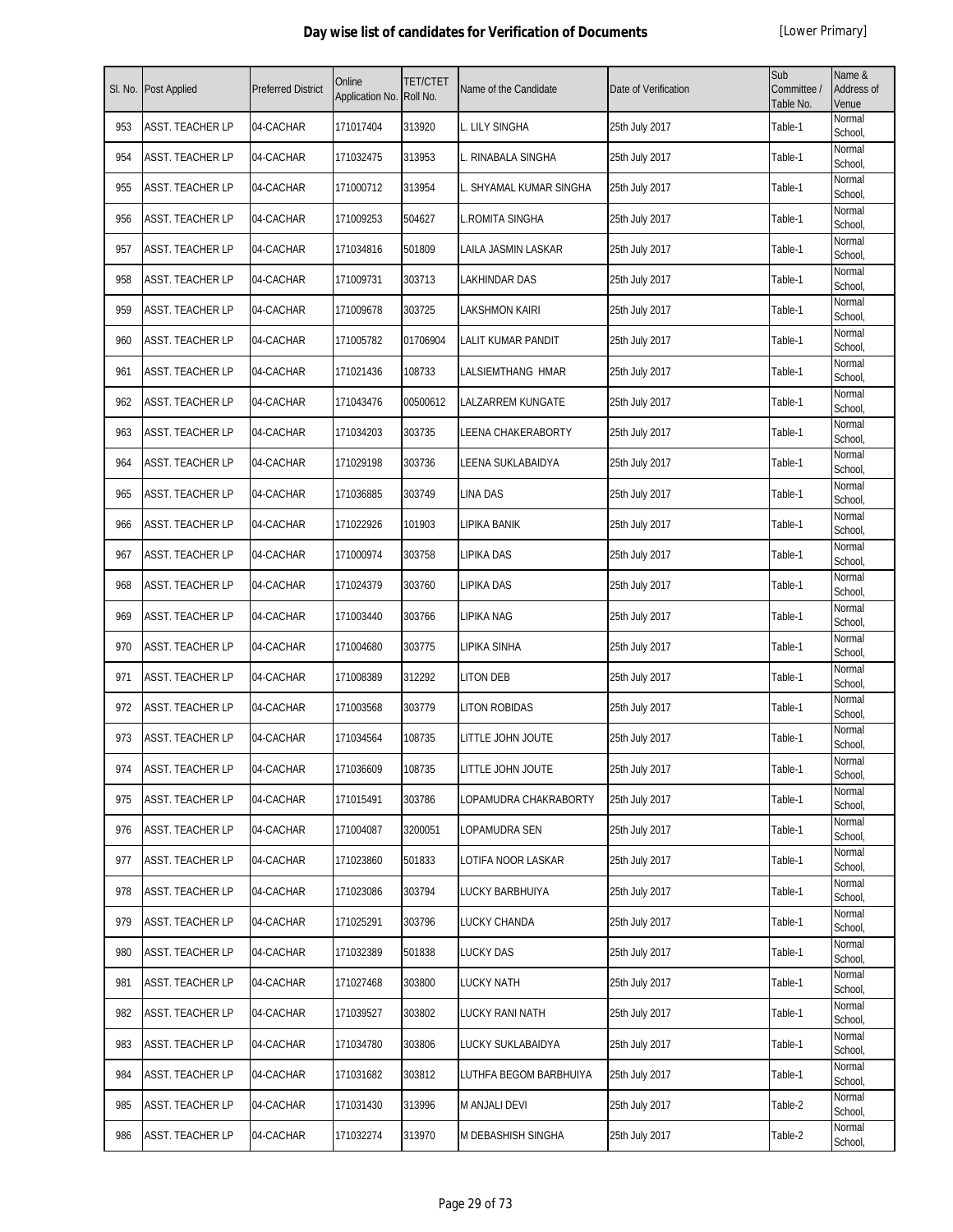| SI. No. | Post Applied            | <b>Preferred District</b> | Online<br>Application No. | <b>TET/CTET</b><br>Roll No. | Name of the Candidate                  | Date of Verification | Sub<br>Committee /<br>Table No. | Name &<br><b>Address of</b><br>Venue |
|---------|-------------------------|---------------------------|---------------------------|-----------------------------|----------------------------------------|----------------------|---------------------------------|--------------------------------------|
| 987     | ASST. TEACHER LP        | 04-CACHAR                 | 171021614                 | 314041                      | M HARI MANI SINGHA                     | 25th July 2017       | Table-2                         | Normal<br>School,                    |
| 988     | ASST. TEACHER LP        | 04-CACHAR                 | 171016919                 | 504646                      | M MANAJEET SINGHA                      | 25th July 2017       | Table-2                         | Normal<br>School,                    |
| 989     | ASST. TEACHER LP        | 04-CACHAR                 | 171014930                 | 314014                      | M MANISHA SINGHA                       | 25th July 2017       | Table-2                         | Normal<br>School,                    |
| 990     | ASST. TEACHER LP        | 04-CACHAR                 | 171042025                 | 313976                      | M MELODY CHANU                         | 25th July 2017       | Table-2                         | Normal<br>School,                    |
| 991     | ASST. TEACHER LP        | 04-CACHAR                 | 171009704                 | 313979                      | M NELIMA SINGH                         | 25th July 2017       | Table-2                         | Normal<br>School,                    |
| 992     | ASST. TEACHER LP        | 04-CACHAR                 | 171016763                 | 314021                      | M NGANTHOILEMBI SINGHA                 | 25th July 2017       | Table-2                         | Normal<br>School,                    |
| 993     | ASST. TEACHER LP        | 04-CACHAR                 | 171026480                 | 313981                      | M NIBERITA SINGHA                      | 25th July 2017       | Table-2                         | Normal<br>School,                    |
| 994     | ASST. TEACHER LP        | 04-CACHAR                 | 171035720                 | 314024                      | M PANASAKHI SINGHA                     | 25th July 2017       | Table-2                         | Normal<br>School,                    |
| 995     | ASST. TEACHER LP        | 04-CACHAR                 | 171023425                 | 303816                      | <b>M SAMIM AHMED</b>                   | 25th July 2017       | Table-2                         | Normal<br>School,                    |
| 996     | <b>ASST. TEACHER LP</b> | 04-CACHAR                 | 171004132                 | 314028                      | <b>M SANJOY SINGHA</b>                 | 25th July 2017       | Table-2                         | Normal<br>School,                    |
| 997     | ASST. TEACHER LP        | 04-CACHAR                 | 171026352                 | 504650                      | <b>M SHILPA SINGHA</b>                 | 25th July 2017       | Table-2                         | Normal<br>School.                    |
| 998     | ASST. TEACHER LP        | 04-CACHAR                 | 171010757                 | 314037                      | M SURBALA SINGHA                       | 25th July 2017       | Table-2                         | Normal<br>School,                    |
| 999     | ASST. TEACHER LP        | 04-CACHAR                 | 171040065                 | 314009                      | M. KAPILA SINGHA                       | 25th July 2017       | Table-2                         | Normal<br>School,                    |
| 1000    | ASST. TEACHER LP        | 04-CACHAR                 | 171003441                 | 312307                      | M. RAJESHWAR SINGHA                    | 25th July 2017       | Table-2                         | Normal<br>School,                    |
| 1001    | ASST. TEACHER LP        | 04-CACHAR                 | 171036811                 | 314029                      | M. SANTA KUMAR SINGHA                  | 25th July 2017       | Table-2                         | Normal<br>School,                    |
| 1002    | ASST. TEACHER LP        | 04-CACHAR                 | 171003476                 | 314038                      | M. SURJYA KANTA SINGHA                 | 25th July 2017       | Table-2                         | Normal<br>School,                    |
| 1003    | ASST. TEACHER LP        | 04-CACHAR                 | 171026024                 | 314039                      | M. SURJYA KANTA SINGHA                 | 25th July 2017       | Table-2                         | Normal<br>School,                    |
| 1004    | ASST. TEACHER LP        | 04-CACHAR                 | 171015036                 | 303820                      | M.K. ABBASEE BARLASKAR                 | 25th July 2017       | Table-2                         | Normal<br>School,                    |
| 1005    | ASST. TEACHER LP        | 04-CACHAR                 | 171001007                 | 303829                      | <b>MADHABI DAS</b>                     | 25th July 2017       | Table-2                         | Normal<br>School,                    |
| 1006    | ASST. TEACHER LP        | 04-CACHAR                 | 171005269                 | 101946                      | MADHUKARA ROYCHOUDHURY 25th July 2017  |                      | Table-2                         | Normal<br>School,                    |
| 1007    | ASST. TEACHER LP        | 04-CACHAR                 | 171002302                 | 303855                      | <b>MADHUMITA DAS</b>                   | 25th July 2017       | Table-2                         | Normal<br>School,                    |
| 1008    | ASST. TEACHER LP        | 04-CACHAR                 | 171025106                 | 501861                      | MADHUMITA BHATTACHARJEE 25th July 2017 |                      | Table-2                         | Normal<br>School,                    |
| 1009    | <b>ASST. TEACHER LP</b> | 04-CACHAR                 | 171000583                 | 303851                      | MADHUMITA DAS                          | 25th July 2017       | Table-2                         | Normal<br>School,                    |
| 1010    | <b>ASST. TEACHER LP</b> | 04-CACHAR                 | 171002128                 | 303852                      | MADHUMITA DAS                          | 25th July 2017       | Table-2                         | Normal<br>School,                    |
| 1011    | <b>ASST. TEACHER LP</b> | 04-CACHAR                 | 171006704                 | 303864                      | MADHUMITA KANGSA BANIK                 | 25th July 2017       | Table-2                         | Normal<br>School,                    |
| 1012    | ASST. TEACHER LP        | 04-CACHAR                 | 171013849                 | 501868                      | <b>MADHUMITA NATH</b>                  | 25th July 2017       | Table-2                         | Normal<br>School,                    |
| 1013    | ASST. TEACHER LP        | 04-CACHAR                 | 171018190                 | 303867                      | MADHUMITA PAUL                         | 25th July 2017       | Table-2                         | Normal<br>School,                    |
| 1014    | ASST. TEACHER LP        | 04-CACHAR                 | 171034514                 | 303871                      | MADHUMITA SHOME (SHEE)                 | 25th July 2017       | Table-2                         | Normal<br>School,                    |
| 1015    | ASST. TEACHER LP        | 04-CACHAR                 | 171010555                 | 303875                      | <b>MADHURI DAS</b>                     | 25th July 2017       | Table-2                         | Normal<br>School,                    |
| 1016    | ASST. TEACHER LP        | 04-CACHAR                 | 171017810                 | 303874                      | <b>MADHURI DAS</b>                     | 25th July 2017       | Table-2                         | Normal<br>School,                    |
| 1017    | ASST. TEACHER LP        | 04-CACHAR                 | 171001233                 | 303880                      | <b>MADHURI NATH</b>                    | 25th July 2017       | Table-2                         | Normal<br>School,                    |
| 1018    | ASST. TEACHER LP        | 04-CACHAR                 | 171002479                 | 303889                      | <b>MADHUSUDAN DAS</b>                  | 25th July 2017       | Table-2                         | Normal<br>School,                    |
| 1019    | ASST. TEACHER LP        | 04-CACHAR                 | 171004830                 | 303892                      | <b>MADHUSUDHAN PAUL</b>                | 25th July 2017       | Table-2                         | Normal<br>School,                    |
| 1020    | ASST. TEACHER LP        | 04-CACHAR                 | 171027437                 | 303896                      | <b>MAHADEV DAS</b>                     | 25th July 2017       | Table-2                         | Normal<br>School,                    |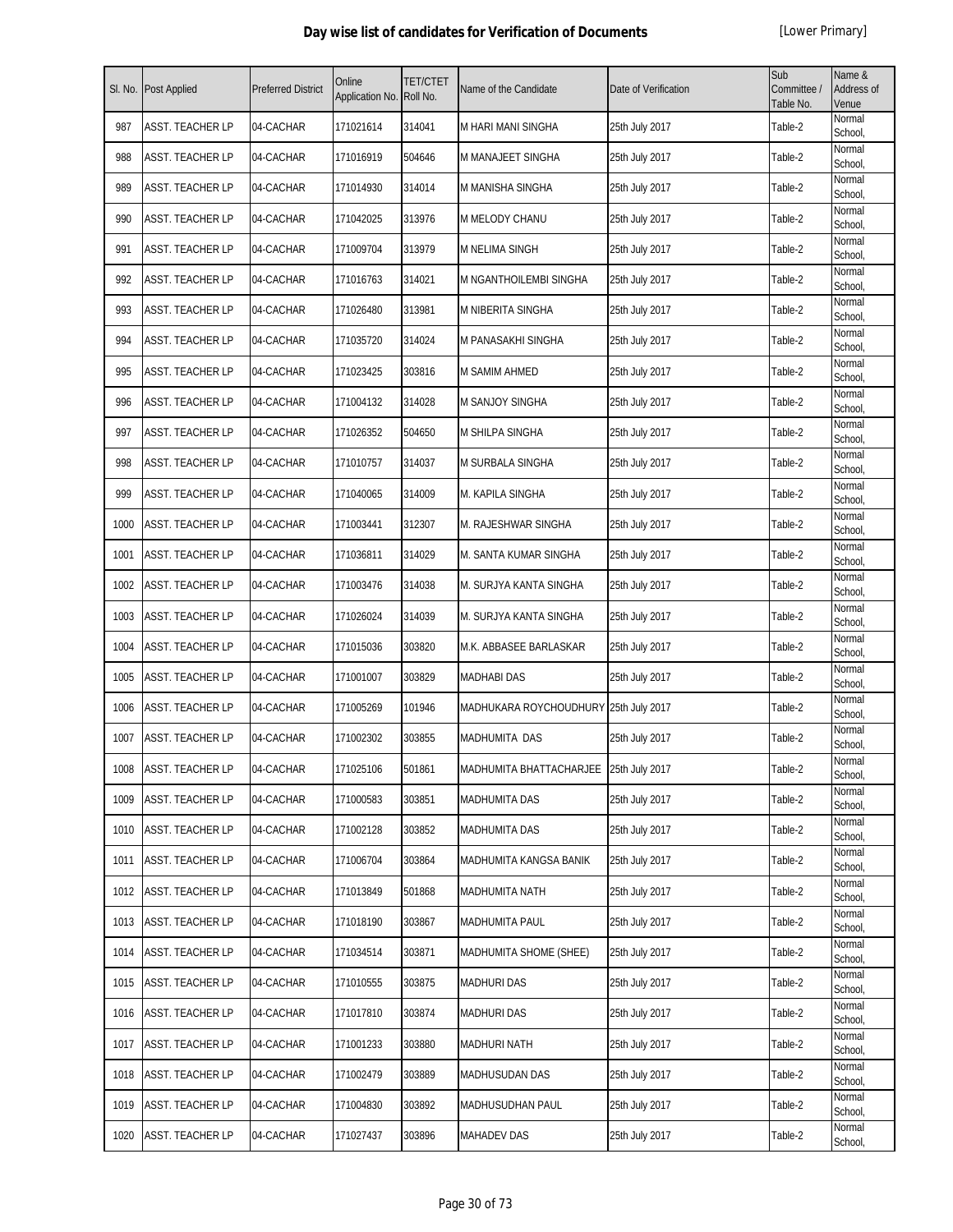| SI. No. | Post Applied            | <b>Preferred District</b> | Online<br>Application No. | TET/CTET<br>Roll No. | Name of the Candidate                   | Date of Verification | Sub<br>Committee /<br>Table No. | Name &<br>Address of<br>Venue |
|---------|-------------------------|---------------------------|---------------------------|----------------------|-----------------------------------------|----------------------|---------------------------------|-------------------------------|
| 1021    | ASST. TEACHER LP        | 04-CACHAR                 | 171026394                 | 303897               | <b>MAHAMAYA DAS</b>                     | 25th July 2017       | Table-2                         | Normal<br>School,             |
| 1022    | ASST. TEACHER LP        | 04-CACHAR                 | 171040952                 | 501876               | MAHBUB ALOM LASKAR                      | 25th July 2017       | Table-2                         | Normal<br>School,             |
| 1023    | ASST. TEACHER LP        | 04-CACHAR                 | 171023789                 | 303916               | MAHIM KUMAR DAS                         | 25th July 2017       | Table-2                         | Normal<br>School,             |
| 1024    | ASST. TEACHER LP        | 04-CACHAR                 | 171031907                 | 312325               | MAHMUD HUSSAIN BARBHUIYA 25th July 2017 |                      | Table-2                         | Normal<br>School,             |
| 1025    | ASST. TEACHER LP        | 04-CACHAR                 | 171037976                 | 303936               | MAITRAYEE DASKANUNGO                    | 25th July 2017       | Table-2                         | Normal<br>School,             |
| 1026    | ASST. TEACHER LP        | 04-CACHAR                 | 171001408                 | 303938               | MAITREYEE DEB                           | 25th July 2017       | Table-2                         | Normal<br>School,             |
| 1027    | ASST. TEACHER LP        | 04-CACHAR                 | 171033706                 | 303943               | MAKSHUD AHMED LASKAR                    | 25th July 2017       | Table-2                         | Normal<br>School,             |
| 1028    | ASST. TEACHER LP        | 04-CACHAR                 | 171022398                 | 101983               | MALABIKA AICH                           | 25th July 2017       | Table-2                         | Normal<br>School,             |
| 1029    | ASST. TEACHER LP        | 04-CACHAR                 | 171002547                 | 303954               | <b>MALINA ROY</b>                       | 25th July 2017       | Table-2                         | Normal<br>School,             |
| 1030    | <b>ASST. TEACHER LP</b> | 04-CACHAR                 | 171004784                 | 303955               | <b>MALLIKA DAS</b>                      | 25th July 2017       | Table-2                         | Normal<br>School,             |
| 1031    | ASST. TEACHER LP        | 04-CACHAR                 | 171024829                 | 303959               | <b>MALLIKA DEB</b>                      | 25th July 2017       | Table-2                         | Normal<br>School,             |
| 1032    | ASST. TEACHER LP        | 04-CACHAR                 | 171010459                 | 312331               | <b>MALOTI GOALA</b>                     | 25th July 2017       | Table-2                         | Normal<br>School,             |
| 1033    | ASST. TEACHER LP        | 04-CACHAR                 | 171003004                 | 200268               | <b>MAMATA GANGULY</b>                   | 25th July 2017       | Table-2                         | Normal<br>School,             |
| 1034    | ASST. TEACHER LP        | 04-CACHAR                 | 171002215                 | 303978               | <b>MAMON DAS</b>                        | 25th July 2017       | Table-2                         | Normal<br>School,             |
| 1035    | ASST. TEACHER LP        | 04-CACHAR                 | 171026187                 | 303991               | <b>MAMPI DAS</b>                        | 25th July 2017       | Table-2                         | Normal<br>School,             |
| 1036    | ASST. TEACHER LP        | 04-CACHAR                 | 171037563                 | 304008               | <b>MAMPI PAUL</b>                       | 25th July 2017       | Table-2                         | Normal<br>School,             |
| 1037    | ASST. TEACHER LP        | 04-CACHAR                 | 171033549                 | 02719504             | <b>MAMTA RANI</b>                       | 25th July 2017       | Table-2                         | Normal<br>School,             |
| 1038    | ASST. TEACHER LP        | 04-CACHAR                 | 171014982                 | 304023               | <b>MANASH MAZUMDAR</b>                  | 25th July 2017       | Table-3                         | Normal<br>School,             |
| 1039    | <b>ASST. TEACHER LP</b> | 04-CACHAR                 | 171004725                 | 304025               | <b>MANASHI DAS</b>                      | 25th July 2017       | Table-3                         | Normal<br>School,             |
| 1040    | ASST. TEACHER LP        | 04-CACHAR                 | 171018347                 | 501918               | MANASHI DAS                             | 25th July 2017       | Table-3                         | Normal<br>School,             |
| 1041    | ASST. TEACHER LP        | 04-CACHAR                 | 171030364                 | 304031               | <b>MANASI DEY (DAS</b><br>PURKAYASTHA)  | 25th July 2017       | Table-3                         | Normal<br>School,             |
| 1042    | ASST. TEACHER LP        | 04-CACHAR                 | 171023434                 | 304037               | MANDIRA PAUL                            | 25th July 2017       | Table-3                         | Normal<br>School,             |
| 1043    | ASST. TEACHER LP        | 04-CACHAR                 | 171021188                 | 304038               | MANDIRA PURKAYASTHA                     | 25th July 2017       | Table-3                         | Normal<br>School,             |
| 1044    | ASST. TEACHER LP        | 04-CACHAR                 | 171012076                 | 304040               | MANGAL SINGH                            | 25th July 2017       | Table-3                         | Normal<br>School,             |
| 1045    | ASST. TEACHER LP        | 04-CACHAR                 | 171019418                 | 304043               | MANIK .HUSSAIN BARBHUIYA                | 25th July 2017       | Table-3                         | Normal<br>School,             |
| 1046    | ASST. TEACHER LP        | 04-CACHAR                 | 171029700                 | 102075               | <b>MANIK CH DAS</b>                     | 25th July 2017       | Table-3                         | Normal<br>School,             |
| 1047    | ASST. TEACHER LP        | 04-CACHAR                 | 171029441                 | 304042               | MANIK HAZAM                             | 25th July 2017       | Table-3                         | Normal<br>School,             |
| 1048    | ASST. TEACHER LP        | 04-CACHAR                 | 171002512                 | 304046               | MANIKA DATTA                            | 25th July 2017       | Table-3                         | Normal<br>School,             |
| 1049    | ASST. TEACHER LP        | 04-CACHAR                 | 171005301                 | 314057               | MANIKA SHARMA                           | 25th July 2017       | Table-3                         | Normal<br>School,             |
| 1050    | ASST. TEACHER LP        | 04-CACHAR                 | 171010020                 | 304048               | MANINDRA BAISHNAB                       | 25th July 2017       | Table-3                         | Normal<br>School,             |
| 1051    | ASST. TEACHER LP        | 04-CACHAR                 | 171015253                 | 304050               | MANIRUZZAMAN BARBHUIYA                  | 25th July 2017       | Table-3                         | Normal<br>School,             |
| 1052    | ASST. TEACHER LP        | 04-CACHAR                 | 171017041                 | 304058               | <b>MANJU DAS</b>                        | 25th July 2017       | Table-3                         | Normal<br>School,             |
| 1053    | ASST. TEACHER LP        | 04-CACHAR                 | 171024530                 | 304063               | MANJURUL AHMED LASKAR                   | 25th July 2017       | Table-3                         | Normal<br>School,             |
| 1054    | ASST. TEACHER LP        | 04-CACHAR                 | 171037370                 | 304064               | MANJURUL ALOM LASKAR                    | 25th July 2017       | Table-3                         | Normal<br>School,             |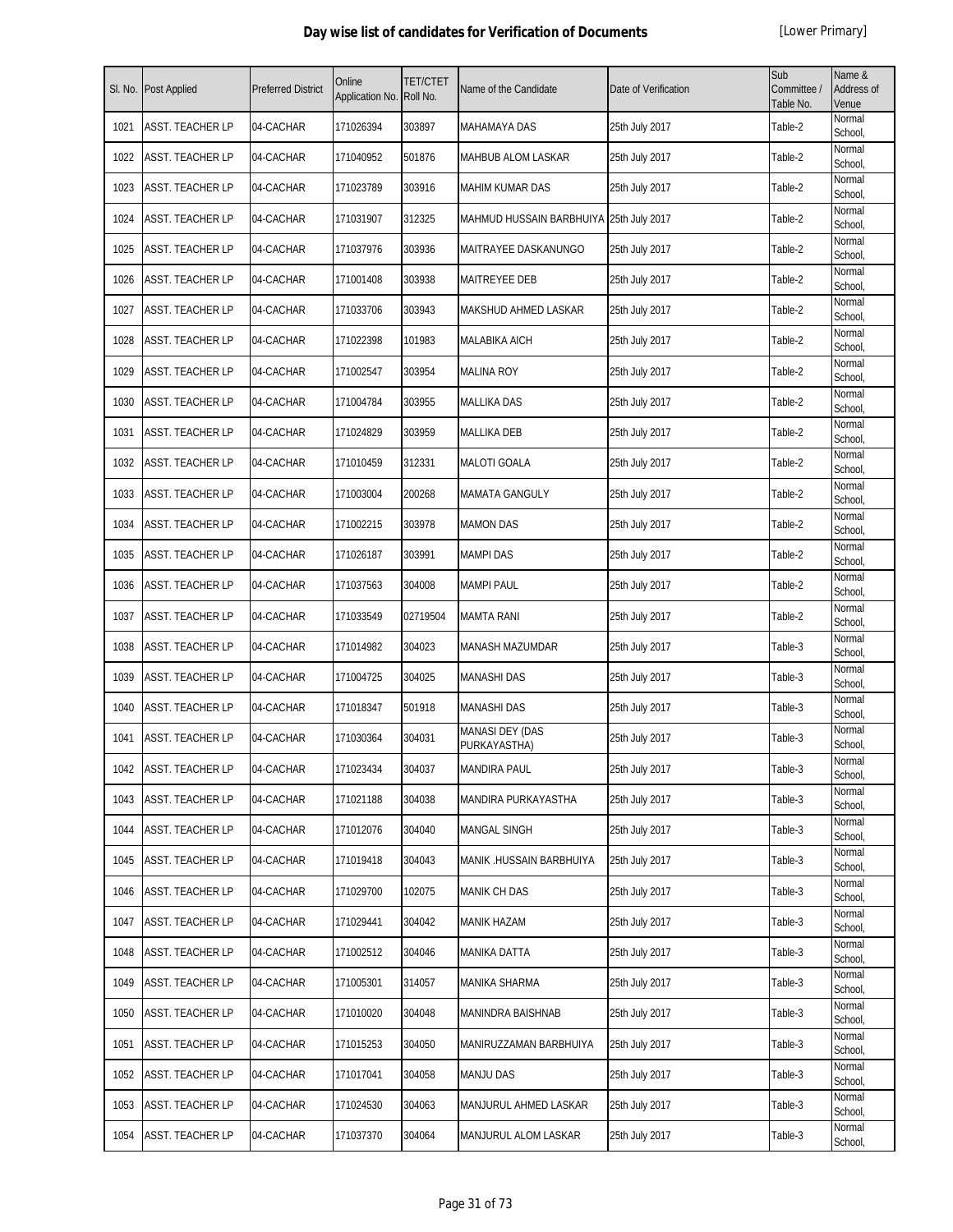| SI. No. | Post Applied            | <b>Preferred District</b> | Online<br>Application No. | <b>TET/CTET</b><br>Roll No. | Name of the Candidate                    | Date of Verification | Sub<br>Committee /<br>Table No. | Name &<br>Address of<br>Venue |
|---------|-------------------------|---------------------------|---------------------------|-----------------------------|------------------------------------------|----------------------|---------------------------------|-------------------------------|
| 1055    | <b>ASST. TEACHER LP</b> | 04-CACHAR                 | 171001058                 | 304067                      | MANJUSHA CHANDA                          | 25th July 2017       | Table-3                         | Normal<br>School,             |
| 1056    | <b>ASST. TEACHER LP</b> | 04-CACHAR                 | 171004736                 | 304067                      | MANJUSHA CHANDA                          | 25th July 2017       | Table-3                         | Normal<br>School,             |
| 1057    | ASST. TEACHER LP        | 04-CACHAR                 | 171009546                 | 304069                      | <b>MANNA DAS</b>                         | 25th July 2017       | Table-3                         | Normal<br>School,             |
| 1058    | ASST. TEACHER LP        | 04-CACHAR                 | 171001771                 | 304073                      | <b>MANNA MISHRA</b>                      | 25th July 2017       | Table-3                         | Normal<br>School,             |
| 1059    | ASST. TEACHER LP        | 04-CACHAR                 | 171038781                 | 304082                      | MANOJ BHATTACHARJEE                      | 25th July 2017       | Table-3                         | Normal<br>School,             |
| 1060    | ASST. TEACHER LP        | 04-CACHAR                 | 171003794                 | 304083                      | MANOJ KUMAR DAS                          | 25th July 2017       | Table-3                         | Normal<br>School,             |
| 1061    | ASST. TEACHER LP        | 04-CACHAR                 | 171031206                 | 102123                      | MANORANJAN DAS                           | 25th July 2017       | Table-3                         | Normal<br>School,             |
| 1062    | ASST. TEACHER LP        | 04-CACHAR                 | 171013176                 | 304091                      | <b>MANTI PAUL</b>                        | 25th July 2017       | Table-3                         | Normal<br>School,             |
| 1063    | ASST. TEACHER LP        | 04-CACHAR                 | 171022994                 | 304093                      | <b>MANTI PAUL</b>                        | 25th July 2017       | Table-3                         | Normal<br>School,             |
| 1064    | ASST. TEACHER LP        | 04-CACHAR                 | 171028506                 | 304096                      | <b>MANTU ROY</b>                         | 25th July 2017       | Table-3                         | Normal<br>School,             |
| 1065    | <b>ASST. TEACHER LP</b> | 04-CACHAR                 | 171006932                 | 53002604                    | <b>MARGINA SAHANI</b>                    | 25th July 2017       | Table-3                         | Normal<br>School,             |
| 1066    | <b>ASST. TEACHER LP</b> | 04-CACHAR                 | 171006322                 | 304106                      | <b>MARMI ROY</b>                         | 25th July 2017       | Table-3                         | Normal<br>School,             |
| 1067    | ASST. TEACHER LP        | 04-CACHAR                 | 171034698                 | 304109                      | MARUF AHMED LASKAR                       | 25th July 2017       | Table-3                         | Normal<br>School,             |
| 1068    | ASST. TEACHER LP        | 04-CACHAR                 | 171034972                 | 304110                      | MARUFA SHAHANI LASKAR                    | 25th July 2017       | Table-3                         | Normal<br>School,             |
| 1069    | ASST. TEACHER LP        | 04-CACHAR                 | 171007268                 | 304116                      | MASHUDA BEGOM<br>CHOUDHURY               | 25th July 2017       | Table-3                         | Normal<br>School,             |
| 1070    | ASST. TEACHER LP        | 04-CACHAR                 | 171030523                 | 304135                      | MASUM AHMED MAZUMDER                     | 25th July 2017       | Table-3                         | Normal<br>School,             |
| 1071    | ASST. TEACHER LP        | 04-CACHAR                 | 171006723                 | 304136                      | MASUM AHMED TAPADAR                      | 25th July 2017       | Table-3                         | Normal<br>School,             |
| 1072    | ASST. TEACHER LP        | 04-CACHAR                 | 171009980                 | 304136                      | MASUM AHMED TAPADAR                      | 25th July 2017       | Table-3                         | Normal<br>School,             |
| 1073    | ASST. TEACHER LP        | 04-CACHAR                 | 171035727                 | 501971                      | <b>MAUMITA ROY</b>                       | 25th July 2017       | Table-3                         | Normal<br>School,             |
| 1074    | <b>ASST. TEACHER LP</b> | 04-CACHAR                 | 171043425                 | 312364                      | <b>MAUSUMI DAS</b>                       | 25th July 2017       | Table-3                         | Normal<br>School,             |
| 1075    | ASST. TEACHER LP        | 04-CACHAR                 | 171014134                 | 304171                      | <b>MAUSUMI PAUL</b>                      | 25th July 2017       | Table-3                         | Normal<br>School,             |
| 1076    | ASST. TEACHER LP        | 04-CACHAR                 | 171002092                 | 304172                      | <b>MAUSUMI ROY</b>                       | 25th July 2017       | Table-3                         | Normal<br>School,             |
| 1077    | ASST. TEACHER LP        | 04-CACHAR                 | 171015650                 | 304174                      | <b>MAUTUSHI DAS</b>                      | 25th July 2017       | Table-3                         | Normal<br>School,             |
| 1078    | ASST. TEACHER LP        | 04-CACHAR                 | 171012646                 | 304180                      | MAYNA BISWAS                             | 25th July 2017       | Table-3                         | Normal<br>School,             |
| 1079    | ASST. TEACHER LP        | 04-CACHAR                 | 171025682                 | 501977                      | MAZAHIDUL HAQUE<br>CHOUDHURY             | 25th July 2017       | Table-3                         | Normal<br>School,             |
| 1080    | ASST. TEACHER LP        | 04-CACHAR                 | 171003149                 | 312368                      | MAZIBUR REHMAN BARBHUIYA                 | 25th July 2017       | Table-3                         | Normal<br>School,             |
| 1081    | ASST. TEACHER LP        | 04-CACHAR                 | 171041330                 | 304185                      | MAZMUL ISLAM MAZUMDER                    | 25th July 2017       | Table-3                         | Normal<br>School,             |
| 1082    | ASST. TEACHER LP        | 04-CACHAR                 | 171018783                 | 304186                      | MAZNU MEAH BARBHUIYA                     | 25th July 2017       | Table-3                         | Normal<br>School,             |
| 1083    | ASST. TEACHER LP        | 04-CACHAR                 | 171030034                 | 403221                      | MD ABDUL QAHHAR                          | 25th July 2017       | Table-4                         | Normal<br>School,             |
| 1084    | ASST. TEACHER LP        | 04-CACHAR                 | 171008603                 | 304190                      | MD AFTAB UDDIN BARBHUIYA                 | 25th July 2017       | Table-4                         | Normal<br>School,             |
| 1085    | ASST. TEACHER LP        | 04-CACHAR                 | 171013113                 | 304192                      | MD ALOM HUSSAIN AHMED                    | 25th July 2017       | Table-4                         | Normal<br>School,             |
| 1086    | ASST. TEACHER LP        | 04-CACHAR                 | 171011659                 | 304194                      | MD BABULHUSSAIN<br>CHOUDHURY             | 25th July 2017       | Table-4                         | Normal<br>School,             |
| 1087    | ASST. TEACHER LP        | 04-CACHAR                 | 171039613                 | 403397                      | MD FAIZUL ISLAM CHOUDHURY 25th July 2017 |                      | Table-4                         | Normal<br>School,             |
| 1088    | ASST. TEACHER LP        | 04-CACHAR                 | 171040214                 | 304196                      | <b>MD FARUK HAJARI</b>                   | 25th July 2017       | Table-4                         | Normal<br>School,             |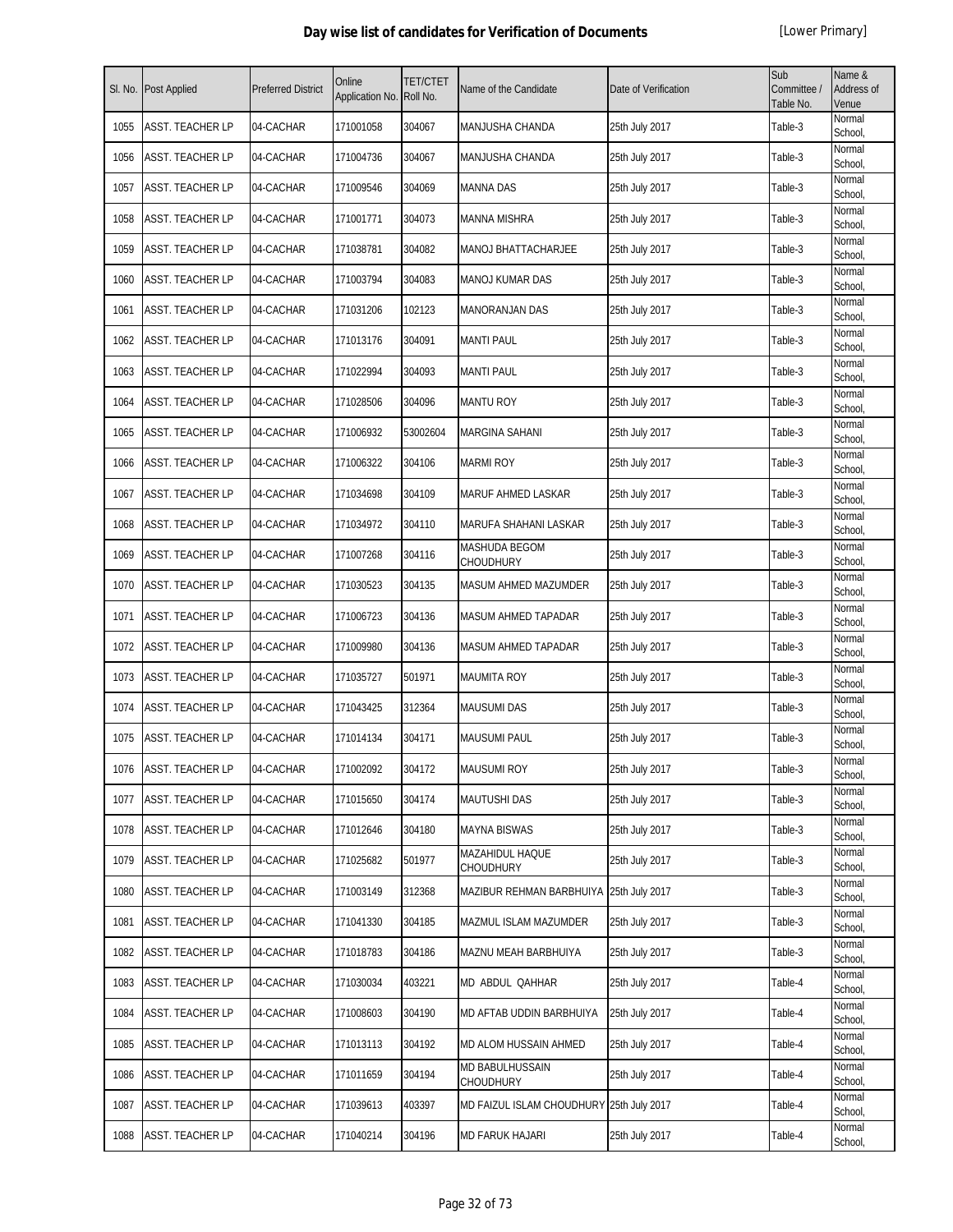| SI. No. | Post Applied            | <b>Preferred District</b> | Online<br>Application No. | <b>TET/CTET</b><br>Roll No. | Name of the Candidate                       | Date of Verification | Sub<br>Committee /<br>Table No. | Name &<br>Address of<br>Venue |
|---------|-------------------------|---------------------------|---------------------------|-----------------------------|---------------------------------------------|----------------------|---------------------------------|-------------------------------|
| 1089    | <b>ASST. TEACHER LP</b> | 04-CACHAR                 | 171011899                 | 304199                      | MD JAINULHAQUE<br><b>CHOUDHURY</b>          | 25th July 2017       | Table-4                         | Normal<br>School,             |
| 1090    | <b>ASST. TEACHER LP</b> | 04-CACHAR                 | 171000454                 | 403285                      | <b>MD JAKARIAH</b>                          | 25th July 2017       | Table-4                         | Normal<br>School,             |
| 1091    | ASST. TEACHER LP        | 04-CACHAR                 | 171002020                 | 502001                      | MD MASHUK AHMED<br>MAZUMDER                 | 25th July 2017       | Table-4                         | Normal<br>School,             |
| 1092    | ASST. TEACHER LP        | 04-CACHAR                 | 171026389                 | 304214                      | MD MOHI UDDIN TAPADAR                       | 25th July 2017       | Table-4                         | Normal<br>School,             |
| 1093    | ASST. TEACHER LP        | 04-CACHAR                 | 171006968                 | 312373                      | MD MOIDUL ISLAM BARBHUIYA 25th July 2017    |                      | Table-4                         | Normal<br>School,             |
| 1094    | ASST. TEACHER LP        | 04-CACHAR                 | 171013139                 | 304215                      | <b>MD MONSUR AHMED</b>                      | 25th July 2017       | Table-4                         | Normal<br>School,             |
| 1095    | ASST. TEACHER LP        | 04-CACHAR                 | 171033973                 | 501988                      | MD NOOR AHMED<br>CHOUDHURY                  | 25th July 2017       | Table-4                         | Normal<br>School,             |
| 1096    | ASST. TEACHER LP        | 04-CACHAR                 | 171013084                 | 314079                      | MD RAHUL AMIN                               | 25th July 2017       | Table-4                         | Normal<br>School,             |
| 1097    | ASST. TEACHER LP        | 04-CACHAR                 | 171008009                 | 304219                      | MD ROFIQUL ALAM LASKAR                      | 25th July 2017       | Table-4                         | Normal<br>School,             |
| 1098    | ASST. TEACHER LP        | 04-CACHAR                 | 171040319                 | 314072                      | MD SAHAB UDDIN                              | 25th July 2017       | Table-4                         | Normal<br>School,             |
| 1099    | <b>ASST. TEACHER LP</b> | 04-CACHAR                 | 171028049                 | 314081                      | MD SANAYAIMA MIA                            | 25th July 2017       | Table-4                         | Normal<br>School,             |
| 1100    | ASST. TEACHER LP        | 04-CACHAR                 | 171005326                 | 304226                      | <b>MD UBAIDUR RAHMAN</b><br><b>MAZUMDER</b> | 25th July 2017       | Table-4                         | Normal<br>School,             |
| 1101    | ASST. TEACHER LP        | 04-CACHAR                 | 171030417                 | 304222                      | MD. SAMIUR RAHMAN LASKAR                    | 25th July 2017       | Table-4                         | Normal<br>School,             |
| 1102    | ASST. TEACHER LP        | 04-CACHAR                 | 171005975                 | 308880                      | MD104407                                    | 25th July 2017       | Table-4                         | Normal<br>School,             |
| 1103    | ASST. TEACHER LP        | 04-CACHAR                 | 171025779                 | 304213                      | MDMEHDIHASSAN<br>CHOUDHURY                  | 25th July 2017       | Table-4                         | Normal<br>School,             |
| 1104    | ASST. TEACHER LP        | 04-CACHAR                 | 171000735                 | 304243                      | MEHABUB RABBANI                             | 25th July 2017       | Table-4                         | Normal<br>School,             |
| 1105    | ASST. TEACHER LP        | 04-CACHAR                 | 171023541                 | 304246                      | <b>MEHBUB ALAM</b>                          | 25th July 2017       | Table-4                         | Normal<br>School,             |
| 1106    | ASST. TEACHER LP        | 04-CACHAR                 | 171033720                 | 304253                      | MEHBUBA KHANAM LASKAR                       | 25th July 2017       | Table-4                         | Normal<br>School,             |
| 1107    | <b>ASST. TEACHER LP</b> | 04-CACHAR                 | 171028403                 | 304254                      | <b>MEHBUBA KHANOM</b><br>MAZARBHUIYA        | 25th July 2017       | Table-4                         | Normal<br>School,             |
| 1108    | ASST. TEACHER LP        | 04-CACHAR                 | 171028405                 | 304255                      | <b>MEHBUBA SANAM</b><br>CHOUDHURY           | 25th July 2017       | Table-4                         | Normal<br>School,             |
| 1109    | ASST. TEACHER LP        | 04-CACHAR                 | 171030311                 | 502017                      | MEHBUBHASAN LASKAR                          | 25th July 2017       | Table-4                         | Normal<br>School,             |
| 1110    | ASST. TEACHER LP        | 04-CACHAR                 | 171013371                 | 304257                      | MEHBUBUR RAHMAN                             | 25th July 2017       | Table-4                         | Normal<br>School,             |
| 1111    | ASST. TEACHER LP        | 04-CACHAR                 | 171027316                 | 304258                      | MEHDIHASAN MAZUMDER                         | 25th July 2017       | Table-4                         | Normal<br>School,             |
| 1112    | ASST. TEACHER LP        | 04-CACHAR                 | 171000784                 | 304261                      | <b>MEHEDI HASSAN BEIG</b>                   | 25th July 2017       | Table-4                         | Normal<br>School,             |
| 1113    | ASST. TEACHER LP        | 04-CACHAR                 | 171004986                 | 314089                      | <b>MEMMI SINGHA</b>                         | 25th July 2017       | Table-4                         | Normal<br>School,             |
| 1114    | ASST. TEACHER LP        | 04-CACHAR                 | 171040288                 | 314090                      | MENOKA SINGHA                               | 25th July 2017       | Table-4                         | Normal<br>School,             |
| 1115    | ASST. TEACHER LP        | 04-CACHAR                 | 171019701                 | 304270                      | MIHIR ACHARJEE                              | 25th July 2017       | Table-4                         | Normal<br>School,             |
| 1116    | ASST. TEACHER LP        | 04-CACHAR                 | 171022517                 | 304275                      | MIHIR KUMAR DAS                             | 25th July 2017       | Table-4                         | Normal<br>School,             |
| 1117    | ASST. TEACHER LP        | 04-CACHAR                 | 171030486                 | 502028                      | MIJAJUL ISLAM LASKAR                        | 25th July 2017       | Table-4                         | Normal<br>School,             |
| 1118    | ASST. TEACHER LP        | 04-CACHAR                 | 171028978                 | 304282                      | MILAN KANTI DAS                             | 25th July 2017       | Table-4                         | Normal<br>School,             |
| 1119    | ASST. TEACHER LP        | 04-CACHAR                 | 171023775                 | 304285                      | MILANAKSHI NATH                             | 25th July 2017       | Table-4                         | Normal<br>School,             |
| 1120    | ASST. TEACHER LP        | 04-CACHAR                 | 171017377                 | 304286                      | MILI BEGUM MAZUMDER                         | 25th July 2017       | Table-4                         | Normal<br>School,             |
| 1121    | ASST. TEACHER LP        | 04-CACHAR                 | 171009242                 | 304291                      | <b>MILI ROY</b>                             | 25th July 2017       | Table-4                         | Normal<br>School,             |
| 1122    | ASST. TEACHER LP        | 04-CACHAR                 | 171010416                 | 304294                      | MILON CHAKRABORTY                           | 25th July 2017       | Table-4                         | Normal<br>School,             |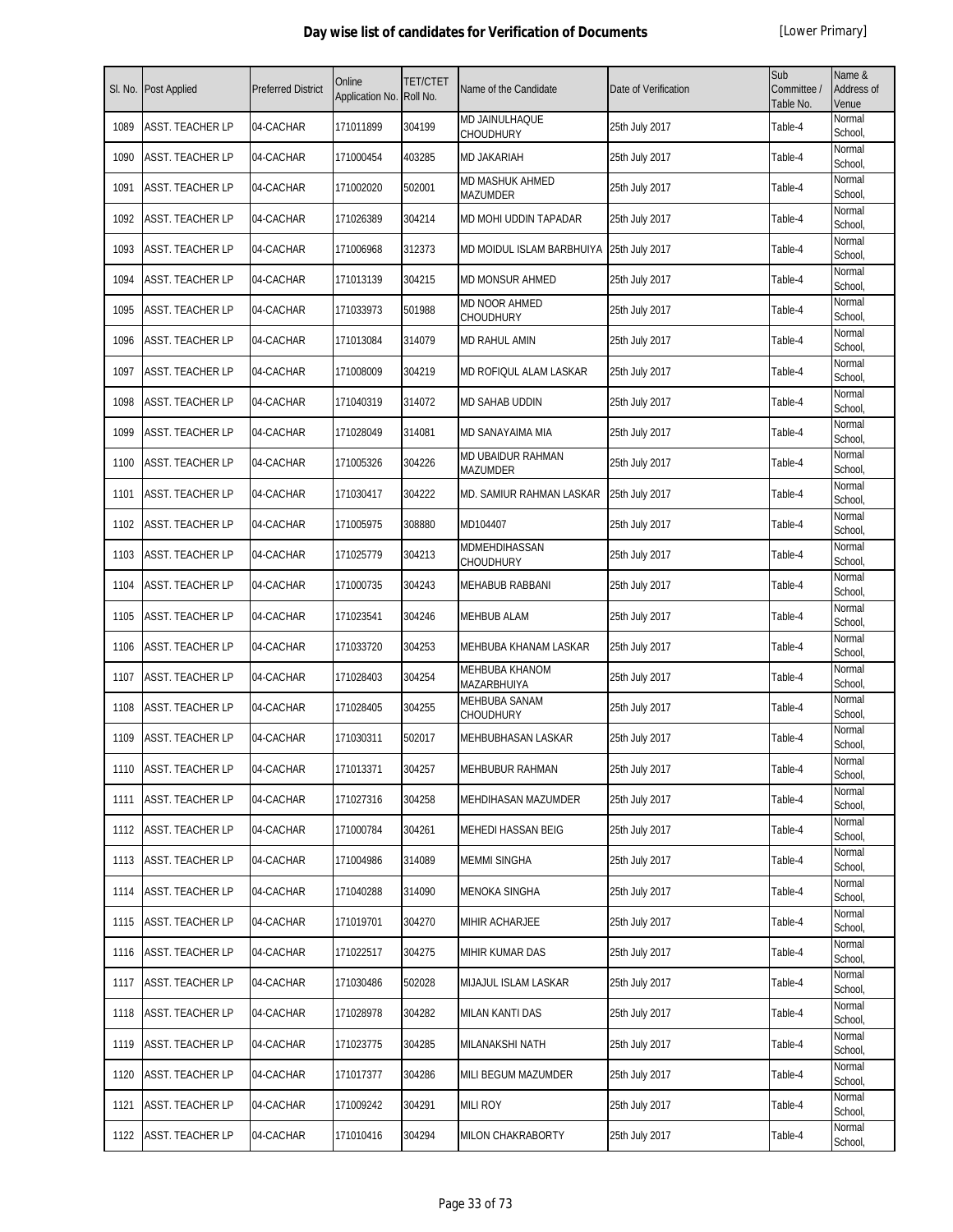| SI. No. | <b>Post Applied</b>     | <b>Preferred District</b> | Online<br>Application No. | <b>TET/CTET</b><br>Roll No. | Name of the Candidate   | Date of Verification | Sub<br>Committee /<br>Table No. | Name &<br>Address of<br>Venue |
|---------|-------------------------|---------------------------|---------------------------|-----------------------------|-------------------------|----------------------|---------------------------------|-------------------------------|
| 1123    | <b>ASST. TEACHER LP</b> | 04-CACHAR                 | 171033736                 | 502038                      | MINA BEGUM LASKAR       | 25th July 2017       | Table-4                         | Normal<br>School,             |
| 1124    | <b>ASST. TEACHER LP</b> | 04-CACHAR                 | 171002183                 | 304313                      | <b>MINAKSHI DAS</b>     | 25th July 2017       | Table-4                         | Normal<br>School,             |
| 1125    | <b>ASST. TEACHER LP</b> | 04-CACHAR                 | 171006482                 | 304326                      | <b>MINAKSHI PAUL</b>    | 25th July 2017       | Table-4                         | Normal<br>School,             |
| 1126    | <b>ASST. TEACHER LP</b> | 04-CACHAR                 | 171026801                 | 403451                      | MINAKSHI PAUL           | 25th July 2017       | Table-4                         | Normal<br>School,             |
| 1127    | <b>ASST. TEACHER LP</b> | 04-CACHAR                 | 171017488                 | 304330                      | MINAKSHI SHARMA         | 25th July 2017       | Table-4                         | Normal<br>School,             |
| 1128    | ASST. TEACHER LP        | 04-CACHAR                 | 171024554                 | 403456                      | MINAR.HUSSAIN BARBHUIYA | 25th July 2017       | Table-4                         | Normal<br>School,             |
| 1129    | ASST. TEACHER LP        | 04-CACHAR                 | 171037204                 | 312398                      | MINARA BEGUM            | 25th July 2017       | Table-4                         | Normal<br>School,             |
| 1130    | <b>ASST. TEACHER LP</b> | 04-CACHAR                 | 171022715                 | 304336                      | MINARA BEGUM CHOUDHURY  | 25th July 2017       | Table-4                         | Normal<br>School,             |
| 1131    | <b>ASST. TEACHER LP</b> | 04-CACHAR                 | 171028262                 | 502052                      | MINARA BEGUM CHOUDHURY  | 25th July 2017       | Table-4                         | Normal<br>School,             |
| 1132    | <b>ASST. TEACHER LP</b> | 04-CACHAR                 | 171031758                 | 304339                      | <b>MINATI DAS</b>       | 25th July 2017       | Table-4                         | Normal<br>School,             |
| 1133    | <b>ASST. TEACHER LP</b> | 04-CACHAR                 | 171010595                 | 304343                      | MINKY CHOUDHURY         | 25th July 2017       | Table-4                         | Normal<br>School,             |
| 1134    | <b>ASST. TEACHER LP</b> | 04-CACHAR                 | 171032965                 | 403470                      | <b>MISBAH UDDIN</b>     | 25th July 2017       | Table-4                         | Normal<br>School,             |
| 1135    | <b>ASST. TEACHER LP</b> | 04-CACHAR                 | 171002240                 | 304366                      | <b>MISON RANJAN DAS</b> | 25th July 2017       | Table-4                         | Normal<br>School,             |
| 1136    | <b>ASST. TEACHER LP</b> | 04-CACHAR                 | 171008101                 | 304382                      | <b>MISTU GHSOH</b>      | 25th July 2017       | Table-4                         | Normal<br>School,             |
| 1137    | <b>ASST. TEACHER LP</b> | 04-CACHAR                 | 171000814                 | 304385                      | <b>MITA NATH</b>        | 25th July 2017       | Table-4                         | Normal<br>School,             |
| 1138    | <b>ASST. TEACHER LP</b> | 04-CACHAR                 | 171024252                 | 304392                      | MITALI BHATTACHARJEE    | 25th July 2017       | Table-4                         | Normal<br>School,             |
| 1139    | <b>ASST. TEACHER LP</b> | 04-CACHAR                 | 171011447                 | 304390                      | <b>MITALI BISWAS</b>    | 25th July 2017       | Table-4                         | Normal<br>School,             |
| 1140    | ASST. TEACHER LP        | 04-CACHAR                 | 171032683                 | 304395                      | MITALI CHAKRABORTY      | 25th July 2017       | Table-4                         | Normal<br>School,             |
| 1141    | <b>ASST. TEACHER LP</b> | 04-CACHAR                 | 171032913                 | 304395                      | MITALI CHAKRABORTY      | 25th July 2017       | Table-4                         | Normal<br>School,             |
| 1142    | <b>ASST. TEACHER LP</b> | 04-CACHAR                 | 171006749                 | 304399                      | <b>MITALI DAS</b>       | 25th July 2017       | Table-4                         | Normal<br>School,             |
| 1143    | ASST. TEACHER LP        | 04-CACHAR                 | 171026917                 | 312404                      | <b>MITALI DAS</b>       | 25th July 2017       | Table-4                         | Normal<br>School,             |
| 1144    | ASST. TEACHER LP        | 04-CACHAR                 | 171036067                 | 312404                      | <b>MITALI DAS</b>       | 25th July 2017       | Table-4                         | Normal<br>School,             |
| 1145    | <b>ASST. TEACHER LP</b> | 04-CACHAR                 | 171006605                 | 304403                      | <b>MITALI GHATAK</b>    | 25th July 2017       | Table-4                         | Normal<br>School,             |
| 1146    | <b>ASST. TEACHER LP</b> | 04-CACHAR                 | 171019840                 | 304404                      | MITALI KARMAKAR         | 25th July 2017       | Table-4                         | Normal<br>School,             |
| 1147    | <b>ASST. TEACHER LP</b> | 04-CACHAR                 | 171005836                 | 304410                      | <b>MITALI PAUL</b>      | 25th July 2017       | Table-4                         | Normal<br>School,             |
| 1148    | <b>ASST. TEACHER LP</b> | 04-CACHAR                 | 171006600                 | 304414                      | MITALI SARKAR           | 25th July 2017       | Table-4                         | Normal<br>School,             |
| 1149    | <b>ASST. TEACHER LP</b> | 04-CACHAR                 | 171021207                 | 304422                      | <b>MITHAN DAS</b>       | 25th July 2017       | Table-4                         | Normal<br>School,             |
| 1150    | <b>ASST. TEACHER LP</b> | 04-CACHAR                 | 171035242                 | 304424                      | MITHON SUKLA BAIDYA     | 25th July 2017       | Table-4                         | Normal<br>School,             |
| 1151    | <b>ASST. TEACHER LP</b> | 04-CACHAR                 | 171004410                 | 304425                      | <b>MITHU DAS</b>        | 25th July 2017       | Table-4                         | Normal<br>School,             |
| 1152    | <b>ASST. TEACHER LP</b> | 04-CACHAR                 | 171012189                 | 304428                      | <b>MITHU PAUL</b>       | 25th July 2017       | Table-4                         | Normal<br>School,             |
| 1153    | <b>ASST. TEACHER LP</b> | 04-CACHAR                 | 171003849                 | 502086                      | <b>MITHUN PAUL</b>      | 25th July 2017       | Table-4                         | Normal<br>School,             |
| 1154    | <b>ASST. TEACHER LP</b> | 04-CACHAR                 | 171020832                 | 304440                      | MITHUN SUTRADHAR        | 25th July 2017       | Table-4                         | Normal<br>School,             |
| 1155    | <b>ASST. TEACHER LP</b> | 04-CACHAR                 | 171003715                 | 304442                      | <b>MITON DAS</b>        | 25th July 2017       | Table-4                         | Normal<br>School,             |
| 1156    | <b>ASST. TEACHER LP</b> | 04-CACHAR                 | 171018155                 | 304443                      | <b>MITRA BISWAS</b>     | 25th July 2017       | Table-4                         | Normal<br>School,             |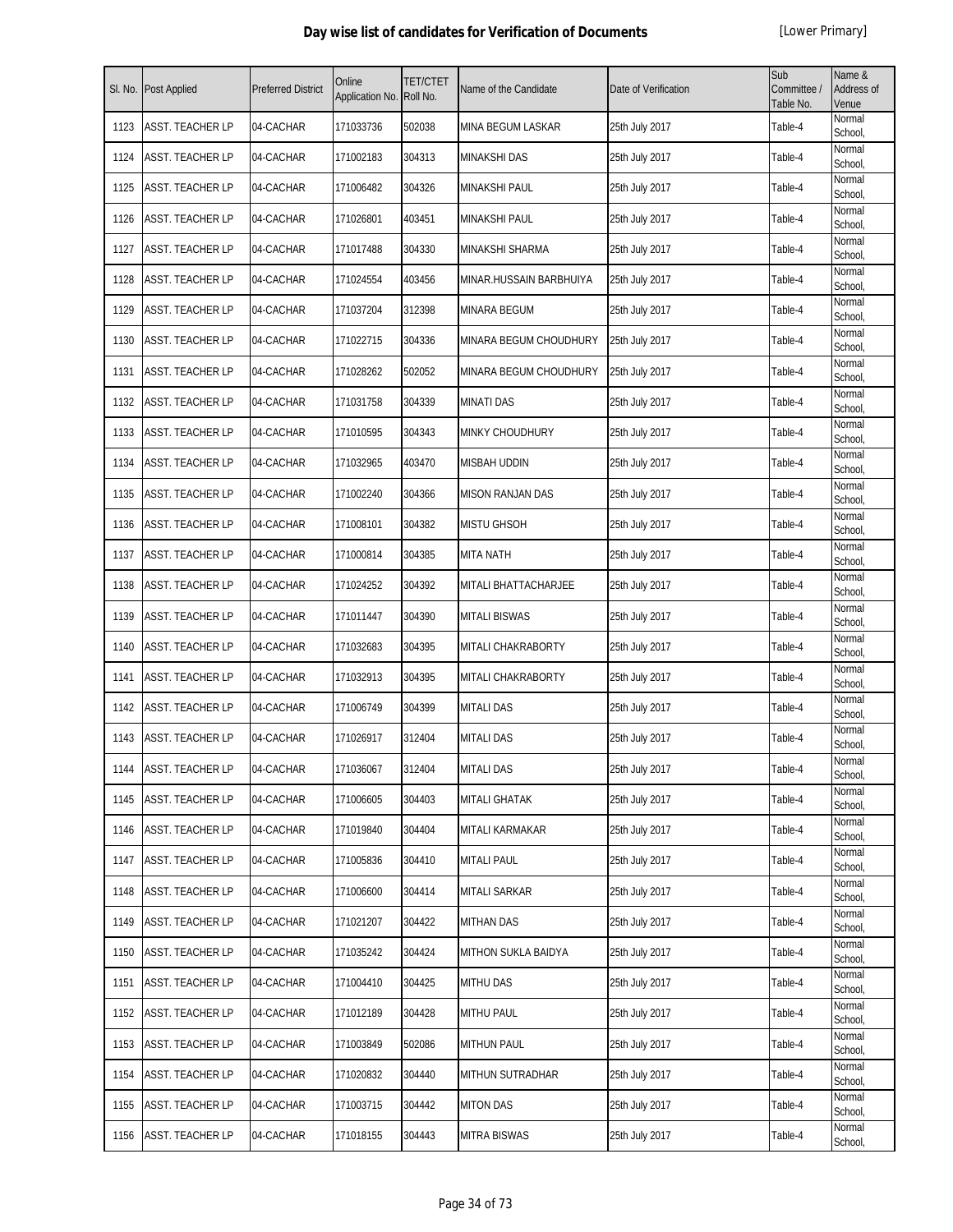| SI. No. | Post Applied            | <b>Preferred District</b> | Online<br>Application No. | <b>TET/CTET</b><br>Roll No. | Name of the Candidate                      | Date of Verification | Sub<br>Committee /<br>Table No. | Name &<br><b>Address of</b><br>Venue |
|---------|-------------------------|---------------------------|---------------------------|-----------------------------|--------------------------------------------|----------------------|---------------------------------|--------------------------------------|
| 1157    | <b>ASST. TEACHER LP</b> | 04-CACHAR                 | 171006705                 | 304445                      | <b>MITRA RANI DAS</b>                      | 25th July 2017       | Table-4                         | Normal<br>School,                    |
| 1158    | ASST. TEACHER LP        | 04-CACHAR                 | 171003216                 | 304450                      | MIZANUR RAHMAN LASKAR                      | 25th July 2017       | Table-4                         | Normal<br>School,                    |
| 1159    | ASST. TEACHER LP        | 04-CACHAR                 | 171011388                 | 304460                      | MOHAMMED AMIN BARBHUIYA                    | 25th July 2017       | Table-5                         | Normal<br>School,                    |
| 1160    | ASST. TEACHER LP        | 04-CACHAR                 | 171001071                 | 312411                      | MOHAMMED SHAH LASKAR                       | 25th July 2017       | Table-5                         | Normal<br>School,                    |
| 1161    | ASST. TEACHER LP        | 04-CACHAR                 | 171035554                 | 304466                      | <b>MOHANTA NATH</b>                        | 25th July 2017       | Table-5                         | Normal<br>School,                    |
| 1162    | ASST. TEACHER LP        | 04-CACHAR                 | 171014201                 | 502110                      | MOHD FARUQUE AHMED                         | 25th July 2017       | Table-5                         | Normal<br>School,                    |
| 1163    | ASST. TEACHER LP        | 04-CACHAR                 | 171040975                 | 403554                      | <b>MOHI UDDIN</b>                          | 25th July 2017       | Table-5                         | Normal<br>School,                    |
| 1164    | ASST. TEACHER LP        | 04-CACHAR                 | 171044056                 | 403554                      | <b>MOHI UDDIN</b>                          | 25th July 2017       | Table-5                         | Normal<br>School,                    |
| 1165    | ASST. TEACHER LP        | 04-CACHAR                 | 171028886                 | 304475                      | MOHIMUL HOQUE BARBHUIYA                    | 25th July 2017       | Table-5                         | Normal<br>School,                    |
| 1166    | <b>ASST. TEACHER LP</b> | 04-CACHAR                 | 171038591                 | 304477                      | <b>MOHIT LAL DAS</b>                       | 25th July 2017       | Table-5                         | Normal<br>School,                    |
| 1167    | ASST. TEACHER LP        | 04-CACHAR                 | 171018131                 | 403556                      | <b>MOHIT NATH</b>                          | 25th July 2017       | Table-5                         | Normal<br>School,                    |
| 1168    | ASST. TEACHER LP        | 04-CACHAR                 | 171039348                 | 403556                      | <b>MOHIT NATH</b>                          | 25th July 2017       | Table-5                         | Normal<br>School,                    |
| 1169    | ASST. TEACHER LP        | 04-CACHAR                 | 171002352                 | 304480                      | MOHOSIN AHMED RUBEL                        | 25th July 2017       | Table-5                         | Normal<br>School,                    |
| 1170    | ASST. TEACHER LP        | 04-CACHAR                 | 171022851                 | 304481                      | MOHSINA KABIRBARBHUIYA                     | 25th July 2017       | Table-5                         | Normal<br>School,                    |
| 1171    | ASST. TEACHER LP        | 04-CACHAR                 | 171023112                 | 502130                      | <b>MOKLISUR RAHMAN</b><br><b>BARBHUIYA</b> | 25th July 2017       | Table-5                         | Normal<br>School,                    |
| 1172    | ASST. TEACHER LP        | 04-CACHAR                 | 171012394                 | 304510                      | <b>MOMI DAS</b>                            | 25th July 2017       | Table-5                         | Normal<br>School,                    |
| 1173    | ASST. TEACHER LP        | 04-CACHAR                 | 171034815                 | 304524                      | MOMOTA BEGOM KHAN                          | 25th July 2017       | Table-5                         | Normal<br>School,                    |
| 1174    | ASST. TEACHER LP        | 04-CACHAR                 | 171028435                 | 304536                      | <b>MONAJ KUMAR ROY</b>                     | 25th July 2017       | Table-5                         | Normal<br>School,                    |
| 1175    | ASST. TEACHER LP        | 04-CACHAR                 | 171028838                 | 304539                      | <b>MONALI NATH</b>                         | 25th July 2017       | Table-5                         | Normal<br>School,                    |
| 1176    | ASST. TEACHER LP        | 04-CACHAR                 | 171013226                 | 502147                      | MONALISA BHATTACHARJEE                     | 25th July 2017       | Table-5                         | Normal<br>School,                    |
| 1177    | ASST. TEACHER LP        | 04-CACHAR                 | 171024723                 | 304544                      | <b>MONDIRA PAUL</b>                        | 25th July 2017       | Table-5                         | Normal<br>School,                    |
| 1178    | ASST. TEACHER LP        | 04-CACHAR                 | 171027281                 | 304545                      | <b>MONGOLA NATH</b>                        | 25th July 2017       | Table-5                         | Normal<br>School,                    |
| 1179    | <b>ASST. TEACHER LP</b> | 04-CACHAR                 | 171015706                 | 304552                      | <b>MONIDIPA DHAR</b>                       | 25th July 2017       | Table-5                         | Normal<br>School,                    |
| 1180    | ASST. TEACHER LP        | 04-CACHAR                 | 171016688                 | 403610                      | <b>MONIDIPA DUTTA</b>                      | 25th July 2017       | Table-5                         | Normal<br>School,                    |
| 1181    | ASST. TEACHER LP        | 04-CACHAR                 | 171009739                 | 304553                      | MONIDIPA PURKAYASTHA                       | 25th July 2017       | Table-5                         | Normal<br>School,                    |
| 1182    | ASST. TEACHER LP        | 04-CACHAR                 | 171007894                 | 304557                      | MONIKA DAS (BISWAS)                        | 25th July 2017       | Table-5                         | Normal<br>School,                    |
| 1183    | ASST. TEACHER LP        | 04-CACHAR                 | 171008509                 | 312427                      | <b>MONIKA DEB</b>                          | 25th July 2017       | Table-5                         | Normal<br>School,                    |
| 1184    | ASST. TEACHER LP        | 04-CACHAR                 | 171016825                 | 314109                      | <b>MONIKA DEVI</b>                         | 25th July 2017       | Table-5                         | Normal<br>School,                    |
| 1185    | ASST. TEACHER LP        | 04-CACHAR                 | 171009369                 | 304565                      | <b>MONISH GOALA</b>                        | 25th July 2017       | Table-5                         | Normal<br>School,                    |
| 1186    | ASST. TEACHER LP        | 04-CACHAR                 | 171010577                 | 403626                      | <b>MONISH KANOO</b>                        | 25th July 2017       | Table-5                         | Normal<br>School,                    |
| 1187    | ASST. TEACHER LP        | 04-CACHAR                 | 171002470                 | 304567                      | <b>MONISHA DAS</b>                         | 25th July 2017       | Table-5                         | Normal<br>School,                    |
| 1188    | ASST. TEACHER LP        | 04-CACHAR                 | 171007888                 | 502158                      | <b>MONISHA MALAKAR</b>                     | 25th July 2017       | Table-5                         | Normal<br>School,                    |
| 1189    | ASST. TEACHER LP        | 04-CACHAR                 | 171001047                 | 304579                      | MONJURUL ISLAM LASKAR                      | 25th July 2017       | Table-5                         | Normal<br>School,                    |
| 1190    | ASST. TEACHER LP        | 04-CACHAR                 | 171017184                 | 304585                      | <b>MONODIP PAUL</b>                        | 25th July 2017       | Table-5                         | Normal<br>School,                    |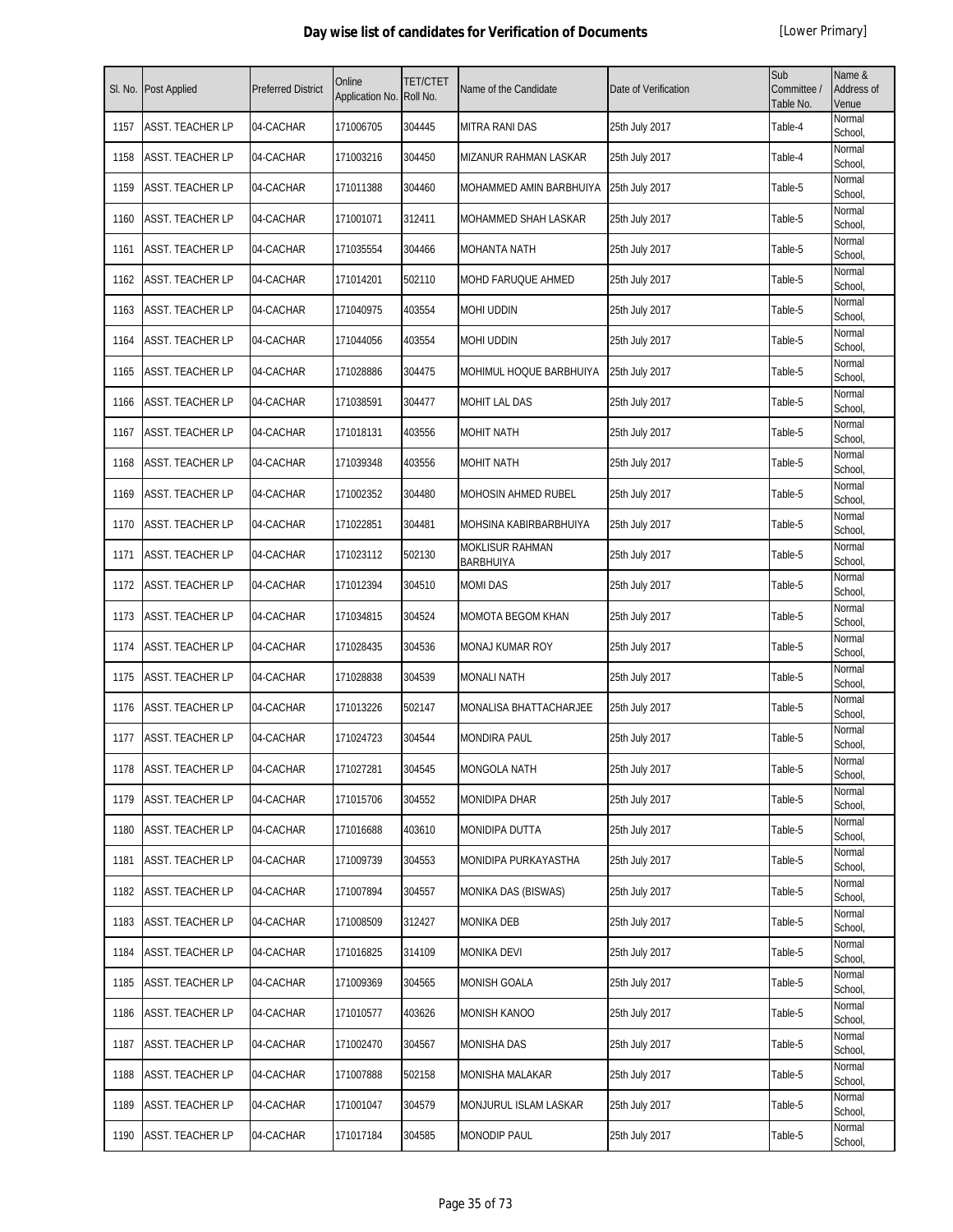| SI. No. | Post Applied            | <b>Preferred District</b> | Online<br>Application No. | TET/CTET<br>Roll No. | Name of the Candidate         | Date of Verification | Sub<br>Committee /<br>Table No. | Name &<br><b>Address of</b><br>Venue |
|---------|-------------------------|---------------------------|---------------------------|----------------------|-------------------------------|----------------------|---------------------------------|--------------------------------------|
| 1191    | <b>ASST. TEACHER LP</b> | 04-CACHAR                 | 171030077                 | 304586               | <b>MONOHARI SINGHA</b>        | 25th July 2017       | Table-5                         | Normal<br>School,                    |
| 1192    | ASST. TEACHER LP        | 04-CACHAR                 | 171020325                 | 403648               | <b>MONOJ KANTI DAS</b>        | 25th July 2017       | Table-5                         | Normal<br>School,                    |
| 1193    | ASST. TEACHER LP        | 04-CACHAR                 | 171025610                 | 503816               | <b>MONOJ KUMAR BANIK</b>      | 25th July 2017       | Table-5                         | Normal<br>School,                    |
| 1194    | ASST. TEACHER LP        | 04-CACHAR                 | 171002349                 | 403649               | <b>MONOJ KUMAR DAS</b>        | 25th July 2017       | Table-5                         | Normal<br>School,                    |
| 1195    | ASST. TEACHER LP        | 04-CACHAR                 | 171023045                 | 304594               | <b>MONOJ KUMAR DAS</b>        | 25th July 2017       | Table-5                         | Normal<br>School,                    |
| 1196    | ASST. TEACHER LP        | 04-CACHAR                 | 171010147                 | 304596               | MONOJ KUMAR HAZAM             | 25th July 2017       | Table-5                         | Normal<br>School,                    |
| 1197    | ASST. TEACHER LP        | 04-CACHAR                 | 171028064                 | 304600               | <b>MONOJ SINHA</b>            | 25th July 2017       | Table-5                         | Normal<br>School,                    |
| 1198    | ASST. TEACHER LP        | 04-CACHAR                 | 171038464                 | 304605               | MONOLINA DAS                  | 25th July 2017       | Table-5                         | Normal<br>School,                    |
| 1199    | ASST. TEACHER LP        | 04-CACHAR                 | 171029276                 | 304611               | MONOROMA BARDHAN              | 25th July 2017       | Table-5                         | Normal<br>School,                    |
| 1200    | ASST. TEACHER LP        | 04-CACHAR                 | 171009658                 | 304612               | <b>MONOSRI DEB</b>            | 25th July 2017       | Table-5                         | Normal<br>School,                    |
| 1201    | ASST. TEACHER LP        | 04-CACHAR                 | 171029829                 | 403668               | <b>MONOTOSH DEY</b>           | 25th July 2017       | Table-5                         | Normal<br>School,                    |
| 1202    | ASST. TEACHER LP        | 04-CACHAR                 | 171005490                 | 403669               | MONOTOSH SUTRADHAR            | 25th July 2017       | Table-5                         | Normal<br>School,                    |
| 1203    | ASST. TEACHER LP        | 04-CACHAR                 | 171042783                 | 304622               | MONSURUL ISLAM                | 25th July 2017       | Table-5                         | Normal<br>School,                    |
| 1204    | ASST. TEACHER LP        | 04-CACHAR                 | 171020982                 | 304622               | <b>MONSURUL ISLAM</b>         | 25th July 2017       | Table-5                         | Normal<br>School,                    |
| 1205    | ASST. TEACHER LP        | 04-CACHAR                 | 171004577                 | 304624               | <b>MONTI PANDEY</b>           | 25th July 2017       | Table-5                         | Normal<br>School,                    |
| 1206    | ASST. TEACHER LP        | 04-CACHAR                 | 171032346                 | 304629               | MONTU ADHIKARI                | 25th July 2017       | Table-5                         | Normal<br>School,                    |
| 1207    | ASST. TEACHER LP        | 04-CACHAR                 | 171034505                 | 304635               | <b>MONUJENDRA DAS</b>         | 25th July 2017       | Table-5                         | Normal<br>School,                    |
| 1208    | ASST. TEACHER LP        | 04-CACHAR                 | 171034768                 | 304643               | <b>MOONMOON PAUL</b>          | 25th July 2017       | Table-5                         | Normal<br>School,                    |
| 1209    | ASST. TEACHER LP        | 04-CACHAR                 | 171018657                 | 304648               | <b>MORIOM BEGOM BARBHUIYA</b> | 25th July 2017       | Table-5                         | Normal<br>School,                    |
| 1210    | ASST. TEACHER LP        | 04-CACHAR                 | 171037274                 | 304657               | <b>MOTI LAL GOALA</b>         | 25th July 2017       | Table-5                         | Normal<br>School,                    |
| 1211    | ASST. TEACHER LP        | 04-CACHAR                 | 171020963                 | 304660               | MOTIUR RAHMAN BARBHUIYA       | 25th July 2017       | Table-5                         | Normal<br>School,                    |
| 1212    | <b>ASST. TEACHER LP</b> | 04-CACHAR                 | 171004928                 | 304661               | <b>MOU DEB</b>                | 25th July 2017       | Table-5                         | Normal<br>School,                    |
| 1213    | ASST. TEACHER LP        | 04-CACHAR                 | 171005072                 | 304661               | <b>MOU DEB</b>                | 25th July 2017       | Table-5                         | Normal<br>School,                    |
| 1214    | <b>ASST. TEACHER LP</b> | 04-CACHAR                 | 171008604                 | 304685               | MOUMITA DUTTA CHOUDHURY       | 25th July 2017       | Table-5                         | Normal<br>School,                    |
| 1215    | ASST. TEACHER LP        | 04-CACHAR                 | 171002803                 |                      | 1502900082 MOUSAM DEEN        | 25th July 2017       | Table-5                         | Normal<br>School,                    |
| 1216    | ASST. TEACHER LP        | 04-CACHAR                 | 171010148                 | 304717               | <b>MOUSHUMI PAUL</b>          | 25th July 2017       | Table-5                         | Normal<br>School,                    |
| 1217    | ASST. TEACHER LP        | 04-CACHAR                 | 171028907                 | 304718               | <b>MOUSOM NATH</b>            | 25th July 2017       | Table-5                         | Normal<br>School,                    |
| 1218    | ASST. TEACHER LP        | 04-CACHAR                 | 171006206                 | 502208               | MOUSOME GHOSH                 | 25th July 2017       | Table-5                         | Normal<br>School,                    |
| 1219    | ASST. TEACHER LP        | 04-CACHAR                 | 171015204                 | 304722               | <b>MOUSONA NATH</b>           | 25th July 2017       | Table-5                         | Normal<br>School,                    |
| 1220    | ASST. TEACHER LP        | 04-CACHAR                 | 171022732                 | 304724               | MOUSUME SUKLABAIDYA           | 25th July 2017       | Table-5                         | Normal<br>School,                    |
| 1221    | ASST. TEACHER LP        | 04-CACHAR                 | 171004975                 | 502211               | <b>MOUSUMI DAS</b>            | 25th July 2017       | Table-5                         | Normal<br>School,                    |
| 1222    | ASST. TEACHER LP        | 04-CACHAR                 | 171010723                 | 304739               | <b>MOUSUMI DAS</b>            | 25th July 2017       | Table-5                         | Normal<br>School,                    |
| 1223    | ASST. TEACHER LP        | 04-CACHAR                 | 171030057                 | 304747               | MOUSUMI DEB (DAS GUPTA)       | 25th July 2017       | Table-5                         | Normal<br>School,                    |
| 1224    | ASST. TEACHER LP        | 04-CACHAR                 | 171014929                 | 304751               | MOUSUMI DEY                   | 25th July 2017       | Table-5                         | Normal<br>School,                    |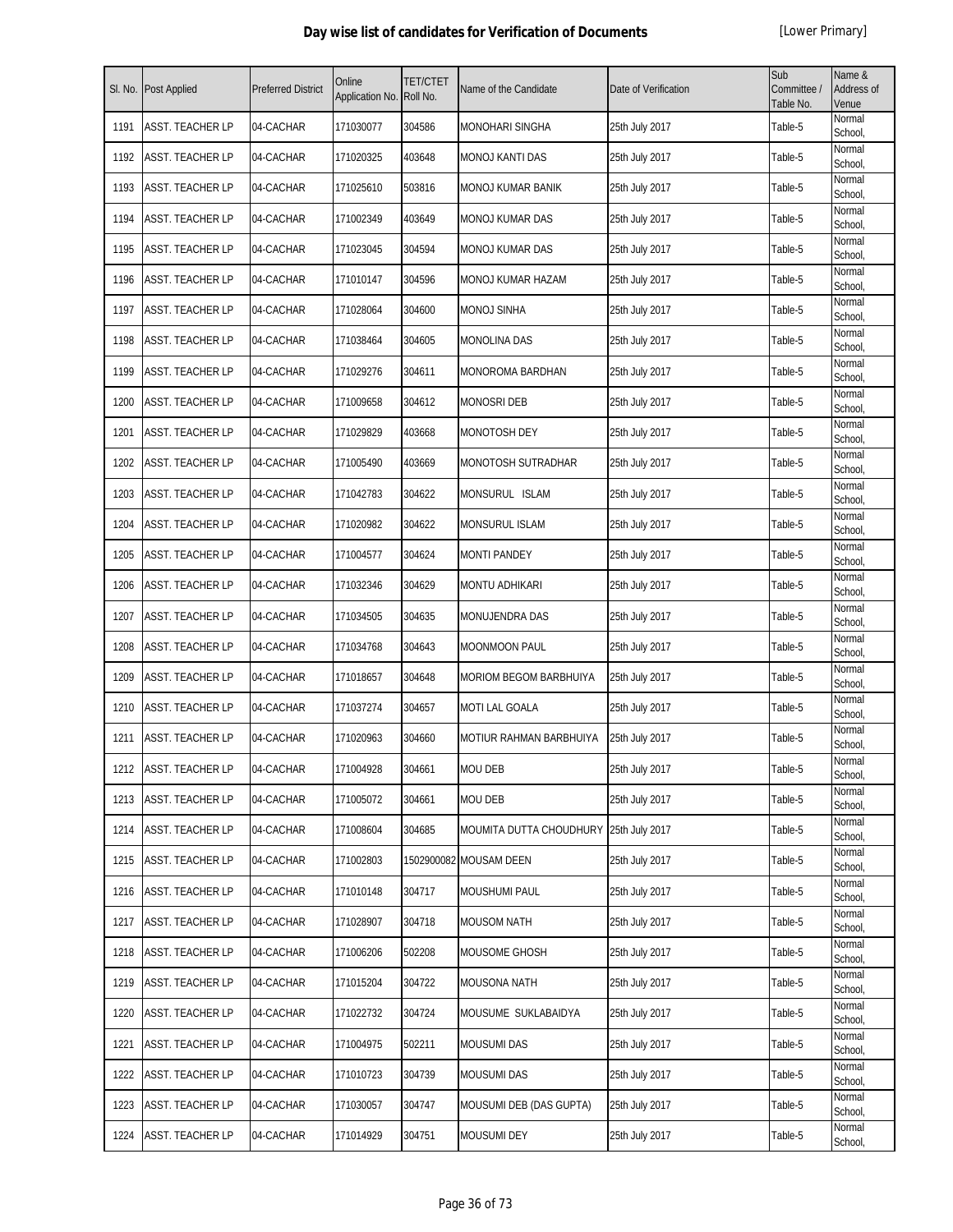| SI. No. | <b>Post Applied</b>     | <b>Preferred District</b> | Online<br>Application No. | <b>TET/CTET</b><br>Roll No. | Name of the Candidate                  | Date of Verification | Sub<br>Committee /<br>Table No. | Name &<br>Address of<br>Venue |
|---------|-------------------------|---------------------------|---------------------------|-----------------------------|----------------------------------------|----------------------|---------------------------------|-------------------------------|
| 1225    | <b>ASST. TEACHER LP</b> | 04-CACHAR                 | 171027500                 | 304750                      | <b>MOUSUMI DEY</b>                     | 25th July 2017       | Table-5                         | Normal<br>School,             |
| 1226    | ASST. TEACHER LP        | 04-CACHAR                 | 171001761                 | 304759                      | <b>MOUSUMI PAUL</b>                    | 25th July 2017       | Table-5                         | Normal<br>School,             |
| 1227    | <b>ASST. TEACHER LP</b> | 04-CACHAR                 | 171000964                 | 502218                      | <b>MOUSUMI ROY</b>                     | 25th July 2017       | Table-5                         | Normal<br>School,             |
| 1228    | ASST. TEACHER LP        | 04-CACHAR                 | 171025991                 | 504400                      | <b>MOUTOSHI DEY</b>                    | 25th July 2017       | Table-5                         | Normal<br>School,             |
| 1229    | <b>ASST. TEACHER LP</b> | 04-CACHAR                 | 171031707                 | 304767                      | MOUTUSHI BHATTACHARJEE                 | 25th July 2017       | Table-5                         | Normal<br>School,             |
| 1230    | <b>ASST. TEACHER LP</b> | 04-CACHAR                 | 171035214                 | 304781                      | MR BISSHWAMAY NATH                     | 25th July 2017       | Table-6                         | Normal<br>School,             |
| 1231    | ASST. TEACHER LP        | 04-CACHAR                 | 171021502                 | 102405                      | <b>MRIDUL BARMAN</b>                   | 25th July 2017       | Table-6                         | Normal<br>School,             |
| 1232    | ASST. TEACHER LP        | 04-CACHAR                 | 171024703                 | 304787                      | <b>MRIDUL NATH</b>                     | 25th July 2017       | Table-6                         | Normal<br>School,             |
| 1233    | ASST. TEACHER LP        | 04-CACHAR                 | 171011439                 | 304790                      | MRIDULA SARKAR                         | 25th July 2017       | Table-6                         | Normal<br>School,             |
| 1234    | <b>ASST. TEACHER LP</b> | 04-CACHAR                 | 171010138                 | 304800                      | MRINAL KANTI HAZAM                     | 25th July 2017       | Table-6                         | Normal<br>School,             |
| 1235    | <b>ASST. TEACHER LP</b> | 04-CACHAR                 | 171019785                 | 502233                      | <b>MRINAL KANTI NATH</b>               | 25th July 2017       | Table-6                         | Normal<br>School,             |
| 1236    | ASST. TEACHER LP        | 04-CACHAR                 | 171021167                 | 304803                      | <b>MRINAL KANTI PAUL</b>               | 25th July 2017       | Table-6                         | Normal<br>School,             |
| 1237    | ASST. TEACHER LP        | 04-CACHAR                 | 171016533                 | 304806                      | MRINAL KANTI SINHA                     | 25th July 2017       | Table-6                         | Normal<br>School,             |
| 1238    | <b>ASST. TEACHER LP</b> | 04-CACHAR                 | 171016187                 | 502234                      | MRINALINI RUDRA PAUL                   | 25th July 2017       | Table-6                         | Normal<br>School,             |
| 1239    | ASST. TEACHER LP        | 04-CACHAR                 | 171010283                 | 304810                      | MRINMAY KANTI KARMAKAR                 | 25th July 2017       | Table-6                         | Normal<br>School,             |
| 1240    | ASST. TEACHER LP        | 04-CACHAR                 | 171010503                 | 304822                      | <b>MRITYUNJOY DAS</b>                  | 25th July 2017       | Table-6                         | Normal<br>School,             |
| 1241    | <b>ASST. TEACHER LP</b> | 04-CACHAR                 | 171035608                 | 102442                      | MRS BISHNU PRIYA DAS                   | 25th July 2017       | Table-6                         | Normal<br>School,             |
| 1242    | ASST. TEACHER LP        | 04-CACHAR                 | 171035232                 | 304829                      | MRS PADMASREE NATH                     | 25th July 2017       | Table-6                         | Normal<br>School,             |
| 1243    | <b>ASST. TEACHER LP</b> | 04-CACHAR                 | 171011125                 | 314113                      | <b>MRS PINKI SARKAR</b>                | 25th July 2017       | Table-6                         | Normal<br>School,             |
| 1244    | <b>ASST. TEACHER LP</b> | 04-CACHAR                 | 171005079                 | 304830                      | MRS RESHMI DEBROY                      | 25th July 2017       | Table-6                         | Normal<br>School,             |
| 1245    | ASST. TEACHER LP        | 04-CACHAR                 | 171011053                 | 304836                      | <b>MRS SWATILEKHA DAS</b>              | 25th July 2017       | Table-6                         | Normal<br>School,             |
| 1246    | <b>ASST. TEACHER LP</b> | 04-CACHAR                 | 171020100                 | 304840                      | MRS. MOWSUMI ROY                       | 25th July 2017       | Table-6                         | Normal<br>School,             |
| 1247    | <b>ASST. TEACHER LP</b> | 04-CACHAR                 | 171043568                 | 304841                      | MRS. PIYA GUPTA DAM                    | 25th July 2017       | Table-6                         | Normal<br>School,             |
| 1248    | <b>ASST. TEACHER LP</b> | 04-CACHAR                 | 171027286                 | 310784                      | MRS. SUSMITA DUTTA<br>PURKAYASTHA(DEY) | 25th July 2017       | Table-6                         | Normal<br>School.             |
| 1249    | <b>ASST. TEACHER LP</b> | 04-CACHAR                 | 171021402                 | 102456                      | <b>MUDRA BARMAN</b>                    | 25th July 2017       | Table-6                         | Normal<br>School,             |
| 1250    | <b>ASST. TEACHER LP</b> | 04-CACHAR                 | 171022904                 | 304848                      | MUFID HUSSAIN LASKAR                   | 25th July 2017       | Table-6                         | Normal<br>School,             |
| 1251    | <b>ASST. TEACHER LP</b> | 04-CACHAR                 | 171034809                 | 304850                      | MUFIDA KHANAM BARBHUIYA                | 25th July 2017       | Table-6                         | Normal<br>School,             |
| 1252    | <b>ASST. TEACHER LP</b> | 04-CACHAR                 | 171033595                 | 304854                      | MUFIDUL ISLAM LASKAR                   | 25th July 2017       | Table-6                         | Normal<br>School,             |
| 1253    | <b>ASST. TEACHER LP</b> | 04-CACHAR                 | 171041349                 | 00600197                    | <b>MUKTA DAS</b>                       | 25th July 2017       | Table-6                         | Normal<br>School,             |
| 1254    | <b>ASST. TEACHER LP</b> | 04-CACHAR                 | 171009640                 | 304870                      | <b>MUKTA PAUL</b>                      | 25th July 2017       | Table-6                         | Normal<br>School,             |
| 1255    | ASST. TEACHER LP        | 04-CACHAR                 | 171022131                 | 502264                      | MUKTADIR RAHMAN<br><b>BARBHUIYA</b>    | 25th July 2017       | Table-6                         | Normal<br>School,             |
| 1256    | <b>ASST. TEACHER LP</b> | 04-CACHAR                 | 171037392                 | 304876                      | MUKTAR .HUSSAIN BARBHUIYA              | 25th July 2017       | Table-6                         | Normal<br>School,             |
| 1257    | <b>ASST. TEACHER LP</b> | 04-CACHAR                 | 171038894                 | 304885                      | MUKUNDA CHAKRABORTY                    | 25th July 2017       | Table-6                         | Normal<br>School,             |
| 1258    | ASST. TEACHER LP        | 04-CACHAR                 | 171020196                 | 502274                      | MUMIN ROSUL CHOUDHURY                  | 25th July 2017       | Table-6                         | Normal<br>School,             |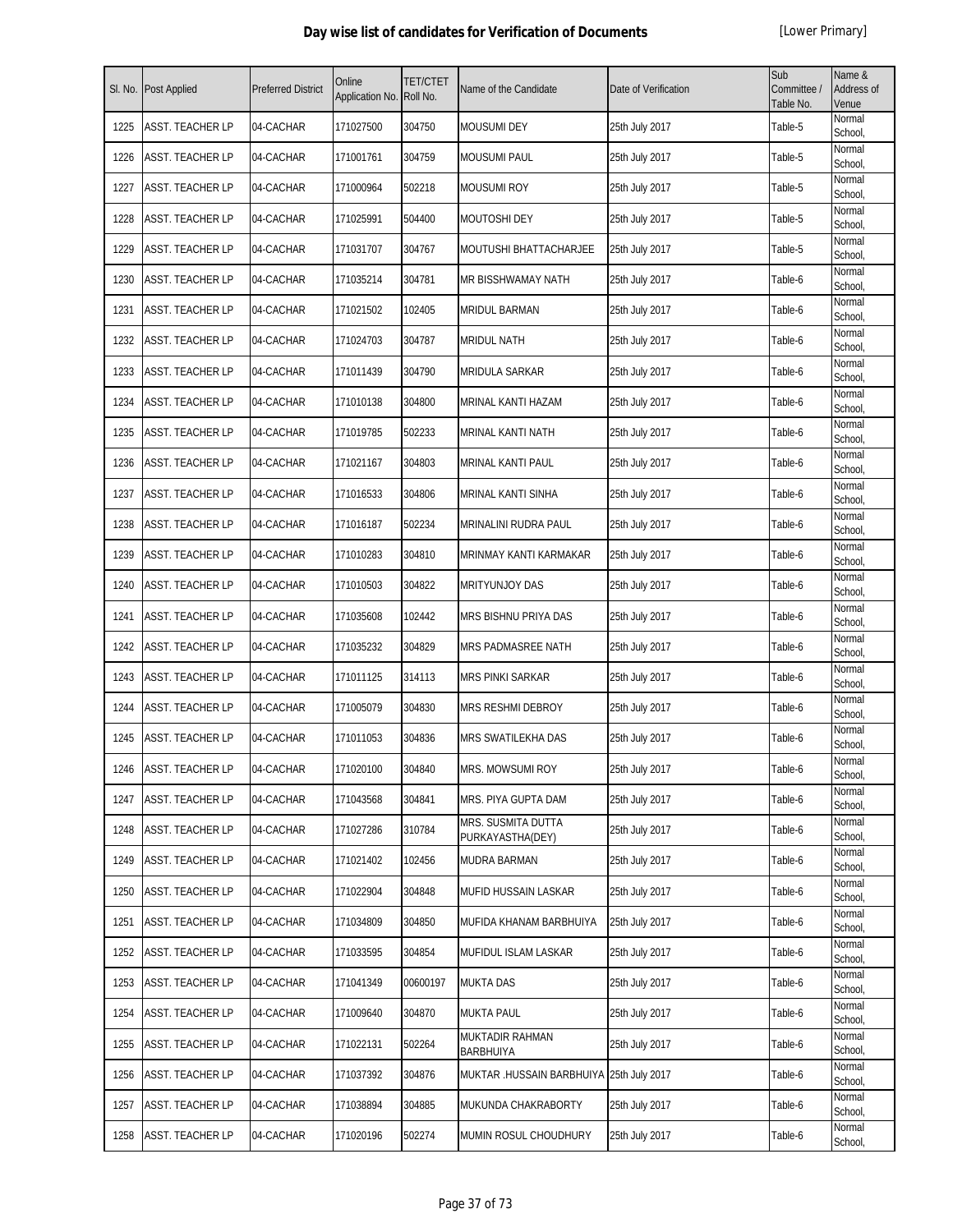| SI. No. | <b>Post Applied</b>     | <b>Preferred District</b> | Online<br>Application No. | <b>TET/CTET</b><br>Roll No. | Name of the Candidate                 | Date of Verification | Sub<br>Committee /<br>Table No. | Name &<br>Address of<br>Venue |
|---------|-------------------------|---------------------------|---------------------------|-----------------------------|---------------------------------------|----------------------|---------------------------------|-------------------------------|
| 1259    | ASST. TEACHER LP        | 04-CACHAR                 | 171033356                 | 102460                      | MUMINUR RAHMAN LASKAR                 | 25th July 2017       | Table-6                         | Normal<br>School,             |
| 1260    | ASST. TEACHER LP        | 04-CACHAR                 | 171009375                 | 304897                      | <b>MUNMUN CHOUDHURY</b>               | 25th July 2017       | Table-6                         | Normal<br>School,             |
| 1261    | ASST. TEACHER LP        | 04-CACHAR                 | 171001457                 | 403850                      | <b>MUNMUN ROY</b>                     | 25th July 2017       | Table-6                         | Normal<br>School,             |
| 1262    | ASST. TEACHER LP        | 04-CACHAR                 | 171005534                 | 304914                      | MUNNA SUKLABAIDYA                     | 25th July 2017       | Table-6                         | Normal<br>School,             |
| 1263    | ASST. TEACHER LP        | 04-CACHAR                 | 171038734                 | 304918                      | <b>MUNNI PAUL</b>                     | 25th July 2017       | Table-6                         | Normal<br>School,             |
| 1264    | ASST. TEACHER LP        | 04-CACHAR                 | 171005743                 | 312467                      | <b>MUNTI PAUL</b>                     | 25th July 2017       | Table-6                         | Normal<br>School,             |
| 1265    | ASST. TEACHER LP        | 04-CACHAR                 | 171012171                 | 502282                      | MURSHID ALOM CHOUDHURY                | 25th July 2017       | Table-6                         | Normal<br>School,             |
| 1266    | ASST. TEACHER LP        | 04-CACHAR                 | 171013051                 | 304924                      | MUSLEH UDDIN LASKAR                   | 25th July 2017       | Table-6                         | Normal<br>School,             |
| 1267    | ASST. TEACHER LP        | 04-CACHAR                 | 171041472                 | 304928                      | MUSTAFA AHMED LASKAR                  | 25th July 2017       | Table-6                         | Normal<br>School,             |
| 1268    | ASST. TEACHER LP        | 04-CACHAR                 | 171030215                 | 502289                      | MUSTAFA ALI CHOUDHURY                 | 25th July 2017       | Table-6                         | Normal<br>School,             |
| 1269    | ASST. TEACHER LP        | 04-CACHAR                 | 171027908                 | 502295                      | MUSTAFIJUR RAHMAN<br><b>CHOUDHURY</b> | 25th July 2017       | Table-6                         | Normal<br>School,             |
| 1270    | ASST. TEACHER LP        | 04-CACHAR                 | 171007140                 | 304934                      | MUSTAK AHMED LASKAR                   | 25th July 2017       | Table-6                         | Normal<br>School,             |
| 1271    | ASST. TEACHER LP        | 04-CACHAR                 | 171037188                 | 502306                      | MUSTAK AHMED MAZUMDER                 | 25th July 2017       | Table-6                         | Normal<br>School,             |
| 1272    | ASST. TEACHER LP        | 04-CACHAR                 | 171034278                 | 304935                      | MUSTAQUE AHMED LASKAR                 | 25th July 2017       | Table-6                         | Normal<br>School,             |
| 1273    | ASST. TEACHER LP        | 04-CACHAR                 | 171035238                 | 00600278                    | N AMONA SINGHA                        | 26th July 2017       | Table-1                         | Normal<br>School,             |
| 1274    | ASST. TEACHER LP        | 04-CACHAR                 | 171040790                 | 314158                      | N DOYAMOY SINGHA                      | 26th July 2017       | Table-1                         | Normal<br>School,             |
| 1275    | <b>ASST. TEACHER LP</b> | 04-CACHAR                 | 171014578                 | 312476                      | N PREMOBALA DEVI                      | 26th July 2017       | Table-1                         | Normal<br>School,             |
| 1276    | ASST. TEACHER LP        | 04-CACHAR                 | 171003967                 | 314150                      | N ROMITA SINGHA                       | 26th July 2017       | Table-1                         | Normal<br>School,             |
| 1277    | ASST. TEACHER LP        | 04-CACHAR                 | 171043960                 | 504406                      | N ROMOLA DEVI                         | 26th July 2017       | Table-1                         | Normal<br>School,             |
| 1278    | ASST. TEACHER LP        | 04-CACHAR                 | 171035869                 | 314154                      | N SUNIL SINGHA                        | 26th July 2017       | Table-1                         | Normal<br>School,             |
| 1279    | ASST. TEACHER LP        | 04-CACHAR                 | 171032969                 | 314135                      | N. SUMITA SINGHA                      | 26th July 2017       | Table-1                         | Normal<br>School,             |
| 1280    | <b>ASST. TEACHER LP</b> | 04-CACHAR                 | 171006381                 | 304951                      | <b>NABANITA DAS</b>                   | 26th July 2017       | Table-1                         | Normal<br>School,             |
| 1281    | ASST. TEACHER LP        | 04-CACHAR                 | 171029275                 | 304952                      | <b>NABANITA DAS</b>                   | 26th July 2017       | Table-1                         | Normal<br>School,             |
| 1282    | ASST. TEACHER LP        | 04-CACHAR                 | 171013785                 | 304954                      | NABANITA DEB                          | 26th July 2017       | Table-1                         | Normal<br>School,             |
| 1283    | ASST. TEACHER LP        | 04-CACHAR                 | 171018658                 | 102482                      | NABANITA DEVI                         | 26th July 2017       | Table-1                         | Normal<br>School,             |
| 1284    | ASST. TEACHER LP        | 04-CACHAR                 | 171020818                 | 304948                      | NABANITA LASKAR (DHAR)                | 26th July 2017       | Table-1                         | Normal<br>School,             |
| 1285    | ASST. TEACHER LP        | 04-CACHAR                 | 171007208                 | 304992                      | NAJMUL ISLAM LASKAR                   | 26th July 2017       | Table-1                         | Normal<br>School,             |
| 1286    | ASST. TEACHER LP        | 04-CACHAR                 | 171009213                 | 304995                      | NAJNIN SULTANA LASKAR                 | 26th July 2017       | Table-1                         | Normal<br>School,             |
| 1287    | ASST. TEACHER LP        | 04-CACHAR                 | 171012813                 | 304999                      | NAJRUL ISLAM LASKAR                   | 26th July 2017       | Table-1                         | Normal<br>School,             |
| 1288    | ASST. TEACHER LP        | 04-CACHAR                 | 171002359                 | 305016                      | <b>NAMITA RABIDAS</b>                 | 26th July 2017       | Table-1                         | Normal<br>School,             |
| 1289    | ASST. TEACHER LP        | 04-CACHAR                 | 171029598                 | 102514                      | NAMITA RANI DAS                       | 26th July 2017       | Table-1                         | Normal<br>School,             |
| 1290    | ASST. TEACHER LP        | 04-CACHAR                 | 171032200                 | 305017                      | NAMITA ROY                            | 26th July 2017       | Table-1                         | Normal<br>School,             |
| 1291    | ASST. TEACHER LP        | 04-CACHAR                 | 171009274                 | 403930                      | <b>NAMRATA PAUL</b>                   | 26th July 2017       | Table-1                         | Normal<br>School,             |
| 1292    | ASST. TEACHER LP        | 04-CACHAR                 | 171013364                 | 504696                      | NANDA KISHORE SINGHA                  | 26th July 2017       | Table-1                         | Normal<br>School,             |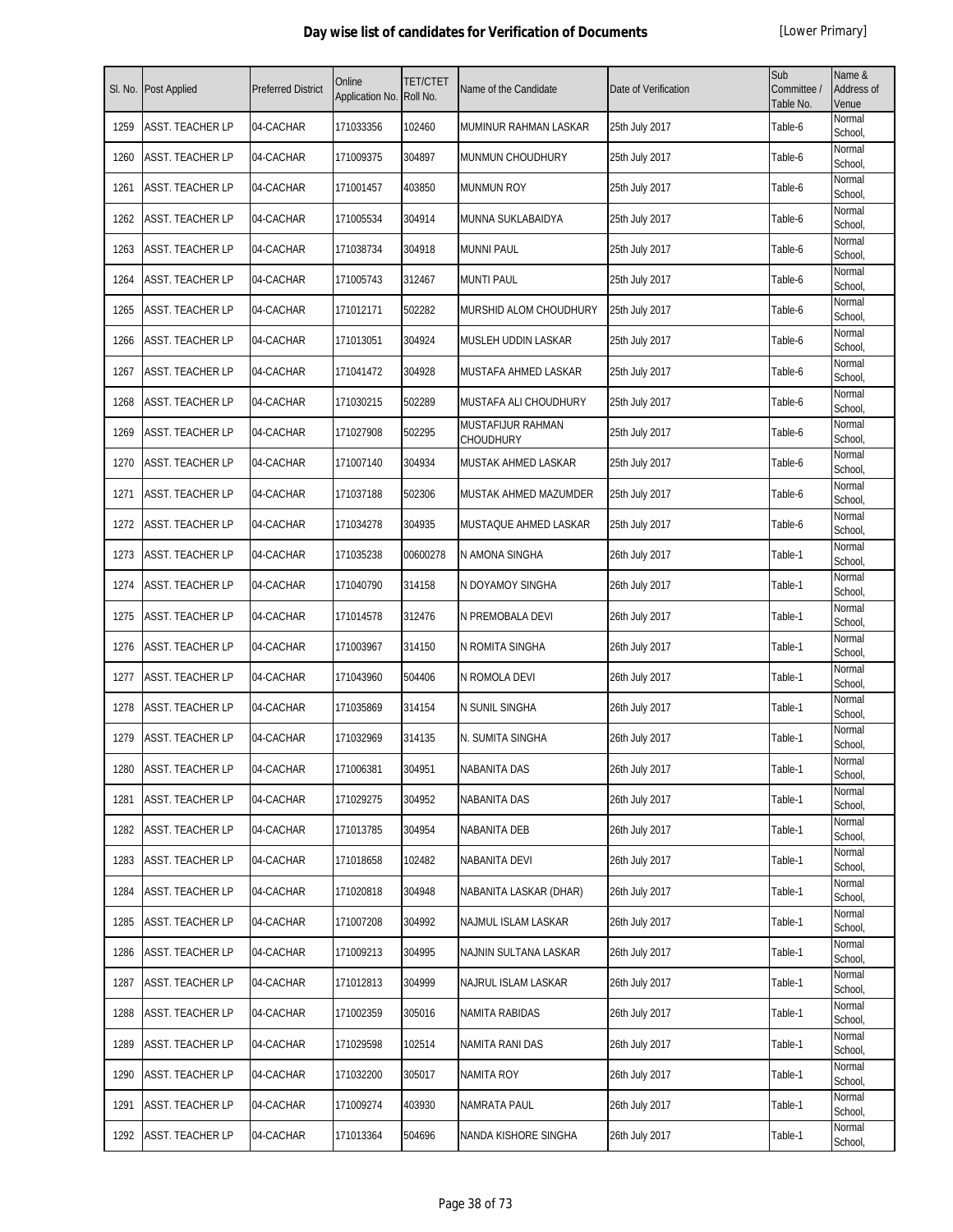| SI. No. | Post Applied            | <b>Preferred District</b> | Online<br>Application No. | <b>TET/CTET</b><br>Roll No. | Name of the Candidate    | Date of Verification | Sub<br>Committee /<br>Table No. | Name &<br>Address of<br>Venue |
|---------|-------------------------|---------------------------|---------------------------|-----------------------------|--------------------------|----------------------|---------------------------------|-------------------------------|
| 1293    | <b>ASST. TEACHER LP</b> | 04-CACHAR                 | 171000417                 | 305028                      | <b>NANDA ROY</b>         | 26th July 2017       | Table-1                         | Normal<br>School,             |
| 1294    | ASST. TEACHER LP        | 04-CACHAR                 | 171000355                 | 305029                      | NANDA SHARMA             | 26th July 2017       | Table-1                         | Normal<br>School,             |
| 1295    | ASST. TEACHER LP        | 04-CACHAR                 | 171015692                 | 305030                      | NANDAN ADHIKARI          | 26th July 2017       | Table-1                         | Normal<br>School,             |
| 1296    | ASST. TEACHER LP        | 04-CACHAR                 | 171022275                 | 305037                      | NANDITA BHATTACHARJEE    | 26th July 2017       | Table-1                         | Normal<br>School,             |
| 1297    | ASST. TEACHER LP        | 04-CACHAR                 | 171023277                 | 312490                      | NANDITA CHATTERJEE       | 26th July 2017       | Table-1                         | Normal<br>School,             |
| 1298    | ASST. TEACHER LP        | 04-CACHAR                 | 171021362                 | 305046                      | <b>NANDITA DEY</b>       | 26th July 2017       | Table-1                         | Normal<br>School,             |
| 1299    | ASST. TEACHER LP        | 04-CACHAR                 | 171009458                 | 305047                      | NANDITA DHAR             | 26th July 2017       | Table-1                         | Normal<br>School,             |
| 1300    | ASST. TEACHER LP        | 04-CACHAR                 | 171000711                 | 305049                      | NANDITA NATH             | 26th July 2017       | Table-1                         | Normal<br>School,             |
| 1301    | ASST. TEACHER LP        | 04-CACHAR                 | 171002335                 | 305053                      | NANDITA PURKAYASTHA      | 26th July 2017       | Table-1                         | Normal<br>School,             |
| 1302    | ASST. TEACHER LP        | 04-CACHAR                 | 171024581                 | 504697                      | NANDITA SARMA            | 26th July 2017       | Table-1                         | Normal<br>School,             |
| 1303    | <b>ASST. TEACHER LP</b> | 04-CACHAR                 | 171006739                 | 102548                      | NANDITA SUKLABAIDYA      | 26th July 2017       | Table-1                         | Normal<br>School,             |
| 1304    | ASST. TEACHER LP        | 04-CACHAR                 | 171037497                 | 102549                      | NANI GOPAL SARKAR        | 26th July 2017       | Table-1                         | Normal<br>School,             |
| 1305    | ASST. TEACHER LP        | 04-CACHAR                 | 171032166                 | 305061                      | <b>NARAYAN DAS</b>       | 26th July 2017       | Table-1                         | Normal<br>School,             |
| 1306    | ASST. TEACHER LP        | 04-CACHAR                 | 171033969                 | 502379                      | NARAYAN DAS              | 26th July 2017       | Table-1                         | Normal<br>School,             |
| 1307    | ASST. TEACHER LP        | 04-CACHAR                 | 171025757                 | 504408                      | NARGIS PARVIN TAPADAR    | 26th July 2017       | Table-1                         | Normal<br>School,             |
| 1308    | ASST. TEACHER LP        | 04-CACHAR                 | 171030346                 | 305077                      | NASHIM AHMED BARBHUIYA   | 26th July 2017       | Table-1                         | Normal<br>School,             |
| 1309    | ASST. TEACHER LP        | 04-CACHAR                 | 171012934                 | 305078                      | NASIB ALI AHMED          | 26th July 2017       | Table-1                         | Normal<br>School,             |
| 1310    | ASST. TEACHER LP        | 04-CACHAR                 | 171030246                 | 305082                      | NASIM AHMED BARBHUIYA    | 26th July 2017       | Table-1                         | Normal<br>School,             |
| 1311    | ASST. TEACHER LP        | 04-CACHAR                 | 171034310                 | 305083                      | NASIM AHMED CHOUDHURY    | 26th July 2017       | Table-1                         | Normal<br>School,             |
| 1312    | <b>ASST. TEACHER LP</b> | 04-CACHAR                 | 171030372                 | 305086                      | NASIM AKHTAR MAZUMDER    | 26th July 2017       | Table-1                         | Normal<br>School,             |
| 1313    | ASST. TEACHER LP        | 04-CACHAR                 | 171013574                 | 305089                      | NASIMA AKTER BARBHUIYA   | 26th July 2017       | Table-1                         | Normal<br>School,             |
| 1314    | <b>ASST. TEACHER LP</b> | 04-CACHAR                 | 171016826                 | 305100                      | NASIR ALAM LASKAR        | 26th July 2017       | Table-1                         | Normal<br>School,             |
| 1315    | ASST. TEACHER LP        | 04-CACHAR                 | 171028598                 | 305105                      | NASRIN AKTAR MAZUMDER    | 26th July 2017       | Table-1                         | Normal<br>School,             |
| 1316    | ASST. TEACHER LP        | 04-CACHAR                 | 171003451                 | 305111                      | NAYAN ACHARJEE           | 26th July 2017       | Table-1                         | Normal<br>School,             |
| 1317    | ASST. TEACHER LP        | 04-CACHAR                 | 171020384                 | 502420                      | NAZIMA LASKAR            | 26th July 2017       | Table-1                         | Normal<br>School,             |
| 1318    | ASST. TEACHER LP        | 04-CACHAR                 | 171030312                 | 502422                      | NAZIR AHMED USMANI       | 26th July 2017       | Table-1                         | Normal<br>School,             |
| 1319    | ASST. TEACHER LP        | 04-CACHAR                 | 171041171                 | 502423                      | NAZIR HUSSAIN TAPADAR    | 26th July 2017       | Table-1                         | Normal<br>School,             |
| 1320    | ASST. TEACHER LP        | 04-CACHAR                 | 171017627                 | 502435                      | NAZMA BEGOM ANSARI       | 26th July 2017       | Table-1                         | Normal<br>School,             |
| 1321    | ASST. TEACHER LP        | 04-CACHAR                 | 171012479                 | 502439                      | NAZMA YEASMIN LASKAR     | 26th July 2017       | Table-1                         | Normal<br>School,             |
| 1322    | ASST. TEACHER LP        | 04-CACHAR                 | 171020259                 | 305154                      | NAZMIN BEGUM LASKAR      | 26th July 2017       | Table-1                         | Normal<br>School,             |
| 1323    | ASST. TEACHER LP        | 04-CACHAR                 | 171033724                 | 502442                      | NAZMIN NIGAR MAZUMDER    | 26th July 2017       | Table-1                         | Normal<br>School,             |
| 1324    | ASST. TEACHER LP        | 04-CACHAR                 | 171028537                 | 502450                      | NAZMUL ALOM LASKAR       | 26th July 2017       | Table-1                         | Normal<br>School,             |
| 1325    | ASST. TEACHER LP        | 04-CACHAR                 | 171028519                 | 502451                      | NAZMUL HAQUE BARBHUIYA   | 26th July 2017       | Table-1                         | Normal<br>School,             |
| 1326    | ASST. TEACHER LP        | 04-CACHAR                 | 171031470                 | 502457                      | NAZMUL HUSSAIN BARBHUIYA | 26th July 2017       | Table-1                         | Normal<br>School,             |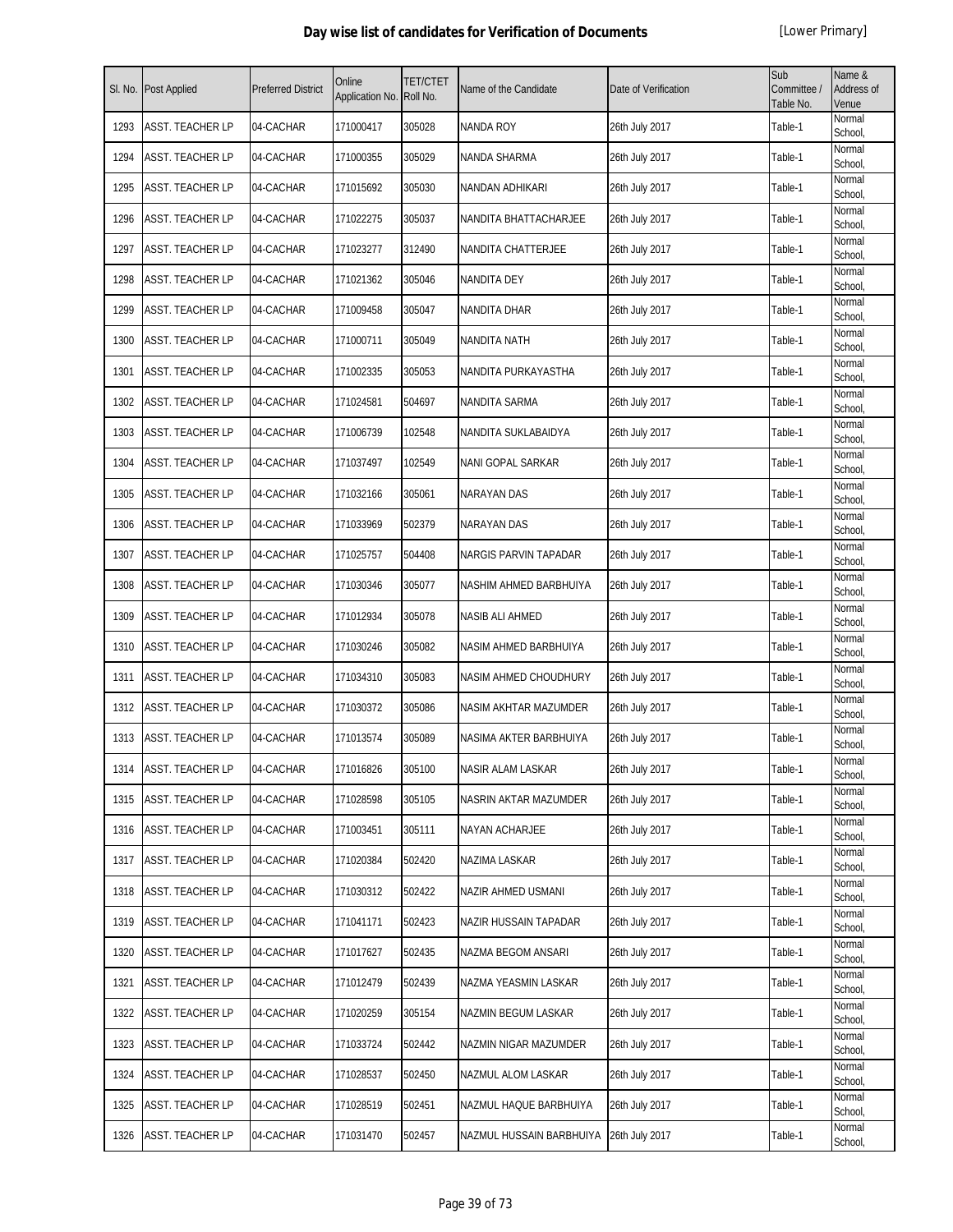| SI. No. | Post Applied            | <b>Preferred District</b> | Online<br>Application No. | <b>TET/CTET</b><br>Roll No. | Name of the Candidate     | Date of Verification | Sub<br>Committee /<br>Table No. | Name &<br><b>Address of</b><br>Venue |
|---------|-------------------------|---------------------------|---------------------------|-----------------------------|---------------------------|----------------------|---------------------------------|--------------------------------------|
| 1327    | ASST. TEACHER LP        | 04-CACHAR                 | 171023401                 | 305164                      | NAZMUL, HUSSAIN LASKAR    | 26th July 2017       | Table-1                         | Normal<br>School,                    |
| 1328    | ASST. TEACHER LP        | 04-CACHAR                 | 171028980                 | 305169                      | NAZRANA BEGOM             | 26th July 2017       | Table-1                         | Normal<br>School,                    |
| 1329    | ASST. TEACHER LP        | 04-CACHAR                 | 171010886                 | 305172                      | NAZRIN SULTANA LASKAR     | 26th July 2017       | Table-1                         | Normal<br>School,                    |
| 1330    | ASST. TEACHER LP        | 04-CACHAR                 | 171037115                 | 502477                      | NAZRUL ISLAM CHOUDHURY    | 26th July 2017       | Table-1                         | Normal<br>School,                    |
| 1331    | ASST. TEACHER LP        | 04-CACHAR                 | 171009351                 | 305180                      | NAZRUL ISLAM LASKAR       | 26th July 2017       | Table-1                         | Normal<br>School,                    |
| 1332    | ASST. TEACHER LP        | 04-CACHAR                 | 171008358                 | 305183                      | <b>NEELASRI NATH</b>      | 26th July 2017       | Table-2                         | Normal<br>School,                    |
| 1333    | ASST. TEACHER LP        | 04-CACHAR                 | 171002720                 | 00603522                    | <b>NEIKHOCHONG HAOLAI</b> | 26th July 2017       | Table-2                         | Normal<br>School,                    |
| 1334    | ASST. TEACHER LP        | 04-CACHAR                 | 171012625                 | 305192                      | NEPAL CHANDRA DAS         | 26th July 2017       | Table-2                         | Normal<br>School,                    |
| 1335    | ASST. TEACHER LP        | 04-CACHAR                 | 171019623                 | 102578                      | NEPAL CHANDRA ROY         | 26th July 2017       | Table-2                         | Normal<br>School,                    |
| 1336    | ASST. TEACHER LP        | 04-CACHAR                 | 171009789                 | 305195                      | NETRO BINDU GUPTA         | 26th July 2017       | Table-2                         | Normal<br>School,                    |
| 1337    | ASST. TEACHER LP        | 04-CACHAR                 | 171033936                 | 504700                      | NG AMRIT SINGHA           | 26th July 2017       | Table-2                         | Normal<br>School,                    |
| 1338    | ASST. TEACHER LP        | 04-CACHAR                 | 171000827                 | 314173                      | NG NIRMALA DEVI           | 26th July 2017       | Table-2                         | Normal<br>School,                    |
| 1339    | ASST. TEACHER LP        | 04-CACHAR                 | 171000810                 | 314175                      | NG RANJITA DEVI           | 26th July 2017       | Table-2                         | Normal<br>School,                    |
| 1340    | ASST. TEACHER LP        | 04-CACHAR                 | 171030024                 | 314176                      | NG REBIKA DEVI            | 26th July 2017       | Table-2                         | Normal<br>School,                    |
| 1341    | ASST. TEACHER LP        | 04-CACHAR                 | 171038009                 | 312517                      | <b>NIBALI BARMAN</b>      | 26th July 2017       | Table-2                         | Normal<br>School,                    |
| 1342    | ASST. TEACHER LP        | 04-CACHAR                 | 171028916                 | 305201                      | <b>NIBAS DAS</b>          | 26th July 2017       | Table-2                         | Normal<br>School,                    |
| 1343    | ASST. TEACHER LP        | 04-CACHAR                 | 171014976                 | 404066                      | NIBASH NATH               | 26th July 2017       | Table-2                         | Normal<br>School,                    |
| 1344    | ASST. TEACHER LP        | 04-CACHAR                 | 171036721                 | 305206                      | NIBEDITA CHOUDHURY        | 26th July 2017       | Table-2                         | Normal<br>School,                    |
| 1345    | ASST. TEACHER LP        | 04-CACHAR                 | 171030184                 | 314192                      | NIBEDITA DEVI             | 26th July 2017       | Table-2                         | Normal<br>School,                    |
| 1346    | ASST. TEACHER LP        | 04-CACHAR                 | 171021140                 | 305213                      | NIBEDITA GOSWAMI          | 26th July 2017       | Table-2                         | Normal<br>School,                    |
| 1347    | ASST. TEACHER LP        | 04-CACHAR                 | 171007281                 | 305216                      | NIBEDITA RAY              | 26th July 2017       | Table-2                         | Normal<br>School,                    |
| 1348    | ASST. TEACHER LP        | 04-CACHAR                 | 171016360                 | 502494                      | NIBEDITA ROY              | 26th July 2017       | Table-2                         | Normal<br>School,                    |
| 1349    | <b>ASST. TEACHER LP</b> | 04-CACHAR                 | 171028440                 | 200399                      | NIBEDITA SARKAR           | 26th July 2017       | Table-2                         | Normal<br>School,                    |
| 1350    | <b>ASST. TEACHER LP</b> | 04-CACHAR                 | 171034264                 | 305227                      | NIBHU RAJKUMARI           | 26th July 2017       | Table-2                         | Normal<br>School,                    |
| 1351    | ASST. TEACHER LP        | 04-CACHAR                 | 171027873                 | 305231                      | <b>NIHAR DAS</b>          | 26th July 2017       | Table-2                         | Normal<br>School,                    |
| 1352    | ASST. TEACHER LP        | 04-CACHAR                 | 171025447                 | 502500                      | NILABHA PURKAYASTHA       | 26th July 2017       | Table-2                         | Normal<br>School,                    |
| 1353    | ASST. TEACHER LP        | 04-CACHAR                 | 171037583                 | 502503                      | NILADRI SANKAR DAS        | 26th July 2017       | Table-2                         | Normal<br>School,                    |
| 1354    | ASST. TEACHER LP        | 04-CACHAR                 | 171014457                 | 404094                      | NILADRI SANKAR PAUL       | 26th July 2017       | Table-2                         | Normal<br>School,                    |
| 1355    | ASST. TEACHER LP        | 04-CACHAR                 | 171036436                 | 504707                      | <b>NILAJIT SHAMA</b>      | 26th July 2017       | Table-2                         | Normal<br>School,                    |
| 1356    | ASST. TEACHER LP        | 04-CACHAR                 | 171035005                 | 305246                      | NILAM CHOWDHURY           | 26th July 2017       | Table-2                         | Normal<br>School,                    |
| 1357    | ASST. TEACHER LP        | 04-CACHAR                 | 171030409                 | 0801241                     | NILAMAY NATH              | 26th July 2017       | Table-2                         | Normal<br>School,                    |
| 1358    | ASST. TEACHER LP        | 04-CACHAR                 | 171022761                 | 312520                      | NILANJANA DAS             | 26th July 2017       | Table-2                         | Normal<br>School,                    |
| 1359    | ASST. TEACHER LP        | 04-CACHAR                 | 171001973                 | 305255                      | NILIMA MISRA              | 26th July 2017       | Table-2                         | Normal<br>School,                    |
| 1360    | ASST. TEACHER LP        | 04-CACHAR                 | 171023506                 | 305258                      | NILKAMAL GHATWAR          | 26th July 2017       | Table-2                         | Normal<br>School,                    |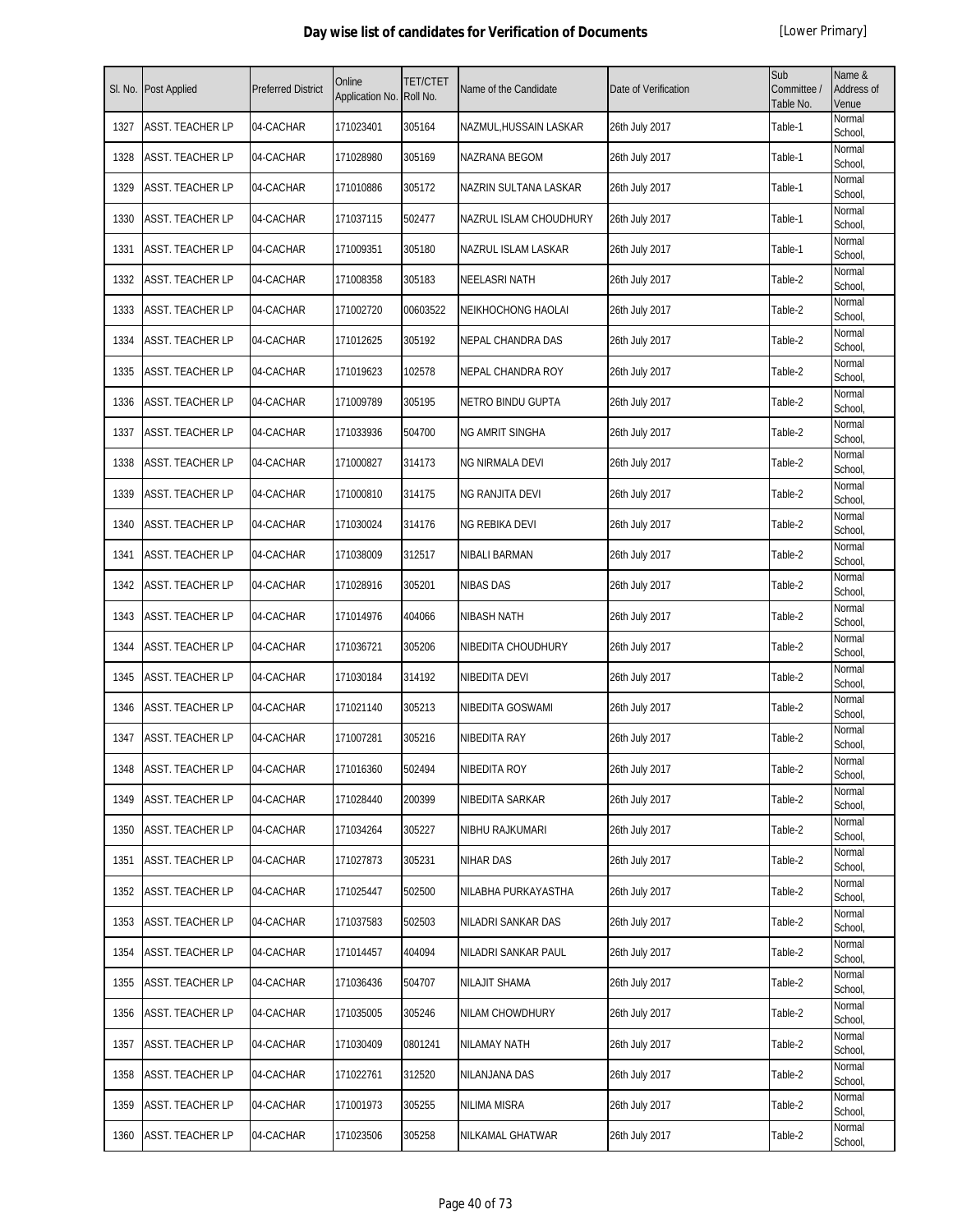| SI. No. | Post Applied            | <b>Preferred District</b> | Online<br>Application No. | TET/CTET<br>Roll No. | Name of the Candidate           | Date of Verification | Sub<br>Committee /<br>Table No. | Name &<br>Address of<br>Venue |
|---------|-------------------------|---------------------------|---------------------------|----------------------|---------------------------------|----------------------|---------------------------------|-------------------------------|
| 1361    | ASST. TEACHER LP        | 04-CACHAR                 | 171000707                 | 305259               | NILKANTA DAS                    | 26th July 2017       | Table-2                         | Normal<br>School,             |
| 1362    | ASST. TEACHER LP        | 04-CACHAR                 | 171035868                 | 502507               | NILKANTA PAUL                   | 26th July 2017       | Table-2                         | Normal<br>School,             |
| 1363    | ASST. TEACHER LP        | 04-CACHAR                 | 171014836                 | 404116               | NILOTPAL DAS                    | 26th July 2017       | Table-2                         | Normal<br>School,             |
| 1364    | ASST. TEACHER LP        | 04-CACHAR                 | 171003230                 | 305264               | NILOTPOLA SHARMA                | 26th July 2017       | Table-2                         | Normal<br>School,             |
| 1365    | ASST. TEACHER LP        | 04-CACHAR                 | 171022659                 | 312524               | NILOUTHPAL BISWAS               | 26th July 2017       | Table-2                         | Normal<br>School,             |
| 1366    | ASST. TEACHER LP        | 04-CACHAR                 | 171014866                 | 305266               | NILOY DAS                       | 26th July 2017       | Table-2                         | Normal<br>School,             |
| 1367    | ASST. TEACHER LP        | 04-CACHAR                 | 171035314                 | 305265               | <b>NILOY DAS</b>                | 26th July 2017       | Table-2                         | Normal<br>School,             |
| 1368    | ASST. TEACHER LP        | 04-CACHAR                 | 171003886                 | 305267               | <b>NILOY NATH</b>               | 26th July 2017       | Table-2                         | Normal<br>School,             |
| 1369    | ASST. TEACHER LP        | 04-CACHAR                 | 171016729                 | 305271               | NILU SINGHA                     | 26th July 2017       | Table-2                         | Normal<br>School,             |
| 1370    | <b>ASST. TEACHER LP</b> | 04-CACHAR                 | 171028751                 | 502513               | NILUFAHASAN LASKAR              | 26th July 2017       | Table-2                         | Normal<br>School,             |
| 1371    | ASST. TEACHER LP        | 04-CACHAR                 | 171027636                 | 502520               | NILUTHFA BEGOM LASKAR           | 26th July 2017       | Table-2                         | Normal<br>School,             |
| 1372    | ASST. TEACHER LP        | 04-CACHAR                 | 171027666                 | 305279               | NILUTPOL ROY                    | 26th July 2017       | Table-2                         | Normal<br>School,             |
| 1373    | ASST. TEACHER LP        | 04-CACHAR                 | 171001706                 | 305284               | NIRANJAN BHOWMIK                | 26th July 2017       | Table-2                         | Normal<br>School,             |
| 1374    | ASST. TEACHER LP        | 04-CACHAR                 | 171001754                 | 305288               | NIRANJAN ROY                    | 26th July 2017       | Table-2                         | Normal<br>School,             |
| 1375    | ASST. TEACHER LP        | 04-CACHAR                 | 171021057                 | 305297               | NIRMAL KUMAR DAS                | 26th July 2017       | Table-2                         | Normal<br>School,             |
| 1376    | ASST. TEACHER LP        | 04-CACHAR                 | 171003037                 | 305298               | NIRMALA DAS                     | 26th July 2017       | Table-2                         | Normal<br>School,             |
| 1377    | ASST. TEACHER LP        | 04-CACHAR                 | 171008108                 | 404148               | NIRMALA SINHA                   | 26th July 2017       | Table-2                         | Normal<br>School,             |
| 1378    | ASST. TEACHER LP        | 04-CACHAR                 | 171035780                 | 312530               | NIRMALENDU SINHA                | 26th July 2017       | Table-2                         | Normal<br>School,             |
| 1379    | ASST. TEACHER LP        | 04-CACHAR                 | 171002582                 | 404159               | NIROMA SINHA                    | 26th July 2017       | Table-2                         | Normal<br>School,             |
| 1380    | ASST. TEACHER LP        | 04-CACHAR                 | 171011470                 | 305310               | NIRUPAM BARDHAN                 | 26th July 2017       | Table-2                         | Normal<br>School,             |
| 1381    | ASST. TEACHER LP        | 04-CACHAR                 | 171012116                 | 404169               | NIRUPOM DAS                     | 26th July 2017       | Table-2                         | Normal<br>School,             |
| 1382    | ASST. TEACHER LP        | 04-CACHAR                 | 171033137                 | 305321               | <b>NIRUPOM DEY</b>              | 26th July 2017       | Table-2                         | Normal<br>School,             |
| 1383    | ASST. TEACHER LP        | 04-CACHAR                 | 171036850                 | 502537               | NIRUPOMA GOSWAMI                | 26th July 2017       | Table-2                         | Normal<br>School,             |
| 1384    | ASST. TEACHER LP        | 04-CACHAR                 | 171000120                 | 502538               | NIRUPOMA NATH                   | 26th July 2017       | Table-2                         | Normal<br>School,             |
| 1385    | ASST. TEACHER LP        | 04-CACHAR                 | 171034149                 | 502548               | NITISH KUMAR DAS                | 26th July 2017       | Table-2                         | Normal<br>School,             |
| 1386    | ASST. TEACHER LP        | 04-CACHAR                 | 171032708                 | 305332               | NITON DEB                       | 26th July 2017       | Table-2                         | Normal<br>School,             |
| 1387    | ASST. TEACHER LP        | 04-CACHAR                 | 171036998                 | 305333               | NITON MOHANTA                   | 26th July 2017       | Table-2                         | Normal<br>School,             |
| 1388    | ASST. TEACHER LP        | 04-CACHAR                 | 171008211                 | 314209               | NITU SHARMA                     | 26th July 2017       | Table-2                         | Normal<br>School,             |
| 1389    | ASST. TEACHER LP        | 04-CACHAR                 | 171012099                 | 314210               | NOBEN KUMAR SINGHA              | 26th July 2017       | Table-2                         | Normal<br>School,             |
| 1390    | ASST. TEACHER LP        | 04-CACHAR                 | 171029612                 | 305360               | NOBONITA BARBHUIYA              | 26th July 2017       | Table-2                         | Normal<br>School,             |
| 1391    | ASST. TEACHER LP        | 04-CACHAR                 | 171006264                 | 314212               | NOMITA DEVI                     | 26th July 2017       | Table-2                         | Normal<br>School,             |
| 1392    | ASST. TEACHER LP        | 04-CACHAR                 | 171007274                 | 305368               | NOOR ALOM AHMED                 | 26th July 2017       | Table-2                         | Normal<br>School,             |
| 1393    | ASST. TEACHER LP        | 04-CACHAR                 | 171029659                 | 502569               | NOOR NEHAR LASKAR               | 26th July 2017       | Table-2                         | Normal<br>School,             |
| 1394    | ASST. TEACHER LP        | 04-CACHAR                 | 171018078                 | 502574               | NOORWANA PARBIN NEHAR<br>LASKAR | 26th July 2017       | Table-2                         | Normal<br>School,             |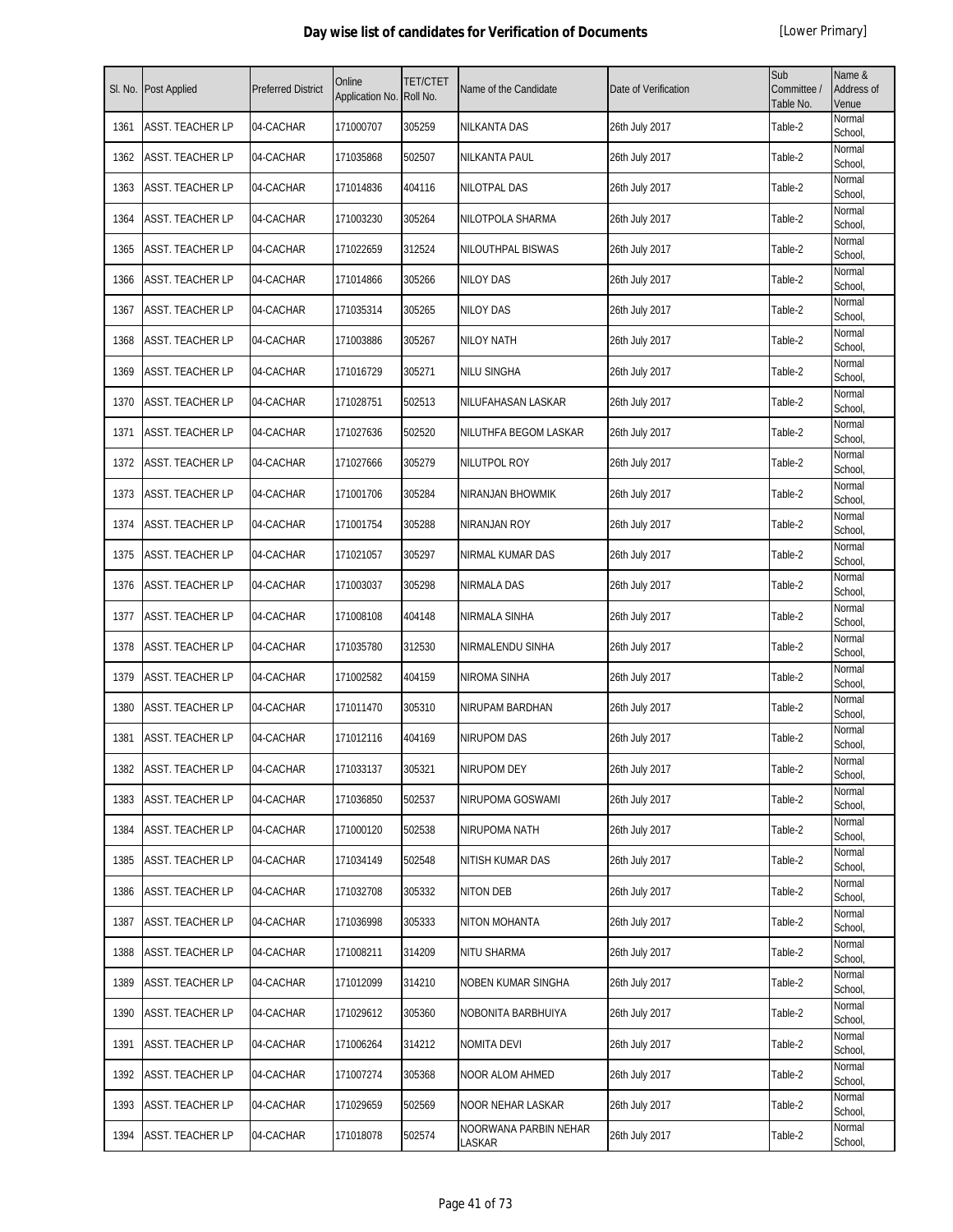| SI. No. | <b>Post Applied</b>     | <b>Preferred District</b> | Online<br>Application No. | <b>TET/CTET</b><br>Roll No. | Name of the Candidate                   | Date of Verification | Sub<br>Committee /<br>Table No. | Name &<br>Address of<br>Venue |
|---------|-------------------------|---------------------------|---------------------------|-----------------------------|-----------------------------------------|----------------------|---------------------------------|-------------------------------|
| 1395    | <b>ASST. TEACHER LP</b> | 04-CACHAR                 | 171002061                 | 305393                      | <b>NUR BAHAR BEGOM LASKAR</b>           | 26th July 2017       | Table-2                         | Normal<br>School,             |
| 1396    | ASST. TEACHER LP        | 04-CACHAR                 | 171029948                 | 305403                      | NURJAHAN BEGUM BARBHUIYA 26th July 2017 |                      | Table-2                         | Normal<br>School,             |
| 1397    | ASST. TEACHER LP        | 04-CACHAR                 | 171033571                 | 305406                      | <b>NURUL ALAM LASKAR</b>                | 26th July 2017       | Table-2                         | Normal<br>School,             |
| 1398    | ASST. TEACHER LP        | 04-CACHAR                 | 171035818                 | 305415                      | <b>NURUL HASAN</b>                      | 26th July 2017       | Table-2                         | Normal<br>School,             |
| 1399    | ASST. TEACHER LP        | 04-CACHAR                 | 171005686                 | 305417                      | NURUL HASSAN BARBHUIYA                  | 26th July 2017       | Table-2                         | Normal<br>School,             |
| 1400    | ASST. TEACHER LP        | 04-CACHAR                 | 171017683                 | 314222                      | NURUL HUSSAIN CHOUDHURY                 | 26th July 2017       | Table-2                         | Normal<br>School,             |
| 1401    | <b>ASST. TEACHER LP</b> | 04-CACHAR                 | 171024958                 | 305433                      | NUTAN CHAKRABORTY                       | 26th July 2017       | Table-2                         | Normal<br>School,             |
| 1402    | ASST. TEACHER LP        | 04-CACHAR                 | 171008222                 | 314223                      | O BABITA SINGHA                         | 26th July 2017       | Table-2                         | Normal<br>School,             |
| 1403    | ASST. TEACHER LP        | 04-CACHAR                 | 171021611                 | 314225                      | O HARI MANI SINGHA                      | 26th July 2017       | Table-2                         | Normal<br>School,             |
| 1404    | ASST. TEACHER LP        | 04-CACHAR                 | 171016646                 | 314242                      | O.MOITHAPLEI SINGHA                     | 26th July 2017       | Table-2                         | Normal<br>School,             |
| 1405    | ASST. TEACHER LP        | 04-CACHAR                 | 171026213                 | 305435                      | OHIDUR RAHMAN TALUKDAR                  | 26th July 2017       | Table-2                         | Normal<br>School,             |
| 1406    | ASST. TEACHER LP        | 04-CACHAR                 | 171018727                 | 100256                      | <b>OSMAN BEPARI</b>                     | 26th July 2017       | Table-2                         | Normal<br>School,             |
| 1407    | ASST. TEACHER LP        | 04-CACHAR                 | 171033869                 | 314257                      | P SANDHYA RANI SINGHA                   | 26th July 2017       | Table-3                         | Normal<br>School,             |
| 1408    | ASST. TEACHER LP        | 04-CACHAR                 | 171031660                 | 108907                      | P. NANDITA SHARMA                       | 26th July 2017       | Table-3                         | Normal<br>School,             |
| 1409    | ASST. TEACHER LP        | 04-CACHAR                 | 171017185                 | 314252                      | P. SUPA NANDA SHARMA                    | 26th July 2017       | Table-3                         | Normal<br>School,             |
| 1410    | ASST. TEACHER LP        | 04-CACHAR                 | 171030834                 | 102675                      | PABITRA KR DAS                          | 26th July 2017       | Table-3                         | Normal<br>School,             |
| 1411    | ASST. TEACHER LP        | 04-CACHAR                 | 171001324                 | 305450                      | PADMINI ROY                             | 26th July 2017       | Table-3                         | Normal<br>School,             |
| 1412    | ASST. TEACHER LP        | 04-CACHAR                 | 171033609                 | 102694                      | <b>PALLABI DAS</b>                      | 26th July 2017       | Table-3                         | Normal<br>School,             |
| 1413    | <b>ASST. TEACHER LP</b> | 04-CACHAR                 | 171014472                 | 305464                      | PALLAVI RAJVANSHI                       | 26th July 2017       | Table-3                         | Normal<br>School,             |
| 1414    | ASST. TEACHER LP        | 04-CACHAR                 | 171009787                 | 305468                      | PALLOB NATH                             | 26th July 2017       | Table-3                         | Normal<br>School,             |
| 1415    | ASST. TEACHER LP        | 04-CACHAR                 | 171009816                 | 305480                      | PANCHAJANYA CHAKRABARTY 26th July 2017  |                      | Table-3                         | Normal<br>School,             |
| 1416    | ASST. TEACHER LP        | 04-CACHAR                 | 171000858                 | 305486                      | PANCHALI GHOSH                          | 26th July 2017       | Table-3                         | Normal<br>School,             |
| 1417    | ASST. TEACHER LP        | 04-CACHAR                 | 171016471                 | 305492                      | PANCHALI SEN GUPTA                      | 26th July 2017       | Table-3                         | Normal<br>School,             |
| 1418    | ASST. TEACHER LP        | 04-CACHAR                 | 171006960                 | 305497                      | PANCHATAPA DAS                          | 26th July 2017       | Table-3                         | Normal<br>School,             |
| 1419    | ASST. TEACHER LP        | 04-CACHAR                 | 171014367                 | 305506                      | PANKAJ KUMAR DAS                        | 26th July 2017       | Table-3                         | Normal<br>School,             |
| 1420    | ASST. TEACHER LP        | 04-CACHAR                 | 171020550                 | 502627                      | PANKAJ KUMAR DEB                        | 26th July 2017       | Table-3                         | Normal<br>School,             |
| 1421    | ASST. TEACHER LP        | 04-CACHAR                 | 171032220                 | 102726                      | PANKAJ SAHA                             | 26th July 2017       | Table-3                         | Normal<br>School,             |
| 1422    | ASST. TEACHER LP        | 04-CACHAR                 | 171007660                 | 305512                      | PANKOJ SINHA                            | 26th July 2017       | Table-3                         | Normal<br>School,             |
| 1423    | ASST. TEACHER LP        | 04-CACHAR                 | 171001451                 | 305513                      | PANNA DAS                               | 26th July 2017       | Table-3                         | Normal<br>School,             |
| 1424    | ASST. TEACHER LP        | 04-CACHAR                 | 171026172                 | 305515                      | PANNA DEB                               | 26th July 2017       | Table-3                         | Normal<br>School,             |
| 1425    | ASST. TEACHER LP        | 04-CACHAR                 | 171013856                 | 305519                      | PANNA LAL NATH                          | 26th July 2017       | Table-3                         | Normal<br>School,             |
| 1426    | ASST. TEACHER LP        | 04-CACHAR                 | 171033484                 | 404300                      | PANNA LAL ROY                           | 26th July 2017       | Table-3                         | Normal<br>School,             |
| 1427    | ASST. TEACHER LP        | 04-CACHAR                 | 171002414                 | 305522                      | PANNA LAL YADAV                         | 26th July 2017       | Table-3                         | Normal<br>School,             |
| 1428    | ASST. TEACHER LP        | 04-CACHAR                 | 171010141                 | 305531                      | PAPIA ROY                               | 26th July 2017       | Table-3                         | Normal<br>School,             |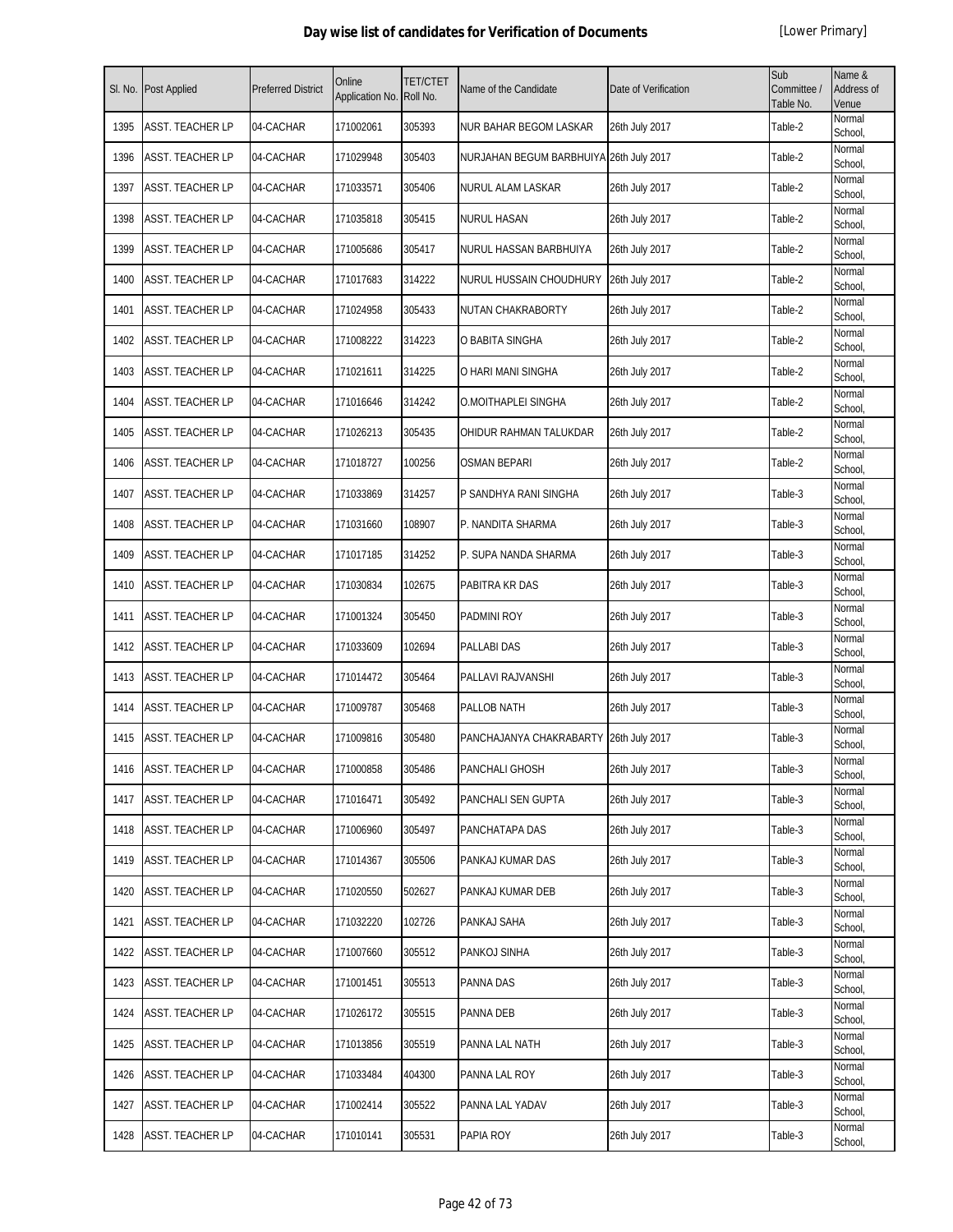| SI. No. | <b>Post Applied</b>     | <b>Preferred District</b> | Online<br>Application No. | <b>TET/CTET</b><br>Roll No. | Name of the Candidate    | Date of Verification | Sub<br>Committee /<br>Table No. | Name &<br>Address of<br>Venue |
|---------|-------------------------|---------------------------|---------------------------|-----------------------------|--------------------------|----------------------|---------------------------------|-------------------------------|
| 1429    | <b>ASST. TEACHER LP</b> | 04-CACHAR                 | 171020603                 | 305532                      | <b>PAPIA SEN</b>         | 26th July 2017       | Table-3                         | Normal<br>School,             |
| 1430    | ASST. TEACHER LP        | 04-CACHAR                 | 171008301                 | 305539                      | PAPIYA CHANDA            | 26th July 2017       | Table-3                         | Normal<br>School,             |
| 1431    | ASST. TEACHER LP        | 04-CACHAR                 | 171011324                 | 502631                      | PAPIYA DAS               | 26th July 2017       | Table-3                         | Normal<br>School,             |
| 1432    | ASST. TEACHER LP        | 04-CACHAR                 | 171016920                 | 305545                      | PAPIYA DEY               | 26th July 2017       | Table-3                         | Normal<br>School,             |
| 1433    | <b>ASST. TEACHER LP</b> | 04-CACHAR                 | 171016325                 | 502635                      | PAPIYA PURKAYASTHA       | 26th July 2017       | Table-3                         | Normal<br>School,             |
| 1434    | ASST. TEACHER LP        | 04-CACHAR                 | 171013024                 | 305552                      | PAPIYA SAMAJPATI         | 26th July 2017       | Table-3                         | Normal<br>School,             |
| 1435    | ASST. TEACHER LP        | 04-CACHAR                 | 171013169                 | 305534                      | PAPIYA THAKUR            | 26th July 2017       | Table-3                         | Normal<br>School,             |
| 1436    | ASST. TEACHER LP        | 04-CACHAR                 | 171017507                 | 305554                      | PAPON ADHIKARI           | 26th July 2017       | Table-3                         | Normal<br>School,             |
| 1437    | ASST. TEACHER LP        | 04-CACHAR                 | 171034076                 | 502638                      | PAPPA NATH               | 26th July 2017       | Table-3                         | Normal<br>School,             |
| 1438    | ASST. TEACHER LP        | 04-CACHAR                 | 171002139                 | 305558                      | PAPPU PAUL               | 26th July 2017       | Table-3                         | Normal<br>School,             |
| 1439    | ASST. TEACHER LP        | 04-CACHAR                 | 171019088                 | 305562                      | <b>PAPRI BISWAS</b>      | 26th July 2017       | Table-3                         | Normal<br>School,             |
| 1440    | ASST. TEACHER LP        | 04-CACHAR                 | 171012633                 | 305567                      | PAPRI DUTTA CHOUDHURY    | 26th July 2017       | Table-3                         | Normal<br>School,             |
| 1441    | ASST. TEACHER LP        | 04-CACHAR                 | 171014010                 | 305568                      | <b>PAPRI NATH</b>        | 26th July 2017       | Table-3                         | Normal<br>School,             |
| 1442    | ASST. TEACHER LP        | 04-CACHAR                 | 171018310                 | 0801589                     | PARAMITA SHARMA          | 26th July 2017       | Table-3                         | Normal<br>School,             |
| 1443    | ASST. TEACHER LP        | 04-CACHAR                 | 171029947                 | 0801591                     | PARBEZ AHMED MAZUMDER    | 26th July 2017       | Table-3                         | Normal<br>School,             |
| 1444    | ASST. TEACHER LP        | 04-CACHAR                 | 171024276                 | 305587                      | PARBIN SULTANA BARBHUIYA | 26th July 2017       | Table-3                         | Normal<br>School,             |
| 1445    | ASST. TEACHER LP        | 04-CACHAR                 | 171018230                 | 305593                      | PARBIN SULTANA LASKAR    | 26th July 2017       | Table-3                         | Normal<br>School,             |
| 1446    | ASST. TEACHER LP        | 04-CACHAR                 | 171025570                 | 502654                      | PARBOTI BISWAS           | 26th July 2017       | Table-3                         | Normal<br>School,             |
| 1447    | ASST. TEACHER LP        | 04-CACHAR                 | 171015998                 | 305601                      | PARIKSHIT SAHU           | 26th July 2017       | Table-3                         | Normal<br>School.             |
| 1448    | ASST. TEACHER LP        | 04-CACHAR                 | 171036242                 | 305603                      | PARIMAL CHANDRA NATH     | 26th July 2017       | Table-3                         | Normal<br>School,             |
| 1449    | ASST. TEACHER LP        | 04-CACHAR                 | 171006848                 | 305621                      | PARMITA DAS              | 26th July 2017       | Table-3                         | Normal<br>School,             |
| 1450    | <b>ASST. TEACHER LP</b> | 04-CACHAR                 | 171007540                 | 305620                      | <b>PARMITA DAS</b>       | 26th July 2017       | Table-3                         | Normal<br>School,             |
| 1451    | ASST. TEACHER LP        | 04-CACHAR                 | 171031661                 | 305636                      | PAROMITA SEAL            | 26th July 2017       | Table-3                         | Normal<br>School,             |
| 1452    | ASST. TEACHER LP        | 04-CACHAR                 | 171013855                 | 305645                      | PARTHA PRATIM PAUL       | 26th July 2017       | Table-3                         | Normal<br>School,             |
| 1453    | ASST. TEACHER LP        | 04-CACHAR                 | 171014058                 | 305637                      | PARTHA SARATHI DAS       | 26th July 2017       | Table-3                         | Normal<br>School,             |
| 1454    | ASST. TEACHER LP        | 04-CACHAR                 | 171036915                 | 305648                      | PARTHA SARATHI DAS       | 26th July 2017       | Table-3                         | Normal<br>School,             |
| 1455    | ASST. TEACHER LP        | 04-CACHAR                 | 171020567                 | 305650                      | PARTHA SARATHI PAUL      | 26th July 2017       | Table-3                         | Normal<br>School,             |
| 1456    | ASST. TEACHER LP        | 04-CACHAR                 | 171007809                 | 305652                      | PARTHA SARATI DEB ROY    | 26th July 2017       | Table-3                         | Normal<br>School,             |
| 1457    | ASST. TEACHER LP        | 04-CACHAR                 | 171038810                 | 305655                      | PARTHASARATHI CHANDA     | 26th July 2017       | Table-3                         | Normal<br>School,             |
| 1458    | ASST. TEACHER LP        | 04-CACHAR                 | 171024462                 | 305663                      | PARVIN SULTANA BARBHUIYA | 26th July 2017       | Table-3                         | Normal<br>School,             |
| 1459    | ASST. TEACHER LP        | 04-CACHAR                 | 171000542                 | 312575                      | PATHIKRIT AHMED          | 26th July 2017       | Table-3                         | Normal<br>School,             |
| 1460    | ASST. TEACHER LP        | 04-CACHAR                 | 171024855                 | 305670                      | PAYEL DAS                | 26th July 2017       | Table-3                         | Normal<br>School,             |
| 1461    | <b>ASST. TEACHER LP</b> | 04-CACHAR                 | 171006998                 | 305672                      | PAYEL KANGSA BANIK       | 26th July 2017       | Table-3                         | Normal<br>School,             |
| 1462    | <b>ASST. TEACHER LP</b> | 04-CACHAR                 | 171010084                 | 305673                      | PAYEL NATH               | 26th July 2017       | Table-3                         | Normal<br>School,             |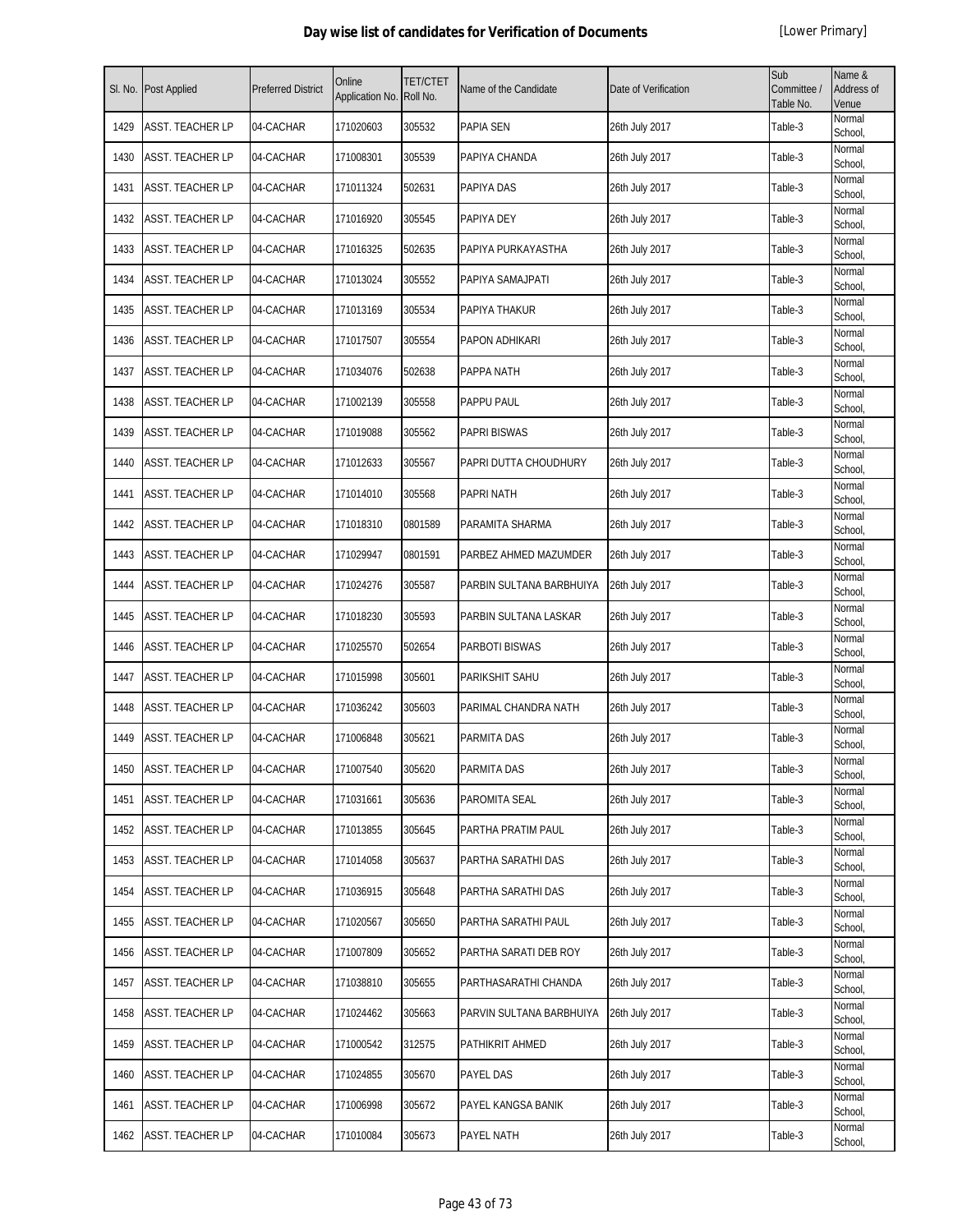| SI. No. | Post Applied            | <b>Preferred District</b> | Online<br>Application No. | TET/CTET<br>Roll No. | Name of the Candidate | Date of Verification | Sub<br>Committee /<br>Table No. | Name &<br><b>Address of</b><br>Venue |
|---------|-------------------------|---------------------------|---------------------------|----------------------|-----------------------|----------------------|---------------------------------|--------------------------------------|
| 1463    | ASST. TEACHER LP        | 04-CACHAR                 | 171010499                 | 314264               | PH NEELIMA DEVI       | 26th July 2017       | Table-4                         | Normal<br>School,                    |
| 1464    | ASST. TEACHER LP        | 04-CACHAR                 | 171027654                 | 102852               | PIJUSH KANTI DEY      | 26th July 2017       | Table-4                         | Normal<br>School,                    |
| 1465    | ASST. TEACHER LP        | 04-CACHAR                 | 171036519                 | 305685               | PIJUSH KANTI NATH     | 26th July 2017       | Table-4                         | Normal<br>School,                    |
| 1466    | ASST. TEACHER LP        | 04-CACHAR                 | 171004727                 | 305687               | PIJUSH KANTI SINHA    | 26th July 2017       | Table-4                         | Normal<br>School,                    |
| 1467    | ASST. TEACHER LP        | 04-CACHAR                 | 171036069                 | 312588               | PIJUSH KUMAR SINGHA   | 26th July 2017       | Table-4                         | Normal<br>School,                    |
| 1468    | ASST. TEACHER LP        | 04-CACHAR                 | 171005306                 | 305694               | PIKLU SEN             | 26th July 2017       | Table-4                         | Normal<br>School,                    |
| 1469    | ASST. TEACHER LP        | 04-CACHAR                 | 171027549                 | 305695               | <b>PINAK DAS</b>      | 26th July 2017       | Table-4                         | Normal<br>School,                    |
| 1470    | ASST. TEACHER LP        | 04-CACHAR                 | 171028364                 | 404413               | <b>PINAK DAS</b>      | 26th July 2017       | Table-4                         | Normal<br>School,                    |
| 1471    | ASST. TEACHER LP        | 04-CACHAR                 | 171006564                 | 502693               | PINAK KUMAR CHANDA    | 26th July 2017       | Table-4                         | Normal<br>School,                    |
| 1472    | ASST. TEACHER LP        | 04-CACHAR                 | 171028154                 | 305707               | PINAK RANJAN DAS      | 26th July 2017       | Table-4                         | Normal<br>School,                    |
| 1473    | ASST. TEACHER LP        | 04-CACHAR                 | 171000010                 | 305709               | PINAK ROY CHOWDHURY   | 26th July 2017       | Table-4                         | Normal<br>School,                    |
| 1474    | ASST. TEACHER LP        | 04-CACHAR                 | 171034469                 | 305710               | PINAK SUKLABAIDYA     | 26th July 2017       | Table-4                         | Normal<br>School,                    |
| 1475    | ASST. TEACHER LP        | 04-CACHAR                 | 171034323                 | 305713               | PINAKI CHOUDHURY      | 26th July 2017       | Table-4                         | Normal<br>School,                    |
| 1476    | ASST. TEACHER LP        | 04-CACHAR                 | 171033194                 | 305714               | PINAKI DAS            | 26th July 2017       | Table-4                         | Normal<br>School,                    |
| 1477    | ASST. TEACHER LP        | 04-CACHAR                 | 171033508                 | 502696               | PINAKI NATH LASKAR    | 26th July 2017       | Table-4                         | Normal<br>School,                    |
| 1478    | ASST. TEACHER LP        | 04-CACHAR                 | 171017433                 | 305717               | PINAKI PAUL           | 26th July 2017       | Table-4                         | Normal<br>School,                    |
| 1479    | ASST. TEACHER LP        | 04-CACHAR                 | 171010007                 | 305723               | <b>PINKI DAS</b>      | 26th July 2017       | Table-4                         | Normal<br>School,                    |
| 1480    | ASST. TEACHER LP        | 04-CACHAR                 | 171015165                 | 404425               | <b>PINKI DAS</b>      | 26th July 2017       | Table-4                         | Normal<br>School,                    |
| 1481    | ASST. TEACHER LP        | 04-CACHAR                 | 171001447                 | 502704               | PINKI DASGUPTA        | 26th July 2017       | Table-4                         | Normal<br>School,                    |
| 1482    | <b>ASST. TEACHER LP</b> | 04-CACHAR                 | 171001055                 | 305730               | <b>PINKI DEB</b>      | 26th July 2017       | Table-4                         | Normal<br>School,                    |
| 1483    | ASST. TEACHER LP        | 04-CACHAR                 | 171004300                 | 305721               | PINKI HAZAM           | 26th July 2017       | Table-4                         | Normal<br>School,                    |
| 1484    | <b>ASST. TEACHER LP</b> | 04-CACHAR                 | 171034628                 | 4300930              | <b>PINKI PAUL</b>     | 26th July 2017       | Table-4                         | Normal<br>School,                    |
| 1485    | ASST. TEACHER LP        | 04-CACHAR                 | 171005765                 | 305744               | PINKI ROY             | 26th July 2017       | Table-4                         | Normal<br>School,                    |
| 1486    | ASST. TEACHER LP        | 04-CACHAR                 | 171009489                 | 102905               | PINKI ROY             | 26th July 2017       | Table-4                         | Normal<br>School,                    |
| 1487    | ASST. TEACHER LP        | 04-CACHAR                 | 171017063                 | 305743               | PINKI ROY             | 26th July 2017       | Table-4                         | Normal<br>School,                    |
| 1488    | ASST. TEACHER LP        | 04-CACHAR                 | 171014958                 | 305750               | PINKU KAIRI           | 26th July 2017       | Table-4                         | Normal<br>School,                    |
| 1489    | ASST. TEACHER LP        | 04-CACHAR                 | 171004036                 | 305751               | PINKU KUMAR DAS       | 26th July 2017       | Table-4                         | Normal<br>School,                    |
| 1490    | ASST. TEACHER LP        | 04-CACHAR                 | 171015766                 | 305753               | PINKU NAMOSUDRA       | 26th July 2017       | Table-4                         | Normal<br>School,                    |
| 1491    | <b>ASST. TEACHER LP</b> | 04-CACHAR                 | 171006900                 | 305756               | <b>PINKY DAS</b>      | 26th July 2017       | Table-4                         | Normal<br>School,                    |
| 1492    | ASST. TEACHER LP        | 04-CACHAR                 | 171029967                 | 305761               | <b>PINKY PAUL</b>     | 26th July 2017       | Table-4                         | Normal<br>School,                    |
| 1493    | ASST. TEACHER LP        | 04-CACHAR                 | 171026935                 | 102917               | <b>PINTU DAS</b>      | 26th July 2017       | Table-4                         | Normal<br>School,                    |
| 1494    | ASST. TEACHER LP        | 04-CACHAR                 | 171026328                 | 305767               | PINTU DEBNATH         | 26th July 2017       | Table-4                         | Normal<br>School,                    |
| 1495    | ASST. TEACHER LP        | 04-CACHAR                 | 171000845                 | 404445               | <b>PITAM DAS</b>      | 26th July 2017       | Table-4                         | Normal<br>School,                    |
| 1496    | ASST. TEACHER LP        | 04-CACHAR                 | 171001006                 | 305774               | PIYALI BHATTACHARJEE  | 26th July 2017       | Table-4                         | Normal<br>School,                    |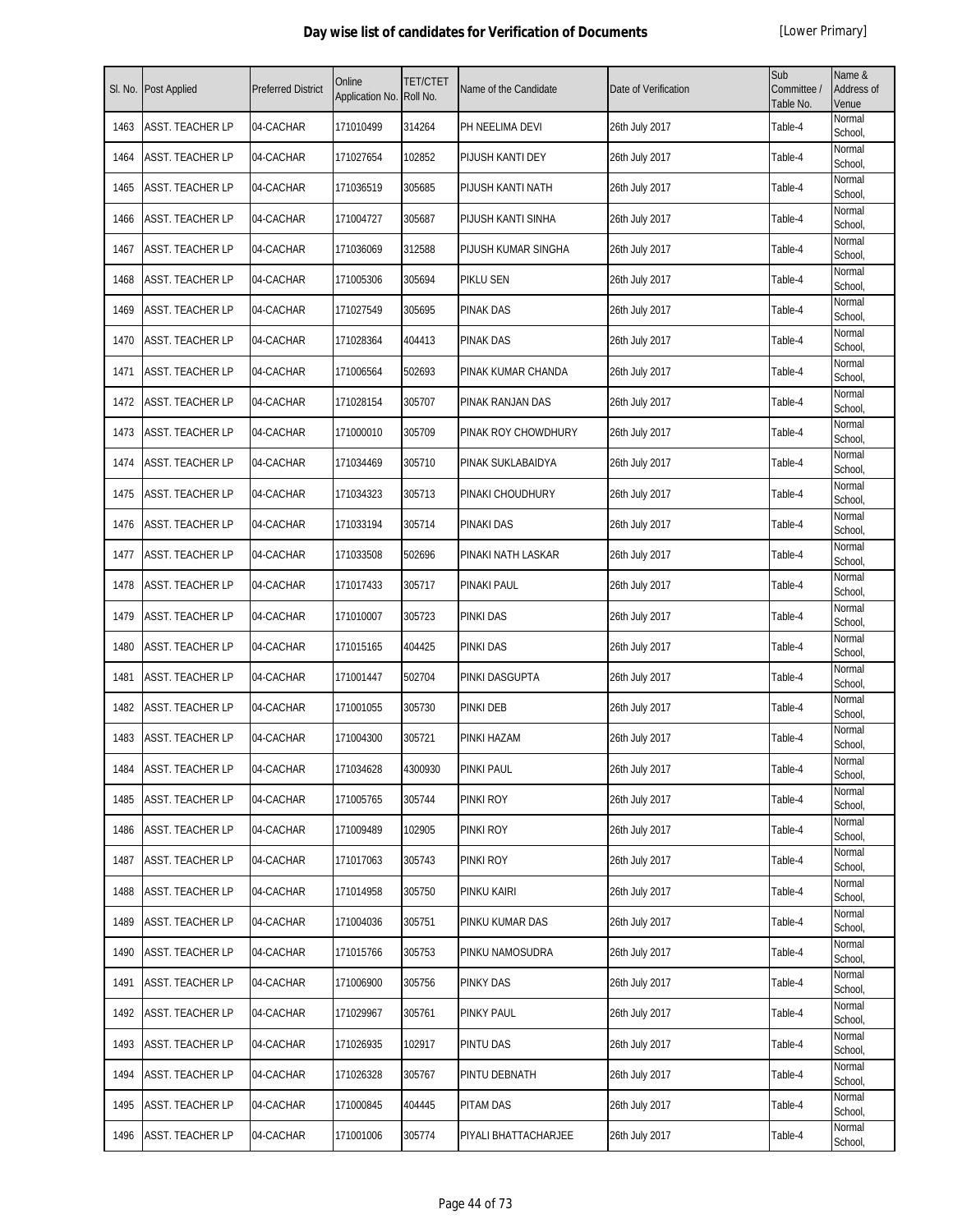| SI. No. | Post Applied            | <b>Preferred District</b> | Online<br>Application No. | <b>TET/CTET</b><br>Roll No. | Name of the Candidate             | Date of Verification | Sub<br>Committee /<br>Table No. | Name &<br>Address of<br>Venue |
|---------|-------------------------|---------------------------|---------------------------|-----------------------------|-----------------------------------|----------------------|---------------------------------|-------------------------------|
| 1497    | ASST. TEACHER LP        | 04-CACHAR                 | 171003985                 | 305776                      | PIYALI BOL (DEY)                  | 26th July 2017       | Table-4                         | Normal<br>School,             |
| 1498    | ASST. TEACHER LP        | 04-CACHAR                 | 171002388                 | 305782                      | PIYALI DEB                        | 26th July 2017       | Table-4                         | Normal<br>School,             |
| 1499    | ASST. TEACHER LP        | 04-CACHAR                 | 171018197                 | 305780                      | PIYALI DEB                        | 26th July 2017       | Table-4                         | Normal<br>School,             |
| 1500    | <b>ASST. TEACHER LP</b> | 04-CACHAR                 | 171034612                 | 305784                      | PIYALI DUTTA                      | 26th July 2017       | Table-4                         | Normal<br>School,             |
| 1501    | ASST. TEACHER LP        | 04-CACHAR                 | 171026483                 | 305788                      | <b>PIYAS DAS</b>                  | 26th July 2017       | Table-4                         | Normal<br>School,             |
| 1502    | ASST. TEACHER LP        | 04-CACHAR                 | 171026642                 | 305788                      | PIYAS DAS                         | 26th July 2017       | Table-4                         | Normal<br>School,             |
| 1503    | ASST. TEACHER LP        | 04-CACHAR                 | 171003060                 | 305794                      | POMPA BISWAS (DEB<br>PURKAYASTHA) | 26th July 2017       | Table-4                         | Normal<br>School,             |
| 1504    | ASST. TEACHER LP        | 04-CACHAR                 | 171004051                 | 305797                      | POMPA DAS                         | 26th July 2017       | Table-4                         | Normal<br>School,             |
| 1505    | <b>ASST. TEACHER LP</b> | 04-CACHAR                 | 171041159                 | 305798                      | POMPA DAS                         | 26th July 2017       | Table-4                         | Normal<br>School,             |
| 1506    | ASST. TEACHER LP        | 04-CACHAR                 | 171022963                 | 502728                      | POMPA MAZUMDER                    | 26th July 2017       | Table-4                         | Normal<br>School,             |
| 1507    | ASST. TEACHER LP        | 04-CACHAR                 | 171000535                 | 305804                      | POMPI DAS                         | 26th July 2017       | Table-4                         | Normal<br>School,             |
| 1508    | ASST. TEACHER LP        | 04-CACHAR                 | 171006300                 | 305805                      | POMPI DAS                         | 26th July 2017       | Table-4                         | Normal<br>School,             |
| 1509    | ASST. TEACHER LP        | 04-CACHAR                 | 171016094                 | 102962                      | POMPI DEBNATH                     | 26th July 2017       | Table-4                         | Normal<br>School,             |
| 1510    | ASST. TEACHER LP        | 04-CACHAR                 | 171006301                 | 312607                      | POOJA DAS                         | 26th July 2017       | Table-4                         | Normal<br>School,             |
| 1511    | ASST. TEACHER LP        | 04-CACHAR                 | 171026332                 | 102973                      | POONAM ROY                        | 26th July 2017       | Table-4                         | Normal<br>School,             |
| 1512    | ASST. TEACHER LP        | 04-CACHAR                 | 171006525                 | 305818                      | POONAM SINHA                      | 26th July 2017       | Table-4                         | Normal<br>School,             |
| 1513    | ASST. TEACHER LP        | 04-CACHAR                 | 171014354                 | 502738                      | POPPI DEY                         | 26th July 2017       | Table-4                         | Normal<br>School,             |
| 1514    | ASST. TEACHER LP        | 04-CACHAR                 | 171004126                 | 305825                      | PORESH CHANDRA DAS                | 26th July 2017       | Table-4                         | Normal<br>School,             |
| 1515    | <b>ASST. TEACHER LP</b> | 04-CACHAR                 | 171017648                 | 305830                      | POULAMI MAZUMDER                  | 26th July 2017       | Table-4                         | Normal<br>School,             |
| 1516    | ASST. TEACHER LP        | 04-CACHAR                 | 171027342                 | 305836                      | PRABAL KANTI SHARMA               | 26th July 2017       | Table-5                         | Normal<br>School,             |
| 1517    | ASST. TEACHER LP        | 04-CACHAR                 | 171030086                 | 305841                      | PRABHATI SINHA                    | 26th July 2017       | Table-5                         | Normal<br>School,             |
| 1518    | <b>ASST. TEACHER LP</b> | 04-CACHAR                 | 171004919                 | 305849                      | PRADIP CHANDA                     | 26th July 2017       | Table-5                         | Normal<br>School,             |
| 1519    | <b>ASST. TEACHER LP</b> | 04-CACHAR                 | 171007170                 | 305860                      | PRADIP RANJAN DAS                 | 26th July 2017       | Table-5                         | Normal<br>School,             |
| 1520    | ASST. TEACHER LP        | 04-CACHAR                 | 171042850                 | 305860                      | PRADIP RANJAN DAS                 | 26th July 2017       | Table-5                         | Normal<br>School,             |
| 1521    | ASST. TEACHER LP        | 04-CACHAR                 | 171007199                 | 201708                      | PRADIP YEIN                       | 26th July 2017       | Table-5                         | Normal<br>School,             |
| 1522    | ASST. TEACHER LP        | 04-CACHAR                 | 171038039                 | 312616                      | PRADIPTA CHOWDHURY                | 26th July 2017       | Table-5                         | Normal<br>School,             |
| 1523    | ASST. TEACHER LP        | 04-CACHAR                 | 171022361                 | 103002                      | PRAHLAD DAS                       | 26th July 2017       | Table-5                         | Normal<br>School,             |
| 1524    | ASST. TEACHER LP        | 04-CACHAR                 | 171020639                 | 305870                      | PRAKASH CHOWDHURY                 | 26th July 2017       | Table-5                         | Normal<br>School,             |
| 1525    | ASST. TEACHER LP        | 04-CACHAR                 | 171019798                 | 312618                      | PRAKASH GOALA                     | 26th July 2017       | Table-5                         | Normal<br>School,             |
| 1526    | ASST. TEACHER LP        | 04-CACHAR                 | 171037222                 | 305875                      | PRAMILA SEAL                      | 26th July 2017       | Table-5                         | Normal<br>School,             |
| 1527    | ASST. TEACHER LP        | 04-CACHAR                 | 171038832                 | 312620                      | PRANAB DAS                        | 26th July 2017       | Table-5                         | Normal<br>School,             |
| 1528    | ASST. TEACHER LP        | 04-CACHAR                 | 171020690                 | 305881                      | PRANAB KUMAR DEB                  | 26th July 2017       | Table-5                         | Normal<br>School,             |
| 1529    | ASST. TEACHER LP        | 04-CACHAR                 | 171006209                 | 502751                      | PRANAB NATH MAZUMDER              | 26th July 2017       | Table-5                         | Normal<br>School,             |
| 1530    | ASST. TEACHER LP        | 04-CACHAR                 | 171008399                 | 305882                      | PRANAB PAUL                       | 26th July 2017       | Table-5                         | Normal<br>School,             |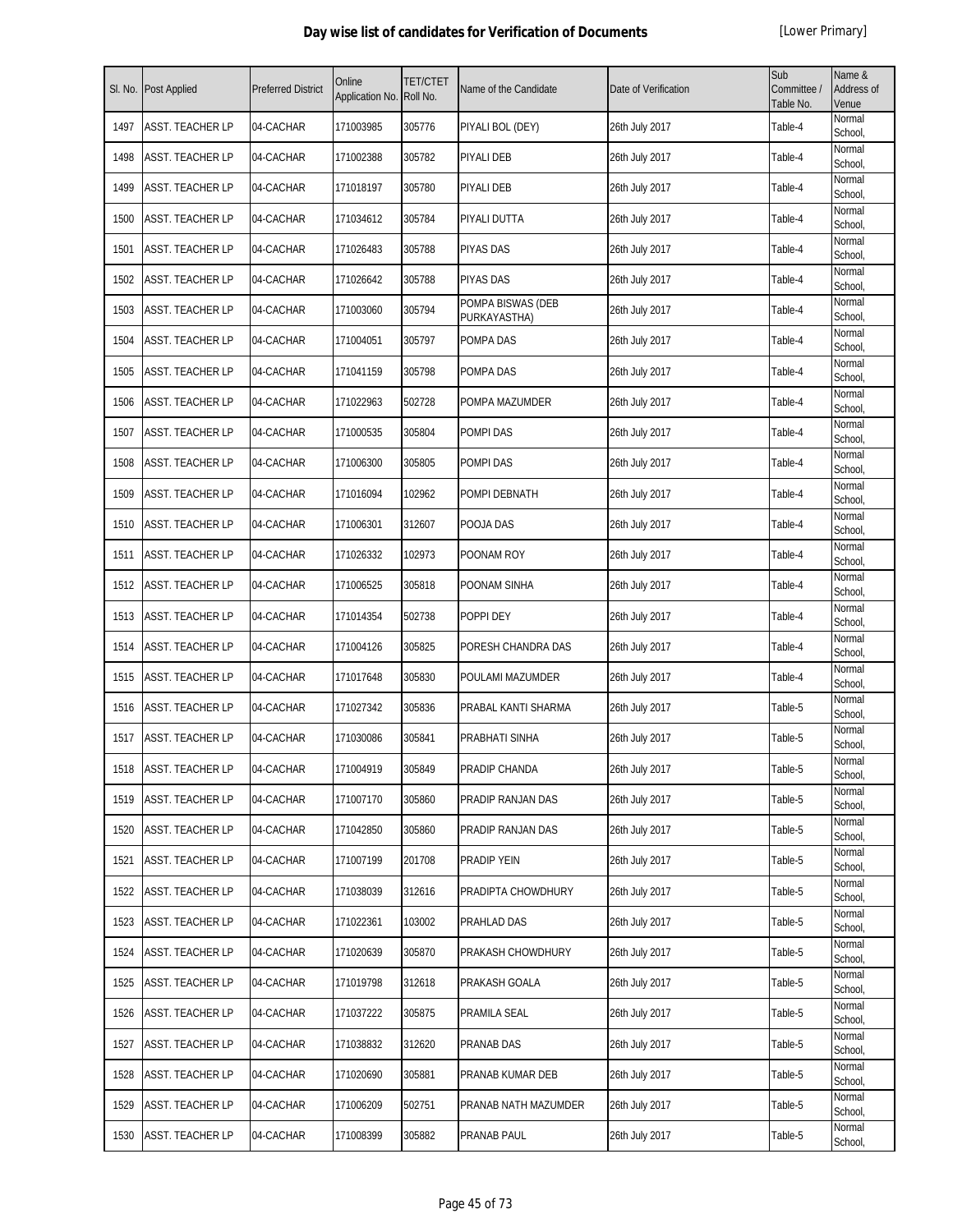| SI. No. | <b>Post Applied</b>     | <b>Preferred District</b> | Online<br>Application No. | <b>TET/CTET</b><br>Roll No. | Name of the Candidate   | Date of Verification | Sub<br>Committee /<br>Table No. | Name &<br><b>Address of</b><br>Venue |
|---------|-------------------------|---------------------------|---------------------------|-----------------------------|-------------------------|----------------------|---------------------------------|--------------------------------------|
| 1531    | <b>ASST. TEACHER LP</b> | 04-CACHAR                 | 171000895                 | 305883                      | PRANABESH DEY           | 26th July 2017       | Table-5                         | Normal<br>School,                    |
| 1532    | ASST. TEACHER LP        | 04-CACHAR                 | 171023453                 | 305886                      | PRANAJIT NAMASUDRA      | 26th July 2017       | Table-5                         | Normal<br>School,                    |
| 1533    | <b>ASST. TEACHER LP</b> | 04-CACHAR                 | 171032466                 | 305888                      | PRANATI RANI DAS        | 26th July 2017       | Table-5                         | Normal<br>School,                    |
| 1534    | <b>ASST. TEACHER LP</b> | 04-CACHAR                 | 171007000                 | 305890                      | <b>PRANAY DEB</b>       | 26th July 2017       | Table-5                         | Normal<br>School,                    |
| 1535    | <b>ASST. TEACHER LP</b> | 04-CACHAR                 | 171002481                 | 305893                      | PRANITA DEB             | 26th July 2017       | Table-5                         | Normal<br>School,                    |
| 1536    | ASST. TEACHER LP        | 04-CACHAR                 | 171009029                 | 502756                      | PRANTAJYOTI MALAKAR     | 26th July 2017       | Table-5                         | Normal<br>School,                    |
| 1537    | <b>ASST. TEACHER LP</b> | 04-CACHAR                 | 171014020                 | 305901                      | PRARTHI NATH            | 26th July 2017       | Table-5                         | Normal<br>School,                    |
| 1538    | ASST. TEACHER LP        | 04-CACHAR                 | 171000514                 | 305902                      | PRASANTA DAS            | 26th July 2017       | Table-5                         | Normal<br>School,                    |
| 1539    | ASST. TEACHER LP        | 04-CACHAR                 | 171026198                 | 305911                      | PRASENJIT PAUL          | 26th July 2017       | Table-5                         | Normal<br>School,                    |
| 1540    | <b>ASST. TEACHER LP</b> | 04-CACHAR                 | 171008444                 | 305915                      | PRATAP CHANDRA BARMAN   | 26th July 2017       | Table-5                         | Normal<br>School,                    |
| 1541    | <b>ASST. TEACHER LP</b> | 04-CACHAR                 | 171034354                 | 200460                      | PRATIMA BHATTACHARJEE   | 26th July 2017       | Table-5                         | Normal<br>School,                    |
| 1542    | <b>ASST. TEACHER LP</b> | 04-CACHAR                 | 171015736                 | 305923                      | PRATIMA DAS             | 26th July 2017       | Table-5                         | Normal<br>School,                    |
| 1543    | ASST. TEACHER LP        | 04-CACHAR                 | 171007066                 | 305933                      | PRATIVA SARMA           | 26th July 2017       | Table-5                         | Normal<br>School.                    |
| 1544    | <b>ASST. TEACHER LP</b> | 04-CACHAR                 | 171011486                 | 502764                      | PRATYUSH SUKLABAIDYA    | 26th July 2017       | Table-5                         | Normal<br>School,                    |
| 1545    | ASST. TEACHER LP        | 04-CACHAR                 | 171000840                 | 305939                      | PREMENDRA ROY           | 26th July 2017       | Table-5                         | Normal<br>School,                    |
| 1546    | ASST. TEACHER LP        | 04-CACHAR                 | 171034430                 | 314267                      | PREMILA SINGHA          | 26th July 2017       | Table-5                         | Normal<br>School,                    |
| 1547    | <b>ASST. TEACHER LP</b> | 04-CACHAR                 | 171000951                 | 305944                      | PRITAM BHATTACHARJEE    | 26th July 2017       | Table-5                         | Normal<br>School,                    |
| 1548    | <b>ASST. TEACHER LP</b> | 04-CACHAR                 | 171001223                 | 305945                      | PRITAM CHAKRABORTY      | 26th July 2017       | Table-5                         | Normal<br>School,                    |
| 1549    | ASST. TEACHER LP        | 04-CACHAR                 | 171017044                 | 305947                      | <b>PRITAM DAS</b>       | 26th July 2017       | Table-5                         | Normal<br>School,                    |
| 1550    | <b>ASST. TEACHER LP</b> | 04-CACHAR                 | 171035622                 | 305948                      | <b>PRITAM DAS</b>       | 26th July 2017       | Table-5                         | Normal<br>School,                    |
| 1551    | <b>ASST. TEACHER LP</b> | 04-CACHAR                 | 171000782                 | 305953                      | PRITHWIRAJ DAS          | 26th July 2017       | Table-5                         | Normal<br>School,                    |
| 1552    | <b>ASST. TEACHER LP</b> | 04-CACHAR                 | 171005530                 | 404593                      | PRITHWIRAJ NATH         | 26th July 2017       | Table-5                         | Normal<br>School,                    |
| 1553    | <b>ASST. TEACHER LP</b> | 04-CACHAR                 | 171019458                 | 103119                      | PRITHWISH BHATTACHARJEE | 26th July 2017       | Table-5                         | Normal<br>School,                    |
| 1554    | ASST. TEACHER LP        | 04-CACHAR                 | 171030314                 | 502774                      | PRITOM NATH LASKAR      | 26th July 2017       | Table-5                         | Normal<br>School,                    |
| 1555    | <b>ASST. TEACHER LP</b> | 04-CACHAR                 | 171009308                 | 103157                      | PRIYA SARKAR            | 26th July 2017       | Table-5                         | Normal<br>School,                    |
| 1556    | <b>ASST. TEACHER LP</b> | 04-CACHAR                 | 171034737                 | 312643                      | PRIYADARSHAN BISWAS     | 26th July 2017       | Table-5                         | Normal<br>School,                    |
| 1557    | ASST. TEACHER LP        | 04-CACHAR                 | 171020823                 | 103173                      | PRIYANKA DAS            | 26th July 2017       | Table-5                         | Normal<br>School,                    |
| 1558    | <b>ASST. TEACHER LP</b> | 04-CACHAR                 | 171003105                 | 305988                      | PRIYANKA DEY            | 26th July 2017       | Table-5                         | Normal<br>School,                    |
| 1559    | <b>ASST. TEACHER LP</b> | 04-CACHAR                 | 171030090                 | 0804771                     | PRIYANKA DEY            | 26th July 2017       | Table-5                         | Normal<br>School,                    |
| 1560    | <b>ASST. TEACHER LP</b> | 04-CACHAR                 | 171007800                 | 502783                      | PRIYANKA MOZUMDER       | 26th July 2017       | Table-5                         | Normal<br>School,                    |
| 1561    | <b>ASST. TEACHER LP</b> | 04-CACHAR                 | 171004570                 | 312645                      | PRIYANKA NATH           | 26th July 2017       | Table-5                         | Normal<br>School,                    |
| 1562    | <b>ASST. TEACHER LP</b> | 04-CACHAR                 | 171013547                 | 305995                      | PRIYANKA NATH           | 26th July 2017       | Table-5                         | Normal<br>School,                    |
| 1563    | <b>ASST. TEACHER LP</b> | 04-CACHAR                 | 171020829                 | 07200248                    | PRIYANKA RANI MANDAL    | 26th July 2017       | Table-5                         | Normal<br>School,                    |
| 1564    | <b>ASST. TEACHER LP</b> | 04-CACHAR                 | 171001719                 | 306003                      | PRIYOTUSH CHANDRA DAS   | 26th July 2017       | Table-5                         | Normal<br>School,                    |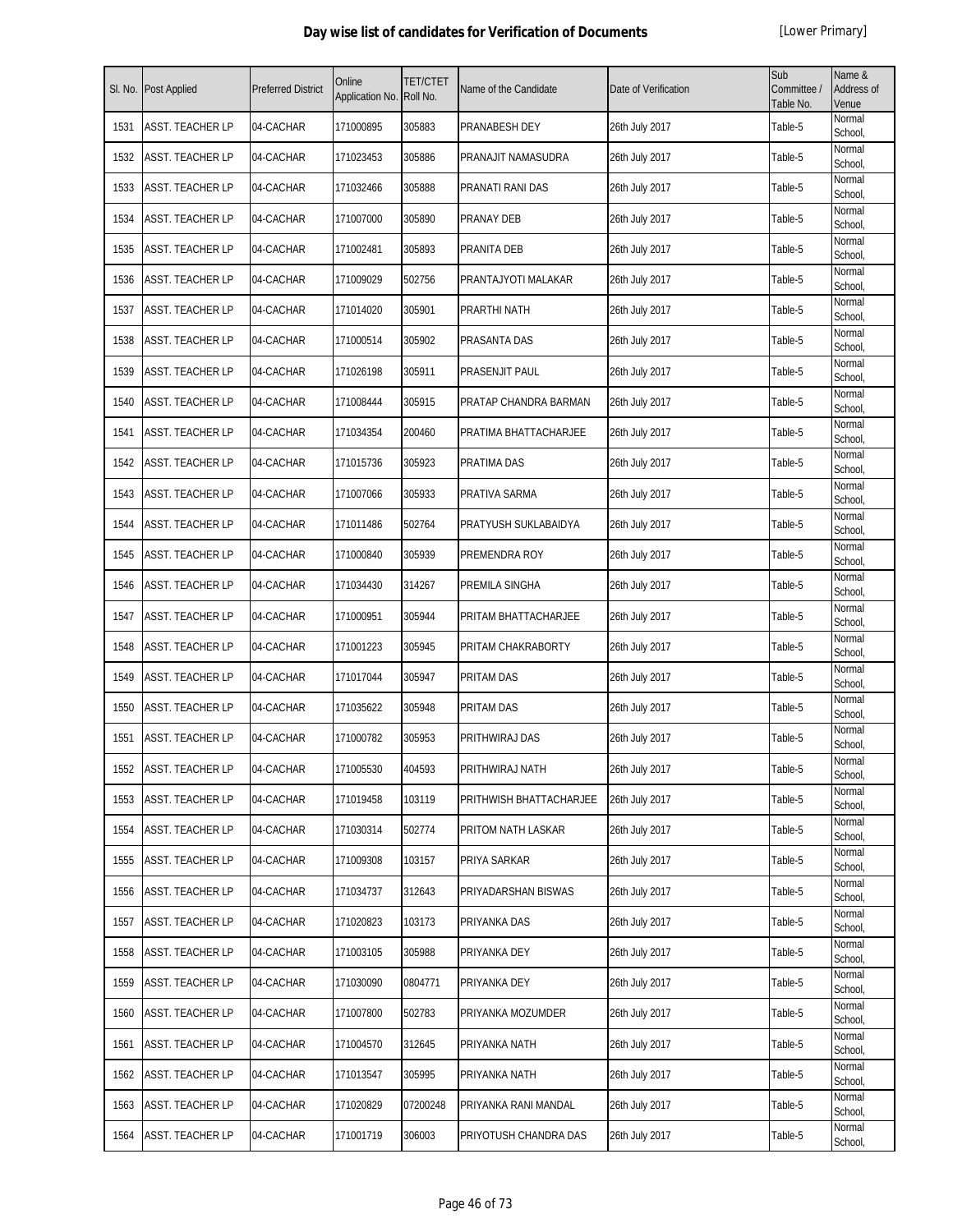| SI. No. | Post Applied            | <b>Preferred District</b> | Online<br>Application No. | TET/CTET<br>Roll No. | Name of the Candidate | Date of Verification | Sub<br>Committee /<br>Table No. | Name &<br>Address of<br>Venue |
|---------|-------------------------|---------------------------|---------------------------|----------------------|-----------------------|----------------------|---------------------------------|-------------------------------|
| 1565    | ASST. TEACHER LP        | 04-CACHAR                 | 171029033                 | 306015               | PRODYOT DEB           | 26th July 2017       | Table-5                         | Normal<br>School,             |
| 1566    | ASST. TEACHER LP        | 04-CACHAR                 | 171037043                 | 306016               | PRODYUT NAMASUDRA     | 26th July 2017       | Table-5                         | Normal<br>School,             |
| 1567    | ASST. TEACHER LP        | 04-CACHAR                 | 171004634                 | 306018               | PROGATI LASKAR        | 26th July 2017       | Table-5                         | Normal<br>School,             |
| 1568    | ASST. TEACHER LP        | 04-CACHAR                 | 171038431                 | 0801289              | PROMODE BAISHNAB      | 26th July 2017       | Table-5                         | Normal<br>School,             |
| 1569    | ASST. TEACHER LP        | 04-CACHAR                 | 171043215                 | 306027               | PROMUD KANTA DAS      | 26th July 2017       | Table-5                         | Normal<br>School,             |
| 1570    | ASST. TEACHER LP        | 04-CACHAR                 | 171033352                 | 306029               | PRONATI RANI PATRO    | 26th July 2017       | Table-5                         | Normal<br>School,             |
| 1571    | ASST. TEACHER LP        | 04-CACHAR                 | 171006979                 | 306031               | PRONITA DAS           | 26th July 2017       | Table-5                         | Normal<br>School,             |
| 1572    | ASST. TEACHER LP        | 04-CACHAR                 | 171032561                 | 314273               | PRONOJIT SINGHA       | 26th July 2017       | Table-5                         | Normal<br>School,             |
| 1573    | ASST. TEACHER LP        | 04-CACHAR                 | 171006990                 | 314274               | PRONOTI SINGHA        | 26th July 2017       | Table-5                         | Normal<br>School,             |
| 1574    | <b>ASST. TEACHER LP</b> | 04-CACHAR                 | 171010586                 | 306035               | PRONOY KUMAR BARDHAN  | 26th July 2017       | Table-5                         | Normal<br>School,             |
| 1575    | ASST. TEACHER LP        | 04-CACHAR                 | 171011588                 | 502797               | PRONOY KUMAR DAS      | 26th July 2017       | Table-5                         | Normal<br>School,             |
| 1576    | ASST. TEACHER LP        | 04-CACHAR                 | 171012125                 | 404657               | PRONOY PAUL           | 26th July 2017       | Table-5                         | Normal<br>School,             |
| 1577    | ASST. TEACHER LP        | 04-CACHAR                 | 171015012                 | 180898               | PROSENJIT CHOUDHURY   | 26th July 2017       | Table-5                         | Normal<br>School,             |
| 1578    | ASST. TEACHER LP        | 04-CACHAR                 | 171004222                 | 306048               | PROSENJIT PAUL        | 26th July 2017       | Table-5                         | Normal<br>School,             |
| 1579    | ASST. TEACHER LP        | 04-CACHAR                 | 171002363                 | 306054               | PROTIMA DAS           | 26th July 2017       | Table-5                         | Normal<br>School,             |
| 1580    | ASST. TEACHER LP        | 04-CACHAR                 | 171004686                 | 306055               | PROTIMA DAS           | 26th July 2017       | Table-5                         | Normal<br>School,             |
| 1581    | ASST. TEACHER LP        | 04-CACHAR                 | 171010190                 | 502800               | PROTIMA DUSAD         | 26th July 2017       | Table-5                         | Normal<br>School,             |
| 1582    | ASST. TEACHER LP        | 04-CACHAR                 | 171006876                 | 306062               | PROTIMA SUKLABAIDYA   | 26th July 2017       | Table-5                         | Normal<br>School,             |
| 1583    | ASST. TEACHER LP        | 04-CACHAR                 | 171040039                 | 306064               | PROVA RAJAK           | 26th July 2017       | Table-5                         | Normal<br>School,             |
| 1584    | ASST. TEACHER LP        | 04-CACHAR                 | 171038899                 | 306065               | PROVAKAR UPADHAYAYA   | 26th July 2017       | Table-5                         | Normal<br>School,             |
| 1585    | ASST. TEACHER LP        | 04-CACHAR                 | 171017361                 | 306067               | PUBALI NATH           | 26th July 2017       | Table-4                         | Normal<br>School,             |
| 1586    | ASST. TEACHER LP        | 04-CACHAR                 | 171027940                 | 306071               | PUJA CHAKRABORTY      | 26th July 2017       | Table-4                         | Normal<br>School,             |
| 1587    | ASST. TEACHER LP        | 04-CACHAR                 | 171030251                 | 306075               | PUJA DAS              | 26th July 2017       | Table-4                         | Normal<br>School,             |
| 1588    | ASST. TEACHER LP        | 04-CACHAR                 | 171000067                 | 306080               | PUJA DEB              | 26th July 2017       | Table-4                         | Normal<br>School,             |
| 1589    | ASST. TEACHER LP        | 04-CACHAR                 | 171022523                 | 314697               | PUJA DEY              | 26th July 2017       | Table-4                         | Normal<br>School,             |
| 1590    | ASST. TEACHER LP        | 04-CACHAR                 | 171004128                 | 306084               | PUJA HOME CHOUDHURY   | 26th July 2017       | Table-4                         | Normal<br>School,             |
| 1591    | ASST. TEACHER LP        | 04-CACHAR                 | 171022441                 | 103278               | PULOKESH DAS          | 26th July 2017       | Table-4                         | Normal<br>School,             |
| 1592    | ASST. TEACHER LP        | 04-CACHAR                 | 171009433                 | 306102               | PUNAM DAS             | 26th July 2017       | Table-4                         | Normal<br>School,             |
| 1593    | ASST. TEACHER LP        | 04-CACHAR                 | 171005382                 | 306104               | PUNAM HALAI           | 26th July 2017       | Table-4                         | Normal<br>School,             |
| 1594    | ASST. TEACHER LP        | 04-CACHAR                 | 171034440                 | 306116               | PURABI BISWAS         | 26th July 2017       | Table-4                         | Normal<br>School,             |
| 1595    | ASST. TEACHER LP        | 04-CACHAR                 | 171027311                 | 306120               | PURABI MITRA          | 26th July 2017       | Table-4                         | Normal<br>School,             |
| 1596    | ASST. TEACHER LP        | 04-CACHAR                 | 171008313                 | 306122               | PURABI RAJBANGSHI     | 26th July 2017       | Table-4                         | Normal<br>School,             |
| 1597    | ASST. TEACHER LP        | 04-CACHAR                 | 171002490                 | 306123               | PURABI ROY            | 26th July 2017       | Table-4                         | Normal<br>School,             |
| 1598    | ASST. TEACHER LP        | 04-CACHAR                 | 171004621                 | 306127               | PURBASHA NATH         | 26th July 2017       | Table-4                         | Normal<br>School,             |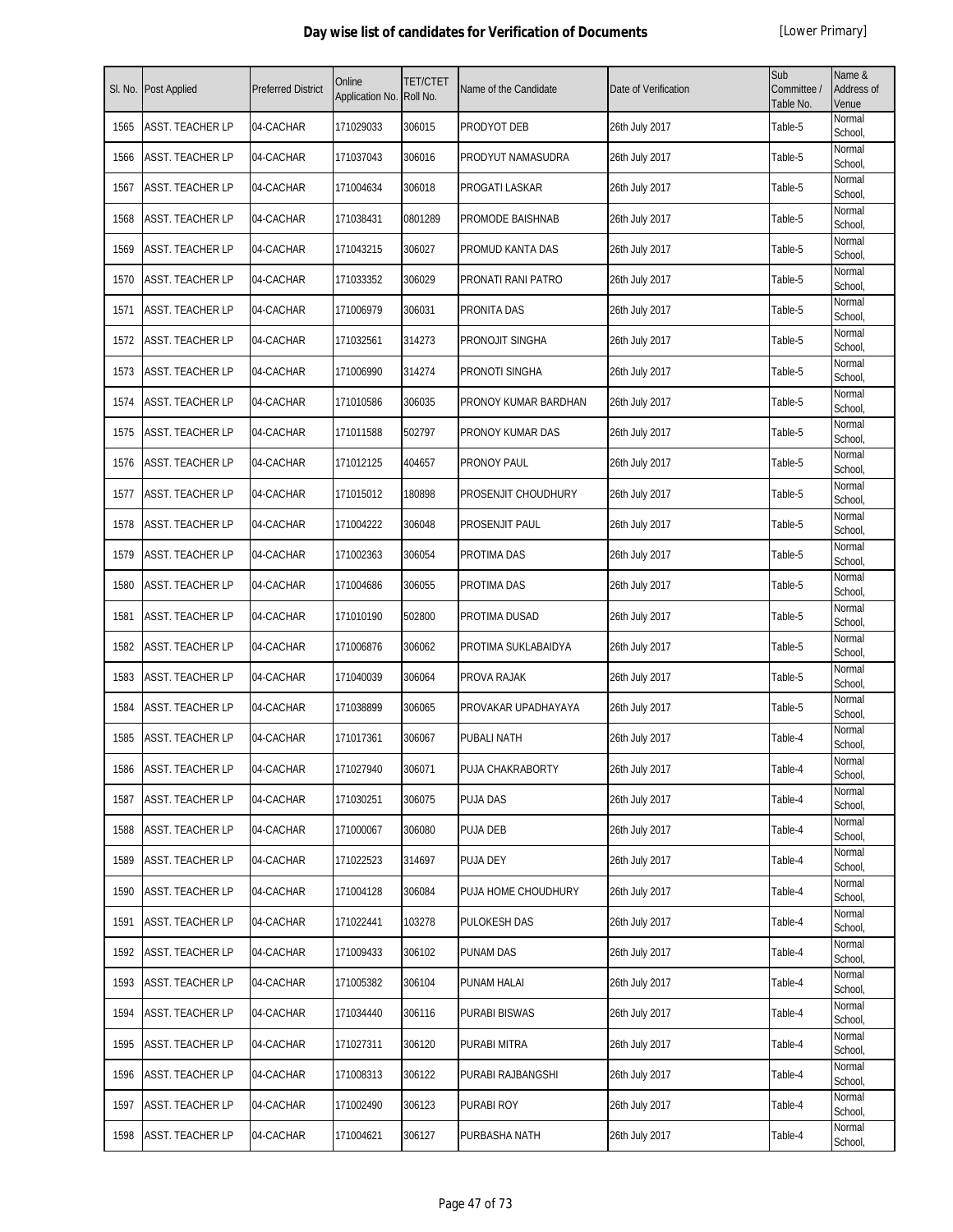| SI. No. | Post Applied            | <b>Preferred District</b> | Online<br>Application No. | <b>TET/CTET</b><br>Roll No. | Name of the Candidate       | Date of Verification | Sub<br>Committee /<br>Table No. | Name &<br>Address of<br>Venue |
|---------|-------------------------|---------------------------|---------------------------|-----------------------------|-----------------------------|----------------------|---------------------------------|-------------------------------|
| 1599    | ASST. TEACHER LP        | 04-CACHAR                 | 171033528                 | 502814                      | PURNA JYOTI DAS             | 26th July 2017       | Table-4                         | Normal<br>School,             |
| 1600    | ASST. TEACHER LP        | 04-CACHAR                 | 171003368                 | 306130                      | <b>PURNA NATH</b>           | 26th July 2017       | Table-4                         | Normal<br>School,             |
| 1601    | ASST. TEACHER LP        | 04-CACHAR                 | 171023928                 | 502813                      | PURNA SUKLABAIDYA           | 26th July 2017       | Table-4                         | Normal<br>School,             |
| 1602    | <b>ASST. TEACHER LP</b> | 04-CACHAR                 | 171008317                 | 306132                      | PURNABRATA PAUL             | 26th July 2017       | Table-4                         | Normal<br>School,             |
| 1603    | ASST. TEACHER LP        | 04-CACHAR                 | 171013010                 | 306144                      | PURNIMA DEBNATH             | 26th July 2017       | Table-4                         | Normal<br>School,             |
| 1604    | ASST. TEACHER LP        | 04-CACHAR                 | 171032358                 | 306155                      | PURNIMA RANI DAS            | 26th July 2017       | Table-4                         | Normal<br>School,             |
| 1605    | ASST. TEACHER LP        | 04-CACHAR                 | 171029736                 | 306135                      | PURNIMA RANI DEB            | 26th July 2017       | Table-4                         | Normal<br>School,             |
| 1606    | ASST. TEACHER LP        | 04-CACHAR                 | 171008466                 | 306162                      | PURNIMASHI RAJBONGSHI       | 26th July 2017       | Table-4                         | Normal<br>School,             |
| 1607    | ASST. TEACHER LP        | 04-CACHAR                 | 171006587                 | 07000020                    | PUSHAM USHARANI             | 26th July 2017       | Table-4                         | Normal<br>School,             |
| 1608    | ASST. TEACHER LP        | 04-CACHAR                 | 171015054                 | 404742                      | <b>QUAMRUL ISLAM</b>        | 26th July 2017       | Table-5                         | Normal<br>School,             |
| 1609    | ASST. TEACHER LP        | 04-CACHAR                 | 171018589                 | 312666                      | R.K. NINGTHI SINGHA         | 27th July 2017       | Table-1                         | Normal<br>School,             |
| 1610    | ASST. TEACHER LP        | 04-CACHAR                 | 171035771                 | 314288                      | RABITA SINGHA               | 27th July 2017       | Table-1                         | Normal<br>School,             |
| 1611    | ASST. TEACHER LP        | 04-CACHAR                 | 171013803                 | 306201                      | RADHA KANGSA BANIK          | 27th July 2017       | Table-1                         | Normal<br>School,             |
| 1612    | ASST. TEACHER LP        | 04-CACHAR                 | 171024303                 | 312671                      | RADHA YADAV                 | 27th July 2017       | Table-1                         | Normal<br>School,             |
| 1613    | ASST. TEACHER LP        | 04-CACHAR                 | 171029953                 | 306218                      | RAFIQUE AHMED LASKAR        | 27th July 2017       | Table-1                         | Normal<br>School,             |
| 1614    | ASST. TEACHER LP        | 04-CACHAR                 | 171018343                 | 306221                      | RAFIQUL ALAM BORBHUIYA      | 27th July 2017       | Table-1                         | Normal<br>School,             |
| 1615    | ASST. TEACHER LP        | 04-CACHAR                 | 171035920                 | 404775                      | RAFIQULHASAN                | 27th July 2017       | Table-1                         | Normal<br>School,             |
| 1616    | ASST. TEACHER LP        | 04-CACHAR                 | 171000850                 | 502844                      | RAFIQUZ ZAMAN LASKAR        | 27th July 2017       | Table-1                         | Normal<br>School,             |
| 1617    | ASST. TEACHER LP        | 04-CACHAR                 | 171042318                 | 502850                      | RAHATUZ ZAMAN LASKAR        | 27th July 2017       | Table-1                         | Normal<br>School,             |
| 1618    | ASST. TEACHER LP        | 04-CACHAR                 | 171007299                 | 306235                      | RAHENA BEGUM BARBHUIYA      | 27th July 2017       | Table-1                         | Normal<br>School,             |
| 1619    | ASST. TEACHER LP        | 04-CACHAR                 | 171001261                 | 314289                      | RAHIM UDDIN CHOUDHURY       | 27th July 2017       | Table-1                         | Normal<br>School,             |
| 1620    | <b>ASST. TEACHER LP</b> | 04-CACHAR                 | 171033075                 | 502860                      | RAHIM UDDIN LASKAR          | 27th July 2017       | Table-1                         | Normal<br>School,             |
| 1621    | ASST. TEACHER LP        | 04-CACHAR                 | 171006890                 | 306241                      | RAHIMA BEGUM                | 27th July 2017       | Table-1                         | Normal<br>School,             |
| 1622    | ASST. TEACHER LP        | 04-CACHAR                 | 171022889                 | 502863                      | RAHIMA BEGUM BARBHUIYA      | 27th July 2017       | Table-1                         | Normal<br>School,             |
| 1623    | ASST. TEACHER LP        | 04-CACHAR                 | 171022861                 | 404795                      | RAHIMUNNESSA KHANAM         | 27th July 2017       | Table-1                         | Normal<br>School,             |
| 1624    | ASST. TEACHER LP        | 04-CACHAR                 | 171030391                 | 306258                      | RAHUL DAS                   | 27th July 2017       | Table-1                         | Normal<br>School,             |
| 1625    | ASST. TEACHER LP        | 04-CACHAR                 | 171036252                 | 0900125                     | RAHUL DAS                   | 27th July 2017       | Table-1                         | Normal<br>School,             |
| 1626    | ASST. TEACHER LP        | 04-CACHAR                 | 171020477                 | 502877                      | RAHUL NATH                  | 27th July 2017       | Table-1                         | Normal<br>School,             |
| 1627    | ASST. TEACHER LP        | 04-CACHAR                 | 171006539                 | 306276                      | RAHUL SEAL                  | 27th July 2017       | Table-1                         | Normal<br>School,             |
| 1628    | ASST. TEACHER LP        | 04-CACHAR                 | 171039862                 | 306279                      | RAHUL SINHA                 | 27th July 2017       | Table-1                         | Normal<br>School,             |
| 1629    | ASST. TEACHER LP        | 04-CACHAR                 | 171006099                 | 306282                      | RAIHAN FERDOUS<br>CHOUDHURY | 27th July 2017       | Table-1                         | Normal<br>School,             |
| 1630    | ASST. TEACHER LP        | 04-CACHAR                 | 171006254                 | 306282                      | RAIHAN FERDOUS<br>CHOUDHURY | 27th July 2017       | Table-1                         | Normal<br>School,             |
| 1631    | ASST. TEACHER LP        | 04-CACHAR                 | 171012774                 | 183946                      | RAJ KUMAR ROSHON            | 27th July 2017       | Table-1                         | Normal<br>School,             |
| 1632    | ASST. TEACHER LP        | 04-CACHAR                 | 171000851                 | 306286                      | RAJ MOHAN DAS               | 27th July 2017       | Table-1                         | Normal<br>School,             |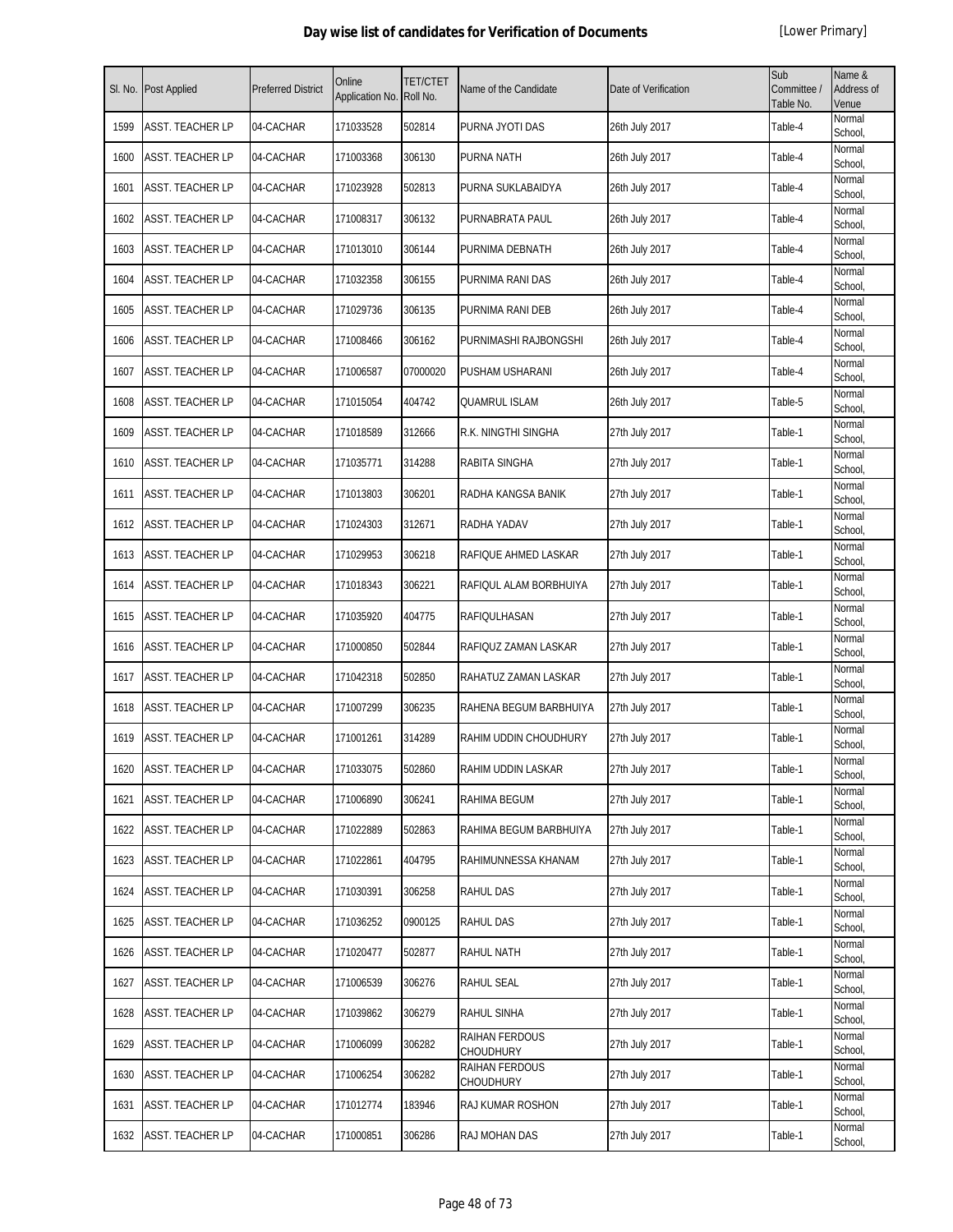| SI. No. | Post Applied            | <b>Preferred District</b> | Online<br>Application No. | <b>TET/CTET</b><br>Roll No. | Name of the Candidate  | Date of Verification | Sub<br>Committee /<br>Table No. | Name &<br>Address of<br>Venue |
|---------|-------------------------|---------------------------|---------------------------|-----------------------------|------------------------|----------------------|---------------------------------|-------------------------------|
| 1633    | ASST. TEACHER LP        | 04-CACHAR                 | 171005022                 | 404838                      | RAJAN LAL JOYSHI       | 27th July 2017       | Table-1                         | Normal<br>School,             |
| 1634    | ASST. TEACHER LP        | 04-CACHAR                 | 171036129                 | 404842                      | <b>RAJARSHI DAS</b>    | 27th July 2017       | Table-1                         | Normal<br>School,             |
| 1635    | ASST. TEACHER LP        | 04-CACHAR                 | 171018977                 | 312690                      | RAJASHREE SINGHA       | 27th July 2017       | Table-1                         | Normal<br>School,             |
| 1636    | ASST. TEACHER LP        | 04-CACHAR                 | 171003286                 | 306317                      | <b>RAJAT DAS</b>       | 27th July 2017       | Table-1                         | Normal<br>School,             |
| 1637    | ASST. TEACHER LP        | 04-CACHAR                 | 171038829                 | 306327                      | RAJDEEP ADHIKARI       | 27th July 2017       | Table-1                         | Normal<br>School,             |
| 1638    | ASST. TEACHER LP        | 04-CACHAR                 | 171003758                 | 404866                      | <b>RAJDEEP DAS</b>     | 27th July 2017       | Table-1                         | Normal<br>School,             |
| 1639    | ASST. TEACHER LP        | 04-CACHAR                 | 171004887                 | 306330                      | RAJDEEP DAS            | 27th July 2017       | Table-1                         | Normal<br>School,             |
| 1640    | ASST. TEACHER LP        | 04-CACHAR                 | 171018945                 | 502904                      | RAJDEEP DAS MAZUMDER   | 27th July 2017       | Table-1                         | Normal<br>School,             |
| 1641    | ASST. TEACHER LP        | 04-CACHAR                 | 171016165                 | 306343                      | RAJDEEP PAUL           | 27th July 2017       | Table-1                         | Normal<br>School,             |
| 1642    | ASST. TEACHER LP        | 04-CACHAR                 | 171021194                 | 404872                      | RAJDEEP PAUL           | 27th July 2017       | Table-1                         | Normal<br>School,             |
| 1643    | ASST. TEACHER LP        | 04-CACHAR                 | 171005856                 | 312694                      | RAJDEEPA DEB           | 27th July 2017       | Table-1                         | Normal<br>School,             |
| 1644    | <b>ASST. TEACHER LP</b> | 04-CACHAR                 | 171010125                 | 103387                      | <b>RAJESH DAS</b>      | 27th July 2017       | Table-1                         | Normal<br>School,             |
| 1645    | ASST. TEACHER LP        | 04-CACHAR                 | 171010251                 | 103387                      | <b>RAJESH DAS</b>      | 27th July 2017       | Table-1                         | Normal<br>School.             |
| 1646    | ASST. TEACHER LP        | 04-CACHAR                 | 171001096                 | 502916                      | RAJESH KUMAR DAS       | 27th July 2017       | Table-1                         | Normal<br>School,             |
| 1647    | ASST. TEACHER LP        | 04-CACHAR                 | 171003006                 | 306358                      | RAJESH PAUL            | 27th July 2017       | Table-1                         | Normal<br>School,             |
| 1648    | ASST. TEACHER LP        | 04-CACHAR                 | 171009106                 | 306407                      | <b>RAJIB NANDI</b>     | 27th July 2017       | Table-1                         | Normal<br>School,             |
| 1649    | ASST. TEACHER LP        | 04-CACHAR                 | 171030308                 | 306398                      | <b>RAJIBHUSSAIN</b>    | 27th July 2017       | Table-1                         | Normal<br>School,             |
| 1650    | ASST. TEACHER LP        | 04-CACHAR                 | 171000563                 | 314300                      | RAJKUMARI SANGITA SANA | 27th July 2017       | Table-1                         | Normal<br>School,             |
| 1651    | ASST. TEACHER LP        | 04-CACHAR                 | 171000636                 | 314301                      | RAJKUMARI SUDIPTA SANA | 27th July 2017       | Table-1                         | Normal<br>School,             |
| 1652    | ASST. TEACHER LP        | 04-CACHAR                 | 171007774                 | 404963                      | <b>RAJU BEGAM</b>      | 27th July 2017       | Table-1                         | Normal<br>School,             |
| 1653    | ASST. TEACHER LP        | 04-CACHAR                 | 171021715                 | 306435                      | RAJU CHOWDHURY         | 27th July 2017       | Table-1                         | Normal<br>School,             |
| 1654    | <b>ASST. TEACHER LP</b> | 04-CACHAR                 | 171014403                 | 103437                      | RAJU SAHA              | 27th July 2017       | Table-1                         | Normal<br>School,             |
| 1655    | ASST. TEACHER LP        | 04-CACHAR                 | 171026249                 | 103454                      | RAKESH SAHA            | 27th July 2017       | Table-1                         | Normal<br>School,             |
| 1656    | ASST. TEACHER LP        | 04-CACHAR                 | 171015346                 | 306473                      | <b>RAKHI ROY</b>       | 27th July 2017       | Table-1                         | Normal<br>School,             |
| 1657    | ASST. TEACHER LP        | 04-CACHAR                 | 171016673                 | 103479                      | RAKI GAYAN             | 27th July 2017       | Table-1                         | Normal<br>School,             |
| 1658    | ASST. TEACHER LP        | 04-CACHAR                 | 171004886                 | 306480                      | <b>RAM DAS</b>         | 27th July 2017       | Table-1                         | Normal<br>School,             |
| 1659    | ASST. TEACHER LP        | 04-CACHAR                 | 171004138                 | 314304                      | RAM KRISHNA SINGHA     | 27th July 2017       | Table-1                         | Normal<br>School,             |
| 1660    | ASST. TEACHER LP        | 04-CACHAR                 | 171026934                 | 306502                      | RAMIZ UDDIN LASKAR     | 27th July 2017       | Table-1                         | Normal<br>School,             |
| 1661    | ASST. TEACHER LP        | 04-CACHAR                 | 171004409                 | 312715                      | RAMOLA DAS             | 27th July 2017       | Table-1                         | Normal<br>School,             |
| 1662    | ASST. TEACHER LP        | 04-CACHAR                 | 171006379                 | 306512                      | RANA KANTI DAS         | 27th July 2017       | Table-1                         | Normal<br>School,             |
| 1663    | ASST. TEACHER LP        | 04-CACHAR                 | 171042859                 | 312727                      | RANJEETA SINGHA        | 27th July 2017       | Table-1                         | Normal<br>School,             |
| 1664    | ASST. TEACHER LP        | 04-CACHAR                 | 171032052                 | 405028                      | RANJIT KUMAR BISWAS    | 27th July 2017       | Table-1                         | Normal<br>School,             |
| 1665    | ASST. TEACHER LP        | 04-CACHAR                 | 171022502                 | 306532                      | RANJIT KUMAR ROY       | 27th July 2017       | Table-1                         | Normal<br>School,             |
| 1666    | ASST. TEACHER LP        | 04-CACHAR                 | 171016266                 | 306535                      | RANJIT SARKAR          | 27th July 2017       | Table-1                         | Normal<br>School,             |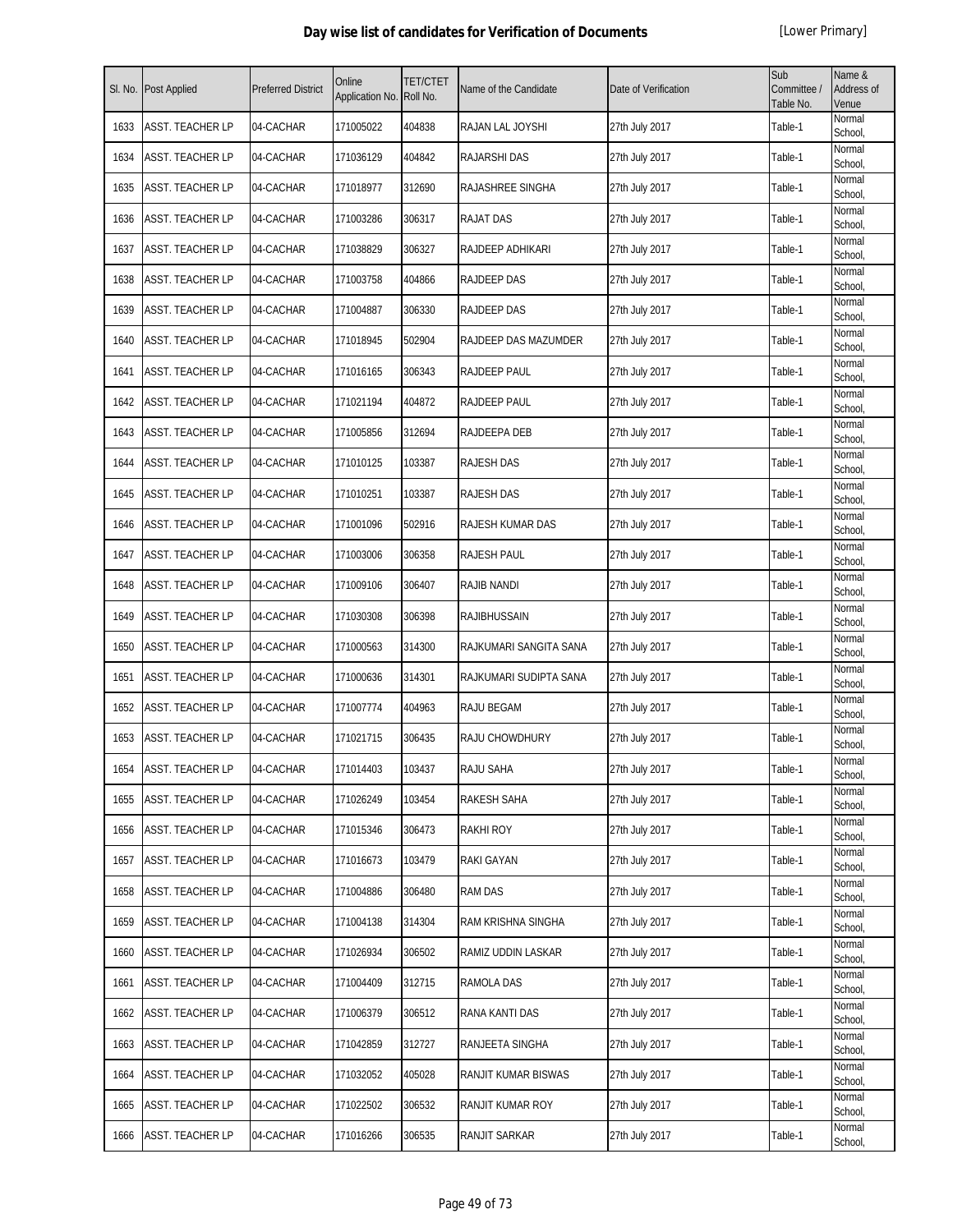| SI. No. | Post Applied            | <b>Preferred District</b> | Online<br>Application No. | <b>TET/CTET</b><br>Roll No. | Name of the Candidate                   | Date of Verification | Sub<br>Committee /<br>Table No. | Name &<br>Address of<br>Venue |
|---------|-------------------------|---------------------------|---------------------------|-----------------------------|-----------------------------------------|----------------------|---------------------------------|-------------------------------|
| 1667    | ASST. TEACHER LP        | 04-CACHAR                 | 171004091                 | 306538                      | RANJIT SINHA                            | 27th July 2017       | Table-1                         | Normal<br>School,             |
| 1668    | ASST. TEACHER LP        | 04-CACHAR                 | 171021143                 | 314318                      | RANJITA SHARMA                          | 27th July 2017       | Table-1                         | Normal<br>School,             |
| 1669    | ASST. TEACHER LP        | 04-CACHAR                 | 171027256                 | 306549                      | RANUARA BEGUM LASKAR                    | 27th July 2017       | Table-1                         | Normal<br>School,             |
| 1670    | <b>ASST. TEACHER LP</b> | 04-CACHAR                 | 171011044                 | 306550                      | RASARAJ DAS                             | 27th July 2017       | Table-1                         | Normal<br>School,             |
| 1671    | ASST. TEACHER LP        | 04-CACHAR                 | 171018156                 | 306555                      | RASHID AHMED TAPADER                    | 27th July 2017       | Table-1                         | Normal<br>School,             |
| 1672    | ASST. TEACHER LP        | 04-CACHAR                 | 171024491                 | 306558                      | RASHIDA NOORI LASKAR                    | 27th July 2017       | Table-1                         | Normal<br>School,             |
| 1673    | <b>ASST. TEACHER LP</b> | 04-CACHAR                 | 171031256                 | 306566                      | RASMINA BEGOM BARBHUIYA                 | 27th July 2017       | Table-1                         | Normal<br>School,             |
| 1674    | ASST. TEACHER LP        | 04-CACHAR                 | 171028248                 | 312739                      | <b>RATHUL DEB</b>                       | 27th July 2017       | Table-1                         | Normal<br>School,             |
| 1675    | ASST. TEACHER LP        | 04-CACHAR                 | 171005044                 | 405078                      | RATNA CHOUDHURY                         | 27th July 2017       | Table-1                         | Normal<br>School,             |
| 1676    | ASST. TEACHER LP        | 04-CACHAR                 | 171019166                 | 306585                      | RATNA RANI DEB DEY                      | 27th July 2017       | Table-1                         | Normal<br>School,             |
| 1677    | ASST. TEACHER LP        | 04-CACHAR                 | 171014738                 | 306594                      | RATNADEEP NATH                          | 27th July 2017       | Table-1                         | Normal<br>School,             |
| 1678    | ASST. TEACHER LP        | 04-CACHAR                 | 171014067                 | 306602                      | RATNAJIT ROY CHOUDHURY                  | 27th July 2017       | Table-1                         | Normal<br>School,             |
| 1679    | ASST. TEACHER LP        | 04-CACHAR                 | 171000448                 | 306603                      | RATNAJYOTI BHATTACHARJEE 27th July 2017 |                      | Table-1                         | Normal<br>School,             |
| 1680    | ASST. TEACHER LP        | 04-CACHAR                 | 171007885                 | 306605                      | RATNENDU BIKASH NATH                    | 27th July 2017       | Table-1                         | Normal<br>School,             |
| 1681    | ASST. TEACHER LP        | 04-CACHAR                 | 171007197                 | 306614                      | RAZIA SULTANA LASKAR                    | 27th July 2017       | Table-1                         | Normal<br>School,             |
| 1682    | ASST. TEACHER LP        | 04-CACHAR                 | 171026617                 | 314329                      | <b>REBITA SINGHA</b>                    | 27th July 2017       | Table-2                         | Normal<br>School,             |
| 1683    | ASST. TEACHER LP        | 04-CACHAR                 | 171008610                 | 100345                      | <b>REENA ROY</b>                        | 27th July 2017       | Table-2                         | Normal<br>School,             |
| 1684    | ASST. TEACHER LP        | 04-CACHAR                 | 171030114                 | 312743                      | <b>RENU DUBEY</b>                       | 27th July 2017       | Table-2                         | Normal<br>School,             |
| 1685    | ASST. TEACHER LP        | 04-CACHAR                 | 171030041                 | 306657                      | <b>RESHMI PAUL</b>                      | 27th July 2017       | Table-2                         | Normal<br>School,             |
| 1686    | ASST. TEACHER LP        | 04-CACHAR                 | 171013296                 | 306669                      | RICKY PRASAD KANU                       | 27th July 2017       | Table-2                         | Normal<br>School,             |
| 1687    | ASST. TEACHER LP        | 04-CACHAR                 | 171027808                 | 306669                      | RICKY PRASAD KANU                       | 27th July 2017       | Table-2                         | Normal<br>School,             |
| 1688    | ASST. TEACHER LP        | 04-CACHAR                 | 171009290                 | 306678                      | <b>RIMA NAG</b>                         | 27th July 2017       | Table-2                         | Normal<br>School,             |
| 1689    | ASST. TEACHER LP        | 04-CACHAR                 | 171006107                 | 306686                      | <b>RIMI DAS</b>                         | 27th July 2017       | Table-2                         | Normal<br>School,             |
| 1690    | ASST. TEACHER LP        | 04-CACHAR                 | 171005419                 | 503017                      | <b>RIMI PAUL</b>                        | 27th July 2017       | Table-2                         | Normal<br>School,             |
| 1691    | ASST. TEACHER LP        | 04-CACHAR                 | 171005557                 | 306688                      | RIMI ROY                                | 27th July 2017       | Table-2                         | Normal<br>School,             |
| 1692    | ASST. TEACHER LP        | 04-CACHAR                 | 171007887                 | 306690                      | <b>RIMON DUTTA</b>                      | 27th July 2017       | Table-2                         | Normal<br>School,             |
| 1693    | ASST. TEACHER LP        | 04-CACHAR                 | 171010110                 | 306695                      | RIMPEE RANI ROY                         | 27th July 2017       | Table-2                         | Normal<br>School,             |
| 1694    | ASST. TEACHER LP        | 04-CACHAR                 | 171010770                 | 306700                      | <b>RIMPI BISWAS</b>                     | 27th July 2017       | Table-2                         | Normal<br>School,             |
| 1695    | ASST. TEACHER LP        | 04-CACHAR                 | 171001626                 | 306746                      | RINKY DEBNATH                           | 27th July 2017       | Table-2                         | Normal<br>School,             |
| 1696    | ASST. TEACHER LP        | 04-CACHAR                 | 171024610                 | 306749                      | RIPA RANI DAS                           | 27th July 2017       | Table-2                         | Normal<br>School,             |
| 1697    | ASST. TEACHER LP        | 04-CACHAR                 | 171031952                 | 306749                      | RIPA RANI DAS                           | 27th July 2017       | Table-2                         | Normal<br>School,             |
| 1698    | ASST. TEACHER LP        | 04-CACHAR                 | 171018502                 | 306750                      | <b>RIPA ROY</b>                         | 27th July 2017       | Table-2                         | Normal<br>School,             |
| 1699    | ASST. TEACHER LP        | 04-CACHAR                 | 171027269                 | 306754                      | <b>RIPON BAISHNAB</b>                   | 27th July 2017       | Table-2                         | Normal<br>School,             |
| 1700    | ASST. TEACHER LP        | 04-CACHAR                 | 171002712                 | 306767                      | RITA PAUL                               | 27th July 2017       | Table-2                         | Normal<br>School,             |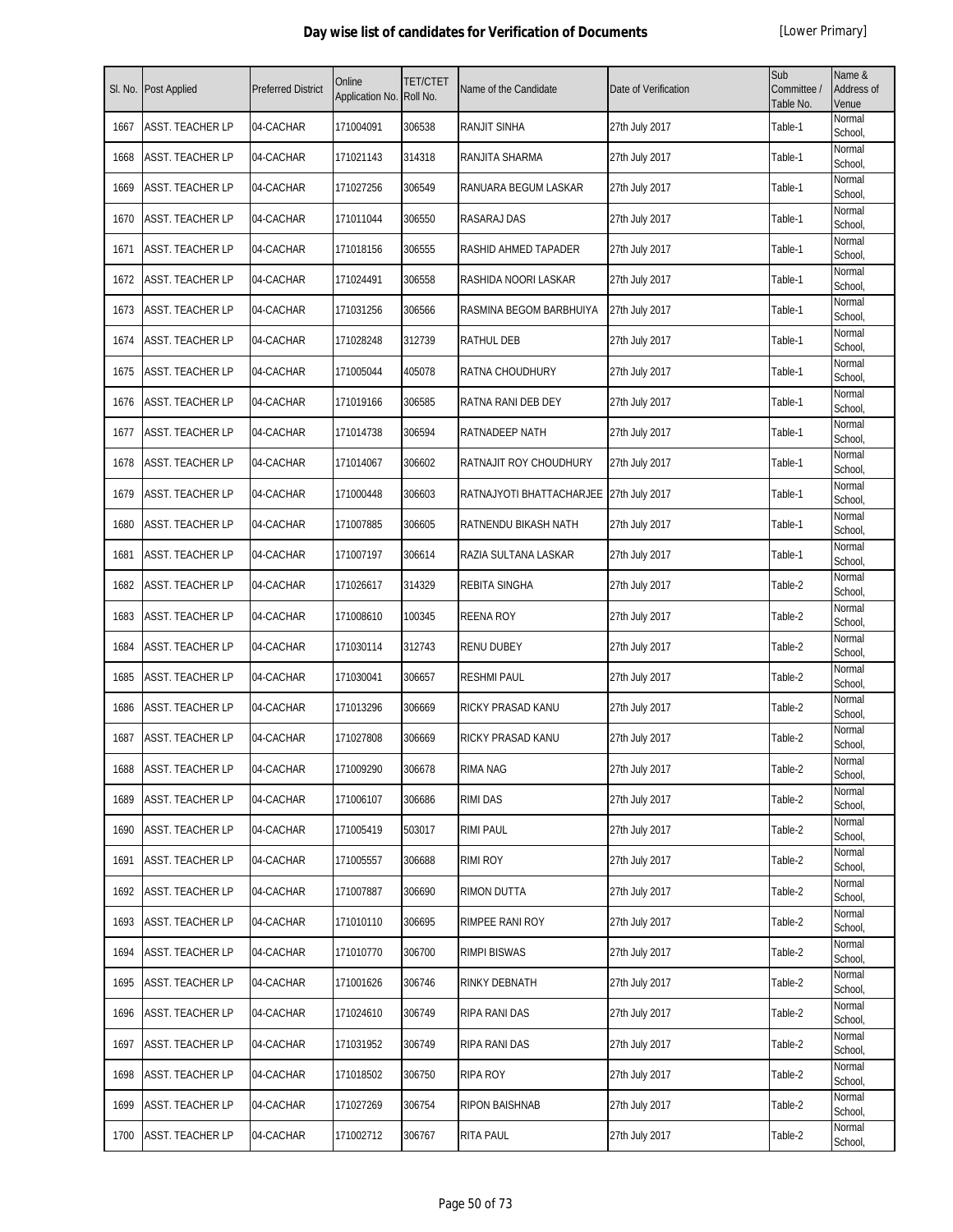|      | SI. No. Post Applied    | <b>Preferred District</b> | Online<br>Application No. | <b>TET/CTET</b><br>Roll No. | Name of the Candidate                   | Date of Verification | Sub<br>Committee /<br>Table No. | Name &<br>Address of<br>Venue |
|------|-------------------------|---------------------------|---------------------------|-----------------------------|-----------------------------------------|----------------------|---------------------------------|-------------------------------|
| 1701 | <b>ASST. TEACHER LP</b> | 04-CACHAR                 | 171006288                 | 306780                      | RITUPARNA NATH                          | 27th July 2017       | Table-2                         | Normal<br>School,             |
| 1702 | <b>ASST. TEACHER LP</b> | 04-CACHAR                 | 171006383                 | 306781                      | RITUPARNA PAUL                          | 27th July 2017       | Table-2                         | Normal<br>School,             |
| 1703 | <b>ASST. TEACHER LP</b> | 04-CACHAR                 | 171002016                 | 306785                      | RIYA BHADRA                             | 27th July 2017       | Table-2                         | Normal<br>School,             |
| 1704 | <b>ASST. TEACHER LP</b> | 04-CACHAR                 | 171036751                 | 503042                      | RIZWANA KHANAM BARBHUIYA 27th July 2017 |                      | Table-2                         | Normal<br>School,             |
| 1705 | <b>ASST. TEACHER LP</b> | 04-CACHAR                 | 171026640                 | 314345                      | RK. SANATOMBI DEVI                      | 27th July 2017       | Table-2                         | Normal<br>School,             |
| 1706 | ASST. TEACHER LP        | 04-CACHAR                 | 171014862                 | 306794                      | ROBI SENA SINHA                         | 27th July 2017       | Table-2                         | Normal<br>School,             |
| 1707 | <b>ASST. TEACHER LP</b> | 04-CACHAR                 | 171031306                 | 503055                      | ROHIMA BEGOM BARBHUIYA                  | 27th July 2017       | Table-2                         | Normal<br>School,             |
| 1708 | <b>ASST. TEACHER LP</b> | 04-CACHAR                 | 171007416                 | 306808                      | ROHINI DUBEY                            | 27th July 2017       | Table-2                         | Normal<br>School,             |
| 1709 | <b>ASST. TEACHER LP</b> | 04-CACHAR                 | 171020355                 | 503063                      | ROKSHANA BEGAM<br><b>CHOUDHURY</b>      | 27th July 2017       | Table-2                         | Normal<br>School,             |
| 1710 | <b>ASST. TEACHER LP</b> | 04-CACHAR                 | 171003611                 | 125227                      | <b>ROMEN SINGH</b>                      | 27th July 2017       | Table-2                         | Normal<br>School,             |
| 1711 | <b>ASST. TEACHER LP</b> | 04-CACHAR                 | 171040199                 | 312776                      | ROMEN SINGH                             | 27th July 2017       | Table-2                         | Normal<br>School,             |
| 1712 | <b>ASST. TEACHER LP</b> | 04-CACHAR                 | 171014971                 | 306821                      | ROMINA BEGUM MAZUMDER                   | 27th July 2017       | Table-2                         | Normal<br>School,             |
| 1713 | <b>ASST. TEACHER LP</b> | 04-CACHAR                 | 171030128                 | 306823                      | <b>ROMJAN MIA</b>                       | 27th July 2017       | Table-2                         | Normal<br>School,             |
| 1714 | <b>ASST. TEACHER LP</b> | 04-CACHAR                 | 171032416                 | 306828                      | RONOJIT DAS                             | 27th July 2017       | Table-2                         | Normal<br>School,             |
| 1715 | <b>ASST. TEACHER LP</b> | 04-CACHAR                 | 171001051                 | 306835                      | ROSHNI GUPTA                            | 27th July 2017       | Table-2                         | Normal<br>School,             |
| 1716 | <b>ASST. TEACHER LP</b> | 04-CACHAR                 | 171009586                 | 306850                      | <b>RUBI DUTTA</b>                       | 27th July 2017       | Table-3                         | Normal<br>School,             |
| 1717 | <b>ASST. TEACHER LP</b> | 04-CACHAR                 | 171005404                 | 306851                      | <b>RUBI HALAI</b>                       | 27th July 2017       | Table-3                         | Normal<br>School,             |
| 1718 | <b>ASST. TEACHER LP</b> | 04-CACHAR                 | 171004574                 | 306855                      | <b>RUBI ROY</b>                         | 27th July 2017       | Table-3                         | Normal<br>School,             |
| 1719 | <b>ASST. TEACHER LP</b> | 04-CACHAR                 | 171043141                 | 306870                      | RUBIYA KHATUN CHOUDHURY                 | 27th July 2017       | Table-3                         | Normal<br>School,             |
| 1720 | <b>ASST. TEACHER LP</b> | 04-CACHAR                 | 171020181                 | 503098                      | RUHUL AMIN LASKAR                       | 27th July 2017       | Table-3                         | Normal<br>School,             |
| 1721 | <b>ASST. TEACHER LP</b> | 04-CACHAR                 | 171033334                 | 306892                      | RUHUL AMIN LASKAR                       | 27th July 2017       | Table-3                         | Normal<br>School,             |
| 1722 | <b>ASST. TEACHER LP</b> | 04-CACHAR                 | 171012291                 | 306902                      | RUKIA KHANAM LASKAR                     | 27th July 2017       | Table-3                         | Normal<br>School,             |
| 1723 | <b>ASST. TEACHER LP</b> | 04-CACHAR                 | 171021367                 | 306903                      | RUKIA SULTANA LASKAR                    | 27th July 2017       | Table-3                         | Normal<br>School,             |
| 1724 | <b>ASST. TEACHER LP</b> | 04-CACHAR                 | 171004165                 | 306910                      | RUKSANA BARBHUIYA                       | 27th July 2017       | Table-3                         | Normal<br>School,             |
| 1725 | <b>ASST. TEACHER LP</b> | 04-CACHAR                 | 171009875                 | 306912                      | RUKSANA BEGUM LASKAR                    | 27th July 2017       | Table-3                         | Normal<br>School,             |
| 1726 | <b>ASST. TEACHER LP</b> | 04-CACHAR                 | 171034826                 | 306913                      | RUKSANA PARBIN LASKAR                   | 27th July 2017       | Table-3                         | Normal<br>School,             |
| 1727 | <b>ASST. TEACHER LP</b> | 04-CACHAR                 | 171028269                 | 306914                      | RUKSHANA AKHTAR<br><b>CHOUDHURY</b>     | 27th July 2017       | Table-3                         | Normal<br>School,             |
| 1728 | <b>ASST. TEACHER LP</b> | 04-CACHAR                 | 171033093                 | 306918                      | RUKSHANA SULTANA LASKAR                 | 27th July 2017       | Table-3                         | Normal<br>School,             |
| 1729 | <b>ASST. TEACHER LP</b> | 04-CACHAR                 | 171017492                 | 306933                      | RUMA DEY                                | 27th July 2017       | Table-3                         | Normal<br>School,             |
| 1730 | <b>ASST. TEACHER LP</b> | 04-CACHAR                 | 171002872                 | 503115                      | <b>RUMA PAUL</b>                        | 27th July 2017       | Table-3                         | Normal<br>School,             |
| 1731 | <b>ASST. TEACHER LP</b> | 04-CACHAR                 | 171008236                 | 405359                      | RUMA RANI BHOWMIK                       | 27th July 2017       | Table-3                         | Normal<br>School,             |
| 1732 | <b>ASST. TEACHER LP</b> | 04-CACHAR                 | 171009517                 | 306946                      | <b>RUMA ROY</b>                         | 27th July 2017       | Table-3                         | Normal<br>School,             |
| 1733 | <b>ASST. TEACHER LP</b> | 04-CACHAR                 | 171012515                 | 306944                      | RUMA ROY                                | 27th July 2017       | Table-3                         | Normal<br>School,             |
| 1734 | <b>ASST. TEACHER LP</b> | 04-CACHAR                 | 171022716                 | 306948                      | <b>RUMA ROY</b>                         | 27th July 2017       | Table-3                         | Normal<br>School,             |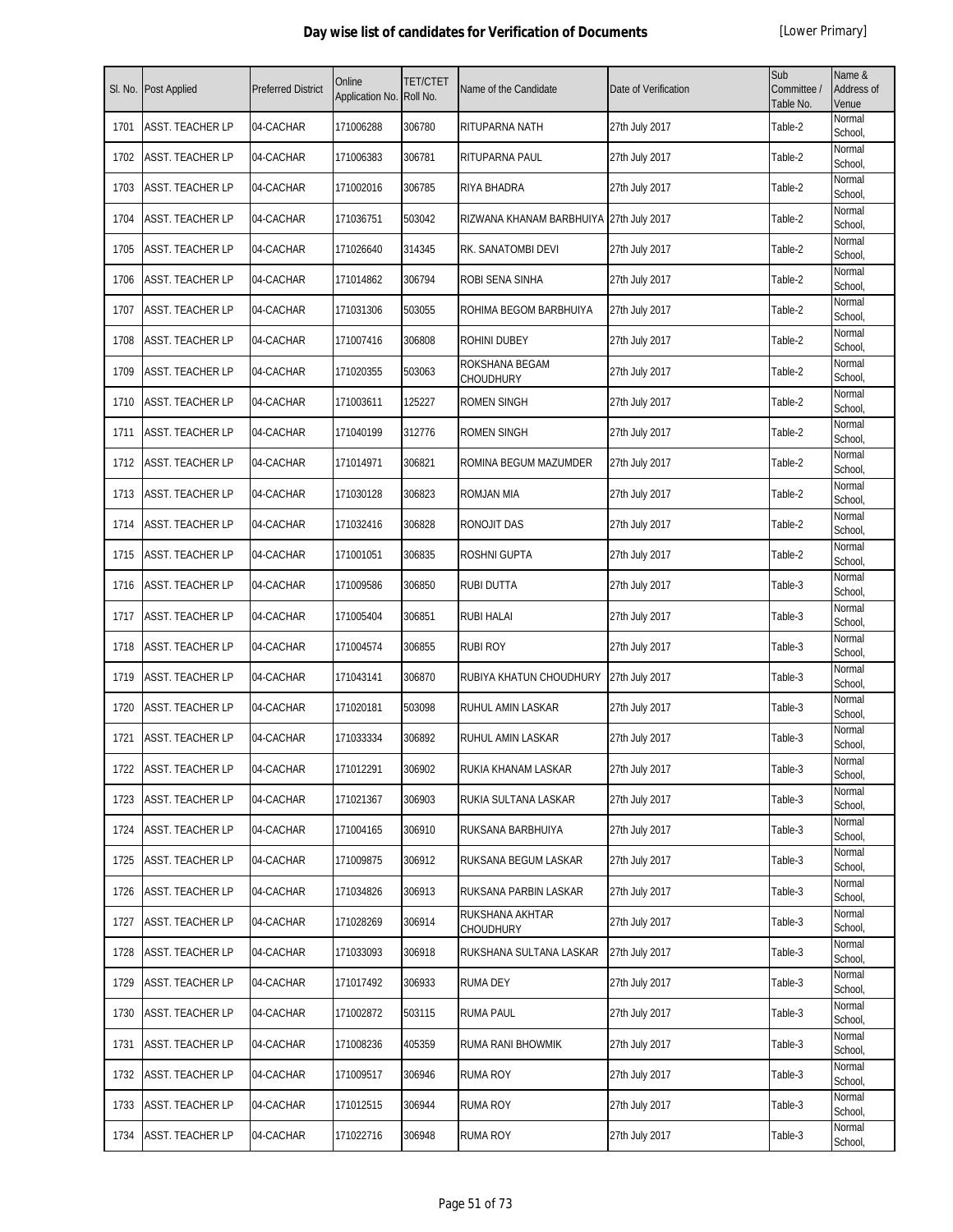| SI. No. | <b>Post Applied</b>     | <b>Preferred District</b> | Online<br>Application No. | <b>TET/CTET</b><br>Roll No. | Name of the Candidate  | Date of Verification | Sub<br>Committee /<br>Table No. | Name &<br>Address of<br>Venue |
|---------|-------------------------|---------------------------|---------------------------|-----------------------------|------------------------|----------------------|---------------------------------|-------------------------------|
| 1735    | ASST. TEACHER LP        | 04-CACHAR                 | 171004571                 | 503116                      | RUMA SUTRADHAR         | 27th July 2017       | Table-3                         | Normal<br>School,             |
| 1736    | ASST. TEACHER LP        | 04-CACHAR                 | 171005442                 | 306952                      | RUMANA ABBASI LASKAR   | 27th July 2017       | Table-3                         | Normal<br>School,             |
| 1737    | ASST. TEACHER LP        | 04-CACHAR                 | 171041957                 | 405371                      | RUMANA BEGAM           | 27th July 2017       | Table-3                         | Normal<br>School,             |
| 1738    | ASST. TEACHER LP        | 04-CACHAR                 | 171043734                 | 405371                      | <b>RUMANA BEGAM</b>    | 27th July 2017       | Table-3                         | Normal<br>School,             |
| 1739    | ASST. TEACHER LP        | 04-CACHAR                 | 171002234                 | 503118                      | <b>RUMI CHETRI</b>     | 27th July 2017       | Table-3                         | Normal<br>School,             |
| 1740    | ASST. TEACHER LP        | 04-CACHAR                 | 171007193                 | 306967                      | <b>RUMI ROY</b>        | 27th July 2017       | Table-3                         | Normal<br>School,             |
| 1741    | ASST. TEACHER LP        | 04-CACHAR                 | 171009423                 | 306971                      | <b>RUMKEE DAS</b>      | 27th July 2017       | Table-3                         | Normal<br>School,             |
| 1742    | ASST. TEACHER LP        | 04-CACHAR                 | 171009593                 | 306983                      | RUNA BEGAM CHOUDHURY   | 27th July 2017       | Table-3                         | Normal<br>School,             |
| 1743    | ASST. TEACHER LP        | 04-CACHAR                 | 171026643                 | 314362                      | RUNA BEGUM CHOUDHURY   | 27th July 2017       | Table-3                         | Normal<br>School,             |
| 1744    | ASST. TEACHER LP        | 04-CACHAR                 | 171033082                 | 405405                      | <b>RUNA PARVIN</b>     | 27th July 2017       | Table-3                         | Normal<br>School,             |
| 1745    | ASST. TEACHER LP        | 04-CACHAR                 | 171004918                 | 306998                      | <b>RUPA DAS</b>        | 27th July 2017       | Table-3                         | Normal<br>School,             |
| 1746    | ASST. TEACHER LP        | 04-CACHAR                 | 171009556                 | 307001                      | RUPA DUTTA             | 27th July 2017       | Table-3                         | Normal<br>School,             |
| 1747    | ASST. TEACHER LP        | 04-CACHAR                 | 171017906                 | 307007                      | RUPA RAHA(ENDOW)       | 27th July 2017       | Table-3                         | Normal<br>School,             |
| 1748    | ASST. TEACHER LP        | 04-CACHAR                 | 171004650                 | 307012                      | RUPA ROY (PURKAYASTHA) | 27th July 2017       | Table-3                         | Normal<br>School,             |
| 1749    | ASST. TEACHER LP        | 04-CACHAR                 | 171002323                 | 307018                      | <b>RUPAK DAS</b>       | 27th July 2017       | Table-3                         | Normal<br>School,             |
| 1750    | ASST. TEACHER LP        | 04-CACHAR                 | 171031105                 | 307020                      | RUPAK DAS LASKAR       | 27th July 2017       | Table-3                         | Normal<br>School,             |
| 1751    | <b>ASST. TEACHER LP</b> | 04-CACHAR                 | 171001914                 | 405428                      | RUPAK JYOTI DEY        | 27th July 2017       | Table-3                         | Normal<br>School,             |
| 1752    | ASST. TEACHER LP        | 04-CACHAR                 | 171007905                 | 307027                      | <b>RUPAK NATH</b>      | 27th July 2017       | Table-3                         | Normal<br>School,             |
| 1753    | ASST. TEACHER LP        | 04-CACHAR                 | 171016828                 | 405433                      | <b>RUPAK NATH</b>      | 27th July 2017       | Table-3                         | Normal<br>School,             |
| 1754    | ASST. TEACHER LP        | 04-CACHAR                 | 171026871                 | 307033                      | RUPAK RANJAN DAS       | 27th July 2017       | Table-3                         | Normal<br>School,             |
| 1755    | ASST. TEACHER LP        | 04-CACHAR                 | 171000540                 | 312809                      | <b>RUPAK ROY</b>       | 27th July 2017       | Table-3                         | Normal<br>School,             |
| 1756    | <b>ASST. TEACHER LP</b> | 04-CACHAR                 | 171012949                 | 307040                      | RUPALI ADHIKARI        | 27th July 2017       | Table-3                         | Normal<br>School,             |
| 1757    | ASST. TEACHER LP        | 04-CACHAR                 | 171033060                 | 312813                      | <b>RUPALI DAS</b>      | 27th July 2017       | Table-3                         | Normal<br>School,             |
| 1758    | ASST. TEACHER LP        | 04-CACHAR                 | 171027783                 | 405441                      | <b>RUPALI DEB</b>      | 27th July 2017       | Table-3                         | Normal<br>School,             |
| 1759    | ASST. TEACHER LP        | 04-CACHAR                 | 171000836                 | 307053                      | RUPALI SAHU (ROY)      | 27th July 2017       | Table-3                         | Normal<br>School,             |
| 1760    | ASST. TEACHER LP        | 04-CACHAR                 | 171012919                 | 405461                      | <b>RUPAM DAS</b>       | 27th July 2017       | Table-3                         | Normal<br>School,             |
| 1761    | ASST. TEACHER LP        | 04-CACHAR                 | 171014318                 | 307061                      | RUPAM BARDHAN          | 27th July 2017       | Table-3                         | Normal<br>School,             |
| 1762    | ASST. TEACHER LP        | 04-CACHAR                 | 171035538                 | 307062                      | <b>RUPAM CHOUDHURY</b> | 27th July 2017       | Table-3                         | Normal<br>School,             |
| 1763    | ASST. TEACHER LP        | 04-CACHAR                 | 171015494                 | 307070                      | <b>RUPAM SHARMA</b>    | 27th July 2017       | Table-3                         | Normal<br>School,             |
| 1764    | ASST. TEACHER LP        | 04-CACHAR                 | 171042896                 | 677520                      | RUPANJALI DAWO         | 27th July 2017       | Table-3                         | Normal<br>School,             |
| 1765    | ASST. TEACHER LP        | 04-CACHAR                 | 171012061                 | 307077                      | RUPASHREE DEB          | 27th July 2017       | Table-3                         | Normal<br>School,             |
| 1766    | ASST. TEACHER LP        | 04-CACHAR                 | 171032906                 | 307078                      | RUPASHREE PAUL         | 27th July 2017       | Table-3                         | Normal<br>School,             |
| 1767    | ASST. TEACHER LP        | 04-CACHAR                 | 171006219                 | 307084                      | <b>RUPCHAND KAIRI</b>  | 27th July 2017       | Table-3                         | Normal<br>School,             |
| 1768    | ASST. TEACHER LP        | 04-CACHAR                 | 171004679                 | 307092                      | <b>RUPOM MAZUMDER</b>  | 27th July 2017       | Table-3                         | Normal<br>School,             |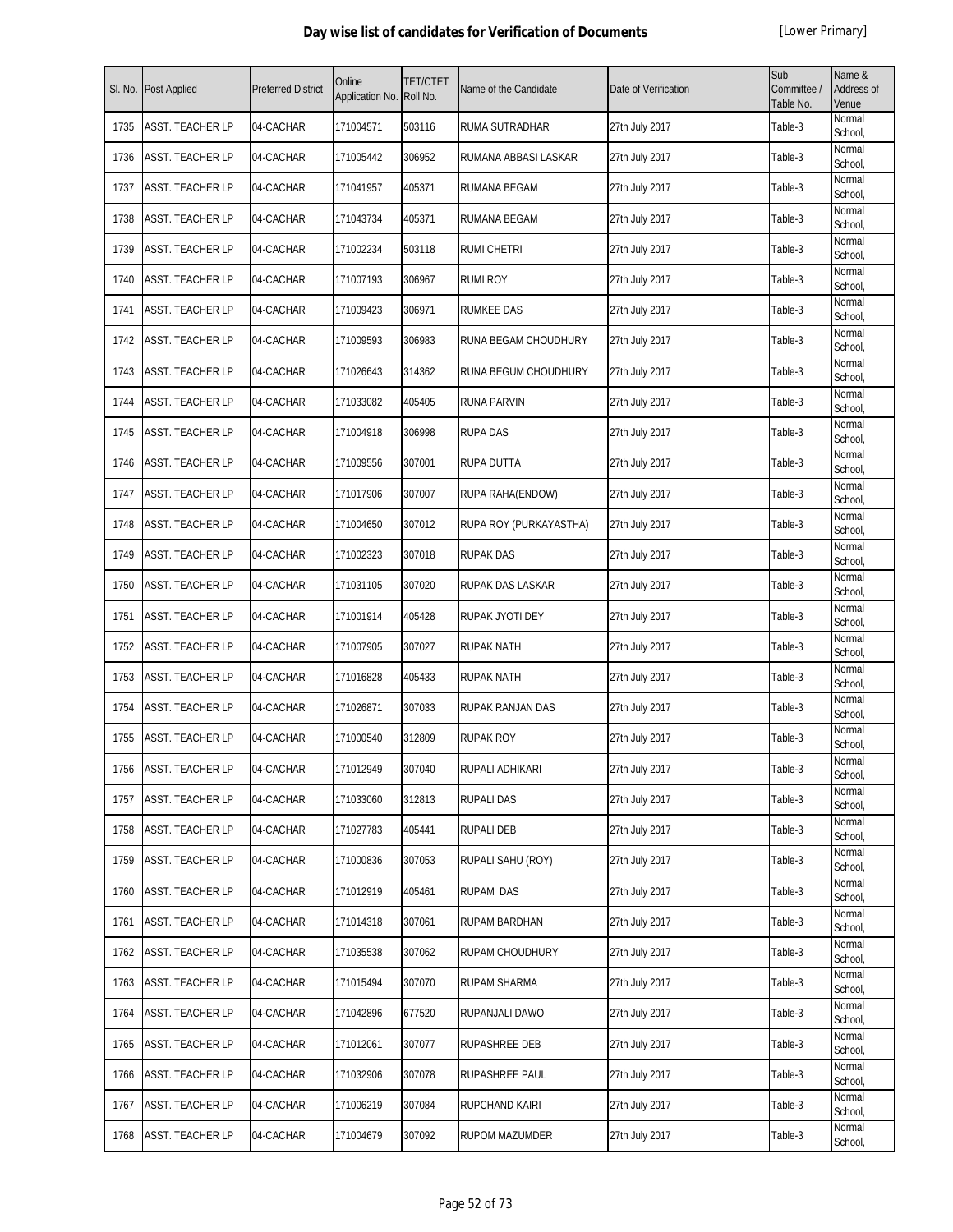| SI. No. | <b>Post Applied</b>     | <b>Preferred District</b> | Online<br>Application No. | <b>TET/CTET</b><br>Roll No. | Name of the Candidate                   | Date of Verification | Sub<br>Committee /<br>Table No. | Name &<br>Address of<br>Venue |
|---------|-------------------------|---------------------------|---------------------------|-----------------------------|-----------------------------------------|----------------------|---------------------------------|-------------------------------|
| 1769    | <b>ASST. TEACHER LP</b> | 04-CACHAR                 | 171023532                 | 405491                      | RUPOSHREE PAUL<br>CHOWDHURY             | 27th July 2017       | Table-3                         | Normal<br>School,             |
| 1770    | <b>ASST. TEACHER LP</b> | 04-CACHAR                 | 171031893                 | 307096                      | RUPOSHREE SANTAL                        | 27th July 2017       | Table-3                         | Normal<br>School,             |
| 1771    | <b>ASST. TEACHER LP</b> | 04-CACHAR                 | 171005688                 | 312822                      | RUPSHREE NATH                           | 27th July 2017       | Table-3                         | Normal<br>School,             |
| 1772    | <b>ASST. TEACHER LP</b> | 04-CACHAR                 | 171000380                 | 312828                      | RUXANA BEGUM                            | 27th July 2017       | Table-3                         | Normal<br>School,             |
| 1773    | <b>ASST. TEACHER LP</b> | 04-CACHAR                 | 171017095                 | 312830                      | S BIJOYA SINGHA                         | 28th July 2017       | Table-1                         | Normal<br>School,             |
| 1774    | <b>ASST. TEACHER LP</b> | 04-CACHAR                 | 171003739                 | 314368                      | S DIPENTI SINGHA                        | 28th July 2017       | Table-1                         | Normal<br>School,             |
| 1775    | <b>ASST. TEACHER LP</b> | 04-CACHAR                 | 171016414                 | 314404                      | S DIPIKA SINGHA                         | 28th July 2017       | Table-1                         | Normal<br>School,             |
| 1776    | <b>ASST. TEACHER LP</b> | 04-CACHAR                 | 171026663                 | 108911                      | S IBOYAIMA SINGHA                       | 28th July 2017       | Table-1                         | Normal<br>School,             |
| 1777    | <b>ASST. TEACHER LP</b> | 04-CACHAR                 | 171007379                 | 307122                      | S K ABDUL FARUK                         | 28th July 2017       | Table-1                         | Normal<br>School,             |
| 1778    | <b>ASST. TEACHER LP</b> | 04-CACHAR                 | 171028165                 | 314376                      | S NIBEDITA SINGHA                       | 28th July 2017       | Table-1                         | Normal<br>School,             |
| 1779    | <b>ASST. TEACHER LP</b> | 04-CACHAR                 | 171000677                 | 314379                      | S PROMILA SINGHA                        | 28th July 2017       | Table-1                         | Normal<br>School,             |
| 1780    | <b>ASST. TEACHER LP</b> | 04-CACHAR                 | 171000181                 | 314408                      | S SURABALA SINGHA                       | 28th July 2017       | Table-1                         | Normal<br>School,             |
| 1781    | <b>ASST. TEACHER LP</b> | 04-CACHAR                 | 171028903                 | 314389                      | S. MEMTOMBI DEVI                        | 28th July 2017       | Table-1                         | Normal<br>School,             |
| 1782    | <b>ASST. TEACHER LP</b> | 04-CACHAR                 | 171005322                 | 314403                      | S. TEJEN SINGHA                         | 28th July 2017       | Table-1                         | Normal<br>School,             |
| 1783    | <b>ASST. TEACHER LP</b> | 04-CACHAR                 | 171025246                 | 307126                      | S.M.AKTARUL ALOM LASKAR                 | 28th July 2017       | Table-1                         | Normal<br>School,             |
| 1784    | ASST. TEACHER LP        | 04-CACHAR                 | 171008757                 | 307128                      | SABANA ALEYA PARVIN<br>LASKAR           | 28th July 2017       | Table-1                         | Normal<br>School,             |
| 1785    | <b>ASST. TEACHER LP</b> | 04-CACHAR                 | 171025809                 | 307155                      | SABINA KHANAM BARBHUIYA                 | 28th July 2017       | Table-1                         | Normal<br>School,             |
| 1786    | <b>ASST. TEACHER LP</b> | 04-CACHAR                 | 171007678                 | 307163                      | SABINA YASMIN MAZUMDER                  | 28th July 2017       | Table-1                         | Normal<br>School,             |
| 1787    | <b>ASST. TEACHER LP</b> | 04-CACHAR                 | 171042451                 | 503172                      | SABINA YEASMIN MAZUMDER                 | 28th July 2017       | Table-1                         | Normal<br>School,             |
| 1788    | <b>ASST. TEACHER LP</b> | 04-CACHAR                 | 171002140                 | 307177                      | SABITA MALAKAR                          | 28th July 2017       | Table-1                         | Normal<br>School,             |
| 1789    | ASST. TEACHER LP        | 04-CACHAR                 | 171003751                 | 656115                      | SABITA MALAKAR                          | 28th July 2017       | Table-1                         | Normal<br>School,             |
| 1790    | <b>ASST. TEACHER LP</b> | 04-CACHAR                 | 171004476                 | 307183                      | SABITA SAHANI                           | 28th July 2017       | Table-1                         | Normal<br>School,             |
| 1791    | <b>ASST. TEACHER LP</b> | 04-CACHAR                 | 171009136                 | 307184                      | <b>SABITA SHIL</b>                      | 28th July 2017       | Table-1                         | Normal<br>School,             |
| 1792    | <b>ASST. TEACHER LP</b> | 04-CACHAR                 | 171027445                 | 307195                      | SABNAM SULTANA MAZUMDER 28th July 2017  |                      | Table-1                         | Normal<br>School,             |
| 1793    | ASST. TEACHER LP        | 04-CACHAR                 | 171002753                 | 307198                      | SABRINA CHOUDHURY                       | 28th July 2017       | Table-1                         | Normal<br>School,             |
| 1794    | <b>ASST. TEACHER LP</b> | 04-CACHAR                 | 171020695                 | 405557                      | SABYASACHI BHATTACHARJEE 28th July 2017 |                      | Table-1                         | Normal<br>School,             |
| 1795    | <b>ASST. TEACHER LP</b> | 04-CACHAR                 | 171021432                 | 405557                      | SABYASACHI BHATTACHARJEE 28th July 2017 |                      | Table-1                         | Normal<br>School,             |
| 1796    | <b>ASST. TEACHER LP</b> | 04-CACHAR                 | 171026735                 | 307204                      | SABYASACHI DEY                          | 28th July 2017       | Table-1                         | Normal<br>School,             |
| 1797    | <b>ASST. TEACHER LP</b> | 04-CACHAR                 | 171001066                 | 307205                      | SABYASACHI DHAR                         | 28th July 2017       | Table-1                         | Normal<br>School,             |
| 1798    | <b>ASST. TEACHER LP</b> | 04-CACHAR                 | 171003017                 | 307206                      | SABYASACHI DUTTA                        | 28th July 2017       | Table-1                         | Normal<br>School,             |
| 1799    | <b>ASST. TEACHER LP</b> | 04-CACHAR                 | 171009639                 | 307209                      | SACHIN KUMAR PATOA                      | 28th July 2017       | Table-1                         | Normal<br>School,             |
| 1800    | <b>ASST. TEACHER LP</b> | 04-CACHAR                 | 171021019                 | 307224                      | SADIK AHMED CHOUDHURY                   | 28th July 2017       | Table-1                         | Normal<br>School,             |
| 1801    | <b>ASST. TEACHER LP</b> | 04-CACHAR                 | 171031888                 | 307235                      | SADIQUE .HUSSAIN LASKAR                 | 28th July 2017       | Table-1                         | Normal<br>School,             |
| 1802    | <b>ASST. TEACHER LP</b> | 04-CACHAR                 | 171008233                 | 307241                      | SAFIA BEGUM                             | 28th July 2017       | Table-1                         | Normal<br>School,             |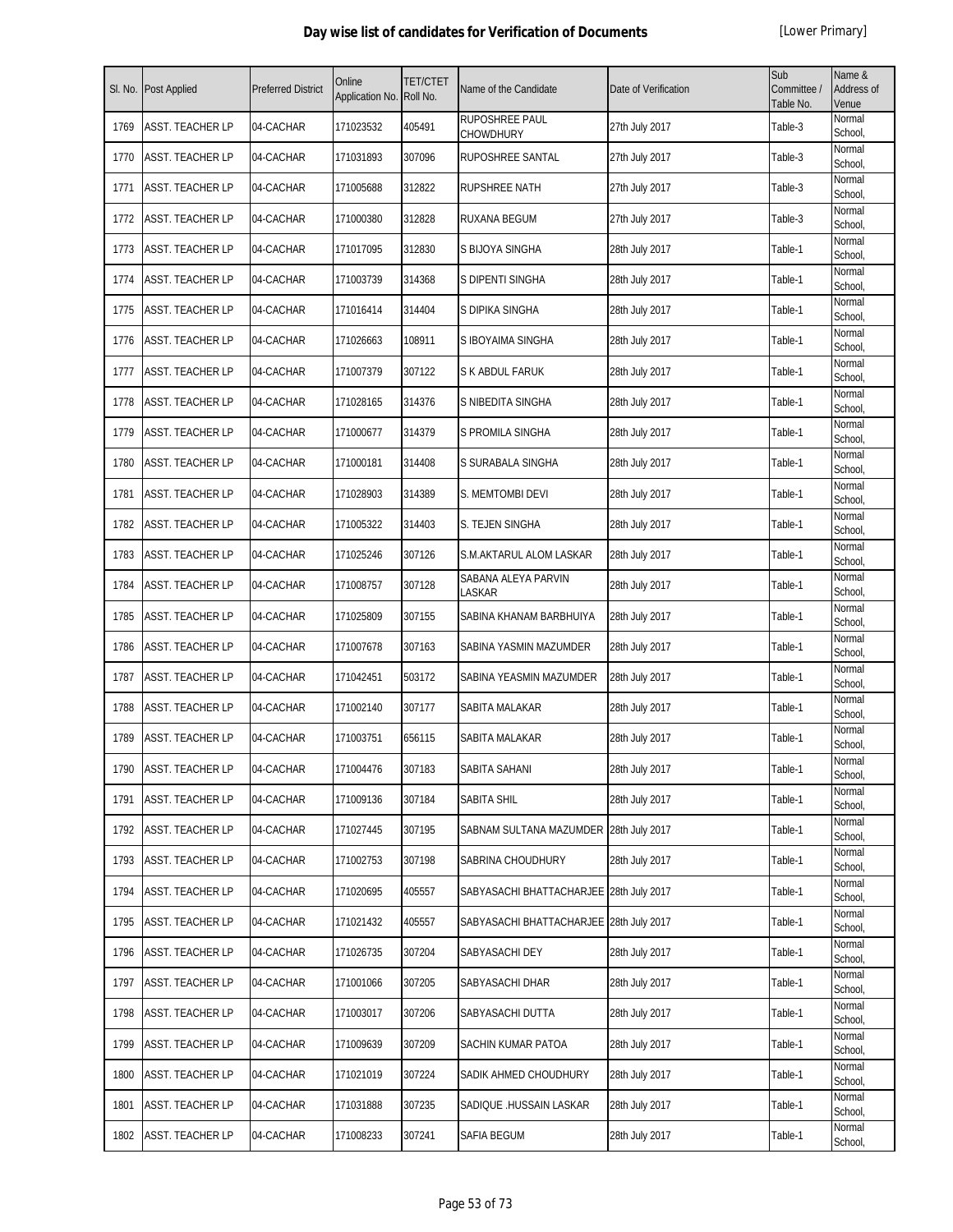| SI. No. | Post Applied            | <b>Preferred District</b> | Online<br>Application No. | <b>TET/CTET</b><br>Roll No. | Name of the Candidate                  | Date of Verification | Sub<br>Committee /<br>Table No. | Name &<br>Address of<br>Venue |
|---------|-------------------------|---------------------------|---------------------------|-----------------------------|----------------------------------------|----------------------|---------------------------------|-------------------------------|
| 1803    | <b>ASST. TEACHER LP</b> | 04-CACHAR                 | 171012035                 | 307241                      | SAFIA BEGUM                            | 28th July 2017       | Table-1                         | Normal<br>School,             |
| 1804    | ASST. TEACHER LP        | 04-CACHAR                 | 171016162                 | 307241                      | SAFIA BEGUM                            | 28th July 2017       | Table-1                         | Normal<br>School,             |
| 1805    | ASST. TEACHER LP        | 04-CACHAR                 | 171030123                 | 307243                      | SAFIQUE AHMED LASKAR                   | 28th July 2017       | Table-1                         | Normal<br>School,             |
| 1806    | ASST. TEACHER LP        | 04-CACHAR                 | 171028120                 | 503218                      | SAFIQUE UDDIN KHAN                     | 28th July 2017       | Table-1                         | Normal<br>School,             |
| 1807    | ASST. TEACHER LP        | 04-CACHAR                 | 171013613                 | 503220                      | SAFIQUR RAHMAN LASKAR                  | 28th July 2017       | Table-1                         | Normal<br>School,             |
| 1808    | ASST. TEACHER LP        | 04-CACHAR                 | 171021150                 | 307250                      | SAGAR NATH CHOUDHURY                   | 28th July 2017       | Table-1                         | Normal<br>School,             |
| 1809    | ASST. TEACHER LP        | 04-CACHAR                 | 171015122                 | 307254                      | SAGARIKA CHOUDHURY                     | 28th July 2017       | Table-1                         | Normal<br>School,             |
| 1810    | ASST. TEACHER LP        | 04-CACHAR                 | 171009929                 | 307255                      | SAGARIKA DAS                           | 28th July 2017       | Table-1                         | Normal<br>School,             |
| 1811    | ASST. TEACHER LP        | 04-CACHAR                 | 171016914                 | 307259                      | SAGARIKA ROY                           | 28th July 2017       | Table-1                         | Normal<br>School,             |
| 1812    | ASST. TEACHER LP        | 04-CACHAR                 | 171003816                 | 307263                      | SAGORIKA PAUL                          | 28th July 2017       | Table-1                         | Normal<br>School,             |
| 1813    | <b>ASST. TEACHER LP</b> | 04-CACHAR                 | 171021025                 | 307270                      | SAHA ALAM .HUSSAIN LASKAR              | 28th July 2017       | Table-2                         | Normal<br>School,             |
| 1814    | <b>ASST. TEACHER LP</b> | 04-CACHAR                 | 171036195                 | 405599                      | SAHAB UDDIN                            | 28th July 2017       | Table-2                         | Normal<br>School,             |
| 1815    | ASST. TEACHER LP        | 04-CACHAR                 | 171030326                 | 503233                      | SAHAB UDDIN BARBHUIYA                  | 28th July 2017       | Table-2                         | Normal<br>School,             |
| 1816    | ASST. TEACHER LP        | 04-CACHAR                 | 171006444                 | 307285                      | SAHAJAN AHMED BARBHUIYA                | 28th July 2017       | Table-2                         | Normal<br>School,             |
| 1817    | ASST. TEACHER LP        | 04-CACHAR                 | 171003075                 | 307288                      | SAHAN GOALA                            | 28th July 2017       | Table-2                         | Normal<br>School,             |
| 1818    | ASST. TEACHER LP        | 04-CACHAR                 | 171025759                 | 307289                      | SAHANA BARBHUIYA                       | 28th July 2017       | Table-2                         | Normal<br>School,             |
| 1819    | ASST. TEACHER LP        | 04-CACHAR                 | 171026620                 | 307290                      | SAHANA KHANAM CHOUDHURY 28th July 2017 |                      | Table-2                         | Normal<br>School,             |
| 1820    | ASST. TEACHER LP        | 04-CACHAR                 | 171007333                 | 307292                      | SAHANA PARBIN LASKAR                   | 28th July 2017       | Table-2                         | Normal<br>School,             |
| 1821    | ASST. TEACHER LP        | 04-CACHAR                 | 171026302                 | 307296                      | SAHANAJ AKTHER MAZUMDER                | 28th July 2017       | Table-2                         | Normal<br>School,             |
| 1822    | <b>ASST. TEACHER LP</b> | 04-CACHAR                 | 171008529                 | 307310                      | SAHANAZ AKTER LASKAR                   | 28th July 2017       | Table-2                         | Normal<br>School,             |
| 1823    | ASST. TEACHER LP        | 04-CACHAR                 | 171012380                 | 307314                      | SAHANAZ YASMIN LASKAR                  | 28th July 2017       | Table-2                         | Normal<br>School,             |
| 1824    | ASST. TEACHER LP        | 04-CACHAR                 | 171031274                 | 307317                      | SAHANOOR ALOM LASKAR                   | 28th July 2017       | Table-2                         | Normal<br>School,             |
| 1825    | ASST. TEACHER LP        | 04-CACHAR                 | 171039303                 | 307322                      | SAHAR AHMED LASKAR                     | 28th July 2017       | Table-2                         | Normal<br>School,             |
| 1826    | ASST. TEACHER LP        | 04-CACHAR                 | 171026507                 | 503262                      | SAHAR UDDIN BARBHUIYA                  | 28th July 2017       | Table-2                         | Normal<br>School,             |
| 1827    | ASST. TEACHER LP        | 04-CACHAR                 | 171016342                 | 307329                      | SAHARUL.HUSSAIN LASKAR                 | 28th July 2017       | Table-2                         | Normal<br>School,             |
| 1828    | ASST. TEACHER LP        | 04-CACHAR                 | 171007529                 | 307334                      | SAHED AHMED BARBHUIYA                  | 28th July 2017       | Table-2                         | Normal<br>School,             |
| 1829    | ASST. TEACHER LP        | 04-CACHAR                 | 171015702                 | 405618                      | SAHELA BEGOM                           | 28th July 2017       | Table-2                         | Normal<br>School,             |
| 1830    | ASST. TEACHER LP        | 04-CACHAR                 | 171032181                 | 405619                      | SAHELI DEB                             | 28th July 2017       | Table-2                         | Normal<br>School,             |
| 1831    | ASST. TEACHER LP        | 04-CACHAR                 | 171014044                 | 307345                      | SAHENA BEGAM BARBHUIYA                 | 28th July 2017       | Table-2                         | Normal<br>School,             |
| 1832    | ASST. TEACHER LP        | 04-CACHAR                 | 171024981                 | 314412                      | SAHENA BEGUM                           | 28th July 2017       | Table-2                         | Normal<br>School,             |
| 1833    | ASST. TEACHER LP        | 04-CACHAR                 | 171029938                 | 503296                      | SAHIDUL ALOM MAZUMDER                  | 28th July 2017       | Table-2                         | Normal<br>School,             |
| 1834    | ASST. TEACHER LP        | 04-CACHAR                 | 171017955                 | 503292                      | SAHIDUL HAQUE MAZUMDER                 | 28th July 2017       | Table-2                         | Normal<br>School,             |
| 1835    | ASST. TEACHER LP        | 04-CACHAR                 | 171030340                 | 307371                      | SAHIDUR RAHMAN BARBHUIYA               | 28th July 2017       | Table-2                         | Normal<br>School,             |
| 1836    | ASST. TEACHER LP        | 04-CACHAR                 | 171032440                 | 307382                      | SAHIN AKHTAR BARBHUIYA                 | 28th July 2017       | Table-2                         | Normal<br>School,             |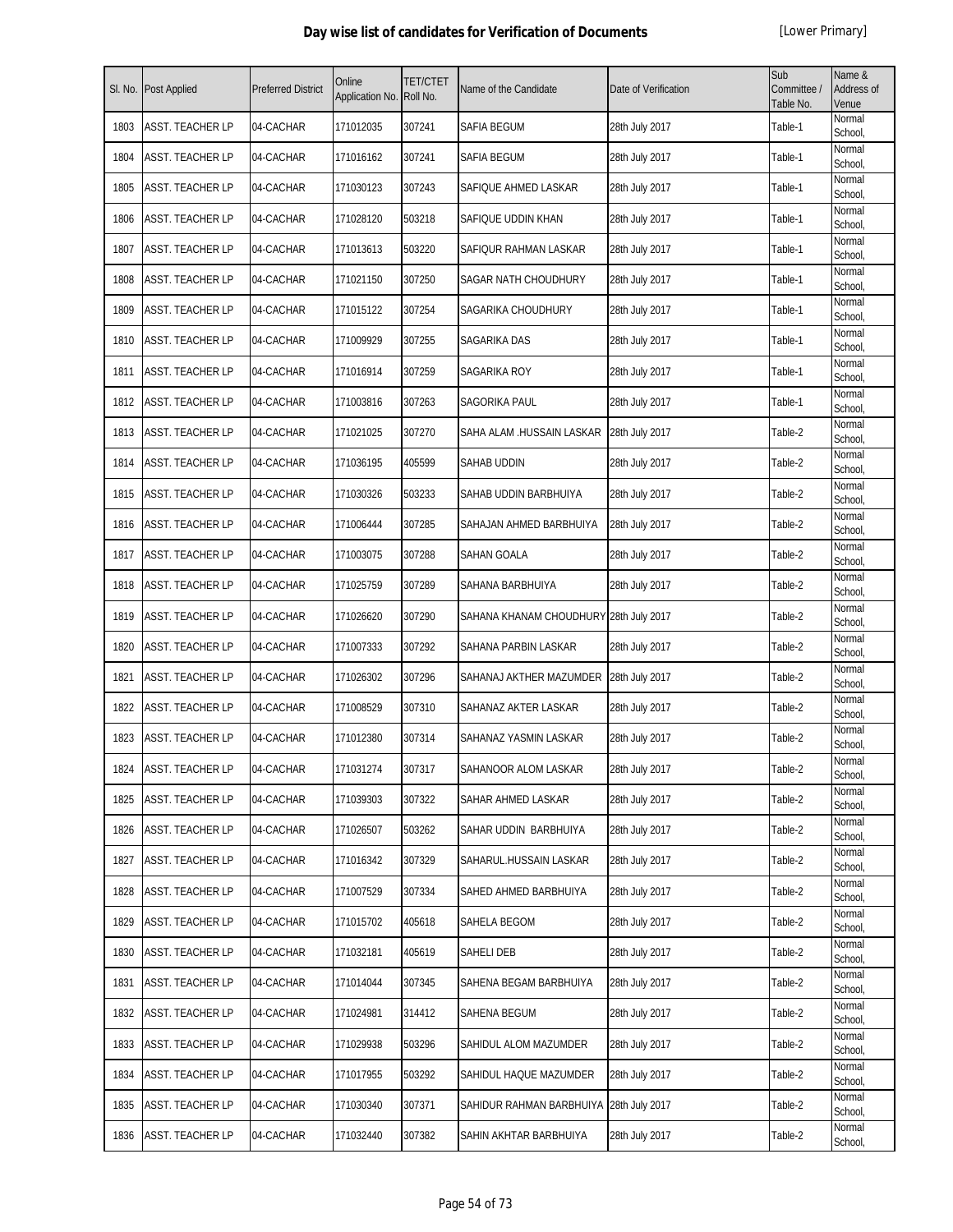|      | Sl. No. Post Applied    | <b>Preferred District</b> | Online<br>Application No. | <b>TET/CTET</b><br>Roll No. | Name of the Candidate   | Date of Verification | Sub<br>Committee /<br>Table No. | Name &<br>Address of<br>Venue |
|------|-------------------------|---------------------------|---------------------------|-----------------------------|-------------------------|----------------------|---------------------------------|-------------------------------|
| 1837 | <b>ASST. TEACHER LP</b> | 04-CACHAR                 | 171012075                 | 307383                      | SAHIN AKTAR LASKAR      | 28th July 2017       | Table-2                         | Normal<br>School,             |
| 1838 | ASST. TEACHER LP        | 04-CACHAR                 | 171033850                 | 307401                      | SAIDUL ALOM LASKAR      | 28th July 2017       | Table-2                         | Normal<br>School,             |
| 1839 | <b>ASST. TEACHER LP</b> | 04-CACHAR                 | 171003417                 | 307408                      | SAIKAT BISWAS           | 28th July 2017       | Table-2                         | Normal<br>School,             |
| 1840 | <b>ASST. TEACHER LP</b> | 04-CACHAR                 | 171004688                 | 307411                      | <b>SAILEN MAHARA</b>    | 28th July 2017       | Table-2                         | Normal<br>School,             |
| 1841 | <b>ASST. TEACHER LP</b> | 04-CACHAR                 | 171020442                 | 314415                      | SAIRABANU CHOUDHURY     | 28th July 2017       | Table-2                         | Normal<br>School,             |
| 1842 | <b>ASST. TEACHER LP</b> | 04-CACHAR                 | 171001565                 | 103926                      | SAJAL CHANDA            | 28th July 2017       | Table-2                         | Normal<br>School,             |
| 1843 | <b>ASST. TEACHER LP</b> | 04-CACHAR                 | 171020461                 | 103929                      | <b>SAJAL DEY</b>        | 28th July 2017       | Table-2                         | Normal<br>School,             |
| 1844 | <b>ASST. TEACHER LP</b> | 04-CACHAR                 | 171030532                 | 307420                      | SAJAL KANTI DAS         | 28th July 2017       | Table-2                         | Normal<br>School,             |
| 1845 | <b>ASST. TEACHER LP</b> | 04-CACHAR                 | 171012351                 | 503332                      | SAJEDA YASMIN CHOUDHURY | 28th July 2017       | Table-2                         | Normal<br>School,             |
| 1846 | ASST. TEACHER LP        | 04-CACHAR                 | 171037693                 | 307444                      | SAJUL.HAQUE CHOUDHURY   | 28th July 2017       | Table-2                         | Normal<br>School,             |
| 1847 | <b>ASST. TEACHER LP</b> | 04-CACHAR                 | 171033565                 | 314416                      | SAKAT ALI CHOUDHURY     | 28th July 2017       | Table-2                         | Normal<br>School,             |
| 1848 | <b>ASST. TEACHER LP</b> | 04-CACHAR                 | 171029515                 | 503338                      | SAKH JALAL UDDIN AHMED  | 28th July 2017       | Table-2                         | Normal<br>School,             |
| 1849 | ASST. TEACHER LP        | 04-CACHAR                 | 171033189                 | 503341                      | SAKIR AHMED LASKAR      | 28th July 2017       | Table-2                         | Normal<br>School,             |
| 1850 | <b>ASST. TEACHER LP</b> | 04-CACHAR                 | 171010050                 | 307456                      | SAKIRA KHANOM           | 28th July 2017       | Table-2                         | Normal<br>School,             |
| 1851 | <b>ASST. TEACHER LP</b> | 04-CACHAR                 | 171021022                 | 307472                      | SALEH AHMED LASKAR      | 28th July 2017       | Table-2                         | Normal<br>School,             |
| 1852 | <b>ASST. TEACHER LP</b> | 04-CACHAR                 | 171010178                 | 307491                      | SALIM AHMED LASKAR      | 28th July 2017       | Table-2                         | Normal<br>School,             |
| 1853 | <b>ASST. TEACHER LP</b> | 04-CACHAR                 | 171037277                 | 503359                      | <b>SALIM UDDIN</b>      | 28th July 2017       | Table-2                         | Normal<br>School,             |
| 1854 | ASST. TEACHER LP        | 04-CACHAR                 | 171032557                 | 307504                      | SALIM UDDIN LASKAR      | 28th July 2017       | Table-2                         | Normal<br>School,             |
| 1855 | ASST. TEACHER LP        | 04-CACHAR                 | 171018631                 | 314418                      | SALMA BEGUM CHOUDHURY   | 28th July 2017       | Table-2                         | Normal<br>School,             |
| 1856 | <b>ASST. TEACHER LP</b> | 04-CACHAR                 | 171030054                 | 307529                      | SALMAN LASKAR           | 28th July 2017       | Table-2                         | Normal<br>School,             |
| 1857 | ASST. TEACHER LP        | 04-CACHAR                 | 171023394                 | 503376                      | SALMANA BEGUM LASKAR    | 28th July 2017       | Table-2                         | Normal<br>School,             |
| 1858 | <b>ASST. TEACHER LP</b> | 04-CACHAR                 | 171026928                 | 103940                      | <b>SAMARAN DAS</b>      | 28th July 2017       | Table-2                         | Normal<br>School,             |
| 1859 | <b>ASST. TEACHER LP</b> | 04-CACHAR                 | 171036377                 | 307545                      | SAMARJIT DAS            | 28th July 2017       | Table-2                         | Normal<br>School,             |
| 1860 | <b>ASST. TEACHER LP</b> | 04-CACHAR                 | 171005399                 | 307564                      | SAMEEM BEGUM CHOUDHURY  | 28th July 2017       | Table-2                         | Normal<br>School,             |
| 1861 | <b>ASST. TEACHER LP</b> | 04-CACHAR                 | 171026141                 | 307571                      | SAMIK CHAKRABORTY       | 28th July 2017       | Table-2                         | Normal<br>School,             |
| 1862 | <b>ASST. TEACHER LP</b> | 04-CACHAR                 | 171025144                 | 503386                      | SAMIL HUSSAIN TALUKDAR  | 28th July 2017       | Table-2                         | Normal<br>School,             |
| 1863 | <b>ASST. TEACHER LP</b> | 04-CACHAR                 | 171035275                 | 307574                      | SAMIM AHMED KHADEM      | 28th July 2017       | Table-2                         | Normal<br>School,             |
| 1864 | <b>ASST. TEACHER LP</b> | 04-CACHAR                 | 171043382                 | 503388                      | SAMIM AHMED MAZUMDER    | 28th July 2017       | Table-2                         | Normal<br>School,             |
| 1865 | <b>ASST. TEACHER LP</b> | 04-CACHAR                 | 171015267                 | 307579                      | SAMIM UDDIN LASKAR      | 28th July 2017       | Table-2                         | Normal<br>School,             |
| 1866 | <b>ASST. TEACHER LP</b> | 04-CACHAR                 | 171000631                 | 307587                      | SAMIMA YEASMIN LASKAR   | 28th July 2017       | Table-2                         | Normal<br>School,             |
| 1867 | <b>ASST. TEACHER LP</b> | 04-CACHAR                 | 171025869                 | 307588                      | SAMIMUR RAHMAN LASKAR   | 28th July 2017       | Table-2                         | Normal<br>School,             |
| 1868 | <b>ASST. TEACHER LP</b> | 04-CACHAR                 | 171038474                 | 503399                      | SAMINARA BEGOM LASKAR   | 28th July 2017       | Table-2                         | Normal<br>School,             |
| 1869 | <b>ASST. TEACHER LP</b> | 04-CACHAR                 | 171012205                 | 307598                      | <b>SAMIR CHOWDHURY</b>  | 28th July 2017       | Table-2                         | Normal<br>School,             |
| 1870 | ASST. TEACHER LP        | 04-CACHAR                 | 171000341                 | 307601                      | SAMIR GHOSH             | 28th July 2017       | Table-2                         | Normal<br>School,             |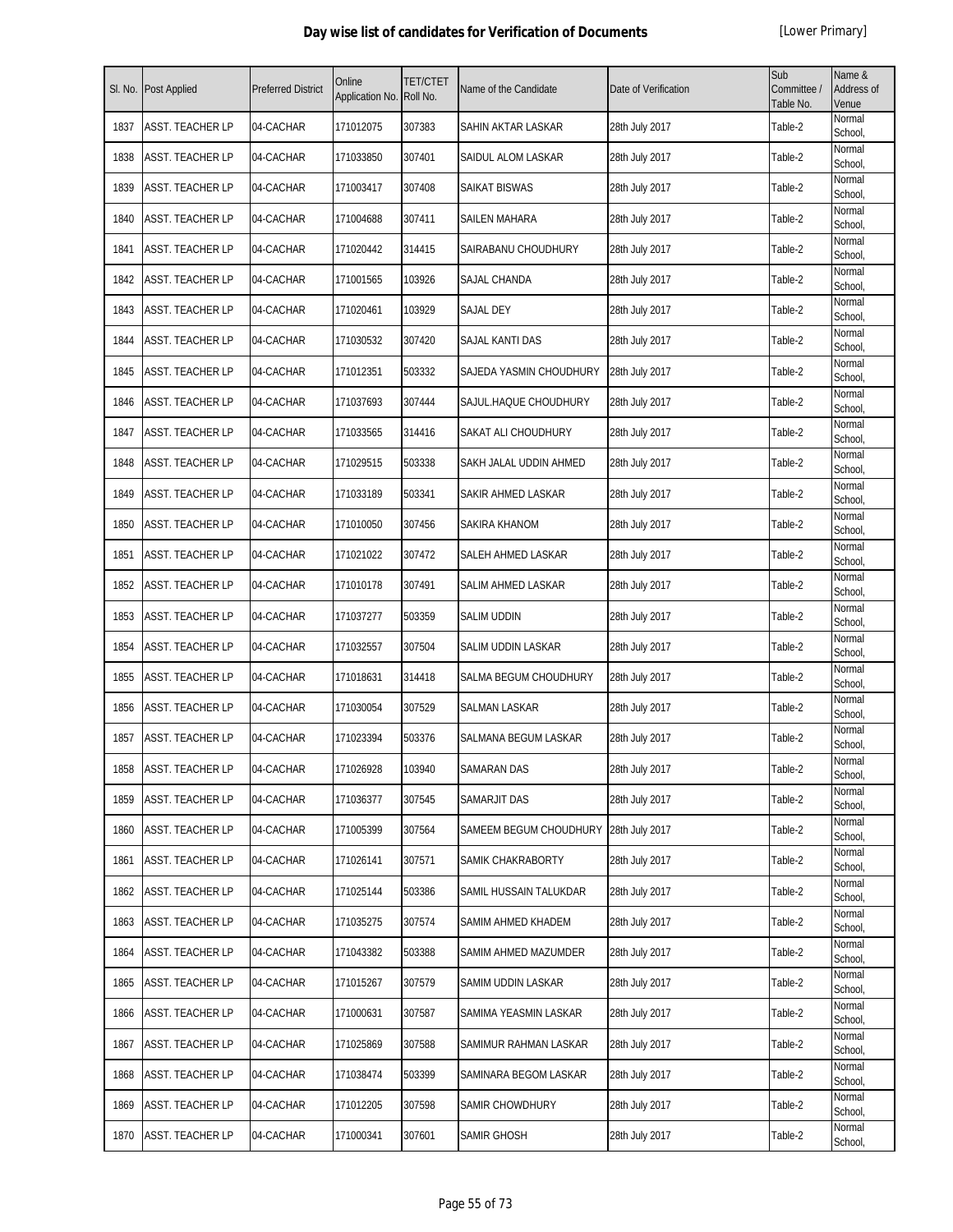| SI. No. | Post Applied            | <b>Preferred District</b> | Online<br>Application No. | <b>TET/CTET</b><br>Roll No. | Name of the Candidate  | Date of Verification | Sub<br>Committee /<br>Table No. | Name &<br>Address of<br>Venue |
|---------|-------------------------|---------------------------|---------------------------|-----------------------------|------------------------|----------------------|---------------------------------|-------------------------------|
| 1871    | <b>ASST. TEACHER LP</b> | 04-CACHAR                 | 171036681                 | 307602                      | SAMIR GOSWAMI          | 28th July 2017       | Table-2                         | Normal<br>School,             |
| 1872    | ASST. TEACHER LP        | 04-CACHAR                 | 171003537                 | 307618                      | SAMIT LAL ACHARJEE     | 28th July 2017       | Table-2                         | Normal<br>School,             |
| 1873    | ASST. TEACHER LP        | 04-CACHAR                 | 171008213                 | 307630                      | <b>SAMPA DAS</b>       | 28th July 2017       | Table-2                         | Normal<br>School,             |
| 1874    | ASST. TEACHER LP        | 04-CACHAR                 | 171019256                 | 307636                      | <b>SAMPA DAS</b>       | 28th July 2017       | Table-2                         | Normal<br>School,             |
| 1875    | ASST. TEACHER LP        | 04-CACHAR                 | 171032586                 | 307626                      | SAMPA DAS              | 28th July 2017       | Table-2                         | Normal<br>School,             |
| 1876    | ASST. TEACHER LP        | 04-CACHAR                 | 171002734                 | 307647                      | SAMPA MALAKAR          | 28th July 2017       | Table-2                         | Normal<br>School,             |
| 1877    | ASST. TEACHER LP        | 04-CACHAR                 | 171007801                 | 307648                      | SAMPA MAZUMDER         | 28th July 2017       | Table-2                         | Normal<br>School,             |
| 1878    | ASST. TEACHER LP        | 04-CACHAR                 | 171026886                 | 307652                      | <b>SAMPA PAUL</b>      | 28th July 2017       | Table-2                         | Normal<br>School,             |
| 1879    | ASST. TEACHER LP        | 04-CACHAR                 | 171011537                 | 307657                      | SAMPA RANI DAS         | 28th July 2017       | Table-2                         | Normal<br>School,             |
| 1880    | ASST. TEACHER LP        | 04-CACHAR                 | 171006295                 | 307659                      | SAMPA RANI PAUL        | 28th July 2017       | Table-2                         | Normal<br>School,             |
| 1881    | <b>ASST. TEACHER LP</b> | 04-CACHAR                 | 171028688                 | 307662                      | SAMPA SEAL             | 28th July 2017       | Table-2                         | Normal<br>School,             |
| 1882    | <b>ASST. TEACHER LP</b> | 04-CACHAR                 | 171007026                 | 53004743                    | SAMS UDDIN MAZUMDER    | 28th July 2017       | Table-2                         | Normal<br>School,             |
| 1883    | ASST. TEACHER LP        | 04-CACHAR                 | 171015212                 | 503421                      | SANANDA DHAR           | 28th July 2017       | Table-3                         | Normal<br>School,             |
| 1884    | ASST. TEACHER LP        | 04-CACHAR                 | 171019773                 | 307717                      | SANCHITA CHOWDHURY     | 28th July 2017       | Table-3                         | Normal<br>School,             |
| 1885    | ASST. TEACHER LP        | 04-CACHAR                 | 171007874                 | 307728                      | SANCHITA ROY           | 28th July 2017       | Table-3                         | Normal<br>School,             |
| 1886    | ASST. TEACHER LP        | 04-CACHAR                 | 171006456                 | 307714                      | SANCHTIA CHANDA        | 28th July 2017       | Table-3                         | Normal<br>School,             |
| 1887    | ASST. TEACHER LP        | 04-CACHAR                 | 171030507                 | 307732                      | SANDEEP ADHIKARI       | 28th July 2017       | Table-3                         | Normal<br>School,             |
| 1888    | ASST. TEACHER LP        | 04-CACHAR                 | 171002607                 | 307737                      | SANDEEP SUKLABAIDYA    | 28th July 2017       | Table-3                         | Normal<br>School,             |
| 1889    | ASST. TEACHER LP        | 04-CACHAR                 | 171009365                 | 307746                      | SANDIP ACHARJEE        | 28th July 2017       | Table-3                         | Normal<br>School,             |
| 1890    | <b>ASST. TEACHER LP</b> | 04-CACHAR                 | 171034031                 | 307750                      | SANDIP BHAR            | 28th July 2017       | Table-3                         | Normal<br>School,             |
| 1891    | ASST. TEACHER LP        | 04-CACHAR                 | 171010299                 | 307752                      | SANDIP CHAKRABORTY     | 28th July 2017       | Table-3                         | Normal<br>School,             |
| 1892    | ASST. TEACHER LP        | 04-CACHAR                 | 171028251                 | 503429                      | <b>SANDIP KAIRI</b>    | 28th July 2017       | Table-3                         | Normal<br>School,             |
| 1893    | ASST. TEACHER LP        | 04-CACHAR                 | 171037894                 | 307777                      | SANDIPAN NAG           | 28th July 2017       | Table-3                         | Normal<br>School,             |
| 1894    | ASST. TEACHER LP        | 04-CACHAR                 | 171018596                 | 307785                      | SANGEETA DAS           | 28th July 2017       | Table-3                         | Normal<br>School,             |
| 1895    | ASST. TEACHER LP        | 04-CACHAR                 | 171005501                 | 307795                      | SANGEETA VERMA         | 28th July 2017       | Table-3                         | Normal<br>School,             |
| 1896    | ASST. TEACHER LP        | 04-CACHAR                 | 171007009                 | 104039                      | SANGHAMITRA DAS        | 28th July 2017       | Table-3                         | Normal<br>School,             |
| 1897    | ASST. TEACHER LP        | 04-CACHAR                 | 171037121                 | 307802                      | SANGHAMITRA DAS        | 28th July 2017       | Table-3                         | Normal<br>School,             |
| 1898    | ASST. TEACHER LP        | 04-CACHAR                 | 171008172                 | 307810                      | SANGHASREE CHAKRABORTY | 28th July 2017       | Table-3                         | Normal<br>School,             |
| 1899    | ASST. TEACHER LP        | 04-CACHAR                 | 171001558                 | 307815                      | SANGHITA CHANDA PAUL   | 28th July 2017       | Table-3                         | Normal<br>School,             |
| 1900    | ASST. TEACHER LP        | 04-CACHAR                 | 171041526                 | 307815                      | SANGHITA CHANDA PAUL   | 28th July 2017       | Table-3                         | Normal<br>School,             |
| 1901    | ASST. TEACHER LP        | 04-CACHAR                 | 171010576                 | 307826                      | SANGHITA DEV CHOUDHURY | 28th July 2017       | Table-3                         | Normal<br>School,             |
| 1902    | ASST. TEACHER LP        | 04-CACHAR                 | 171035978                 | 307837                      | SANGITA CHAKRABORTY    | 28th July 2017       | Table-3                         | Normal<br>School,             |
| 1903    | ASST. TEACHER LP        | 04-CACHAR                 | 171018745                 | 307838                      | SANGITA CHOUBEY        | 28th July 2017       | Table-3                         | Normal<br>School,             |
| 1904    | ASST. TEACHER LP        | 04-CACHAR                 | 171020528                 | 503444                      | SANGITA DEY            | 28th July 2017       | Table-3                         | Normal<br>School,             |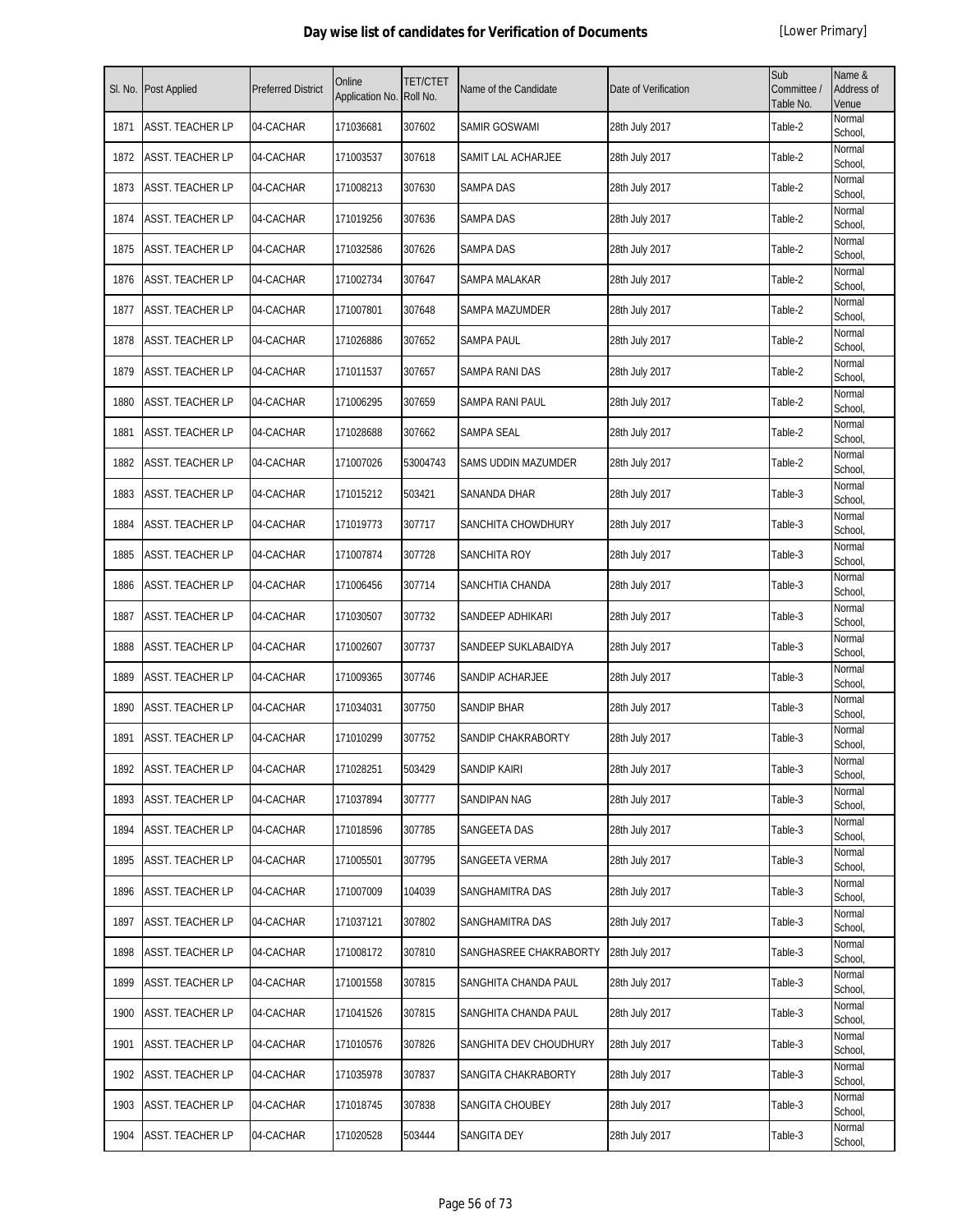| SI. No. | Post Applied            | <b>Preferred District</b> | Online<br>Application No. | <b>TET/CTET</b><br>Roll No. | Name of the Candidate  | Date of Verification | Sub<br>Committee /<br>Table No. | Name &<br>Address of<br>Venue |
|---------|-------------------------|---------------------------|---------------------------|-----------------------------|------------------------|----------------------|---------------------------------|-------------------------------|
| 1905    | <b>ASST. TEACHER LP</b> | 04-CACHAR                 | 171027362                 | 307858                      | SANGITA GOSWAMI        | 28th July 2017       | Table-3                         | Normal<br>School,             |
| 1906    | ASST. TEACHER LP        | 04-CACHAR                 | 171004702                 | 307859                      | SANGITA JAISWAL        | 28th July 2017       | Table-3                         | Normal<br>School,             |
| 1907    | ASST. TEACHER LP        | 04-CACHAR                 | 171015592                 | 307869                      | SANGITA NUNIA          | 28th July 2017       | Table-3                         | Normal<br>School,             |
| 1908    | ASST. TEACHER LP        | 04-CACHAR                 | 171005121                 | 307831                      | SANGITA RANI DAS       | 28th July 2017       | Table-3                         | Normal<br>School,             |
| 1909    | ASST. TEACHER LP        | 04-CACHAR                 | 171009186                 | 307880                      | SANGITA RANI HAZAM     | 28th July 2017       | Table-3                         | Normal<br>School,             |
| 1910    | ASST. TEACHER LP        | 04-CACHAR                 | 171033259                 | 314433                      | SANGITA SINGHA         | 28th July 2017       | Table-3                         | Normal<br>School,             |
| 1911    | ASST. TEACHER LP        | 04-CACHAR                 | 171016929                 | 307890                      | SANGJUKTA BANIK        | 28th July 2017       | Table-3                         | Normal<br>School,             |
| 1912    | ASST. TEACHER LP        | 04-CACHAR                 | 171010465                 | 503451                      | <b>SANHITA SEN</b>     | 28th July 2017       | Table-3                         | Normal<br>School,             |
| 1913    | ASST. TEACHER LP        | 04-CACHAR                 | 171008145                 | 310457                      | SANI DAS               | 28th July 2017       | Table-3                         | Normal<br>School,             |
| 1914    | ASST. TEACHER LP        | 04-CACHAR                 | 171024978                 | 307896                      | SANJAN KUMAR DAS       | 28th July 2017       | Table-3                         | Normal<br>School,             |
| 1915    | <b>ASST. TEACHER LP</b> | 04-CACHAR                 | 171014448                 | 307905                      | SANJAY CHOUDHURY       | 28th July 2017       | Table-3                         | Normal<br>School,             |
| 1916    | ASST. TEACHER LP        | 04-CACHAR                 | 171015995                 | 104077                      | <b>SANJAY DAS</b>      | 28th July 2017       | Table-3                         | Normal<br>School,             |
| 1917    | ASST. TEACHER LP        | 04-CACHAR                 | 171034305                 | 307916                      | SANJAY KUMAR DAS       | 28th July 2017       | Table-3                         | Normal<br>School,             |
| 1918    | ASST. TEACHER LP        | 04-CACHAR                 | 171008364                 | 104084                      | SANJAY MALAKAR         | 28th July 2017       | Table-3                         | Normal<br>School,             |
| 1919    | ASST. TEACHER LP        | 04-CACHAR                 | 171020154                 | 503454                      | SANJAY NATH            | 28th July 2017       | Table-3                         | Normal<br>School,             |
| 1920    | ASST. TEACHER LP        | 04-CACHAR                 | 171003525                 | 307927                      | SANJIB BORAIK          | 28th July 2017       | Table-3                         | Normal<br>School,             |
| 1921    | ASST. TEACHER LP        | 04-CACHAR                 | 171000701                 | 307929                      | SANJIB CHAKRABORTY     | 28th July 2017       | Table-3                         | Normal<br>School,             |
| 1922    | ASST. TEACHER LP        | 04-CACHAR                 | 171001930                 | 307931                      | SANJIB CHAKRABORTY     | 28th July 2017       | Table-3                         | Normal<br>School,             |
| 1923    | ASST. TEACHER LP        | 04-CACHAR                 | 171019771                 | 503456                      | <b>SANJIB DAS</b>      | 28th July 2017       | Table-3                         | Normal<br>School,             |
| 1924    | ASST. TEACHER LP        | 04-CACHAR                 | 171002589                 | 104104                      | <b>SANJIB MAJUMDER</b> | 28th July 2017       | Table-3                         | Normal<br>School,             |
| 1925    | ASST. TEACHER LP        | 04-CACHAR                 | 171004798                 | 307957                      | SANJIB NATH            | 28th July 2017       | Table-3                         | Normal<br>School,             |
| 1926    | ASST. TEACHER LP        | 04-CACHAR                 | 171011411                 | 307961                      | <b>SANJIB ROY</b>      | 28th July 2017       | Table-3                         | Normal<br>School,             |
| 1927    | ASST. TEACHER LP        | 04-CACHAR                 | 171028380                 | 307965                      | SANJIB SINHA           | 28th July 2017       | Table-3                         | Normal<br>School,             |
| 1928    | ASST. TEACHER LP        | 04-CACHAR                 | 171008934                 | 307979                      | SANJITA SINGHA         | 28th July 2017       | Table-3                         | Normal<br>School,             |
| 1929    | ASST. TEACHER LP        | 04-CACHAR                 | 171019142                 | 307983                      | SANJOY BISWAS          | 28th July 2017       | Table-3                         | Normal<br>School,             |
| 1930    | ASST. TEACHER LP        | 04-CACHAR                 | 171010118                 | 307984                      | SANJOY CHAKRABORTY     | 28th July 2017       | Table-3                         | Normal<br>School,             |
| 1931    | ASST. TEACHER LP        | 04-CACHAR                 | 171023230                 | 307987                      | SANJOY DAS             | 28th July 2017       | Table-3                         | Normal<br>School,             |
| 1932    | ASST. TEACHER LP        | 04-CACHAR                 | 171019346                 | 307996                      | SANJOY DEY             | 28th July 2017       | Table-3                         | Normal<br>School,             |
| 1933    | ASST. TEACHER LP        | 04-CACHAR                 | 171018138                 | 503464                      | SANJOY DUSAD           | 28th July 2017       | Table-3                         | Normal<br>School,             |
| 1934    | ASST. TEACHER LP        | 04-CACHAR                 | 171015508                 | 503465                      | SANJOY KUMAR DAS       | 28th July 2017       | Table-3                         | Normal<br>School,             |
| 1935    | ASST. TEACHER LP        | 04-CACHAR                 | 171027498                 | 308014                      | SANJOY SHAW            | 28th July 2017       | Table-3                         | Normal<br>School,             |
| 1936    | ASST. TEACHER LP        | 04-CACHAR                 | 171031333                 | 308020                      | SANJU NATH             | 28th July 2017       | Table-3                         | Normal<br>School,             |
| 1937    | ASST. TEACHER LP        | 04-CACHAR                 | 171022943                 | 308027                      | SANJUKTA FALAHARI      | 28th July 2017       | Table-3                         | Normal<br>School,             |
| 1938    | ASST. TEACHER LP        | 04-CACHAR                 | 171011515                 | 308038                      | SANKAR KUMAR DAS       | 28th July 2017       | Table-3                         | Normal<br>School,             |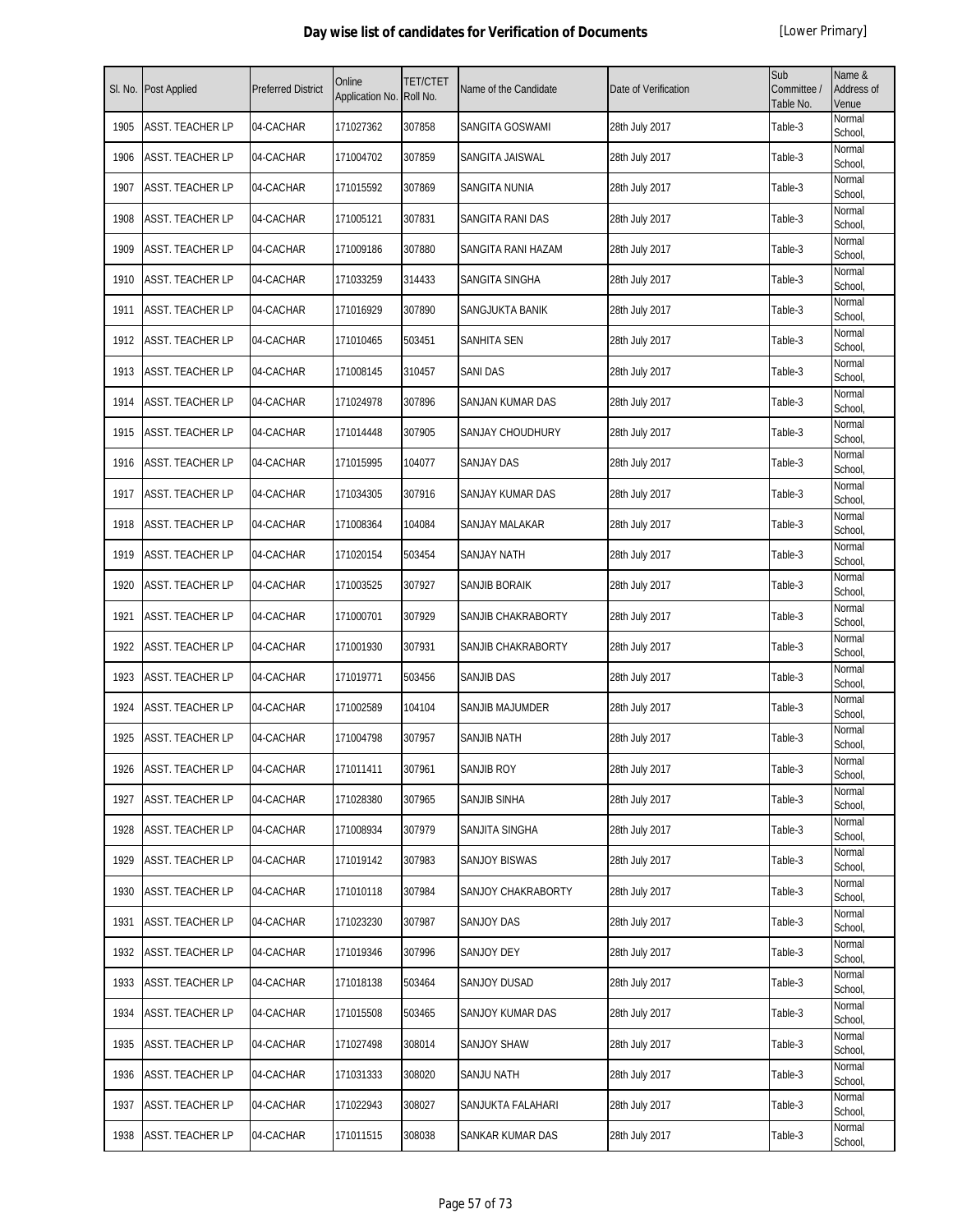| SI. No. | <b>Post Applied</b>     | <b>Preferred District</b> | Online<br>Application No. | <b>TET/CTET</b><br>Roll No. | Name of the Candidate                      | Date of Verification | Sub<br>Committee /<br>Table No. | Name &<br>Address of<br>Venue |
|---------|-------------------------|---------------------------|---------------------------|-----------------------------|--------------------------------------------|----------------------|---------------------------------|-------------------------------|
| 1939    | <b>ASST. TEACHER LP</b> | 04-CACHAR                 | 171007620                 | 308040                      | SANKAR KUMAR ROY                           | 28th July 2017       | Table-3                         | Normal<br>School,             |
| 1940    | ASST. TEACHER LP        | 04-CACHAR                 | 171020555                 | 104155                      | SANKAR PAUL                                | 28th July 2017       | Table-3                         | Normal<br>School,             |
| 1941    | <b>ASST. TEACHER LP</b> | 04-CACHAR                 | 171000919                 | 503820                      | SANKAR ROY                                 | 28th July 2017       | Table-3                         | Normal<br>School,             |
| 1942    | <b>ASST. TEACHER LP</b> | 04-CACHAR                 | 171024642                 | 308071                      | SANTANU BHATTACHARJEE                      | 28th July 2017       | Table-3                         | Normal<br>School,             |
| 1943    | <b>ASST. TEACHER LP</b> | 04-CACHAR                 | 171023393                 | 308082                      | SANTIMA KHANAM LASKAR                      | 28th July 2017       | Table-3                         | Normal<br>School,             |
| 1944    | <b>ASST. TEACHER LP</b> | 04-CACHAR                 | 171013967                 | 308083                      | <b>SANTONA DEB</b>                         | 28th July 2017       | Table-3                         | Normal<br>School,             |
| 1945    | ASST. TEACHER LP        | 04-CACHAR                 | 171004470                 | 308087                      | SANTOSH CHOUDHURY                          | 28th July 2017       | Table-3                         | Normal<br>School,             |
| 1946    | ASST. TEACHER LP        | 04-CACHAR                 | 171027756                 | 308093                      | SANTOSH KURMI                              | 28th July 2017       | Table-3                         | Normal<br>School,             |
| 1947    | <b>ASST. TEACHER LP</b> | 04-CACHAR                 | 171013739                 | 308103                      | SANTOSH SEAL                               | 28th July 2017       | Table-3                         | Normal<br>School,             |
| 1948    | ASST. TEACHER LP        | 04-CACHAR                 | 171027087                 | 308133                      | SARAJIT DEBNATH                            | 28th July 2017       | Table-4                         | Normal<br>School,             |
| 1949    | <b>ASST. TEACHER LP</b> | 04-CACHAR                 | 171023835                 | 503499                      | <b>SARASHI DAS</b>                         | 28th July 2017       | Table-4                         | Normal<br>School,             |
| 1950    | ASST. TEACHER LP        | 04-CACHAR                 | 171002137                 | 308139                      | SARASWATI RANI PAUL (SHAW) 28th July 2017  |                      | Table-4                         | Normal<br>School,             |
| 1951    | <b>ASST. TEACHER LP</b> | 04-CACHAR                 | 171015576                 | 308145                      | SARBAJAYA GHOSE                            | 28th July 2017       | Table-4                         | Normal<br>School,             |
| 1952    | <b>ASST. TEACHER LP</b> | 04-CACHAR                 | 171003750                 | 308148                      | SARBANI BHATTACHARJEE                      | 28th July 2017       | Table-4                         | Normal<br>School,             |
| 1953    | <b>ASST. TEACHER LP</b> | 04-CACHAR                 | 171025472                 | 503505                      | <b>SARBINA YEASMIN</b><br><b>CHOUDHURY</b> | 28th July 2017       | Table-4                         | Normal<br>School,             |
| 1954    | ASST. TEACHER LP        | 04-CACHAR                 | 171031721                 | 503513                      | SARIMUL HAQUE LASKAR                       | 28th July 2017       | Table-4                         | Normal<br>School,             |
| 1955    | ASST. TEACHER LP        | 04-CACHAR                 | 171027830                 | 503518                      | SARMINA BEGUM MAZUMDER                     | 28th July 2017       | Table-4                         | Normal<br>School,             |
| 1956    | ASST. TEACHER LP        | 04-CACHAR                 | 171001083                 | 308199                      | SARMISTA ROY                               | 28th July 2017       | Table-4                         | Normal<br>School,             |
| 1957    | <b>ASST. TEACHER LP</b> | 04-CACHAR                 | 171009134                 | 308205                      | SARMISTHA DEB                              | 28th July 2017       | Table-4                         | Normal<br>School,             |
| 1958    | <b>ASST. TEACHER LP</b> | 04-CACHAR                 | 171004554                 | 308207                      | SARMISTHA NAG                              | 28th July 2017       | Table-4                         | Normal<br>School,             |
| 1959    | ASST. TEACHER LP        | 04-CACHAR                 | 171025417                 | 308209                      | SAROJ KUMAR SINGH                          | 28th July 2017       | Table-4                         | Normal<br>School,             |
| 1960    | <b>ASST. TEACHER LP</b> | 04-CACHAR                 | 171018112                 | 503523                      | SARWAR HUSSAIN LASKAR                      | 28th July 2017       | Table-4                         | Normal<br>School,             |
| 1961    | <b>ASST. TEACHER LP</b> | 04-CACHAR                 | 171041426                 | 308218                      | SASHWATI SHARMA<br>MAZUMDAR                | 28th July 2017       | Table-4                         | Normal<br>School,             |
| 1962    | ASST. TEACHER LP        | 04-CACHAR                 | 171001855                 | 308228                      | SASWATI DEB (PAUL)                         | 28th July 2017       | Table-4                         | Normal<br>School.             |
| 1963    | <b>ASST. TEACHER LP</b> | 04-CACHAR                 | 171008148                 | 308231                      | SATABDHI PAUL                              | 28th July 2017       | Table-4                         | Normal<br>School,             |
| 1964    | <b>ASST. TEACHER LP</b> | 04-CACHAR                 | 171002428                 | 308237                      | <b>SATABDI ROY</b>                         | 28th July 2017       | Table-4                         | Normal<br>School,             |
| 1965    | <b>ASST. TEACHER LP</b> | 04-CACHAR                 | 171012925                 | 01606696                    | SATYA PRAKASH                              | 28th July 2017       | Table-4                         | Normal<br>School,             |
| 1966    | <b>ASST. TEACHER LP</b> | 04-CACHAR                 | 171025880                 | 308262                      | SATYA SUNDAR                               | 28th July 2017       | Table-4                         | Normal<br>School,             |
| 1967    | <b>ASST. TEACHER LP</b> | 04-CACHAR                 | 171016349                 | 308273                      | SATYABRATA NATH<br><b>CHOUDHURY</b>        | 28th July 2017       | Table-4                         | Normal<br>School,             |
| 1968    | <b>ASST. TEACHER LP</b> | 04-CACHAR                 | 171004628                 | 308279                      | <b>SATYAJIT DAS</b>                        | 28th July 2017       | Table-4                         | Normal<br>School,             |
| 1969    | <b>ASST. TEACHER LP</b> | 04-CACHAR                 | 171003442                 | 308291                      | SATYAJIT NATH                              | 28th July 2017       | Table-4                         | Normal<br>School,             |
| 1970    | <b>ASST. TEACHER LP</b> | 04-CACHAR                 | 171002870                 | 503533                      | SATYAJIT SARMA                             | 28th July 2017       | Table-4                         | Normal<br>School,             |
| 1971    | <b>ASST. TEACHER LP</b> | 04-CACHAR                 | 171032261                 | 308298                      | SATYAJYOTI NATH                            | 28th July 2017       | Table-4                         | Normal<br>School,             |
| 1972    | <b>ASST. TEACHER LP</b> | 04-CACHAR                 | 171020119                 | 308301                      | <b>SATYAM KURMI</b>                        | 28th July 2017       | Table-4                         | Normal<br>School,             |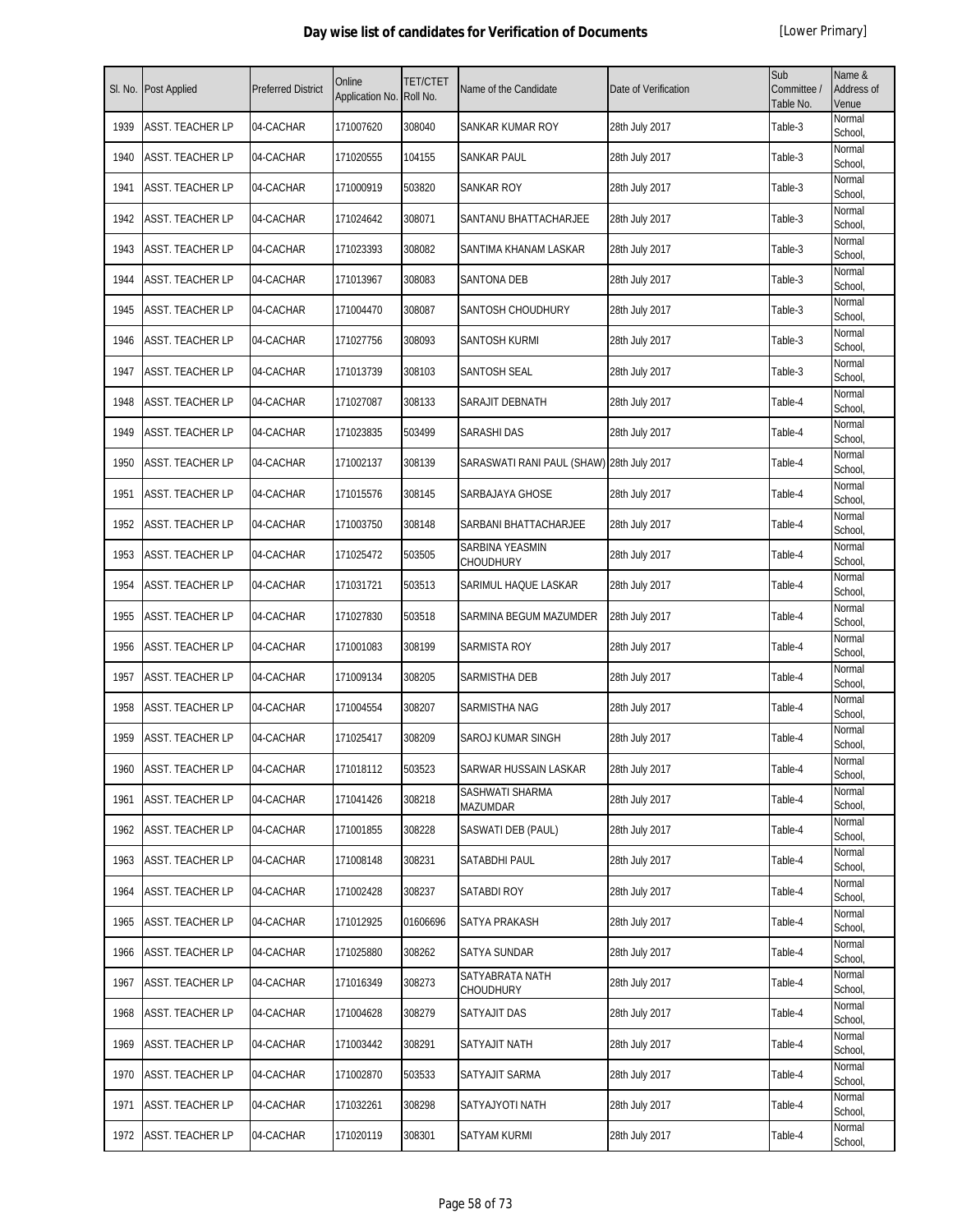| SI. No. | <b>Post Applied</b>     | <b>Preferred District</b> | Online<br>Application No. | <b>TET/CTET</b><br>Roll No. | Name of the Candidate               | Date of Verification | Sub<br>Committee /<br>Table No. | Name &<br>Address of<br>Venue |
|---------|-------------------------|---------------------------|---------------------------|-----------------------------|-------------------------------------|----------------------|---------------------------------|-------------------------------|
| 1973    | <b>ASST. TEACHER LP</b> | 04-CACHAR                 | 171024110                 | 308320                      | SAUMENDRA CHANDRA ROY               | 28th July 2017       | Table-4                         | Normal<br>School,             |
| 1974    | ASST. TEACHER LP        | 04-CACHAR                 | 171008319                 | 308321                      | SAUMENDRA ROY<br>CHOUDHURY          | 28th July 2017       | Table-4                         | Normal<br>School,             |
| 1975    | ASST. TEACHER LP        | 04-CACHAR                 | 171001329                 | 308323                      | SAUMITRA BISWAS                     | 28th July 2017       | Table-4                         | Normal<br>School,             |
| 1976    | ASST. TEACHER LP        | 04-CACHAR                 | 171011152                 | 308334                      | SAUMYA KANTI SEN                    | 28th July 2017       | Table-4                         | Normal<br>School,             |
| 1977    | ASST. TEACHER LP        | 04-CACHAR                 | 171035579                 | 308341                      | SAURAV ACHARJEE                     | 28th July 2017       | Table-4                         | Normal<br>School,             |
| 1978    | ASST. TEACHER LP        | 04-CACHAR                 | 171030110                 | 104246                      | SAURAV SAHA                         | 28th July 2017       | Table-4                         | Normal<br>School,             |
| 1979    | <b>ASST. TEACHER LP</b> | 04-CACHAR                 | 171000903                 | 503547                      | SAYDUL ISLAM LASKAR                 | 28th July 2017       | Table-4                         | Normal<br>School,             |
| 1980    | ASST. TEACHER LP        | 04-CACHAR                 | 171036004                 | 308373                      | SAYED AHMED BARBHUIYA               | 28th July 2017       | Table-4                         | Normal<br>School,             |
| 1981    | <b>ASST. TEACHER LP</b> | 04-CACHAR                 | 171031713                 | 308389                      | SAYEM UDDIN CHOUDHURY               | 28th July 2017       | Table-4                         | Normal<br>School,             |
| 1982    | ASST. TEACHER LP        | 04-CACHAR                 | 171010597                 | 308413                      | SAZZADUL ISLAM SODIAL               | 28th July 2017       | Table-4                         | Normal<br>School,             |
| 1983    | ASST. TEACHER LP        | 04-CACHAR                 | 171031864                 | 503568                      | SD MUKTARHUSSAIN MIA                | 28th July 2017       | Table-5                         | Normal<br>School,             |
| 1984    | ASST. TEACHER LP        | 04-CACHAR                 | 171008767                 | 308418                      | SEBIKA DAS                          | 28th July 2017       | Table-5                         | Normal<br>School,             |
| 1985    | ASST. TEACHER LP        | 04-CACHAR                 | 171018434                 | 308429                      | <b>SEEMA SINHA</b>                  | 28th July 2017       | Table-5                         | Normal<br>School,             |
| 1986    | ASST. TEACHER LP        | 04-CACHAR                 | 171025217                 | 503572                      | SELIM UDDIN LASKAR                  | 28th July 2017       | Table-5                         | Normal<br>School,             |
| 1987    | ASST. TEACHER LP        | 04-CACHAR                 | 171008460                 | 308443                      | SELIMA BEGUM MAZUMDER               | 28th July 2017       | Table-5                         | Normal<br>School,             |
| 1988    | ASST. TEACHER LP        | 04-CACHAR                 | 171011608                 | 503574                      | SELINAZ PERVIN BARBHUIYA            | 28th July 2017       | Table-5                         | Normal<br>School,             |
| 1989    | ASST. TEACHER LP        | 04-CACHAR                 | 171003660                 | 101891                      | <b>SEPU DAS</b>                     | 28th July 2017       | Table-5                         | Normal<br>School,             |
| 1990    | ASST. TEACHER LP        | 04-CACHAR                 | 171030262                 | 308456                      | SEW SANKAR GOALA                    | 28th July 2017       | Table-5                         | Normal<br>School,             |
| 1991    | <b>ASST. TEACHER LP</b> | 04-CACHAR                 | 171024809                 | 308457                      | SHABANA AZMIN LASKAR                | 28th July 2017       | Table-5                         | Normal<br>School,             |
| 1992    | ASST. TEACHER LP        | 04-CACHAR                 | 171033392                 | 308467                      | SHABNAM MUSTAFA<br><b>BARBHUIYA</b> | 28th July 2017       | Table-5                         | Normal<br>School,             |
| 1993    | ASST. TEACHER LP        | 04-CACHAR                 | 171012452                 | 308469                      | SHABNAZ YESMIN LASKAR               | 28th July 2017       | Table-5                         | Normal<br>School,             |
| 1994    | ASST. TEACHER LP        | 04-CACHAR                 | 171010698                 | 308481                      | SHAHAN AHMED BARBHUIYA              | 28th July 2017       | Table-5                         | Normal<br>School,             |
| 1995    | ASST. TEACHER LP        | 04-CACHAR                 | 171028954                 | 200635                      | SHAHARUL ISLAM<br><b>CHOUDHURY</b>  | 28th July 2017       | Table-5                         | Normal<br>School,             |
| 1996    | ASST. TEACHER LP        | 04-CACHAR                 | 171007997                 | 308502                      | SHAHIDA KHATUN MAZUMDER             | 28th July 2017       | Table-5                         | Normal<br>School,             |
| 1997    | ASST. TEACHER LP        | 04-CACHAR                 | 171001112                 | 503594                      | SHAHIDULHUDA LASKAR                 | 28th July 2017       | Table-5                         | Normal<br>School,             |
| 1998    | ASST. TEACHER LP        | 04-CACHAR                 | 171009922                 | 53004902                    | SHAHINOOR AKTAR LASKAR              | 28th July 2017       | Table-5                         | Normal<br>School,             |
| 1999    | ASST. TEACHER LP        | 04-CACHAR                 | 171025852                 | 308520                      | SHAHNAZ PARBIN BARBHUIYA            | 28th July 2017       | Table-5                         | Normal<br>School,             |
| 2000    | ASST. TEACHER LP        | 04-CACHAR                 | 171034782                 | 503602                      | SHAHNEWAZ BAHAR. LASKAR             | 28th July 2017       | Table-5                         | Normal<br>School,             |
| 2001    | ASST. TEACHER LP        | 04-CACHAR                 | 171013986                 | 308524                      | SHAID AHMED CHOUDHURY               | 28th July 2017       | Table-5                         | Normal<br>School,             |
| 2002    | ASST. TEACHER LP        | 04-CACHAR                 | 171030843                 | 308525                      | SHAIDUL ISLAM                       | 28th July 2017       | Table-5                         | Normal<br>School,             |
| 2003    | ASST. TEACHER LP        | 04-CACHAR                 | 171023215                 | 308530                      | SHAJAHAN MAZUMDER                   | 28th July 2017       | Table-5                         | Normal<br>School,             |
| 2004    | ASST. TEACHER LP        | 04-CACHAR                 | 171012526                 | 308545                      | SHAKIRA MOZUMDER                    | 28th July 2017       | Table-5                         | Normal<br>School,             |
| 2005    | ASST. TEACHER LP        | 04-CACHAR                 | 171008357                 | 308551                      | SHALINA PARBIN CHOUDHURY            | 28th July 2017       | Table-5                         | Normal<br>School,             |
| 2006    | ASST. TEACHER LP        | 04-CACHAR                 | 171000968                 | 308555                      | SHAMBHU DEY                         | 28th July 2017       | Table-5                         | Normal<br>School,             |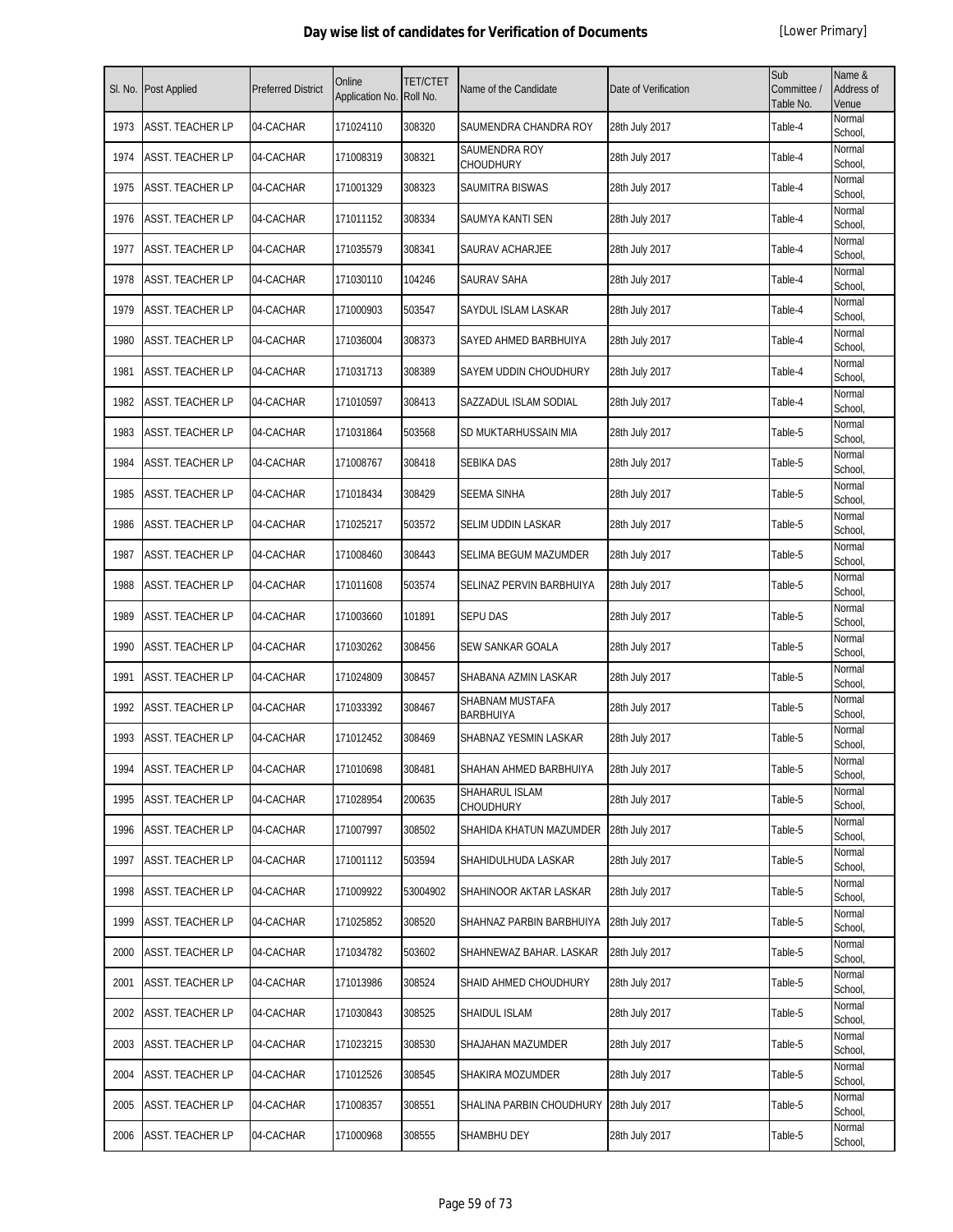| SI. No. | <b>Post Applied</b>     | <b>Preferred District</b> | Online<br>Application No. | <b>TET/CTET</b><br>Roll No. | Name of the Candidate               | Date of Verification | Sub<br>Committee /<br>Table No. | Name &<br><b>Address of</b><br>Venue |
|---------|-------------------------|---------------------------|---------------------------|-----------------------------|-------------------------------------|----------------------|---------------------------------|--------------------------------------|
| 2007    | <b>ASST. TEACHER LP</b> | 04-CACHAR                 | 171029985                 | 308568                      | SHAMIM AHMED BARBHUIYA              | 28th July 2017       | Table-5                         | Normal<br>School,                    |
| 2008    | <b>ASST. TEACHER LP</b> | 04-CACHAR                 | 171022501                 | 308574                      | SHAMIM AKTAR                        | 28th July 2017       | Table-5                         | Normal<br>School,                    |
| 2009    | <b>ASST. TEACHER LP</b> | 04-CACHAR                 | 171014190                 | 308575                      | SHAMIM ASHAN LASKAR                 | 28th July 2017       | Table-5                         | Normal<br>School,                    |
| 2010    | <b>ASST. TEACHER LP</b> | 04-CACHAR                 | 171026136                 | 308582                      | SHAMIMA AKTAR CHOUDHURY             | 28th July 2017       | Table-5                         | Normal<br>School,                    |
| 2011    | <b>ASST. TEACHER LP</b> | 04-CACHAR                 | 171024054                 | 308587                      | SHAMIMA BEGAM BARBHUIYA             | 28th July 2017       | Table-5                         | Normal<br>School,                    |
| 2012    | <b>ASST. TEACHER LP</b> | 04-CACHAR                 | 171032922                 | 503626                      | SHAMIMA BEGUM LASKAR                | 28th July 2017       | Table-5                         | Normal<br>School,                    |
| 2013    | <b>ASST. TEACHER LP</b> | 04-CACHAR                 | 171030384                 | 308592                      | SHAMIMA KHANAM LASKAR               | 28th July 2017       | Table-5                         | Normal<br>School,                    |
| 2014    | <b>ASST. TEACHER LP</b> | 04-CACHAR                 | 171018712                 | 308598                      | SHAMINA KHATUN                      | 28th July 2017       | Table-5                         | Normal<br>School,                    |
| 2015    | <b>ASST. TEACHER LP</b> | 04-CACHAR                 | 171002935                 | 308602                      | <b>SHAMPA DAS</b>                   | 28th July 2017       | Table-5                         | Normal<br>School,                    |
| 2016    | <b>ASST. TEACHER LP</b> | 04-CACHAR                 | 171003644                 | 308605                      | SHAMPA SUTRADHAR                    | 28th July 2017       | Table-5                         | Normal<br>School,                    |
| 2017    | <b>ASST. TEACHER LP</b> | 04-CACHAR                 | 171033696                 | 308609                      | SHAMS UDDIN LASKAR                  | 28th July 2017       | Table-5                         | Normal<br>School,                    |
| 2018    | <b>ASST. TEACHER LP</b> | 04-CACHAR                 | 171009231                 | 308614                      | SHAMSUL HAQUE LASKAR                | 28th July 2017       | Table-5                         | Normal<br>School,                    |
| 2019    | <b>ASST. TEACHER LP</b> | 04-CACHAR                 | 171033269                 | 308615                      | SHAMSUL.HUDA.BARBHUIYA              | 28th July 2017       | Table-5                         | Normal<br>School,                    |
| 2020    | <b>ASST. TEACHER LP</b> | 04-CACHAR                 | 171004587                 | 308636                      | SHANKAR PAUL                        | 28th July 2017       | Table-5                         | Normal<br>School,                    |
| 2021    | <b>ASST. TEACHER LP</b> | 04-CACHAR                 | 171023925                 | 308637                      | SHANKAR ROY                         | 28th July 2017       | Table-5                         | Normal<br>School,                    |
| 2022    | <b>ASST. TEACHER LP</b> | 04-CACHAR                 | 171011831                 | 308638                      | SHANKAR SARKAR                      | 28th July 2017       | Table-5                         | Normal<br>School,                    |
| 2023    | <b>ASST. TEACHER LP</b> | 04-CACHAR                 | 171010232                 | 308657                      | SHANTADEEP ROY                      | 28th July 2017       | Table-5                         | Normal<br>School,                    |
| 2024    | <b>ASST. TEACHER LP</b> | 04-CACHAR                 | 171005456                 | 104286                      | SHARMILA MISRA CHOUDHURY            | 28th July 2017       | Table-5                         | Normal<br>School,                    |
| 2025    | <b>ASST. TEACHER LP</b> | 04-CACHAR                 | 171014546                 | 503649                      | SHARMIN AKTAR LASKAR                | 28th July 2017       | Table-5                         | Normal<br>School,                    |
| 2026    | <b>ASST. TEACHER LP</b> | 04-CACHAR                 | 171025803                 | 308691                      | SHARMINA NARGIS<br><b>CHOUDHURY</b> | 28th July 2017       | Table-5                         | Normal<br>School,                    |
| 2027    | <b>ASST. TEACHER LP</b> | 04-CACHAR                 | 171015275                 | 308692                      | SHARMISTA CHAKRABORTY               | 28th July 2017       | Table-5                         | Normal<br>School,                    |
| 2028    | <b>ASST. TEACHER LP</b> | 04-CACHAR                 | 171007925                 | 308696                      | SHARMISTA NATH                      | 28th July 2017       | Table-5                         | Normal<br>School,                    |
| 2029    | ASST. TEACHER LP        | 04-CACHAR                 | 171015800                 | 308708                      | SHARMISTHA NATH                     | 28th July 2017       | Table-5                         | Normal<br>School,                    |
| 2030    | ASST. TEACHER LP        | 04-CACHAR                 | 171000216                 | 308717                      | SHARUKH AHMED LASKAR                | 28th July 2017       | Table-5                         | Normal<br>School,                    |
| 2031    | <b>ASST. TEACHER LP</b> | 04-CACHAR                 | 171010638                 | 503654                      | SHASHWATI NATH                      | 28th July 2017       | Table-5                         | Normal<br>School,                    |
| 2032    | <b>ASST. TEACHER LP</b> | 04-CACHAR                 | 171004123                 | 308741                      | SHATAROOPA NATH                     | 28th July 2017       | Table-5                         | Normal<br>School,                    |
| 2033    | <b>ASST. TEACHER LP</b> | 04-CACHAR                 | 171038893                 | 308757                      | SHEKHAR CHAKRABARTY                 | 28th July 2017       | Table-6                         | Normal<br>School,                    |
| 2034    | <b>ASST. TEACHER LP</b> | 04-CACHAR                 | 171002125                 | 104306                      | SHEKHAR SARMA                       | 28th July 2017       | Table-6                         | Normal<br>School,                    |
| 2035    | <b>ASST. TEACHER LP</b> | 04-CACHAR                 | 171029447                 | 503666                      | SHELLI RANI SINGHA                  | 28th July 2017       | Table-6                         | Normal<br>School,                    |
| 2036    | <b>ASST. TEACHER LP</b> | 04-CACHAR                 | 171003947                 | 308775                      | SHEWLI DAS                          | 28th July 2017       | Table-6                         | Normal<br>School,                    |
| 2037    | <b>ASST. TEACHER LP</b> | 04-CACHAR                 | 171004320                 | 308781                      | SHIBA RAJBONGSHI                    | 28th July 2017       | Table-6                         | Normal<br>School,                    |
| 2038    | <b>ASST. TEACHER LP</b> | 04-CACHAR                 | 171004334                 | 308784                      | SHIBAJEE DEV                        | 28th July 2017       | Table-6                         | Normal<br>School,                    |
| 2039    | <b>ASST. TEACHER LP</b> | 04-CACHAR                 | 171043093                 | 308810                      | SHIBANUJ DAS                        | 28th July 2017       | Table-6                         | Normal<br>School,                    |
| 2040    | <b>ASST. TEACHER LP</b> | 04-CACHAR                 | 171000942                 | 308819                      | SHIBU NATH                          | 28th July 2017       | Table-6                         | Normal<br>School,                    |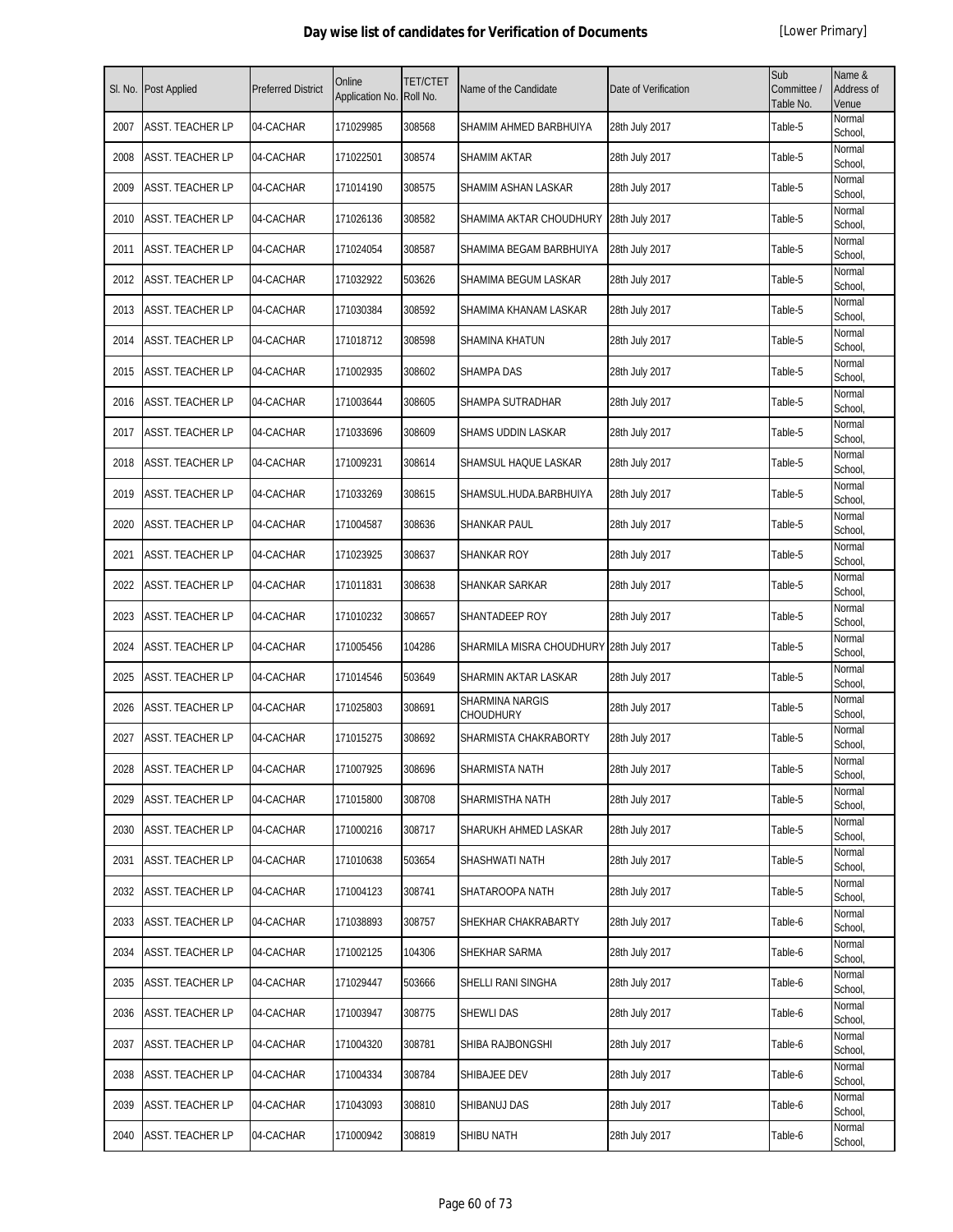| SI. No. | <b>Post Applied</b>     | <b>Preferred District</b> | Online<br>Application No. | <b>TET/CTET</b><br>Roll No. | Name of the Candidate            | Date of Verification | Sub<br>Committee /<br>Table No. | Name &<br>Address of<br>Venue |
|---------|-------------------------|---------------------------|---------------------------|-----------------------------|----------------------------------|----------------------|---------------------------------|-------------------------------|
| 2041    | ASST. TEACHER LP        | 04-CACHAR                 | 171009537                 | 308852                      | SHILPEE DEB                      | 28th July 2017       | Table-6                         | Normal<br>School,             |
| 2042    | ASST. TEACHER LP        | 04-CACHAR                 | 171029631                 | 308869                      | <b>SHILPI DAS</b>                | 28th July 2017       | Table-6                         | Normal<br>School,             |
| 2043    | ASST. TEACHER LP        | 04-CACHAR                 | 171030158                 | 309077                      | SHILPI DAS PAUL                  | 28th July 2017       | Table-6                         | Normal<br>School,             |
| 2044    | <b>ASST. TEACHER LP</b> | 04-CACHAR                 | 171015751                 | 503690                      | <b>SHILPI PAUL</b>               | 28th July 2017       | Table-6                         | Normal<br>School,             |
| 2045    | ASST. TEACHER LP        | 04-CACHAR                 | 171021046                 | 308879                      | SHILPI RANI NATH                 | 28th July 2017       | Table-6                         | Normal<br>School,             |
| 2046    | ASST. TEACHER LP        | 04-CACHAR                 | 171021486                 | 503692                      | SHILPI RANI NATH                 | 28th July 2017       | Table-6                         | Normal<br>School,             |
| 2047    | ASST. TEACHER LP        | 04-CACHAR                 | 171007544                 | 308880                      | SHILPI RANI PAUL                 | 28th July 2017       | Table-6                         | Normal<br>School,             |
| 2048    | ASST. TEACHER LP        | 04-CACHAR                 | 171014179                 | 503698                      | SHIPRA DAS                       | 28th July 2017       | Table-6                         | Normal<br>School,             |
| 2049    | ASST. TEACHER LP        | 04-CACHAR                 | 171020964                 | 503700                      | <b>SHIPRA DAS</b>                | 28th July 2017       | Table-6                         | Normal<br>School,             |
| 2050    | ASST. TEACHER LP        | 04-CACHAR                 | 171021053                 | 308902                      | SHIPRA DAS                       | 28th July 2017       | Table-6                         | Normal<br>School,             |
| 2051    | ASST. TEACHER LP        | 04-CACHAR                 | 171033204                 | 503699                      | SHIPRA DAS                       | 28th July 2017       | Table-6                         | Normal<br>School,             |
| 2052    | ASST. TEACHER LP        | 04-CACHAR                 | 171011302                 | 308911                      | SHIPRA SUTRADHAR                 | 28th July 2017       | Table-6                         | Normal<br>School,             |
| 2053    | ASST. TEACHER LP        | 04-CACHAR                 | 171040929                 | 308926                      | SHIVA CHETRY                     | 28th July 2017       | Table-6                         | Normal<br>School,             |
| 2054    | ASST. TEACHER LP        | 04-CACHAR                 | 171011353                 | 312987                      | SHOBHANA BAROI                   | 28th July 2017       | Table-6                         | Normal<br>School,             |
| 2055    | <b>ASST. TEACHER LP</b> | 04-CACHAR                 | 171037117                 | 312990                      | <b>SHOVA KURMI</b>               | 28th July 2017       | Table-6                         | Normal<br>School,             |
| 2056    | ASST. TEACHER LP        | 04-CACHAR                 | 171001776                 | 308944                      | SHRABANI MAHATO                  | 28th July 2017       | Table-6                         | Normal<br>School,             |
| 2057    | ASST. TEACHER LP        | 04-CACHAR                 | 171009926                 | 308952                      | SHRABONI DAS LASKAR              | 28th July 2017       | Table-6                         | Normal<br>School,             |
| 2058    | ASST. TEACHER LP        | 04-CACHAR                 | 171004645                 | 308966                      | SHUBHENDU ROY                    | 28th July 2017       | Table-6                         | Normal<br>School,             |
| 2059    | ASST. TEACHER LP        | 04-CACHAR                 | 171025795                 | 308970                      | SHUBHRA RANI DAS                 | 28th July 2017       | Table-6                         | Normal<br>School              |
| 2060    | ASST. TEACHER LP        | 04-CACHAR                 | 171027336                 | 308979                      | SHUHRAB HUSSAIN<br>MAZUMDER      | 28th July 2017       | Table-6                         | Normal<br>School,             |
| 2061    | ASST. TEACHER LP        | 04-CACHAR                 | 171022631                 | 308988                      | SHUVAM LODH                      | 28th July 2017       | Table-6                         | Normal<br>School,             |
| 2062    | <b>ASST. TEACHER LP</b> | 04-CACHAR                 | 171016896                 | 308993                      | SHWETA BHATTACHARJEE             | 28th July 2017       | Table-6                         | Normal<br>School              |
| 2063    | ASST. TEACHER LP        | 04-CACHAR                 | 171030369                 | 309008                      | SHYAMAL KURMI                    | 28th July 2017       | Table-6                         | Normal<br>School,             |
| 2064    | ASST. TEACHER LP        | 04-CACHAR                 | 171006052                 | 309012                      | SHYAMAL TANTI                    | 28th July 2017       | Table-6                         | Normal<br>School,             |
| 2065    | ASST. TEACHER LP        | 04-CACHAR                 | 171013447                 | 503721                      | SHYAMALENDU NATH                 | 28th July 2017       | Table-6                         | Normal<br>School,             |
| 2066    | ASST. TEACHER LP        | 04-CACHAR                 | 171027235                 | 309013                      | SHYAMALI BHATTACHARJEE<br>(PAUL) | 28th July 2017       | Table-6                         | Normal<br>School.             |
| 2067    | ASST. TEACHER LP        | 04-CACHAR                 | 171036043                 | 314453                      | SHYAMSUNDAR SINGHA               | 28th July 2017       | Table-6                         | Normal<br>School,             |
| 2068    | ASST. TEACHER LP        | 04-CACHAR                 | 171017066                 | 309024                      | SHYEK AHMED BARLASKAR            | 28th July 2017       | Table-6                         | Normal<br>School,             |
| 2069    | ASST. TEACHER LP        | 04-CACHAR                 | 171020693                 | 503730                      | SIDDHARTHA DUTTA<br>PURKAYASTHA  | 29th July 2017       | Table-1                         | Normal<br>School,             |
| 2070    | ASST. TEACHER LP        | 04-CACHAR                 | 171040785                 | 309046                      | SIDDHARTHA ROY                   | 29th July 2017       | Table-1                         | Normal<br>School,             |
| 2071    | ASST. TEACHER LP        | 04-CACHAR                 | 171013148                 | 309050                      | SIDDHARTHA SANKAR MITRA          | 29th July 2017       | Table-1                         | Normal<br>School,             |
| 2072    | ASST. TEACHER LP        | 04-CACHAR                 | 171019144                 | 503735                      | SIDDIK AHMED LASKAR              | 29th July 2017       | Table-1                         | Normal<br>School,             |
| 2073    | ASST. TEACHER LP        | 04-CACHAR                 | 171023815                 | 309062                      | SIDRATUL MUNTAHA LASKAR          | 29th July 2017       | Table-1                         | Normal<br>School,             |
| 2074    | ASST. TEACHER LP        | 04-CACHAR                 | 171023558                 | 309074                      | <b>SIKTA PAUL</b>                | 29th July 2017       | Table-1                         | Normal<br>School,             |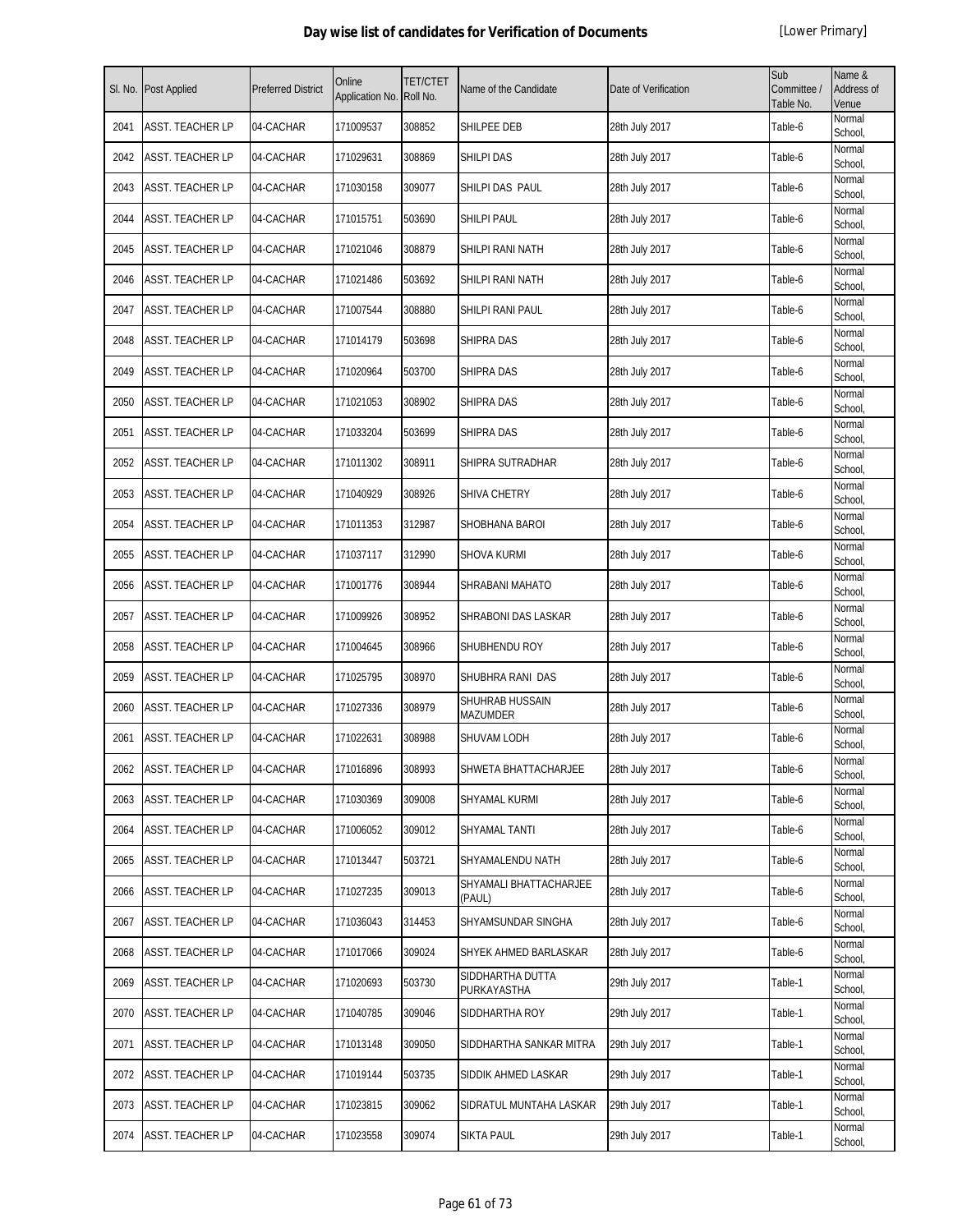| SI. No. | Post Applied            | <b>Preferred District</b> | Online<br>Application No. | <b>TET/CTET</b><br>Roll No. | Name of the Candidate | Date of Verification | Sub<br>Committee /<br>Table No. | Name &<br>Address of<br>Venue |
|---------|-------------------------|---------------------------|---------------------------|-----------------------------|-----------------------|----------------------|---------------------------------|-------------------------------|
| 2075    | ASST. TEACHER LP        | 04-CACHAR                 | 171008255                 | 309081                      | SILPI RANI DAS        | 29th July 2017       | Table-1                         | Normal<br>School,             |
| 2076    | ASST. TEACHER LP        | 04-CACHAR                 | 171031629                 | 309079                      | SILPI RANI DAS        | 29th July 2017       | Table-1                         | Normal<br>School,             |
| 2077    | ASST. TEACHER LP        | 04-CACHAR                 | 171000859                 | 500706                      | <b>SKLI</b>           | 29th July 2017       | Table-1                         | Normal<br>School,             |
| 2078    | <b>ASST. TEACHER LP</b> | 04-CACHAR                 | 171008135                 | 309152                      | SMITA ACHARJYA        | 29th July 2017       | Table-1                         | Normal<br>School,             |
| 2079    | ASST. TEACHER LP        | 04-CACHAR                 | 171028985                 | 309155                      | SMITA CHAKRABORTY     | 29th July 2017       | Table-1                         | Normal<br>School,             |
| 2080    | ASST. TEACHER LP        | 04-CACHAR                 | 171030130                 | 309154                      | SMITA CHAKRABORTY     | 29th July 2017       | Table-1                         | Normal<br>School,             |
| 2081    | ASST. TEACHER LP        | 04-CACHAR                 | 171004505                 | 309158                      | SMITA DAS             | 29th July 2017       | Table-1                         | Normal<br>School,             |
| 2082    | ASST. TEACHER LP        | 04-CACHAR                 | 171020600                 | 309179                      | SMRITI DAS            | 29th July 2017       | Table-1                         | Normal<br>School,             |
| 2083    | ASST. TEACHER LP        | 04-CACHAR                 | 171002936                 | 309215                      | SNIGDHA PALIT         | 29th July 2017       | Table-1                         | Normal<br>School,             |
| 2084    | ASST. TEACHER LP        | 04-CACHAR                 | 171005235                 | 309216                      | SNIGDHA ROY           | 29th July 2017       | Table-1                         | Normal<br>School,             |
| 2085    | ASST. TEACHER LP        | 04-CACHAR                 | 171024986                 | 07000227                    | SOMA BHATTACHARYA     | 29th July 2017       | Table-1                         | Normal<br>School,             |
| 2086    | ASST. TEACHER LP        | 04-CACHAR                 | 171005588                 | 309250                      | <b>SOMA DAS</b>       | 29th July 2017       | Table-1                         | Normal<br>School,             |
| 2087    | ASST. TEACHER LP        | 04-CACHAR                 | 171011576                 | 309249                      | SOMA DAS              | 29th July 2017       | Table-1                         | Normal<br>School,             |
| 2088    | ASST. TEACHER LP        | 04-CACHAR                 | 171025738                 | 309241                      | SOMA DAS              | 29th July 2017       | Table-1                         | Normal<br>School,             |
| 2089    | ASST. TEACHER LP        | 04-CACHAR                 | 171043330                 | 309251                      | <b>SOMA DAS</b>       | 29th July 2017       | Table-1                         | Normal<br>School,             |
| 2090    | ASST. TEACHER LP        | 04-CACHAR                 | 171014840                 | 309256                      | SOMA DEB              | 29th July 2017       | Table-1                         | Normal<br>School,             |
| 2091    | ASST. TEACHER LP        | 04-CACHAR                 | 171026789                 | 309259                      | SOMA DEBNATH          | 29th July 2017       | Table-1                         | Normal<br>School,             |
| 2092    | ASST. TEACHER LP        | 04-CACHAR                 | 171035297                 | 104497                      | SOMA DEBNATH          | 29th July 2017       | Table-1                         | Normal<br>School,             |
| 2093    | ASST. TEACHER LP        | 04-CACHAR                 | 171007004                 | 309260                      | <b>SOMA DEY</b>       | 29th July 2017       | Table-1                         | Normal<br>School,             |
| 2094    | ASST. TEACHER LP        | 04-CACHAR                 | 171003178                 | 309265                      | SOMA NATH             | 29th July 2017       | Table-1                         | Normal<br>School,             |
| 2095    | ASST. TEACHER LP        | 04-CACHAR                 | 171002944                 | 309275                      | SOMA RANI NATH        | 29th July 2017       | Table-1                         | Normal<br>School,             |
| 2096    | ASST. TEACHER LP        | 04-CACHAR                 | 171000777                 | 314456                      | SOMORENDRA SINGHA     | 29th July 2017       | Table-1                         | Normal<br>School              |
| 2097    | ASST. TEACHER LP        | 04-CACHAR                 | 171007059                 | 309307                      | <b>SONALI DAS</b>     | 29th July 2017       | Table-1                         | Normal<br>School,             |
| 2098    | ASST. TEACHER LP        | 04-CACHAR                 | 171011579                 | 503793                      | SONALI SARMA          | 29th July 2017       | Table-1                         | Normal<br>School,             |
| 2099    | ASST. TEACHER LP        | 04-CACHAR                 | 171024593                 | 309333                      | SONAM ANAND           | 29th July 2017       | Table-1                         | Normal<br>School,             |
| 2100    | ASST. TEACHER LP        | 04-CACHAR                 | 171024938                 | 309333                      | SONAM ANAND           | 29th July 2017       | Table-1                         | Normal<br>School,             |
| 2101    | ASST. TEACHER LP        | 04-CACHAR                 | 171010850                 | 503795                      | SONITA RABIDAS        | 29th July 2017       | Table-1                         | Normal<br>School,             |
| 2102    | ASST. TEACHER LP        | 04-CACHAR                 | 171034753                 | 503795                      | SONITA RABIDAS        | 29th July 2017       | Table-1                         | Normal<br>School,             |
| 2103    | ASST. TEACHER LP        | 04-CACHAR                 | 171009600                 | 503797                      | <b>SORBANI DEB</b>    | 29th July 2017       | Table-1                         | Normal<br>School,             |
| 2104    | ASST. TEACHER LP        | 04-CACHAR                 | 171029058                 | 503798                      | SORFUL ALOM CHOUDHURY | 29th July 2017       | Table-1                         | Normal<br>School,             |
| 2105    | ASST. TEACHER LP        | 04-CACHAR                 | 171008902                 | 309363                      | SOUMEN DAS            | 29th July 2017       | Table-1                         | Normal<br>School,             |
| 2106    | ASST. TEACHER LP        | 04-CACHAR                 | 171042509                 | 309367                      | SOUMITRA ACHARJEE     | 29th July 2017       | Table-1                         | Normal<br>School,             |
| 2107    | ASST. TEACHER LP        | 04-CACHAR                 | 171017945                 | 309369                      | SOUMITRA CH DEB       | 29th July 2017       | Table-1                         | Normal<br>School,             |
| 2108    | ASST. TEACHER LP        | 04-CACHAR                 | 171025654                 | 309383                      | SOUMITRO CHAKRABORTY  | 29th July 2017       | Table-1                         | Normal<br>School,             |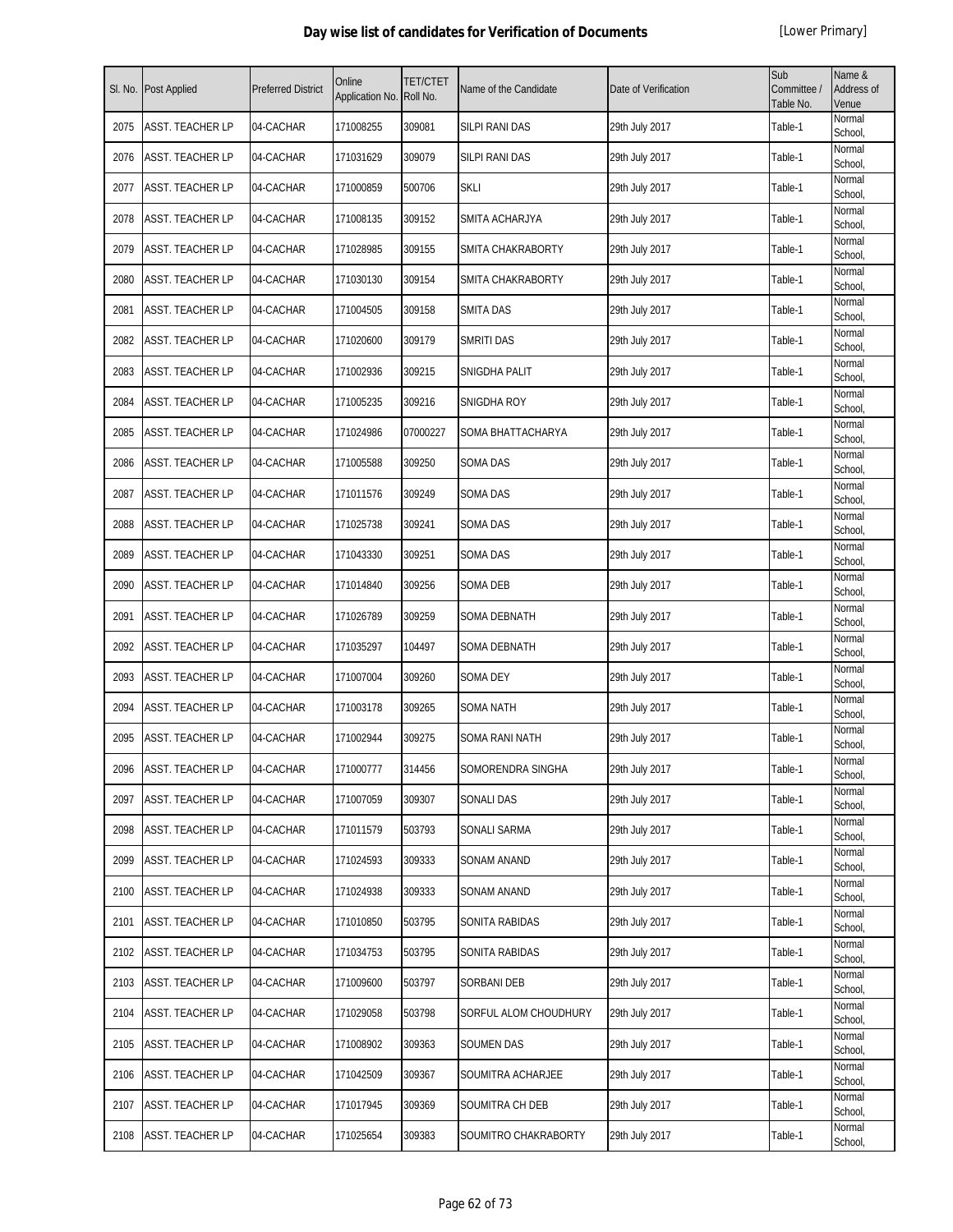| SI. No. | Post Applied            | <b>Preferred District</b> | Online<br>Application No. | TET/CTET<br>Roll No. | Name of the Candidate   | Date of Verification | Sub<br>Committee /<br>Table No. | Name &<br>Address of<br>Venue |
|---------|-------------------------|---------------------------|---------------------------|----------------------|-------------------------|----------------------|---------------------------------|-------------------------------|
| 2109    | ASST. TEACHER LP        | 04-CACHAR                 | 171032689                 | 309385               | SOUMYA CHAKRABORTY      | 29th July 2017       | Table-1                         | Normal<br>School,             |
| 2110    | ASST. TEACHER LP        | 04-CACHAR                 | 171000234                 | 309386               | SOUMYA MOHANTA          | 29th July 2017       | Table-1                         | Normal<br>School,             |
| 2111    | ASST. TEACHER LP        | 04-CACHAR                 | 171015553                 | 309387               | SOUMYADIP DUTTA         | 29th July 2017       | Table-1                         | Normal<br>School,             |
| 2112    | ASST. TEACHER LP        | 04-CACHAR                 | 171002951                 | 309389               | SOUMYADIPTA PURKAYASTHA | 29th July 2017       | Table-1                         | Normal<br>School,             |
| 2113    | ASST. TEACHER LP        | 04-CACHAR                 | 171007589                 | 309400               | SOURAV DEB              | 29th July 2017       | Table-1                         | Normal<br>School,             |
| 2114    | ASST. TEACHER LP        | 04-CACHAR                 | 171032614                 | 309399               | SOURAV DEB              | 29th July 2017       | Table-1                         | Normal<br>School,             |
| 2115    | ASST. TEACHER LP        | 04-CACHAR                 | 171034945                 | 309404               | SOURAV JYOTI DAS        | 29th July 2017       | Table-1                         | Normal<br>School,             |
| 2116    | ASST. TEACHER LP        | 04-CACHAR                 | 171014146                 | 309410               | SOURAV SAHA             | 29th July 2017       | Table-1                         | Normal<br>School,             |
| 2117    | ASST. TEACHER LP        | 04-CACHAR                 | 171002453                 | 309414               | SOUROB NATH             | 29th July 2017       | Table-1                         | Normal<br>School,             |
| 2118    | <b>ASST. TEACHER LP</b> | 04-CACHAR                 | 171038004                 | 309418               | SOUVIK CHOWDHURY        | 29th July 2017       | Table-1                         | Normal<br>School,             |
| 2119    | ASST. TEACHER LP        | 04-CACHAR                 | 171002404                 | 309426               | <b>SRABANI DAS</b>      | 29th July 2017       | Table-2                         | Normal<br>School,             |
| 2120    | ASST. TEACHER LP        | 04-CACHAR                 | 171021553                 | 309452               | SRIKANTA KURMI          | 29th July 2017       | Table-2                         | Normal<br>School,             |
| 2121    | ASST. TEACHER LP        | 04-CACHAR                 | 171000091                 | 309457               | SRIPARNA MALAKAR        | 29th July 2017       | Table-2                         | Normal<br>School,             |
| 2122    | ASST. TEACHER LP        | 04-CACHAR                 | 171038490                 | 309459               | SRIPORNA DUTTA ROY      | 29th July 2017       | Table-2                         | Normal<br>School,             |
| 2123    | ASST. TEACHER LP        | 04-CACHAR                 | 171027630                 | 309472               | SUBASH CHANDRA KAIRI    | 29th July 2017       | Table-2                         | Normal<br>School,             |
| 2124    | ASST. TEACHER LP        | 04-CACHAR                 | 171000979                 | 309480               | SUBHADEEP ROY           | 29th July 2017       | Table-2                         | Normal<br>School,             |
| 2125    | ASST. TEACHER LP        | 04-CACHAR                 | 171025846                 | 313042               | SUBHADRA PAUL           | 29th July 2017       | Table-2                         | Normal<br>School,             |
| 2126    | ASST. TEACHER LP        | 04-CACHAR                 | 171037595                 | 313042               | SUBHADRA PAUL           | 29th July 2017       | Table-2                         | Normal<br>School,             |
| 2127    | ASST. TEACHER LP        | 04-CACHAR                 | 171005980                 | 309499               | SUBHAN CHANDA           | 29th July 2017       | Table-2                         | Normal<br>School,             |
| 2128    | ASST. TEACHER LP        | 04-CACHAR                 | 171014240                 | 309503               | SUBHANA SUKLABAIDYA     | 29th July 2017       | Table-2                         | Normal<br>School,             |
| 2129    | ASST. TEACHER LP        | 04-CACHAR                 | 171012014                 | 309510               | SUBHASH CHANDRA DAS     | 29th July 2017       | Table-2                         | Normal<br>School,             |
| 2130    | ASST. TEACHER LP        | 04-CACHAR                 | 171037159                 | 313037               | SUBHASHAN DAS           | 29th July 2017       | Table-2                         | Normal<br>School,             |
| 2131    | ASST. TEACHER LP        | 04-CACHAR                 | 171032083                 | 309516               | SUBHASHIS GHOSE         | 29th July 2017       | Table-2                         | Normal<br>School,             |
| 2132    | ASST. TEACHER LP        | 04-CACHAR                 | 171001631                 | 309519               | SUBHASISH CHAKRABARTY   | 29th July 2017       | Table-2                         | Normal<br>School,             |
| 2133    | ASST. TEACHER LP        | 04-CACHAR                 | 171021211                 | 313049               | SUBHRA BARMAN           | 29th July 2017       | Table-2                         | Normal<br>School,             |
| 2134    | ASST. TEACHER LP        | 04-CACHAR                 | 171028441                 | 309529               | SUBHRA CHOUDHURY        | 29th July 2017       | Table-2                         | Normal<br>School,             |
| 2135    | ASST. TEACHER LP        | 04-CACHAR                 | 171002964                 | 313050               | SUBHRA DAS              | 29th July 2017       | Table-2                         | Normal<br>School,             |
| 2136    | ASST. TEACHER LP        | 04-CACHAR                 | 171032678                 | 309535               | SUBHRA NATH             | 29th July 2017       | Table-2                         | Normal<br>School,             |
| 2137    | ASST. TEACHER LP        | 04-CACHAR                 | 171038132                 | 104680               | SUBHRAJYOTI DAS         | 29th July 2017       | Table-2                         | Normal<br>School,             |
| 2138    | ASST. TEACHER LP        | 04-CACHAR                 | 171038530                 | 309546               | SUBHRANGSHU CHOUDHURY   | 29th July 2017       | Table-2                         | Normal<br>School,             |
| 2139    | ASST. TEACHER LP        | 04-CACHAR                 | 171015821                 | 104683               | SUBIR CHANDRA SINGHA    | 29th July 2017       | Table-2                         | Normal<br>School,             |
| 2140    | ASST. TEACHER LP        | 04-CACHAR                 | 171030150                 | 309565               | SUBIR MALAKAR           | 29th July 2017       | Table-2                         | Normal<br>School,             |
| 2141    | ASST. TEACHER LP        | 04-CACHAR                 | 171030187                 | 309592               | SUBRATA DAS             | 29th July 2017       | Table-2                         | Normal<br>School,             |
| 2142    | ASST. TEACHER LP        | 04-CACHAR                 | 171011567                 | 309595               | SUBRATA DAS CHOUDHURY   | 29th July 2017       | Table-2                         | Normal<br>School,             |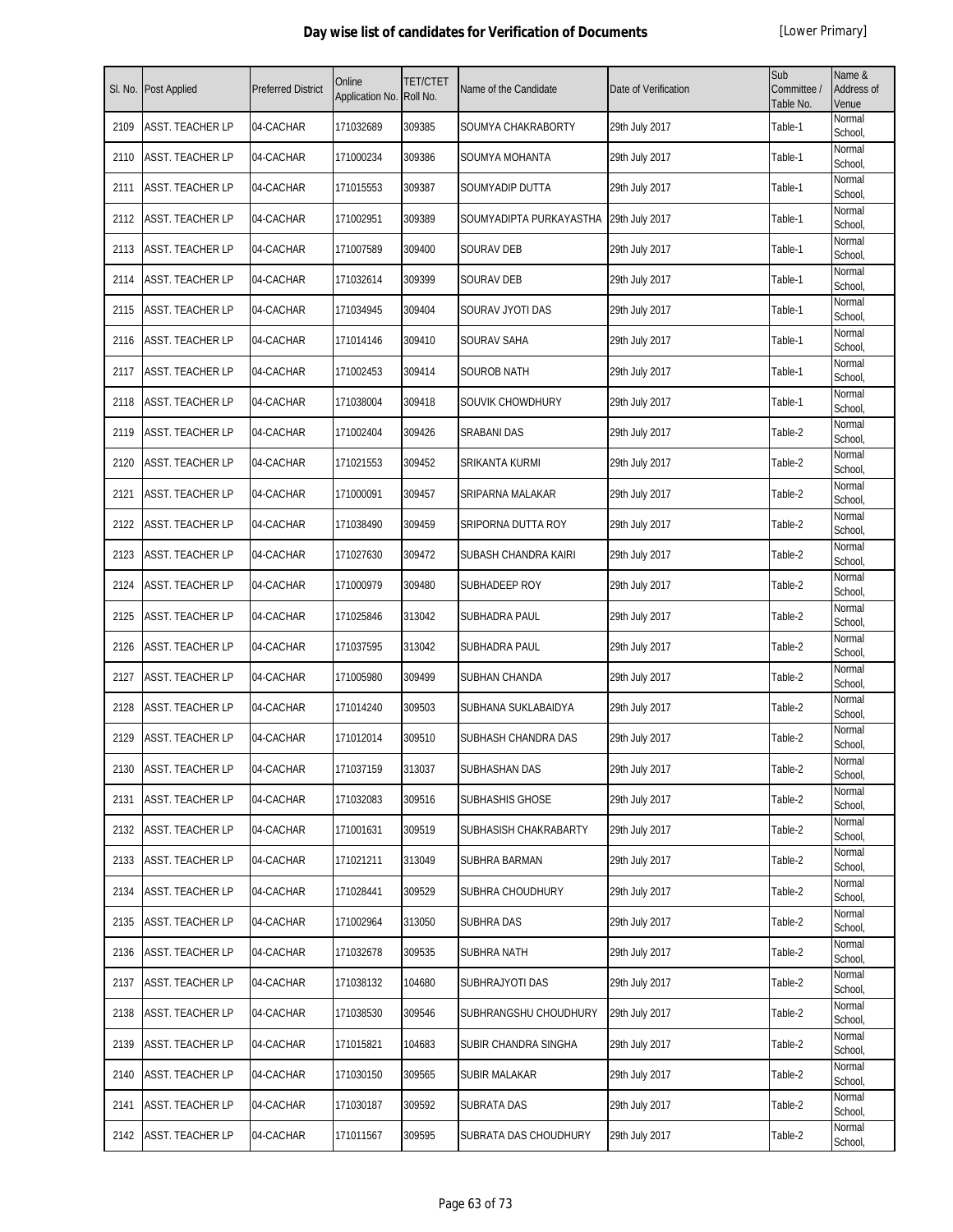| SI. No. | <b>Post Applied</b>     | <b>Preferred District</b> | Online<br>Application No. | <b>TET/CTET</b><br>Roll No. | Name of the Candidate    | Date of Verification | Sub<br>Committee /<br>Table No. | Name &<br><b>Address of</b><br>Venue |
|---------|-------------------------|---------------------------|---------------------------|-----------------------------|--------------------------|----------------------|---------------------------------|--------------------------------------|
| 2143    | <b>ASST. TEACHER LP</b> | 04-CACHAR                 | 171022488                 | 309598                      | <b>SUBRATA DEB</b>       | 29th July 2017       | Table-2                         | Normal<br>School,                    |
| 2144    | <b>ASST. TEACHER LP</b> | 04-CACHAR                 | 171018748                 | 309603                      | SUBRATA KUMAR BISWAS     | 29th July 2017       | Table-2                         | Normal<br>School,                    |
| 2145    | <b>ASST. TEACHER LP</b> | 04-CACHAR                 | 171000434                 | 309604                      | SUBRATA KUMAR DAS        | 29th July 2017       | Table-2                         | Normal<br>School,                    |
| 2146    | ASST. TEACHER LP        | 04-CACHAR                 | 171032331                 | 104715                      | SUBRATA NANDI            | 29th July 2017       | Table-2                         | Normal<br>School,                    |
| 2147    | <b>ASST. TEACHER LP</b> | 04-CACHAR                 | 171020503                 | 309608                      | SUBRATA PAUL             | 29th July 2017       | Table-2                         | Normal<br>School,                    |
| 2148    | ASST. TEACHER LP        | 04-CACHAR                 | 171020560                 | 309607                      | SUBRATA PAUL             | 29th July 2017       | Table-2                         | Normal<br>School,                    |
| 2149    | <b>ASST. TEACHER LP</b> | 04-CACHAR                 | 171030363                 | 503853                      | <b>SUBRATA ROY</b>       | 29th July 2017       | Table-2                         | Normal<br>School,                    |
| 2150    | <b>ASST. TEACHER LP</b> | 04-CACHAR                 | 171002564                 | 309615                      | SUBRATA SHARMA           | 29th July 2017       | Table-2                         | Normal<br>School,                    |
| 2151    | <b>ASST. TEACHER LP</b> | 04-CACHAR                 | 171023980                 | 309615                      | SUBRATA SHARMA           | 29th July 2017       | Table-2                         | Normal<br>School,                    |
| 2152    | <b>ASST. TEACHER LP</b> | 04-CACHAR                 | 171004005                 | 309617                      | <b>SUBRATA SINHA</b>     | 29th July 2017       | Table-2                         | Normal<br>School,                    |
| 2153    | <b>ASST. TEACHER LP</b> | 04-CACHAR                 | 171039116                 | 309628                      | SUCHANANDANA DAS         | 29th July 2017       | Table-3                         | Normal<br>School,                    |
| 2154    | <b>ASST. TEACHER LP</b> | 04-CACHAR                 | 171026977                 | 309642                      | <b>SUCHARITA MISHRA</b>  | 29th July 2017       | Table-3                         | Normal<br>School,                    |
| 2155    | <b>ASST. TEACHER LP</b> | 04-CACHAR                 | 171002954                 | 104727                      | SUCHETA GHOSH            | 29th July 2017       | Table-3                         | Normal<br>School.                    |
| 2156    | <b>ASST. TEACHER LP</b> | 04-CACHAR                 | 171017919                 | 309647                      | SUCHETA PURKAYASTHA      | 29th July 2017       | Table-3                         | Normal<br>School,                    |
| 2157    | <b>ASST. TEACHER LP</b> | 04-CACHAR                 | 171023684                 | 503857                      | <b>SUCHIBRATA NATH</b>   | 29th July 2017       | Table-3                         | Normal<br>School,                    |
| 2158    | ASST. TEACHER LP        | 04-CACHAR                 | 171027386                 | 309660                      | <b>SUCHITRA BISWAS</b>   | 29th July 2017       | Table-3                         | Normal<br>School,                    |
| 2159    | <b>ASST. TEACHER LP</b> | 04-CACHAR                 | 171028959                 | 309676                      | SUDARSHAN NATH           | 29th July 2017       | Table-3                         | Normal<br>School,                    |
| 2160    | <b>ASST. TEACHER LP</b> | 04-CACHAR                 | 171004048                 | 309680                      | SUDEEPTA BHATTACHARJEE   | 29th July 2017       | Table-3                         | Normal<br>School,                    |
| 2161    | <b>ASST. TEACHER LP</b> | 04-CACHAR                 | 171032316                 | 309681                      | <b>SUDEEPTA DAS</b>      | 29th July 2017       | Table-3                         | Normal<br>School,                    |
| 2162    | <b>ASST. TEACHER LP</b> | 04-CACHAR                 | 171010173                 | 309697                      | SUDHIR RANJAN BHOWMICK   | 29th July 2017       | Table-3                         | Normal<br>School,                    |
| 2163    | <b>ASST. TEACHER LP</b> | 04-CACHAR                 | 171019685                 | 309703                      | <b>SUDIP CHAKRABARTY</b> | 29th July 2017       | Table-3                         | Normal<br>School,                    |
| 2164    | ASST. TEACHER LP        | 04-CACHAR                 | 171025622                 | 309716                      | <b>SUDIP DEBNATH</b>     | 29th July 2017       | Table-3                         | Normal<br>School,                    |
| 2165    | <b>ASST. TEACHER LP</b> | 04-CACHAR                 | 171042598                 | 309728                      | SUDIP KUMAR NATH         | 29th July 2017       | Table-3                         | Normal<br>School,                    |
| 2166    | ASST. TEACHER LP        | 04-CACHAR                 | 171021670                 | 309752                      | SUDIP SHEKHAR ROY        | 29th July 2017       | Table-3                         | Normal<br>School,                    |
| 2167    | <b>ASST. TEACHER LP</b> | 04-CACHAR                 | 171014125                 | 309763                      | <b>SUDIPA DEBNATH</b>    | 29th July 2017       | Table-3                         | Normal<br>School,                    |
| 2168    | <b>ASST. TEACHER LP</b> | 04-CACHAR                 | 171000661                 | 309764                      | SUDIPA KANGSABANIK       | 29th July 2017       | Table-3                         | Normal<br>School,                    |
| 2169    | ASST. TEACHER LP        | 04-CACHAR                 | 171006869                 | 309765                      | <b>SUDIPA PAUL</b>       | 29th July 2017       | Table-3                         | Normal<br>School,                    |
| 2170    | <b>ASST. TEACHER LP</b> | 04-CACHAR                 | 171005612                 | 309773                      | SUDIPTA CHAKRABORTY      | 29th July 2017       | Table-3                         | Normal<br>School,                    |
| 2171    | <b>ASST. TEACHER LP</b> | 04-CACHAR                 | 171008283                 | 0800773                     | <b>SUDIPTA NATH</b>      | 29th July 2017       | Table-3                         | Normal<br>School,                    |
| 2172    | <b>ASST. TEACHER LP</b> | 04-CACHAR                 | 171010846                 | 309803                      | <b>SUDIPTA PAUL</b>      | 29th July 2017       | Table-3                         | Normal<br>School,                    |
| 2173    | <b>ASST. TEACHER LP</b> | 04-CACHAR                 | 171023987                 | 314466                      | SUDIPTA SINGHA           | 29th July 2017       | Table-3                         | Normal<br>School,                    |
| 2174    | <b>ASST. TEACHER LP</b> | 04-CACHAR                 | 171023618                 | 309825                      | SUEL ARA BEGUM MAZUMDER  | 29th July 2017       | Table-3                         | Normal<br>School,                    |
| 2175    | <b>ASST. TEACHER LP</b> | 04-CACHAR                 | 171010186                 | 314468                      | SUFALA RAJKUMARI         | 29th July 2017       | Table-3                         | Normal<br>School,                    |
| 2176    | <b>ASST. TEACHER LP</b> | 04-CACHAR                 | 171032564                 | 309834                      | SUFIA BEGUM LASKAR       | 29th July 2017       | Table-3                         | Normal<br>School,                    |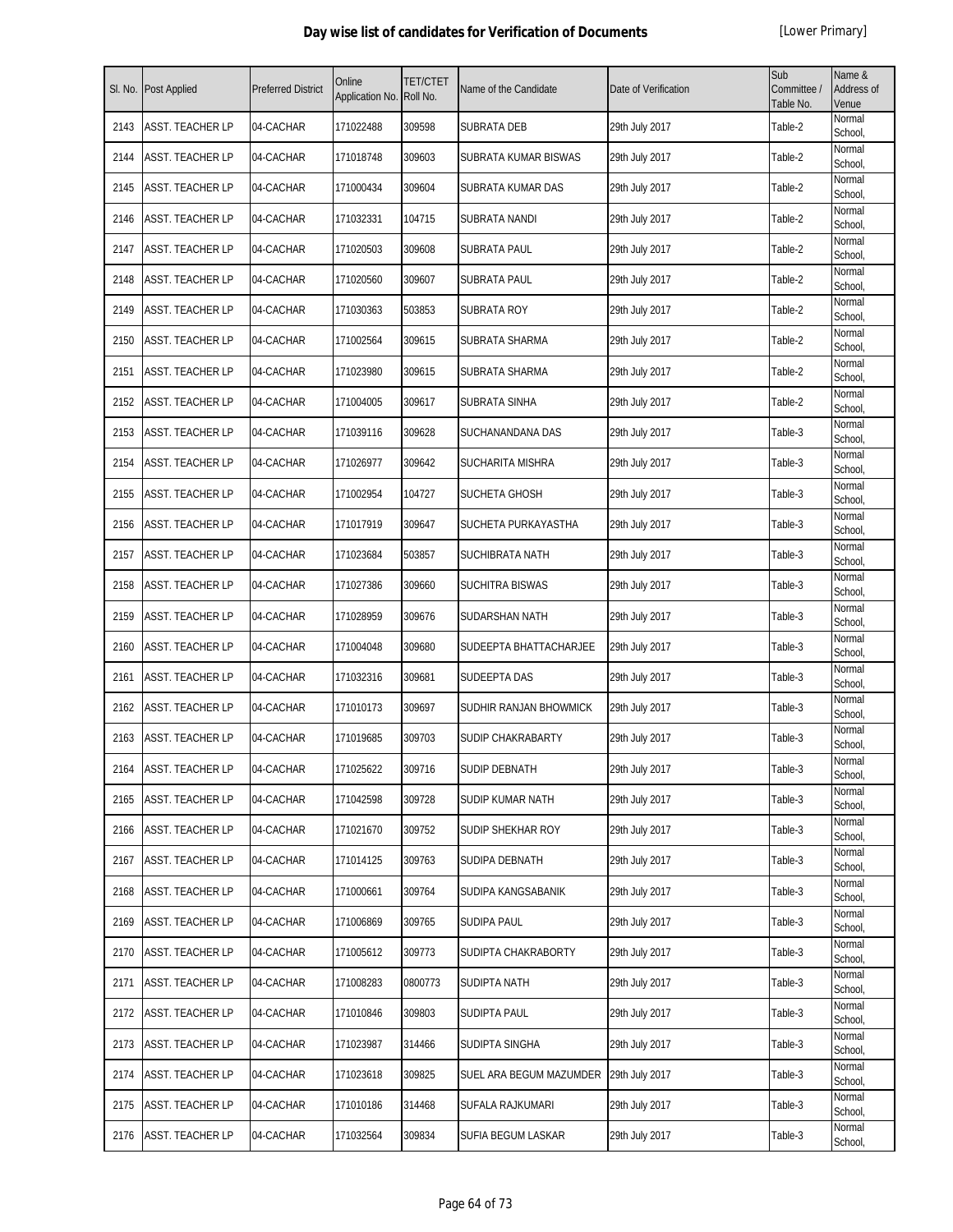| SI. No. | <b>Post Applied</b>     | <b>Preferred District</b> | Online<br>Application No. | <b>TET/CTET</b><br>Roll No. | Name of the Candidate                  | Date of Verification | Sub<br>Committee /<br>Table No. | Name &<br>Address of<br>Venue |
|---------|-------------------------|---------------------------|---------------------------|-----------------------------|----------------------------------------|----------------------|---------------------------------|-------------------------------|
| 2177    | ASST. TEACHER LP        | 04-CACHAR                 | 171005671                 | 309836                      | SUFIA SULTANA LASKAR                   | 29th July 2017       | Table-3                         | Normal<br>School,             |
| 2178    | ASST. TEACHER LP        | 04-CACHAR                 | 171004601                 | 309858                      | SUHEL AHMED LASKAR                     | 29th July 2017       | Table-3                         | Normal<br>School,             |
| 2179    | ASST. TEACHER LP        | 04-CACHAR                 | 171008698                 | 309869                      | SUJAN KUMAR CHANDA                     | 29th July 2017       | Table-3                         | Normal<br>School,             |
| 2180    | ASST. TEACHER LP        | 04-CACHAR                 | 171017366                 | 309874                      | <b>SUJAPA NATH</b>                     | 29th July 2017       | Table-3                         | Normal<br>School,             |
| 2181    | ASST. TEACHER LP        | 04-CACHAR                 | 171039037                 | 309876                      | SUJATA BHATTACHARJEE                   | 29th July 2017       | Table-3                         | Normal<br>School,             |
| 2182    | ASST. TEACHER LP        | 04-CACHAR                 | 171011549                 | 309885                      | SUJATA CHANDA                          | 29th July 2017       | Table-3                         | Normal<br>School,             |
| 2183    | ASST. TEACHER LP        | 04-CACHAR                 | 171030239                 | 104776                      | <b>SUJATA DAS</b>                      | 29th July 2017       | Table-3                         | Normal<br>School,             |
| 2184    | ASST. TEACHER LP        | 04-CACHAR                 | 171038652                 | 503895                      | <b>SUJATA DAS</b>                      | 29th July 2017       | Table-3                         | Normal<br>School,             |
| 2185    | ASST. TEACHER LP        | 04-CACHAR                 | 171020373                 | 104777                      | SUJATA DEB                             | 29th July 2017       | Table-3                         | Normal<br>School,             |
| 2186    | ASST. TEACHER LP        | 04-CACHAR                 | 171027531                 | 309908                      | <b>SUJATA ROY</b>                      | 29th July 2017       | Table-3                         | Normal<br>School,             |
| 2187    | ASST. TEACHER LP        | 04-CACHAR                 | 171003795                 | 309916                      | <b>SUJATA SINHA</b>                    | 29th July 2017       | Table-3                         | Normal<br>School,             |
| 2188    | ASST. TEACHER LP        | 04-CACHAR                 | 171015516                 | 309915                      | SUJATA SINHA                           | 29th July 2017       | Table-3                         | Normal<br>School,             |
| 2189    | ASST. TEACHER LP        | 04-CACHAR                 | 171016167                 | 309929                      | Sujit dey                              | 29th July 2017       | Table-3                         | Normal<br>School,             |
| 2190    | ASST. TEACHER LP        | 04-CACHAR                 | 171001450                 | 309930                      | SUJIT DUTTA                            | 29th July 2017       | Table-3                         | Normal<br>School,             |
| 2191    | ASST. TEACHER LP        | 04-CACHAR                 | 171019748                 | 309957                      | <b>SUJOY KUMAR DEB</b>                 | 29th July 2017       | Table-3                         | Normal<br>School,             |
| 2192    | ASST. TEACHER LP        | 04-CACHAR                 | 171002885                 | 309965                      | SUKALPITA ACHARJEE                     | 29th July 2017       | Table-4                         | Normal<br>School,             |
| 2193    | ASST. TEACHER LP        | 04-CACHAR                 | 171012514                 | 309966                      | SUKAMAL KUMAR DAS                      | 29th July 2017       | Table-4                         | Normal<br>School,             |
| 2194    | ASST. TEACHER LP        | 04-CACHAR                 | 171010814                 | 309969                      | <b>SUKANTA DAS</b>                     | 29th July 2017       | Table-4                         | Normal<br>School,             |
| 2195    | ASST. TEACHER LP        | 04-CACHAR                 | 171001764                 | 309988                      | SUKANYA KAR PURKAYASTHA                | 29th July 2017       | Table-4                         | Normal<br>School,             |
| 2196    | ASST. TEACHER LP        | 04-CACHAR                 | 171009858                 | 310016                      | SUKRAB HUSSAIN                         | 29th July 2017       | Table-4                         | Normal<br>School,             |
| 2197    | ASST. TEACHER LP        | 04-CACHAR                 | 171006953                 | 310021                      | <b>SUKTA DAS</b>                       | 29th July 2017       | Table-4                         | Normal<br>School,             |
| 2198    | ASST. TEACHER LP        | 04-CACHAR                 | 171037475                 | 310023                      | SUKUMAR DAS                            | 29th July 2017       | Table-4                         | Normal<br>School,             |
| 2199    | ASST. TEACHER LP        | 04-CACHAR                 | 171035136                 | 310035                      | SULEKHA DEB                            | 29th July 2017       | Table-4                         | Normal<br>School,             |
| 2200    | <b>ASST. TEACHER LP</b> | 04-CACHAR                 | 171000171                 | 314474                      | SULTAN AHMED                           | 29th July 2017       | Table-4                         | Normal<br>School,             |
| 2201    | ASST. TEACHER LP        | 04-CACHAR                 | 171016178                 | 310071                      | SULTANA BEGOM CHOUDHURY 29th July 2017 |                      | Table-4                         | Normal<br>School,             |
| 2202    | ASST. TEACHER LP        | 04-CACHAR                 | 171008118                 | 314476                      | <b>SULTANA BEGUM</b>                   | 29th July 2017       | Table-4                         | Normal<br>School,             |
| 2203    | ASST. TEACHER LP        | 04-CACHAR                 | 171006023                 | 310100                      | SUMA BISWAS                            | 29th July 2017       | Table-4                         | Normal<br>School,             |
| 2204    | ASST. TEACHER LP        | 04-CACHAR                 | 171028020                 | 310103                      | SUMA DAS                               | 29th July 2017       | Table-4                         | Normal<br>School,             |
| 2205    | ASST. TEACHER LP        | 04-CACHAR                 | 171003855                 | 104835                      | <b>SUMA MOHANTA</b>                    | 29th July 2017       | Table-4                         | Normal<br>School,             |
| 2206    | ASST. TEACHER LP        | 04-CACHAR                 | 171029603                 | 310122                      | SUMA NAMASUDRA                         | 29th July 2017       | Table-4                         | Normal<br>School,             |
| 2207    | ASST. TEACHER LP        | 04-CACHAR                 | 171025253                 | 310130                      | <b>SUMA PAUL</b>                       | 29th July 2017       | Table-4                         | Normal<br>School,             |
| 2208    | ASST. TEACHER LP        | 04-CACHAR                 | 171014250                 | 2500409                     | SUMA RANI DEB                          | 29th July 2017       | Table-4                         | Normal<br>School,             |
| 2209    | ASST. TEACHER LP        | 04-CACHAR                 | 171002845                 | 310147                      | SUMAN ADHIKARI                         | 29th July 2017       | Table-4                         | Normal<br>School,             |
| 2210    | ASST. TEACHER LP        | 04-CACHAR                 | 171009063                 | 310154                      | SUMAN DAS                              | 29th July 2017       | Table-4                         | Normal<br>School,             |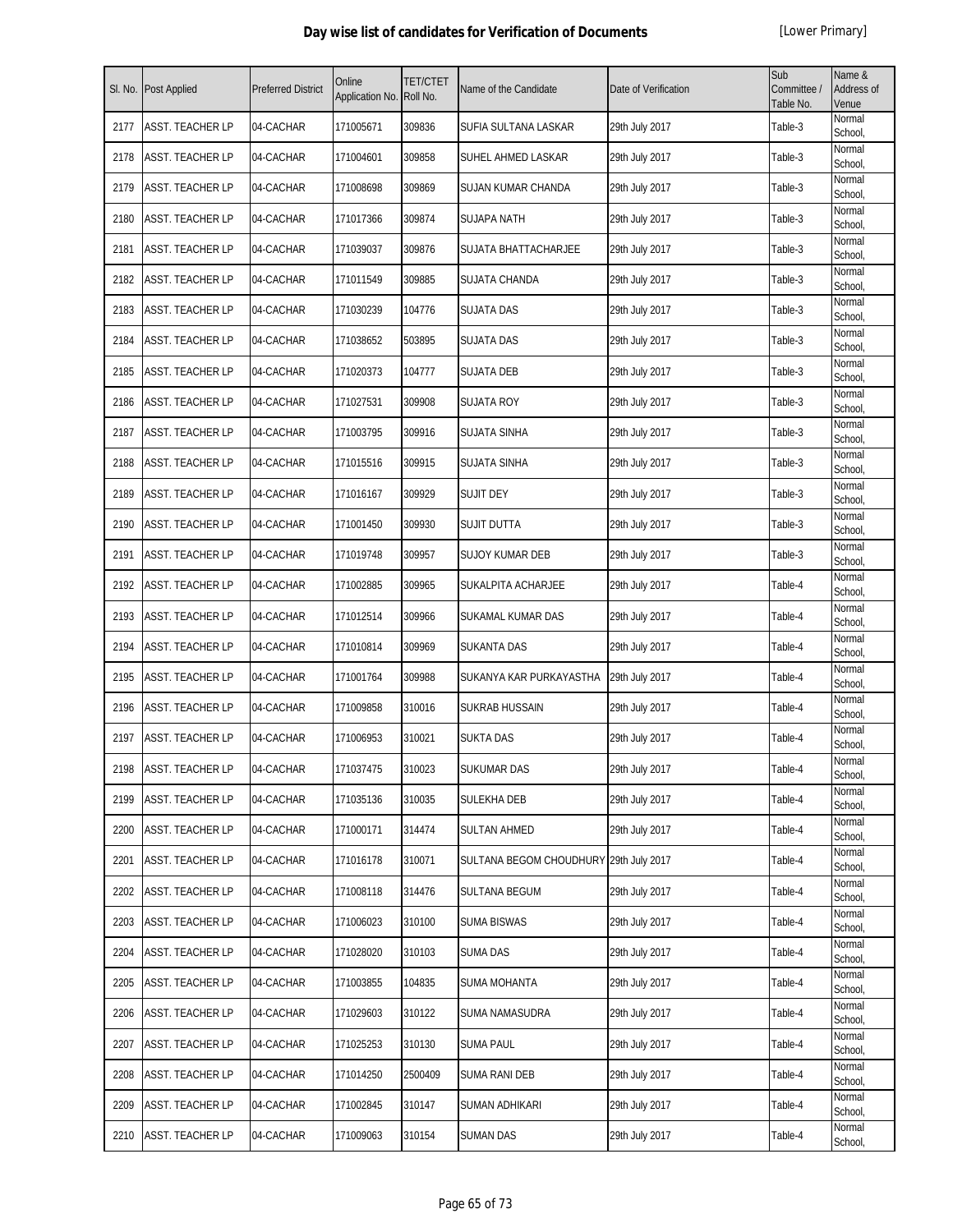| SI. No. | <b>Post Applied</b>     | <b>Preferred District</b> | Online<br>Application No. | <b>TET/CTET</b><br>Roll No. | Name of the Candidate    | Date of Verification | Sub<br>Committee /<br>Table No. | Name &<br>Address of<br>Venue |
|---------|-------------------------|---------------------------|---------------------------|-----------------------------|--------------------------|----------------------|---------------------------------|-------------------------------|
| 2211    | <b>ASST. TEACHER LP</b> | 04-CACHAR                 | 171022375                 | 104843                      | <b>SUMAN DAS</b>         | 29th July 2017       | Table-4                         | Normal<br>School,             |
| 2212    | <b>ASST. TEACHER LP</b> | 04-CACHAR                 | 171022690                 | 310150                      | <b>SUMAN DAS</b>         | 29th July 2017       | Table-4                         | Normal<br>School,             |
| 2213    | ASST. TEACHER LP        | 04-CACHAR                 | 171008796                 | 310160                      | <b>SUMAN DEB</b>         | 29th July 2017       | Table-4                         | Normal<br>School,             |
| 2214    | ASST. TEACHER LP        | 04-CACHAR                 | 171013423                 | 310172                      | SUMAN KUMAR ROY          | 29th July 2017       | Table-4                         | Normal<br>School,             |
| 2215    | ASST. TEACHER LP        | 04-CACHAR                 | 171022386                 | 310179                      | <b>SUMAN PODDER</b>      | 29th July 2017       | Table-4                         | Normal<br>School,             |
| 2216    | ASST. TEACHER LP        | 04-CACHAR                 | 171010249                 | 310184                      | SUMAN ROY                | 29th July 2017       | Table-4                         | Normal<br>School,             |
| 2217    | ASST. TEACHER LP        | 04-CACHAR                 | 171004033                 | 310192                      | <b>SUMAN SINHA</b>       | 29th July 2017       | Table-4                         | Normal<br>School,             |
| 2218    | ASST. TEACHER LP        | 04-CACHAR                 | 171000130                 | 310199                      | <b>SUMANA DAS</b>        | 29th July 2017       | Table-4                         | Normal<br>School,             |
| 2219    | ASST. TEACHER LP        | 04-CACHAR                 | 171026649                 | 310201                      | <b>SUMANA DAS</b>        | 29th July 2017       | Table-4                         | Normal<br>School,             |
| 2220    | ASST. TEACHER LP        | 04-CACHAR                 | 171000809                 | 310204                      | <b>SUMANA DEB</b>        | 29th July 2017       | Table-4                         | Normal<br>School,             |
| 2221    | ASST. TEACHER LP        | 04-CACHAR                 | 171004722                 | 310218                      | <b>SUMANTA DAS</b>       | 29th July 2017       | Table-4                         | Normal<br>School,             |
| 2222    | ASST. TEACHER LP        | 04-CACHAR                 | 171016985                 | 53005265                    | <b>SUMI BEGOM LASKAR</b> | 29th July 2017       | Table-4                         | Normal<br>School.             |
| 2223    | ASST. TEACHER LP        | 04-CACHAR                 | 171003049                 | 310232                      | SUMI DAM (SHYAM)         | 29th July 2017       | Table-4                         | Normal<br>School,             |
| 2224    | ASST. TEACHER LP        | 04-CACHAR                 | 171029718                 | 310245                      | <b>SUMI SINGH</b>        | 29th July 2017       | Table-4                         | Normal<br>School,             |
| 2225    | ASST. TEACHER LP        | 04-CACHAR                 | 171026765                 | 310252                      | SUMINA AKTAR KHAN        | 29th July 2017       | Table-4                         | Normal<br>School,             |
| 2226    | ASST. TEACHER LP        | 04-CACHAR                 | 171030582                 | 503946                      | <b>SUMIRAN NUNIA</b>     | 29th July 2017       | Table-4                         | Normal<br>School,             |
| 2227    | ASST. TEACHER LP        | 04-CACHAR                 | 171012440                 | 310260                      | SUMIT CHOUDHURY          | 29th July 2017       | Table-4                         | Normal<br>School,             |
| 2228    | ASST. TEACHER LP        | 04-CACHAR                 | 171020080                 | 503949                      | <b>SUMIT NATH</b>        | 29th July 2017       | Table-4                         | Normal<br>School,             |
| 2229    | ASST. TEACHER LP        | 04-CACHAR                 | 171026562                 | 310287                      | <b>SUMIT ROY</b>         | 29th July 2017       | Table-4                         | Normal<br>School,             |
| 2230    | <b>ASST. TEACHER LP</b> | 04-CACHAR                 | 171012578                 | 310291                      | <b>SUMITA ACHARJEE</b>   | 29th July 2017       | Table-4                         | Normal<br>School,             |
| 2231    | ASST. TEACHER LP        | 04-CACHAR                 | 171011811                 | 310293                      | SUMITA BARDHAN           | 29th July 2017       | Table-4                         | Normal<br>School,             |
| 2232    | ASST. TEACHER LP        | 04-CACHAR                 | 171043088                 | 310302                      | <b>SUMITA CHOUDHURY</b>  | 29th July 2017       | Table-4                         | Normal<br>School,             |
| 2233    | ASST. TEACHER LP        | 04-CACHAR                 | 171002455                 | 310303                      | SUMITA CHOUDHURY GUPTA   | 29th July 2017       | Table-4                         | Normal<br>School,             |
| 2234    | ASST. TEACHER LP        | 04-CACHAR                 | 171032731                 | 310304                      | <b>SUMITA DAS</b>        | 29th July 2017       | Table-4                         | Normal<br>School,             |
| 2235    | ASST. TEACHER LP        | 04-CACHAR                 | 171033671                 | 310305                      | <b>SUMITA DAS</b>        | 29th July 2017       | Table-4                         | Normal<br>School,             |
| 2236    | ASST. TEACHER LP        | 04-CACHAR                 | 171014575                 | 310317                      | <b>SUMITA DEB</b>        | 29th July 2017       | Table-4                         | Normal<br>School,             |
| 2237    | ASST. TEACHER LP        | 04-CACHAR                 | 171003171                 | 0800848                     | SUMITA DEB ROY           | 29th July 2017       | Table-4                         | Normal<br>School,             |
| 2238    | ASST. TEACHER LP        | 04-CACHAR                 | 171004041                 | 310335                      | SUMITA PURKAYASTHA       | 29th July 2017       | Table-4                         | Normal<br>School,             |
| 2239    | ASST. TEACHER LP        | 04-CACHAR                 | 171017639                 | 104918                      | <b>SUMITA SAHA</b>       | 29th July 2017       | Table-4                         | Normal<br>School,             |
| 2240    | ASST. TEACHER LP        | 04-CACHAR                 | 171002656                 | 310348                      | <b>SUMITA YADAV</b>      | 29th July 2017       | Table-4                         | Normal<br>School,             |
| 2241    | ASST. TEACHER LP        | 04-CACHAR                 | 171001772                 | 310357                      | <b>SUMITRA CHOUDHURY</b> | 29th July 2017       | Table-4                         | Normal<br>School,             |
| 2242    | ASST. TEACHER LP        | 04-CACHAR                 | 171009256                 | 309104                      | SUMITRA DUTTA (MITRA)    | 29th July 2017       | Table-4                         | Normal<br>School,             |
| 2243    | ASST. TEACHER LP        | 04-CACHAR                 | 171002292                 | 310381                      | <b>SUMON NATH</b>        | 29th July 2017       | Table-4                         | Normal<br>School,             |
| 2244    | ASST. TEACHER LP        | 04-CACHAR                 | 171004760                 | 310382                      | <b>SUMON NATH</b>        | 29th July 2017       | Table-4                         | Normal<br>School,             |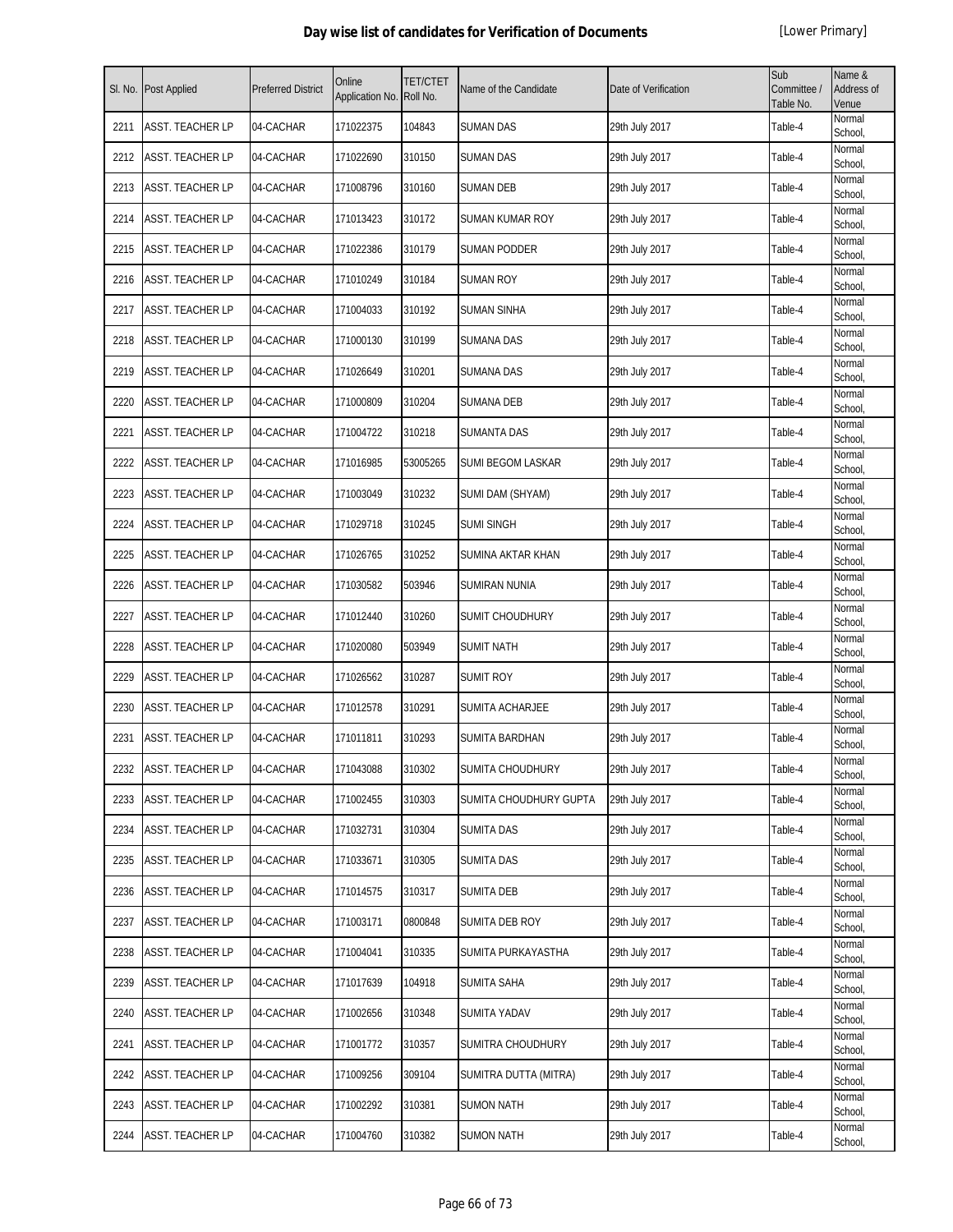| SI. No. | <b>Post Applied</b>     | <b>Preferred District</b> | Online<br>Application No. | <b>TET/CTET</b><br>Roll No. | Name of the Candidate              | Date of Verification | Sub<br>Committee /<br>Table No. | Name &<br>Address of<br>Venue |
|---------|-------------------------|---------------------------|---------------------------|-----------------------------|------------------------------------|----------------------|---------------------------------|-------------------------------|
| 2245    | <b>ASST. TEACHER LP</b> | 04-CACHAR                 | 171036026                 | 310384                      | <b>SUMONA DAS</b>                  | 29th July 2017       | Table-4                         | Normal<br>School,             |
| 2246    | <b>ASST. TEACHER LP</b> | 04-CACHAR                 | 171024548                 | 310387                      | <b>SUMONA DEB</b>                  | 29th July 2017       | Table-4                         | Normal<br>School,             |
| 2247    | <b>ASST. TEACHER LP</b> | 04-CACHAR                 | 171026261                 | 314480                      | SUMOTI SINGHA                      | 29th July 2017       | Table-4                         | Normal<br>School,             |
| 2248    | <b>ASST. TEACHER LP</b> | 04-CACHAR                 | 171007655                 | 310412                      | SUNANDA DAS ROY                    | 29th July 2017       | Table-5                         | Normal<br>School,             |
| 2249    | <b>ASST. TEACHER LP</b> | 04-CACHAR                 | 171026582                 | 503965                      | SUNANDA NATH                       | 29th July 2017       | Table-5                         | Normal<br>School,             |
| 2250    | <b>ASST. TEACHER LP</b> | 04-CACHAR                 | 171003841                 | 310425                      | SUNANDA SINHA                      | 29th July 2017       | Table-5                         | Normal<br>School,             |
| 2251    | <b>ASST. TEACHER LP</b> | 04-CACHAR                 | 171025848                 | 310426                      | SUNANDA TANTUBAI                   | 29th July 2017       | Table-5                         | Normal<br>School,             |
| 2252    | <b>ASST. TEACHER LP</b> | 04-CACHAR                 | 171013448                 | 310433                      | SUNIL BAISHNAB                     | 29th July 2017       | Table-5                         | Normal<br>School,             |
| 2253    | <b>ASST. TEACHER LP</b> | 04-CACHAR                 | 171026889                 | 310436                      | SUNIPA CHAKRABORTY                 | 29th July 2017       | Table-5                         | Normal<br>School,             |
| 2254    | <b>ASST. TEACHER LP</b> | 04-CACHAR                 | 171001439                 | 310438                      | SUNIT DEBNATH                      | 29th July 2017       | Table-5                         | Normal<br>School,             |
| 2255    | <b>ASST. TEACHER LP</b> | 04-CACHAR                 | 171010970                 | 310441                      | SUNITA AHIR                        | 29th July 2017       | Table-5                         | Normal<br>School,             |
| 2256    | <b>ASST. TEACHER LP</b> | 04-CACHAR                 | 171003906                 | 310456                      | SUNNY CHAKRABORTY                  | 29th July 2017       | Table-5                         | Normal<br>School,             |
| 2257    | <b>ASST. TEACHER LP</b> | 04-CACHAR                 | 171017699                 | 310460                      | <b>SUNNY PAUL</b>                  | 29th July 2017       | Table-5                         | Normal<br>School,             |
| 2258    | ASST. TEACHER LP        | 04-CACHAR                 | 171032422                 | 503975                      | SUPARNA BHATTACHARJEE              | 29th July 2017       | Table-5                         | Normal<br>School,             |
| 2259    | <b>ASST. TEACHER LP</b> | 04-CACHAR                 | 171018622                 | 503978                      | SUPARNA CHAKRABORTY<br>(CHOUDHURY) | 29th July 2017       | Table-5                         | Normal<br>School,             |
| 2260    | <b>ASST. TEACHER LP</b> | 04-CACHAR                 | 171012808                 | 310494                      | <b>SUPARNA DAS</b>                 | 29th July 2017       | Table-5                         | Normal<br>School,             |
| 2261    | <b>ASST. TEACHER LP</b> | 04-CACHAR                 | 171036588                 | 310503                      | SUPARNA DUTTA                      | 29th July 2017       | Table-5                         | Normal<br>School,             |
| 2262    | <b>ASST. TEACHER LP</b> | 04-CACHAR                 | 171010289                 | 310506                      | <b>SUPARNA NATH</b>                | 29th July 2017       | Table-5                         | Normal<br>School,             |
| 2263    | <b>ASST. TEACHER LP</b> | 04-CACHAR                 | 171016339                 | 104964                      | <b>SUPARNA SAHA</b>                | 29th July 2017       | Table-5                         | Normal<br>School.             |
| 2264    | <b>ASST. TEACHER LP</b> | 04-CACHAR                 | 171036029                 | 310518                      | SUPARNA SHIL                       | 29th July 2017       | Table-5                         | Normal<br>School,             |
| 2265    | <b>ASST. TEACHER LP</b> | 04-CACHAR                 | 171021084                 | 310523                      | SUPARNA SUTRADHAR                  | 29th July 2017       | Table-5                         | Normal<br>School,             |
| 2266    | ASST. TEACHER LP        | 04-CACHAR                 | 171012527                 | 310525                      | <b>SUPILODH</b>                    | 29th July 2017       | Table-5                         | Normal<br>School,             |
| 2267    | <b>ASST. TEACHER LP</b> | 04-CACHAR                 | 171034245                 | 104967                      | SUPRAKASH CHAKRABORTY              | 29th July 2017       | Table-5                         | Normal<br>School,             |
| 2268    | <b>ASST. TEACHER LP</b> | 04-CACHAR                 | 171000445                 | 310547                      | SUPRITA RANI DAS                   | 29th July 2017       | Table-5                         | Normal<br>School,             |
| 2269    | <b>ASST. TEACHER LP</b> | 04-CACHAR                 | 171029556                 | 310556                      | SUPRIYA BISWAS                     | 29th July 2017       | Table-5                         | Normal<br>School,             |
| 2270    | <b>ASST. TEACHER LP</b> | 04-CACHAR                 | 171042715                 | 310566                      | SUPRIYA DAS                        | 29th July 2017       | Table-5                         | Normal<br>School,             |
| 2271    | <b>ASST. TEACHER LP</b> | 04-CACHAR                 | 171020481                 | 310571                      | SUPRIYA DHAR                       | 29th July 2017       | Table-5                         | Normal<br>School,             |
| 2272    | <b>ASST. TEACHER LP</b> | 04-CACHAR                 | 171006757                 | 310574                      | SUPRIYA MITRA                      | 29th July 2017       | Table-5                         | Normal<br>School,             |
| 2273    | <b>ASST. TEACHER LP</b> | 04-CACHAR                 | 171016327                 | 310597                      | SUPRIYO NATH                       | 29th July 2017       | Table-5                         | Normal<br>School,             |
| 2274    | <b>ASST. TEACHER LP</b> | 04-CACHAR                 | 171011716                 | 503996                      | SUPROVA SUTRADHAR                  | 29th July 2017       | Table-5                         | Normal<br>School,             |
| 2275    | <b>ASST. TEACHER LP</b> | 04-CACHAR                 | 171011668                 | 310607                      | <b>SUPTA DAS</b>                   | 29th July 2017       | Table-5                         | Normal<br>School,             |
| 2276    | ASST. TEACHER LP        | 04-CACHAR                 | 171001111                 | 310618                      | <b>SUPTI DEY</b>                   | 29th July 2017       | Table-5                         | Normal<br>School,             |
| 2277    | <b>ASST. TEACHER LP</b> | 04-CACHAR                 | 171021352                 | 310631                      | SURAJ KUMAR ADHIKARI               | 29th July 2017       | Table-5                         | Normal<br>School,             |
| 2278    | <b>ASST. TEACHER LP</b> | 04-CACHAR                 | 171004761                 | 310633                      | SURAJ KUMAR NATH                   | 29th July 2017       | Table-5                         | Normal<br>School,             |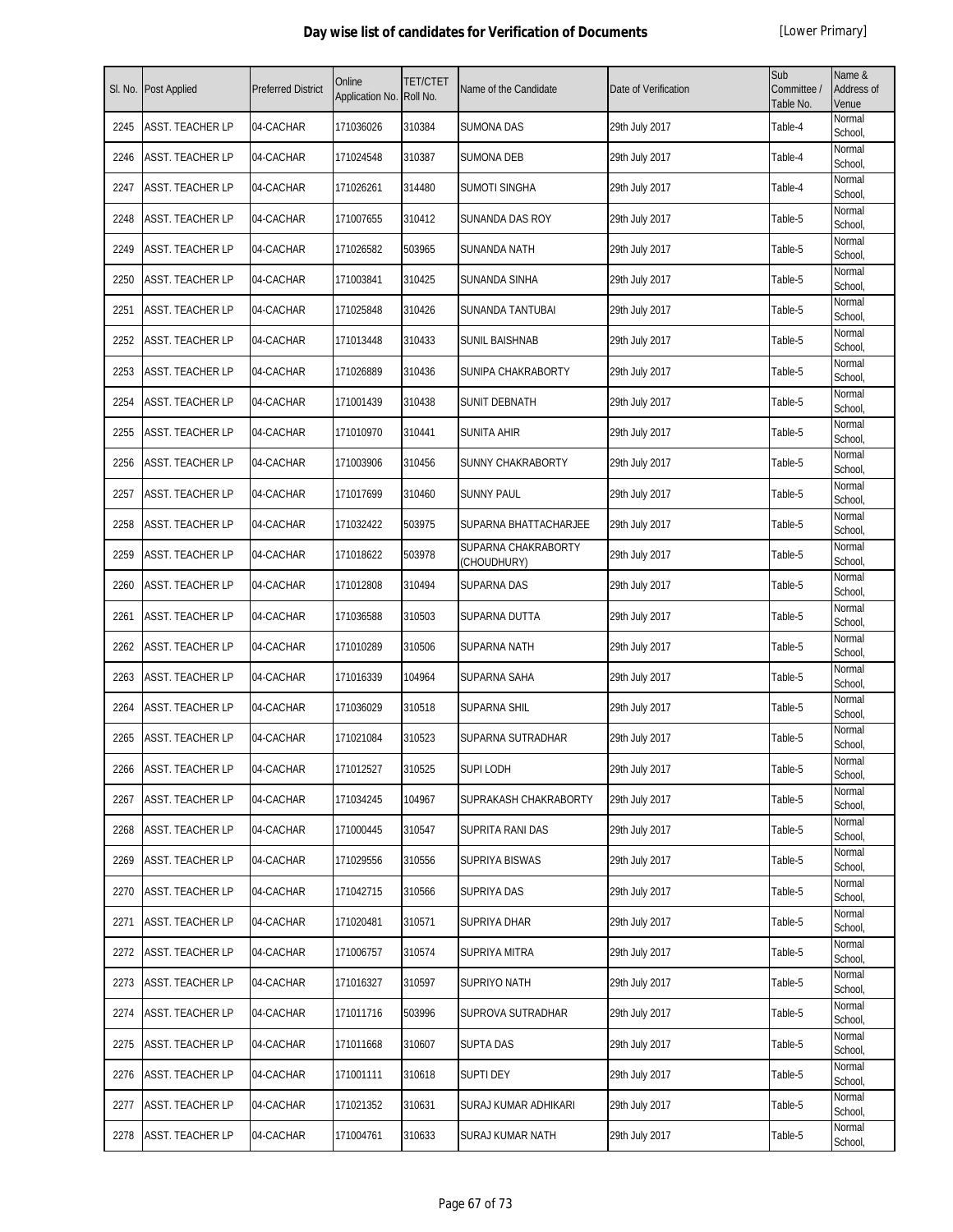| SI. No. | Post Applied            | <b>Preferred District</b> | Online<br>Application No. | <b>TET/CTET</b><br>Roll No. | Name of the Candidate      | Date of Verification | Sub<br>Committee /<br>Table No. | Name &<br><b>Address of</b><br>Venue |
|---------|-------------------------|---------------------------|---------------------------|-----------------------------|----------------------------|----------------------|---------------------------------|--------------------------------------|
| 2279    | ASST. TEACHER LP        | 04-CACHAR                 | 171029319                 | 504782                      | <b>SURAJ SINGHA</b>        | 29th July 2017       | Table-5                         | Normal<br>School,                    |
| 2280    | <b>ASST. TEACHER LP</b> | 04-CACHAR                 | 171020431                 | 104998                      | <b>SURAJIT CHOWDHURY</b>   | 29th July 2017       | Table-5                         | Normal<br>School,                    |
| 2281    | ASST. TEACHER LP        | 04-CACHAR                 | 171031622                 | 310644                      | <b>SURAJIT DAS</b>         | 29th July 2017       | Table-5                         | Normal<br>School,                    |
| 2282    | ASST. TEACHER LP        | 04-CACHAR                 | 171038126                 | 310647                      | SURAJIT DASKANUNGO         | 29th July 2017       | Table-5                         | Normal<br>School,                    |
| 2283    | ASST. TEACHER LP        | 04-CACHAR                 | 171030229                 | 504002                      | SURAJIT MALLIK             | 29th July 2017       | Table-5                         | Normal<br>School,                    |
| 2284    | <b>ASST. TEACHER LP</b> | 04-CACHAR                 | 171021104                 | 310654                      | SURAJIT NATH               | 29th July 2017       | Table-5                         | Normal<br>School,                    |
| 2285    | <b>ASST. TEACHER LP</b> | 04-CACHAR                 | 171020050                 | 310655                      | <b>SURAJIT PAUL</b>        | 29th July 2017       | Table-5                         | Normal<br>School,                    |
| 2286    | ASST. TEACHER LP        | 04-CACHAR                 | 171005698                 | 310658                      | SURAJIT SHARMA             | 29th July 2017       | Table-5                         | Normal<br>School,                    |
| 2287    | ASST. TEACHER LP        | 04-CACHAR                 | 171019259                 | 314492                      | SURAMA SINGHA              | 29th July 2017       | Table-5                         | Normal<br>School,                    |
| 2288    | <b>ASST. TEACHER LP</b> | 04-CACHAR                 | 171011614                 | 310676                      | <b>SURYA KANTA DAS</b>     | 29th July 2017       | Table-5                         | Normal<br>School,                    |
| 2289    | ASST. TEACHER LP        | 04-CACHAR                 | 171000200                 | 310678                      | <b>SUSANTA DAS</b>         | 29th July 2017       | Table-6                         | Normal<br>School,                    |
| 2290    | ASST. TEACHER LP        | 04-CACHAR                 | 171030297                 | 504020                      | SUSHANTA DATTA             | 29th July 2017       | Table-6                         | Normal<br>School,                    |
| 2291    | ASST. TEACHER LP        | 04-CACHAR                 | 171034132                 | 310690                      | SUSHANTA DHAR              | 29th July 2017       | Table-6                         | Normal<br>School,                    |
| 2292    | ASST. TEACHER LP        | 04-CACHAR                 | 171025060                 | 310696                      | SUSHANTA PAUL              | 29th July 2017       | Table-6                         | Normal<br>School,                    |
| 2293    | ASST. TEACHER LP        | 04-CACHAR                 | 171015822                 | 310702                      | SUSHIL CHANDRA ROY         | 29th July 2017       | Table-6                         | Normal<br>School,                    |
| 2294    | ASST. TEACHER LP        | 04-CACHAR                 | 171004922                 | 310708                      | SUSHMITA CHOUDHURY         | 29th July 2017       | Table-6                         | Normal<br>School,                    |
| 2295    | ASST. TEACHER LP        | 04-CACHAR                 | 171000211                 | 310715                      | SUSHMITA DAS               | 29th July 2017       | Table-6                         | Normal<br>School,                    |
| 2296    | ASST. TEACHER LP        | 04-CACHAR                 | 171005740                 | 310726                      | SUSHMITA NATH CHOUDHURY    | 29th July 2017       | Table-6                         | Normal<br>School,                    |
| 2297    | <b>ASST. TEACHER LP</b> | 04-CACHAR                 | 171019852                 | 310737                      | SUSMITA BHATTACHARJEE      | 29th July 2017       | Table-6                         | Normal<br>School,                    |
| 2298    | ASST. TEACHER LP        | 04-CACHAR                 | 171034962                 | 310738                      | SUSMITA BHATTACHARJEE      | 29th July 2017       | Table-6                         | Normal<br>School,                    |
| 2299    | ASST. TEACHER LP        | 04-CACHAR                 | 171001464                 | 310747                      | <b>SUSMITA CHAKRABORTY</b> | 29th July 2017       | Table-6                         | Normal<br>School,                    |
| 2300    | ASST. TEACHER LP        | 04-CACHAR                 | 171037086                 | 105066                      | SUSMITA CHANDA             | 29th July 2017       | Table-6                         | Normal<br>School,                    |
| 2301    | ASST. TEACHER LP        | 04-CACHAR                 | 171002824                 | 310768                      | <b>SUSMITA DAS</b>         | 29th July 2017       | Table-6                         | Normal<br>School,                    |
| 2302    | ASST. TEACHER LP        | 04-CACHAR                 | 171018615                 | 310756                      | SUSMITA DAS                | 29th July 2017       | Table-6                         | Normal<br>School,                    |
| 2303    | ASST. TEACHER LP        | 04-CACHAR                 | 171038779                 | 105069                      | <b>SUSMITA DAS</b>         | 29th July 2017       | Table-6                         | Normal<br>School,                    |
| 2304    | ASST. TEACHER LP        | 04-CACHAR                 | 171006806                 | 310775                      | <b>SUSMITA DEY</b>         | 29th July 2017       | Table-6                         | Normal<br>School,                    |
| 2305    | ASST. TEACHER LP        | 04-CACHAR                 | 171018896                 | 504028                      | SUSMITA NATH               | 29th July 2017       | Table-6                         | Normal<br>School,                    |
| 2306    | ASST. TEACHER LP        | 04-CACHAR                 | 171005198                 | 105085                      | <b>SUSMITA PAUL</b>        | 29th July 2017       | Table-6                         | Normal<br>School,                    |
| 2307    | ASST. TEACHER LP        | 04-CACHAR                 | 171006196                 | 310810                      | SUSMITA RANI DAS           | 29th July 2017       | Table-6                         | Normal<br>School,                    |
| 2308    | ASST. TEACHER LP        | 04-CACHAR                 | 171029996                 | 310822                      | <b>SUSMITH BISWAS</b>      | 29th July 2017       | Table-6                         | Normal<br>School,                    |
| 2309    | ASST. TEACHER LP        | 04-CACHAR                 | 171036309                 | 310834                      | SUTAPA DAS                 | 29th July 2017       | Table-6                         | Normal<br>School,                    |
| 2310    | ASST. TEACHER LP        | 04-CACHAR                 | 171020663                 | 310839                      | SUTAPA DEBNATH             | 29th July 2017       | Table-6                         | Normal<br>School,                    |
| 2311    | ASST. TEACHER LP        | 04-CACHAR                 | 171000338                 | 504035                      | <b>SUTAPA DUTTA</b>        | 29th July 2017       | Table-6                         | Normal<br>School,                    |
| 2312    | ASST. TEACHER LP        | 04-CACHAR                 | 171030003                 | 105100                      | SUTAPA PODDER              | 29th July 2017       | Table-6                         | Normal<br>School,                    |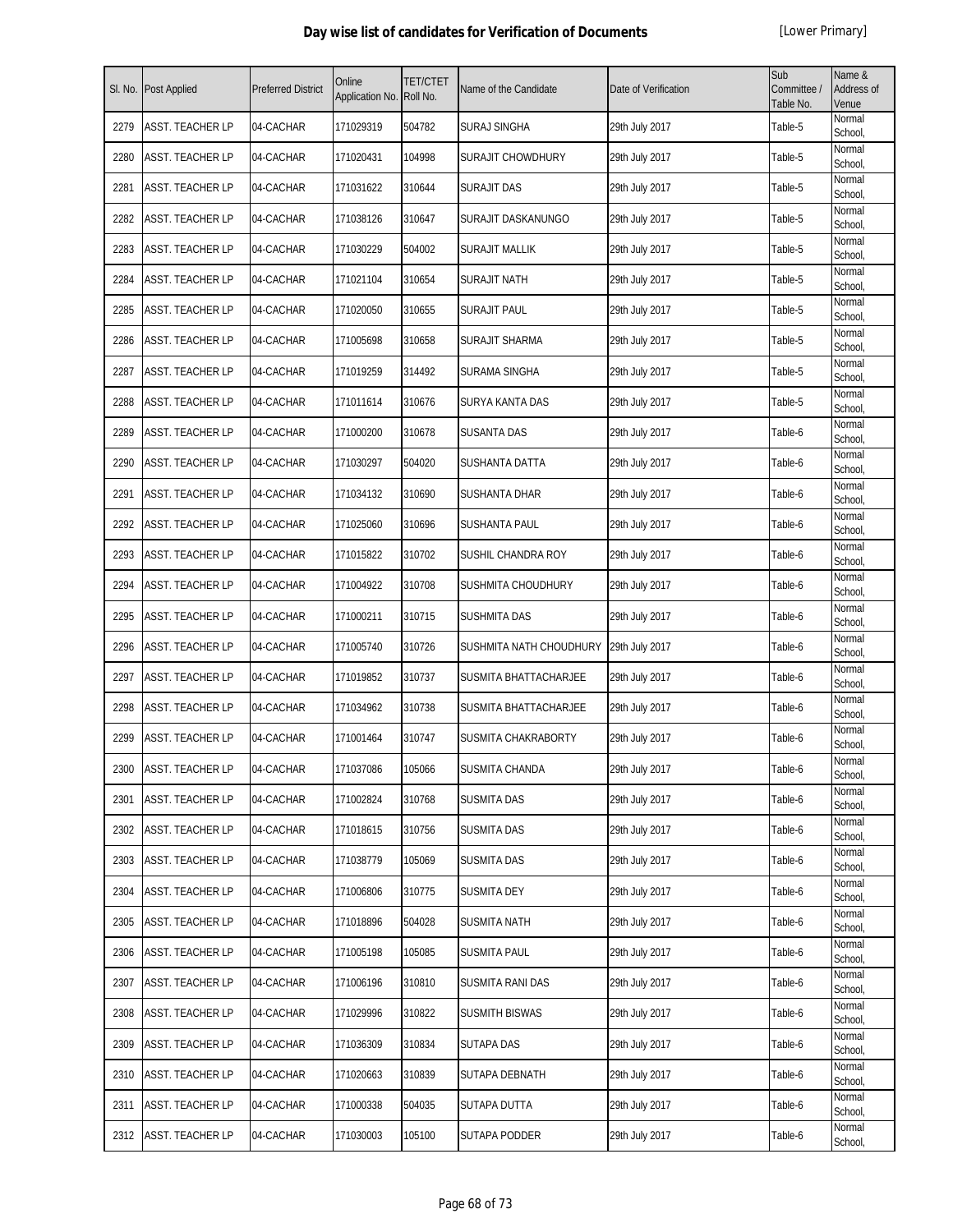| SI. No. | <b>Post Applied</b>     | <b>Preferred District</b> | Online<br>Application No. | <b>TET/CTET</b><br>Roll No. | Name of the Candidate | Date of Verification | Sub<br>Committee /<br>Table No. | Name &<br>Address of<br>Venue |
|---------|-------------------------|---------------------------|---------------------------|-----------------------------|-----------------------|----------------------|---------------------------------|-------------------------------|
| 2313    | <b>ASST. TEACHER LP</b> | 04-CACHAR                 | 171022897                 | 310849                      | <b>SUTAPA ROY</b>     | 29th July 2017       | Table-6                         | Normal<br>School,             |
| 2314    | <b>ASST. TEACHER LP</b> | 04-CACHAR                 | 171003734                 | 310855                      | SUTAPA SUTRADHAR      | 29th July 2017       | Table-6                         | Normal<br>School,             |
| 2315    | ASST. TEACHER LP        | 04-CACHAR                 | 171006192                 | 504039                      | <b>SUTOPA SEN</b>     | 29th July 2017       | Table-6                         | Normal<br>School,             |
| 2316    | ASST. TEACHER LP        | 04-CACHAR                 | 171043975                 | 105107                      | <b>SUVRA DAS</b>      | 29th July 2017       | Table-6                         | Normal<br>School,             |
| 2317    | ASST. TEACHER LP        | 04-CACHAR                 | 171034315                 | 504040                      | <b>SUVRA NATH</b>     | 29th July 2017       | Table-6                         | Normal<br>School,             |
| 2318    | ASST. TEACHER LP        | 04-CACHAR                 | 171016722                 | 105115                      | SWAGATA CHANDA        | 29th July 2017       | Table-6                         | Normal<br>School,             |
| 2319    | ASST. TEACHER LP        | 04-CACHAR                 | 171015436                 | 310875                      | SWAGATA CHAKRABORTY   | 29th July 2017       | Table-6                         | Normal<br>School,             |
| 2320    | ASST. TEACHER LP        | 04-CACHAR                 | 171020063                 | 105114                      | SWAGATA CHAKRABORTY   | 29th July 2017       | Table-6                         | Normal<br>School,             |
| 2321    | ASST. TEACHER LP        | 04-CACHAR                 | 171006479                 | 310894                      | SWAMPA CHANDA         | 29th July 2017       | Table-6                         | Normal<br>School,             |
| 2322    | ASST. TEACHER LP        | 04-CACHAR                 | 171010312                 | 0800820                     | SWAPAN BISWAS         | 29th July 2017       | Table-6                         | Normal<br>School,             |
| 2323    | ASST. TEACHER LP        | 04-CACHAR                 | 171004965                 | 310903                      | SWAPAN KAHAR          | 29th July 2017       | Table-6                         | Normal<br>School,             |
| 2324    | <b>ASST. TEACHER LP</b> | 04-CACHAR                 | 171022360                 | 310910                      | <b>SWAPAN NATH</b>    | 29th July 2017       | Table-6                         | Normal<br>School,             |
| 2325    | ASST. TEACHER LP        | 04-CACHAR                 | 171004348                 | 310926                      | SWAPNA RANI DEY       | 29th July 2017       | Table-6                         | Normal<br>School,             |
| 2326    | ASST. TEACHER LP        | 04-CACHAR                 | 171033831                 | 504049                      | SWAPNA SINGH          | 29th July 2017       | Table-6                         | Normal<br>School,             |
| 2327    | ASST. TEACHER LP        | 04-CACHAR                 | 171007727                 | 504051                      | <b>SWAPNAJIT PAUL</b> | 29th July 2017       | Table-6                         | Normal<br>School,             |
| 2328    | ASST. TEACHER LP        | 04-CACHAR                 | 171025858                 | 310946                      | SWARNALI CHANDA       | 29th July 2017       | Table-6                         | Normal<br>School,             |
| 2329    | ASST. TEACHER LP        | 04-CACHAR                 | 171004953                 | 310947                      | SWARNALI CHAUDHURY    | 29th July 2017       | Table-6                         | Normal<br>School,             |
| 2330    | ASST. TEACHER LP        | 04-CACHAR                 | 171001056                 | 310950                      | SWARNALI DHAR         | 29th July 2017       | Table-6                         | Normal<br>School,             |
| 2331    | ASST. TEACHER LP        | 04-CACHAR                 | 171013486                 | 504054                      | SWARNALI NATH         | 29th July 2017       | Table-6                         | Normal<br>School,             |
| 2332    | ASST. TEACHER LP        | 04-CACHAR                 | 171026244                 | 310966                      | <b>SWARUP DAS</b>     | 29th July 2017       | Table-6                         | Normal<br>School,             |
| 2333    | ASST. TEACHER LP        | 04-CACHAR                 | 171007346                 | 310973                      | <b>SWARUP PAUL</b>    | 29th July 2017       | Table-6                         | Normal<br>School,             |
| 2334    | <b>ASST. TEACHER LP</b> | 04-CACHAR                 | 171039040                 | 0804113                     | <b>SWARUP PAUL</b>    | 29th July 2017       | Table-6                         | Normal<br>School,             |
| 2335    | ASST. TEACHER LP        | 04-CACHAR                 | 171015243                 | 310979                      | SWARUPA CHAKRABORTY   | 29th July 2017       | Table-6                         | Normal<br>School,             |
| 2336    | ASST. TEACHER LP        | 04-CACHAR                 | 171024148                 | 504057                      | SWARUPA DAS           | 29th July 2017       | Table-6                         | Normal<br>School,             |
| 2337    | ASST. TEACHER LP        | 04-CACHAR                 | 171001086                 | 313154                      | SWARUPA ROY           | 29th July 2017       | Table-6                         | Normal<br>School,             |
| 2338    | ASST. TEACHER LP        | 04-CACHAR                 | 171029411                 | 310985                      | SWASTI TOPA DAS       | 29th July 2017       | Table-6                         | Normal<br>School,             |
| 2339    | ASST. TEACHER LP        | 04-CACHAR                 | 171001078                 | 311002                      | <b>SWEETY NAG</b>     | 29th July 2017       | Table-6                         | Normal<br>School,             |
| 2340    | ASST. TEACHER LP        | 04-CACHAR                 | 171009591                 | 311003                      | <b>SWEETY NATH</b>    | 29th July 2017       | Table-6                         | Normal<br>School,             |
| 2341    | ASST. TEACHER LP        | 04-CACHAR                 | 171016670                 | 504063                      | <b>SWETA DEB</b>      | 29th July 2017       | Table-6                         | Normal<br>School,             |
| 2342    | ASST. TEACHER LP        | 04-CACHAR                 | 171041743                 | 311016                      | SYEDA AMINA ISLAM     | 29th July 2017       | Table-6                         | Normal<br>School,             |
| 2343    | ASST. TEACHER LP        | 04-CACHAR                 | 171011408                 | 314507                      | T BIDYA MONI SINGHA   | 27th July 2017       | Table-4                         | Normal<br>School,             |
| 2344    | ASST. TEACHER LP        | 04-CACHAR                 | 171014832                 | 314508                      | T CHANDRAMALA DEVI    | 27th July 2017       | Table-4                         | Normal<br>School,             |
| 2345    | ASST. TEACHER LP        | 04-CACHAR                 | 171027009                 | 314501                      | T. ANGANGTON SINGHA   | 27th July 2017       | Table-4                         | Normal<br>School,             |
| 2346    | ASST. TEACHER LP        | 04-CACHAR                 | 171002280                 | 311023                      | TAHER AHMED LASKAR    | 27th July 2017       | Table-4                         | Normal<br>School,             |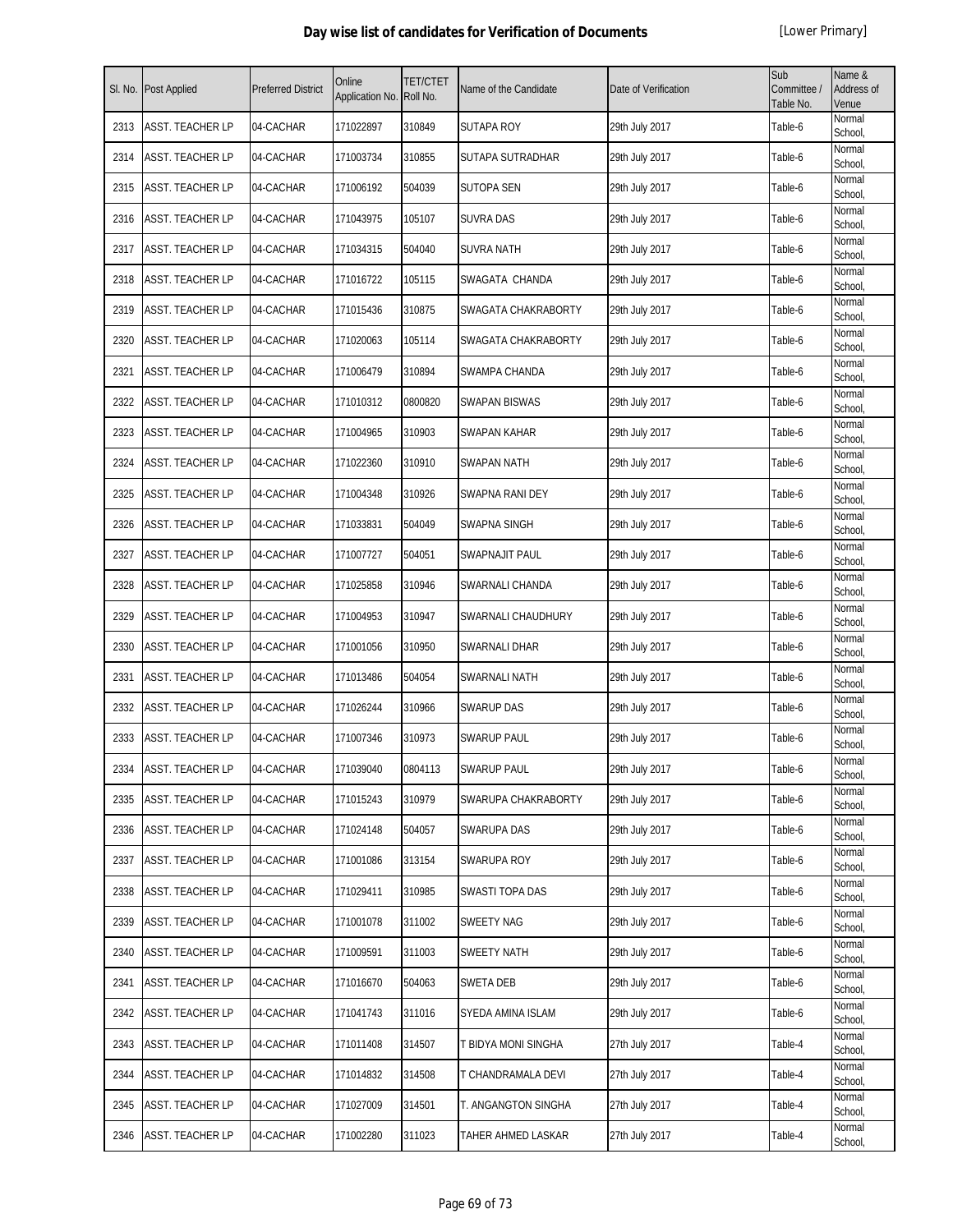| SI. No. | <b>Post Applied</b> | <b>Preferred District</b> | Online<br>Application No. | <b>TET/CTET</b><br>Roll No. | Name of the Candidate                  | Date of Verification | Sub<br>Committee /<br>Table No. | Name &<br>Address of<br>Venue |
|---------|---------------------|---------------------------|---------------------------|-----------------------------|----------------------------------------|----------------------|---------------------------------|-------------------------------|
| 2347    | ASST. TEACHER LP    | 04-CACHAR                 | 171008438                 | 311024                      | TAHER AHMED LASKAR                     | 27th July 2017       | Table-4                         | Normal<br>School,             |
| 2348    | ASST. TEACHER LP    | 04-CACHAR                 | 171004920                 | 311043                      | TAHIR AHMED BARBHUIYA                  | 27th July 2017       | Table-4                         | Normal<br>School,             |
| 2349    | ASST. TEACHER LP    | 04-CACHAR                 | 171034136                 | 311075                      | TAJ UDDIN                              | 27th July 2017       | Table-4                         | Normal<br>School,             |
| 2350    | ASST. TEACHER LP    | 04-CACHAR                 | 171012697                 | 504096                      | TAJ UDDIN BARBHUIYA                    | 27th July 2017       | Table-4                         | Normal<br>School,             |
| 2351    | ASST. TEACHER LP    | 04-CACHAR                 | 171005351                 | 504101                      | TAJ UDDIN MAZUMDER                     | 27th July 2017       | Table-4                         | Normal<br>School,             |
| 2352    | ASST. TEACHER LP    | 04-CACHAR                 | 171031963                 | 311103                      | TANAYA DAS                             | 27th July 2017       | Table-4                         | Normal<br>School,             |
| 2353    | ASST. TEACHER LP    | 04-CACHAR                 | 171016413                 | 311108                      | TANIA BISWAS                           | 27th July 2017       | Table-4                         | Normal<br>School,             |
| 2354    | ASST. TEACHER LP    | 04-CACHAR                 | 171027006                 | 311109                      | <b>TANIA DAS</b>                       | 27th July 2017       | Table-4                         | Normal<br>School,             |
| 2355    | ASST. TEACHER LP    | 04-CACHAR                 | 171002339                 | 311112                      | <b>TANIA ROY</b>                       | 27th July 2017       | Table-4                         | Normal<br>School,             |
| 2356    | ASST. TEACHER LP    | 04-CACHAR                 | 171019050                 | 311120                      | <b>TANMI DAS</b>                       | 27th July 2017       | Table-4                         | Normal<br>School,             |
| 2357    | ASST. TEACHER LP    | 04-CACHAR                 | 171013298                 | 311123                      | <b>TANMOY NATH</b>                     | 27th July 2017       | Table-4                         | Normal<br>School,             |
| 2358    | ASST. TEACHER LP    | 04-CACHAR                 | 171010229                 | 311124                      | TANNI RUPA CHOUDHURY                   | 27th July 2017       | Table-4                         | Normal<br>School,             |
| 2359    | ASST. TEACHER LP    | 04-CACHAR                 | 171011117                 | 311138                      | TANUSHREE BISWAS BHUIYA                | 27th July 2017       | Table-4                         | Normal<br>School,             |
| 2360    | ASST. TEACHER LP    | 04-CACHAR                 | 171031271                 | 311146                      | TANUSHREE PAUL                         | 27th July 2017       | Table-4                         | Normal<br>School,             |
| 2361    | ASST. TEACHER LP    | 04-CACHAR                 | 171034222                 | 504113                      | TANUSREE CHOUDHURY                     | 27th July 2017       | Table-4                         | Normal<br>School,             |
| 2362    | ASST. TEACHER LP    | 04-CACHAR                 | 171001478                 | 311156                      | TANUSREE MALAKAR                       | 27th July 2017       | Table-4                         | Normal<br>School,             |
| 2363    | ASST. TEACHER LP    | 04-CACHAR                 | 171038069                 | 311164                      | <b>TANWI DAS</b>                       | 27th July 2017       | Table-4                         | Normal<br>School,             |
| 2364    | ASST. TEACHER LP    | 04-CACHAR                 | 171004276                 | 105192                      | <b>TAPA DEB</b>                        | 27th July 2017       | Table-4                         | Normal<br>School,             |
| 2365    | ASST. TEACHER LP    | 04-CACHAR                 | 171010633                 | 0805100                     | <b>TAPAJYOTI DEB</b>                   | 27th July 2017       | Table-4                         | Normal<br>School,             |
| 2366    | ASST. TEACHER LP    | 04-CACHAR                 | 171014993                 | 311169                      | <b>TAPAN DAS</b>                       | 27th July 2017       | Table-4                         | Normal<br>School,             |
| 2367    | ASST. TEACHER LP    | 04-CACHAR                 | 171003224                 | 105206                      | TAPASH ACHARJEE                        | 27th July 2017       | Table-4                         | Normal<br>School,             |
| 2368    | ASST. TEACHER LP    | 04-CACHAR                 | 171030887                 | 105208                      | <b>TAPASH CH DAS</b>                   | 27th July 2017       | Table-4                         | Normal<br>School,             |
| 2369    | ASST. TEACHER LP    | 04-CACHAR                 | 171003937                 | 311184                      | TAPASH CHANDRA DAS                     | 27th July 2017       | Table-4                         | Normal<br>School,             |
| 2370    | ASST. TEACHER LP    | 04-CACHAR                 | 171000900                 | 311190                      | TAPASH DAS                             | 27th July 2017       | Table-4                         | Normal<br>School,             |
| 2371    | ASST. TEACHER LP    | 04-CACHAR                 | 171028175                 | 311188                      | TAPASH DAS                             | 27th July 2017       | Table-4                         | Normal<br>School,             |
| 2372    | ASST. TEACHER LP    | 04-CACHAR                 | 171031655                 | 105213                      | TAPASH DEY                             | 27th July 2017       | Table-4                         | Normal<br>School,             |
| 2373    | ASST. TEACHER LP    | 04-CACHAR                 | 171030425                 | 504123                      | TAPASH MALAKAR                         | 27th July 2017       | Table-4                         | Normal<br>School,             |
| 2374    | ASST. TEACHER LP    | 04-CACHAR                 | 171013277                 | 504124                      | TAPASH RANJON GOON                     | 27th July 2017       | Table-4                         | Normal<br>School,             |
| 2375    | ASST. TEACHER LP    | 04-CACHAR                 | 171037950                 | 311199                      | TAPASH SANKAR DAS                      | 27th July 2017       | Table-4                         | Normal<br>School,             |
| 2376    | ASST. TEACHER LP    | 04-CACHAR                 | 171006671                 | 311205                      | <b>TAPASHI DEB</b>                     | 27th July 2017       | Table-4                         | Normal<br>School,             |
| 2377    | ASST. TEACHER LP    | 04-CACHAR                 | 171026779                 | 311243                      | TARENDRA DAS                           | 27th July 2017       | Table-4                         | Normal<br>School,             |
| 2378    | ASST. TEACHER LP    | 04-CACHAR                 | 171020647                 | 504136                      | TARIN AKTAR CHOUDHURY                  | 27th July 2017       | Table-4                         | Normal<br>School,             |
| 2379    | ASST. TEACHER LP    | 04-CACHAR                 | 171014825                 | 311247                      | TARUN KANTI SHARMA<br>CHOWDHURY        | 27th July 2017       | Table-4                         | Normal<br>School,             |
| 2380    | ASST. TEACHER LP    | 04-CACHAR                 | 171002175                 | 311248                      | TARUN KUMAR PURKAYASTHA 27th July 2017 |                      | Table-4                         | Normal<br>School,             |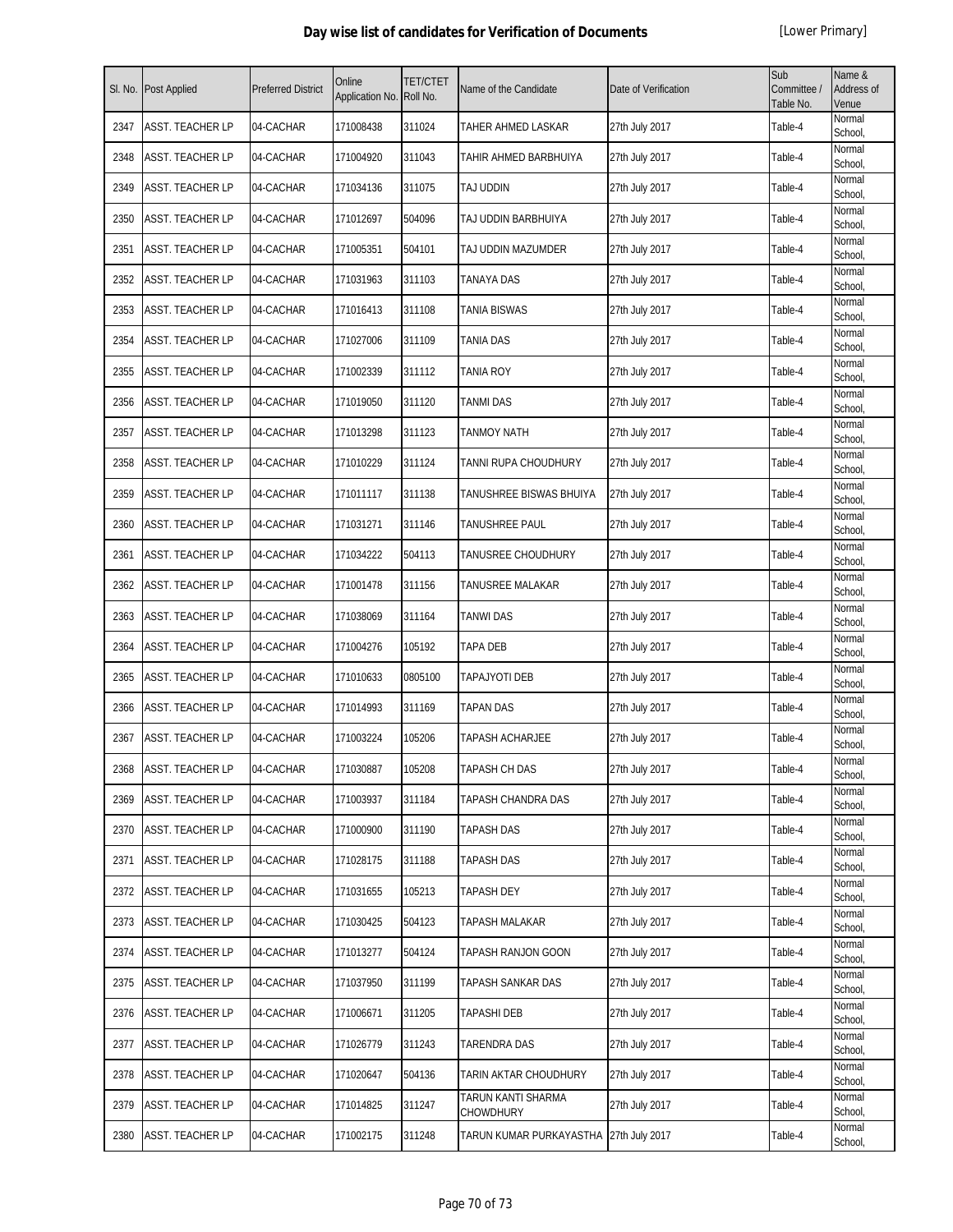| SI. No. | Post Applied            | <b>Preferred District</b> | Online<br>Application No. | <b>TET/CTET</b><br>Roll No. | Name of the Candidate                  | Date of Verification | Sub<br>Committee /<br>Table No. | Name &<br>Address of<br>Venue |
|---------|-------------------------|---------------------------|---------------------------|-----------------------------|----------------------------------------|----------------------|---------------------------------|-------------------------------|
| 2381    | ASST. TEACHER LP        | 04-CACHAR                 | 171037173                 | 311261                      | TAUHIDA AKTAR CHOUDHURY                | 27th July 2017       | Table-4                         | Normal<br>School,             |
| 2382    | ASST. TEACHER LP        | 04-CACHAR                 | 171043124                 | 311261                      | TAUHIDA AKTAR CHOUDHURY                | 27th July 2017       | Table-4                         | Normal<br>School,             |
| 2383    | ASST. TEACHER LP        | 04-CACHAR                 | 171026384                 | 314512                      | TH AMORJIT SINGHA                      | 27th July 2017       | Table-5                         | Normal<br>School,             |
| 2384    | ASST. TEACHER LP        | 04-CACHAR                 | 171007836                 | 314513                      | TH ANJANA SINGHA                       | 27th July 2017       | Table-5                         | Normal<br>School,             |
| 2385    | ASST. TEACHER LP        | 04-CACHAR                 | 171036682                 | 108917                      | TH GUNAMANI SINGHA                     | 27th July 2017       | Table-5                         | Normal<br>School,             |
| 2386    | ASST. TEACHER LP        | 04-CACHAR                 | 171025866                 | 314574                      | TH KALYANI DEVI                        | 27th July 2017       | Table-5                         | Normal<br>School,             |
| 2387    | <b>ASST. TEACHER LP</b> | 04-CACHAR                 | 171008252                 | 314549                      | TH KUNJESWAR SINGHA                    | 27th July 2017       | Table-5                         | Normal<br>School,             |
| 2388    | <b>ASST. TEACHER LP</b> | 04-CACHAR                 | 171039491                 | 314555                      | TH MERALEIMA SINGHA                    | 27th July 2017       | Table-5                         | Normal<br>School,             |
| 2389    | ASST. TEACHER LP        | 04-CACHAR                 | 171028920                 | 314523                      | TH NILA MADHAB SINGHA                  | 27th July 2017       | Table-5                         | Normal<br>School,             |
| 2390    | ASST. TEACHER LP        | 04-CACHAR                 | 171039464                 | 314556                      | TH NILKAMAL SINGHA                     | 27th July 2017       | Table-5                         | Normal<br>School,             |
| 2391    | ASST. TEACHER LP        | 04-CACHAR                 | 171021172                 | 314524                      | TH NIRMAL SINGHA                       | 27th July 2017       | Table-5                         | Normal<br>School,             |
| 2392    | ASST. TEACHER LP        | 04-CACHAR                 | 171012589                 | 314525                      | TH NIRMOLA CHANU                       | 27th July 2017       | Table-5                         | Normal<br>School,             |
| 2393    | ASST. TEACHER LP        | 04-CACHAR                 | 171003363                 | 314530                      | th Priyo Kumar Singha                  | 27th July 2017       | Table-5                         | Normal<br>School,             |
| 2394    | ASST. TEACHER LP        | 04-CACHAR                 | 171028080                 | 314558                      | TH PRODIP KUMAR SINGHA                 | 27th July 2017       | Table-5                         | Normal<br>School,             |
| 2395    | ASST. TEACHER LP        | 04-CACHAR                 | 171040110                 | 314535                      | TH SANJIB SHARMA                       | 27th July 2017       | Table-5                         | Normal<br>School,             |
| 2396    | <b>ASST. TEACHER LP</b> | 04-CACHAR                 | 171003699                 | 314538                      | TH SHILA DEVI                          | 27th July 2017       | Table-5                         | Normal<br>School,             |
| 2397    | ASST. TEACHER LP        | 04-CACHAR                 | 171033045                 | 314546                      | TH. KONUNG LEIMA SINGHA                | 27th July 2017       | Table-5                         | Normal<br>School,             |
| 2398    | <b>ASST. TEACHER LP</b> | 04-CACHAR                 | 171006941                 | 314558                      | TH. PRODIP KUMAR SINGHA                | 27th July 2017       | Table-5                         | Normal<br>School,             |
| 2399    | ASST. TEACHER LP        | 04-CACHAR                 | 171037217                 | 314560                      | TH. RAJESWAR SINGHA                    | 27th July 2017       | Table-5                         | Normal<br>School,             |
| 2400    | ASST. TEACHER LP        | 04-CACHAR                 | 171035600                 | 314534                      | TH. ROMEN SINGHA                       | 27th July 2017       | Table-5                         | Normal<br>School,             |
| 2401    | ASST. TEACHER LP        | 04-CACHAR                 | 171001650                 | 504803                      | TH. SANAM SINGHA                       | 27th July 2017       | Table-5                         | Normal<br>School,             |
| 2402    | ASST. TEACHER LP        | 04-CACHAR                 | 171000240                 | 311274                      | TINA BARDHAN                           | 27th July 2017       | Table-5                         | Normal<br>School,             |
| 2403    | ASST. TEACHER LP        | 04-CACHAR                 | 171024939                 | 311281                      | <b>TINA PAUL</b>                       | 27th July 2017       | Table-5                         | Normal<br>School,             |
| 2404    | ASST. TEACHER LP        | 04-CACHAR                 | 171015185                 | 311284                      | <b>TINA ROY</b>                        | 27th July 2017       | Table-5                         | Normal<br>School,             |
| 2405    | ASST. TEACHER LP        | 04-CACHAR                 | 171028594                 | 314588                      | TM RAZIA SULTANA BEGUM                 | 27th July 2017       | Table-5                         | Normal<br>School,             |
| 2406    | ASST. TEACHER LP        | 04-CACHAR                 | 171032084                 | 314588                      | TM RAZIA SULTANA BEGUM                 | 27th July 2017       | Table-5                         | Normal<br>School,             |
| 2407    | ASST. TEACHER LP        | 04-CACHAR                 | 171040910                 | 314590                      | TM. NAZIRA BEGUM                       | 27th July 2017       | Table-5                         | Normal<br>School,             |
| 2408    | ASST. TEACHER LP        | 04-CACHAR                 | 171038425                 | 504158                      | TOMZIDA BAHAR CHOUDHURY 27th July 2017 |                      | Table-5                         | Normal<br>School,             |
| 2409    | ASST. TEACHER LP        | 04-CACHAR                 | 171032504                 | 504160                      | TOUHIDA BEGOM LASKAR                   | 27th July 2017       | Table-5                         | Normal<br>School,             |
| 2410    | ASST. TEACHER LP        | 04-CACHAR                 | 171008140                 | 311310                      | TRIPTI CHAKRABORTY                     | 27th July 2017       | Table-5                         | Normal<br>School,             |
| 2411    | ASST. TEACHER LP        | 04-CACHAR                 | 171010024                 | 504163                      | TRISHNA SWARNAKAR                      | 27th July 2017       | Table-5                         | Normal<br>School,             |
| 2412    | ASST. TEACHER LP        | 04-CACHAR                 | 171001133                 | 311323                      | TUHINA CHAKRABORTY                     | 27th July 2017       | Table-5                         | Normal<br>School,             |
| 2413    | ASST. TEACHER LP        | 04-CACHAR                 | 171002238                 | 311329                      | TULI BANIK                             | 27th July 2017       | Table-5                         | Normal<br>School,             |
| 2414    | ASST. TEACHER LP        | 04-CACHAR                 | 171032779                 | 105275                      | <b>TUMPA DAS</b>                       | 27th July 2017       | Table-5                         | Normal<br>School,             |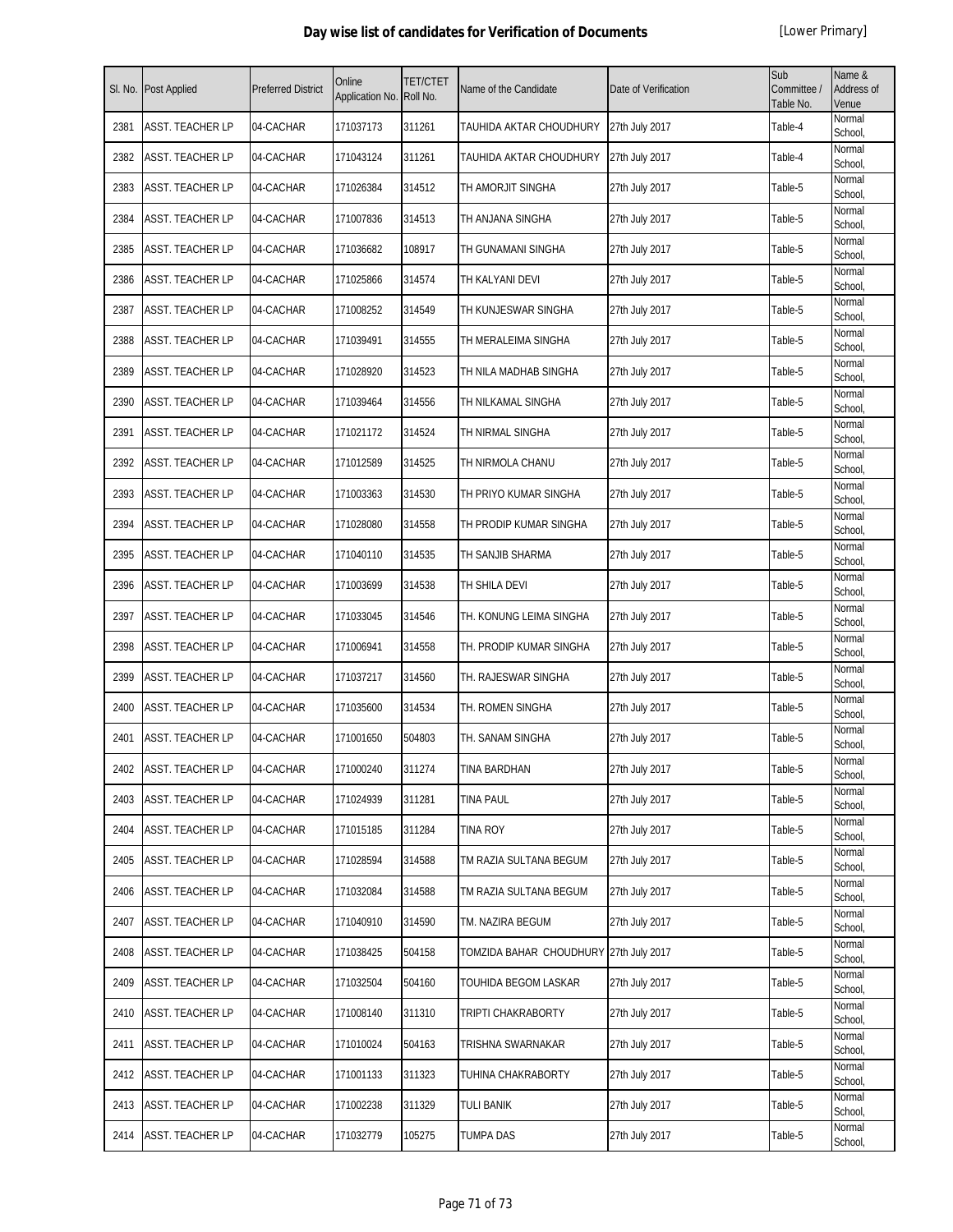| SI. No. | <b>Post Applied</b>     | <b>Preferred District</b> | Online<br>Application No. | <b>TET/CTET</b><br>Roll No. | Name of the Candidate          | Date of Verification | Sub<br>Committee /<br>Table No. | Name &<br>Address of<br>Venue |
|---------|-------------------------|---------------------------|---------------------------|-----------------------------|--------------------------------|----------------------|---------------------------------|-------------------------------|
| 2415    | <b>ASST. TEACHER LP</b> | 04-CACHAR                 | 171029835                 | 311361                      | TUSHAR KANTI DAS               | 27th July 2017       | Table-5                         | Normal<br>School,             |
| 2416    | <b>ASST. TEACHER LP</b> | 04-CACHAR                 | 171004391                 | 311366                      | TUSHI DUTTA                    | 27th July 2017       | Table-5                         | Normal<br>School,             |
| 2417    | <b>ASST. TEACHER LP</b> | 04-CACHAR                 | 171031686                 | 311367                      | TUSHI DUTTA ROY                | 27th July 2017       | Table-5                         | Normal<br>School,             |
| 2418    | ASST. TEACHER LP        | 04-CACHAR                 | 171004140                 | 314592                      | U UTTAM KUMAR SINGHA           | 27th July 2017       | Table-6                         | Normal<br>School,             |
| 2419    | <b>ASST. TEACHER LP</b> | 04-CACHAR                 | 171039773                 | 504176                      | UBAIDULLAH.HASSAN.MAZUMD<br>ER | 27th July 2017       | Table-6                         | Normal<br>School,             |
| 2420    | <b>ASST. TEACHER LP</b> | 04-CACHAR                 | 171028204                 | 311378                      | <b>UBAIDUR RAHMAN</b>          | 27th July 2017       | Table-6                         | Normal<br>School,             |
| 2421    | ASST. TEACHER LP        | 04-CACHAR                 | 171003581                 | 311383                      | <b>UJJAL CHANDA</b>            | 27th July 2017       | Table-6                         | Normal<br>School,             |
| 2422    | ASST. TEACHER LP        | 04-CACHAR                 | 171001248                 | 311393                      | <b>UJJALA PAUL</b>             | 27th July 2017       | Table-6                         | Normal<br>School,             |
| 2423    | ASST. TEACHER LP        | 04-CACHAR                 | 171014305                 | 311394                      | UJJALDIP ROY NUNIA             | 27th July 2017       | Table-6                         | Normal<br>School,             |
| 2424    | <b>ASST. TEACHER LP</b> | 04-CACHAR                 | 171022144                 | 311395                      | UJJALENDU DAS                  | 27th July 2017       | Table-6                         | Normal<br>School,             |
| 2425    | <b>ASST. TEACHER LP</b> | 04-CACHAR                 | 171007169                 | 311398                      | UJJWAL KANTI LODH              | 27th July 2017       | Table-6                         | Normal<br>School,             |
| 2426    | ASST. TEACHER LP        | 04-CACHAR                 | 171018599                 | 313208                      | <b>UJJWAL NATH</b>             | 27th July 2017       | Table-6                         | Normal<br>School,             |
| 2427    | ASST. TEACHER LP        | 04-CACHAR                 | 171000059                 | 311407                      | <b>UMA DEY</b>                 | 27th July 2017       | Table-6                         | Normal<br>School,             |
| 2428    | <b>ASST. TEACHER LP</b> | 04-CACHAR                 | 171024871                 | 311460                      | <b>UTPAL BISWAS</b>            | 27th July 2017       | Table-6                         | Normal<br>School,             |
| 2429    | ASST. TEACHER LP        | 04-CACHAR                 | 171007464                 | 04400017                    | <b>UTPAL DAS</b>               | 27th July 2017       | Table-6                         | Normal<br>School,             |
| 2430    | ASST. TEACHER LP        | 04-CACHAR                 | 171026173                 | 105321                      | <b>UTPAL PAUL</b>              | 27th July 2017       | Table-6                         | Normal<br>School,             |
| 2431    | <b>ASST. TEACHER LP</b> | 04-CACHAR                 | 171040845                 | 105339                      | UTTAM KURI                     | 27th July 2017       | Table-6                         | Normal<br>School,             |
| 2432    | <b>ASST. TEACHER LP</b> | 04-CACHAR                 | 171010408                 | 311488                      | UTTAMA CHOUBEY MISHRA          | 27th July 2017       | Table-6                         | Normal<br>School,             |
| 2433    | <b>ASST. TEACHER LP</b> | 04-CACHAR                 | 171006606                 | 05362418                    | <b>VIKRAM RAM MEENA</b>        | 27th July 2017       | Table-6                         | Normal<br>School,             |
| 2434    | ASST. TEACHER LP        | 04-CACHAR                 | 171004367                 | 314598                      | W MODHUSUDON SINGHA            | 27th July 2017       | Table-6                         | Normal<br>School,             |
| 2435    | ASST. TEACHER LP        | 04-CACHAR                 | 171007286                 | 314608                      | W. MINA RANI SINGHA            | 27th July 2017       | Table-6                         | Normal<br>School,             |
| 2436    | <b>ASST. TEACHER LP</b> | 04-CACHAR                 | 171030782                 | 314607                      | <b>W.KESHORJIT SINGHA</b>      | 27th July 2017       | Table-6                         | Normal<br>School,             |
| 2437    | <b>ASST. TEACHER LP</b> | 04-CACHAR                 | 171006779                 | 311511                      | WAHIDA AKTAR BARBHUIYA         | 27th July 2017       | Table-6                         | Normal<br>School,             |
| 2438    | ASST. TEACHER LP        | 04-CACHAR                 | 171022164                 | 504210                      | WAHIDA KHANAM LASKAR           | 27th July 2017       | Table-6                         | Normal<br>School.             |
| 2439    | <b>ASST. TEACHER LP</b> | 04-CACHAR                 | 171032560                 | 311525                      | WAHIDA SULTANA BARBHUIYA       | 27th July 2017       | Table-6                         | Normal<br>School,             |
| 2440    | <b>ASST. TEACHER LP</b> | 04-CACHAR                 | 171017070                 | 311524                      | WAHIDA SULTANA KHAN            | 27th July 2017       | Table-6                         | Normal<br>School,             |
| 2441    | <b>ASST. TEACHER LP</b> | 04-CACHAR                 | 171014938                 | 311527                      | WAHIDA SULTANA LASKAR          | 27th July 2017       | Table-6                         | Normal<br>School,             |
| 2442    | <b>ASST. TEACHER LP</b> | 04-CACHAR                 | 171018845                 | 311537                      | WASMIN SULTANA LASKAR          | 27th July 2017       | Table-6                         | Normal<br>School,             |
| 2443    | <b>ASST. TEACHER LP</b> | 04-CACHAR                 | 171009072                 | 311538                      | WAZI UDDIN LASKAR              | 27th July 2017       | Table-6                         | Normal<br>School,             |
| 2444    | <b>ASST. TEACHER LP</b> | 04-CACHAR                 | 171001398                 | 311539                      | WAZIDA SULTANA BARBHUIYA       | 27th July 2017       | Table-6                         | Normal<br>School,             |
| 2445    | <b>ASST. TEACHER LP</b> | 04-CACHAR                 | 171036253                 | 504810                      | Y AMIT KUMAR SINGHA            | 27th July 2017       | Table-6                         | Normal<br>School,             |
| 2446    | <b>ASST. TEACHER LP</b> | 04-CACHAR                 | 171016732                 | 314616                      | Y BANDANA SINGHA               | 27th July 2017       | Table-6                         | Normal<br>School,             |
| 2447    | <b>ASST. TEACHER LP</b> | 04-CACHAR                 | 171003733                 | 314618                      | Y DIPA SINGHA                  | 27th July 2017       | Table-6                         | Normal<br>School,             |
| 2448    | ASST. TEACHER LP        | 04-CACHAR                 | 171007233                 | 314619                      | Y DIPAK KUMAR SINGHA           | 27th July 2017       | Table-6                         | Normal<br>School,             |